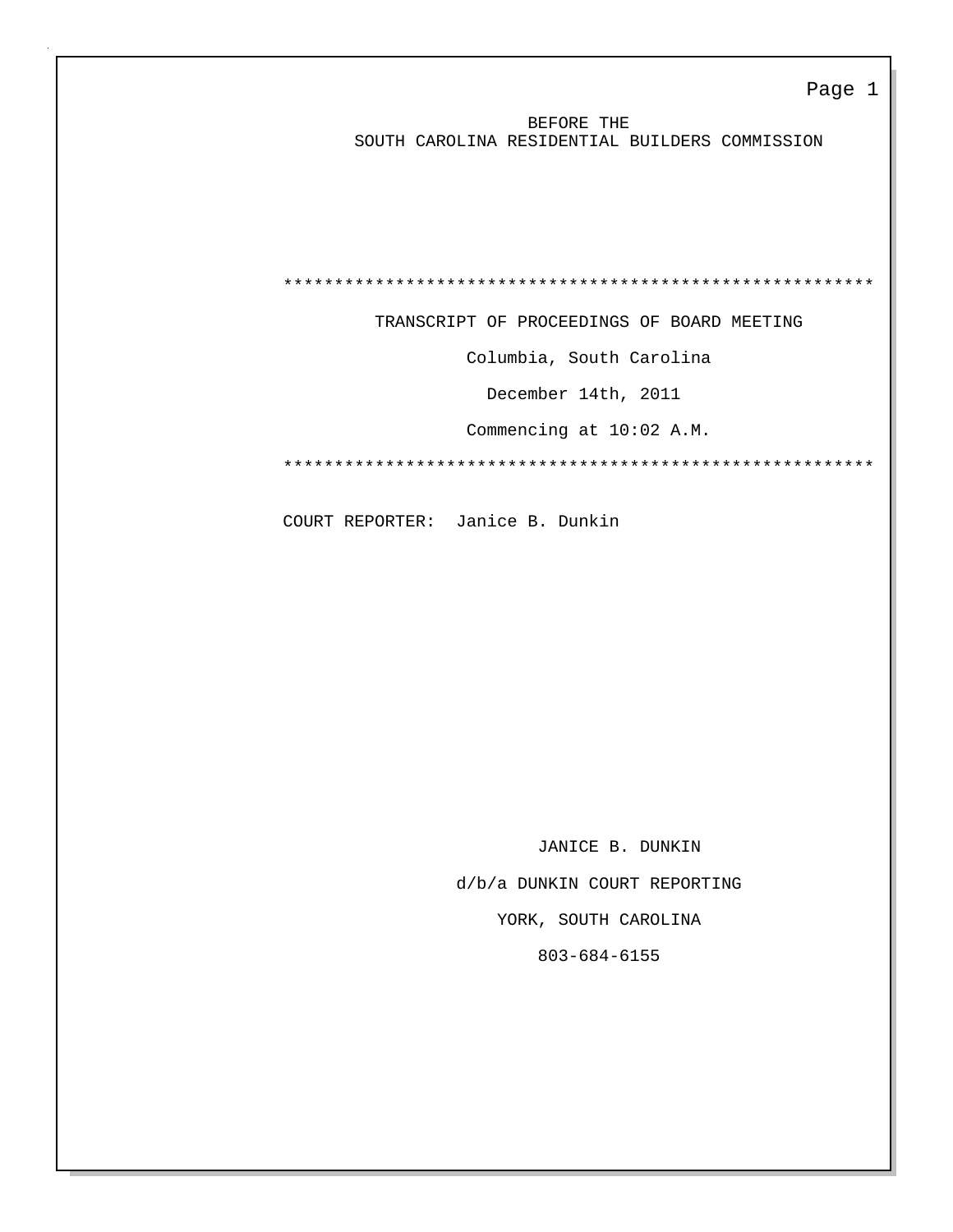|                  |                                 | Page 2 |  |
|------------------|---------------------------------|--------|--|
| $\mathbf{1}$     | APPEARANCES:                    |        |  |
| $\overline{2}$   |                                 |        |  |
| $\mathfrak{Z}$   | Derrick G. Williams, Chairman   |        |  |
| $\overline{4}$   | Al Bailey                       |        |  |
| 5                | Bryan Dowd                      |        |  |
| $\sqrt{6}$       | Frank Clark                     |        |  |
| $\boldsymbol{7}$ | Timothy Roberts                 |        |  |
| $\,8\,$          | Hal Dillard                     |        |  |
| $\mathsf 9$      | Caleb Davis                     |        |  |
| 10               |                                 |        |  |
| 11               | James Saxon, Esquire            |        |  |
| 12               | Advice Attorney                 |        |  |
| 13               |                                 |        |  |
| 14               |                                 |        |  |
| 15               |                                 |        |  |
| 16               |                                 |        |  |
| $17$             | Janet Baumberger, Administrator |        |  |
| $18\,$           | Christine Driver                |        |  |
| 19               |                                 |        |  |
| $2\,0$           |                                 |        |  |
| $2\sqrt{1}$      |                                 |        |  |
| 22               |                                 |        |  |
| 23               |                                 |        |  |
| 24               |                                 |        |  |
| 25               |                                 |        |  |
|                  |                                 |        |  |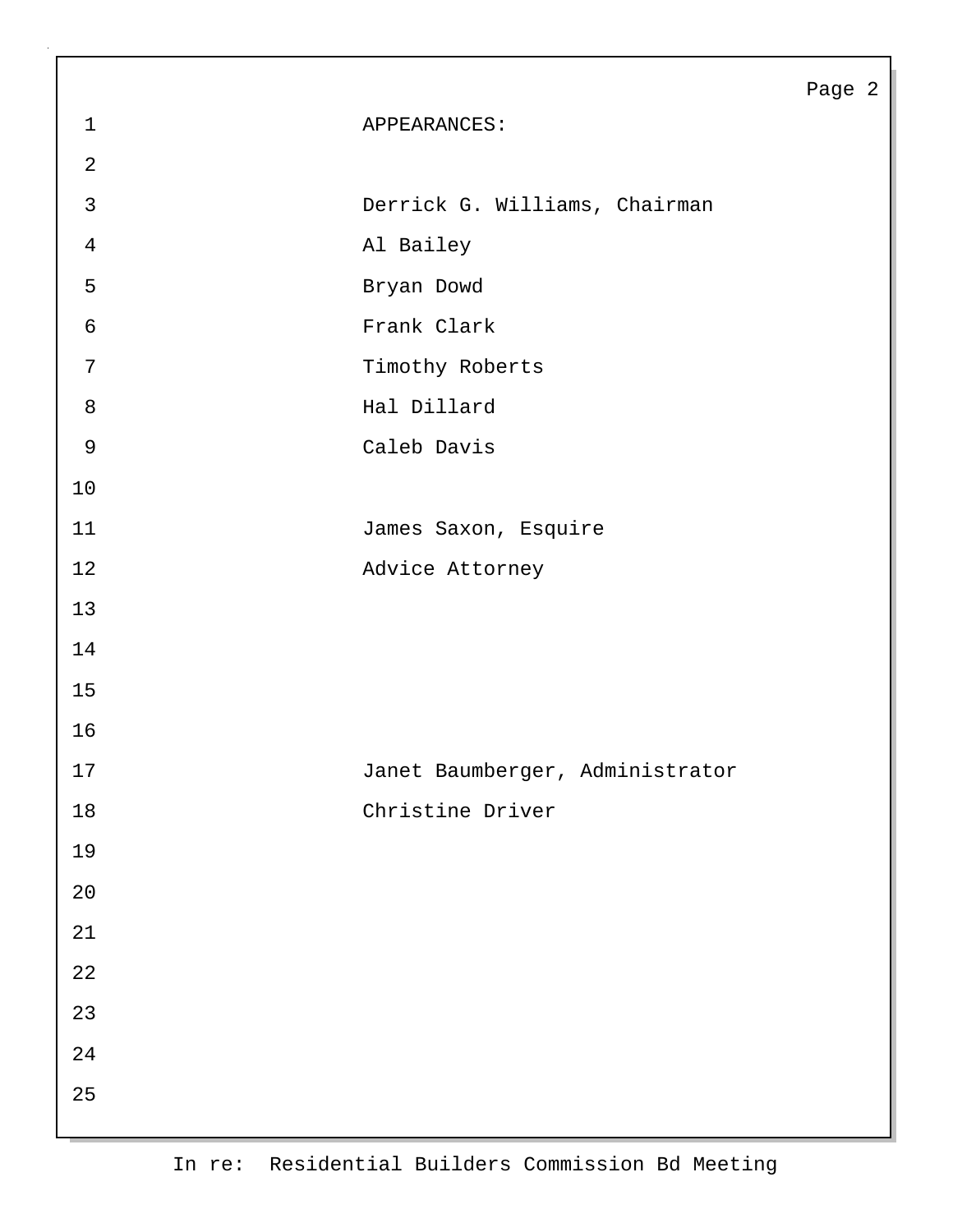1 MR. WILLIAMS: Let's call this 2 meeting to order. Public notice of this 3 meeting was properly posted at the 4 Residential Builders Commission Office, 5 Synergy Business Park, Kingstree 6 Building, and provided to all requesting 7 persons, organizations and news media in 8 compliance with Section 30-4-80 of the 9 South Carolina Freedom of Information 10 Act. The first item on our agenda would 11 be an approval of our agenda. Has 12 anything changed, Janet? 13 MS. BAUMBERGER: No, sir. 14 MR. WILLIAMS: Okay. So, all ---15 MS. BAUMBERGER: Oh, yeah. I'm 16 sorry. Two of the Application Reviews 17 were continued, seven and eight. They 18 won't be here. 19 MR. WILLIAMS: Okay. Do I have a 20 Motion we accept these new changes? 21 MR. BAILEY: So moved. 22 MR. DOWD: Second. 23 MR. WILLIAMS: I have a Motion, and 24 I've got a second. 25 (Whereupon, the Motion was carried

Page 3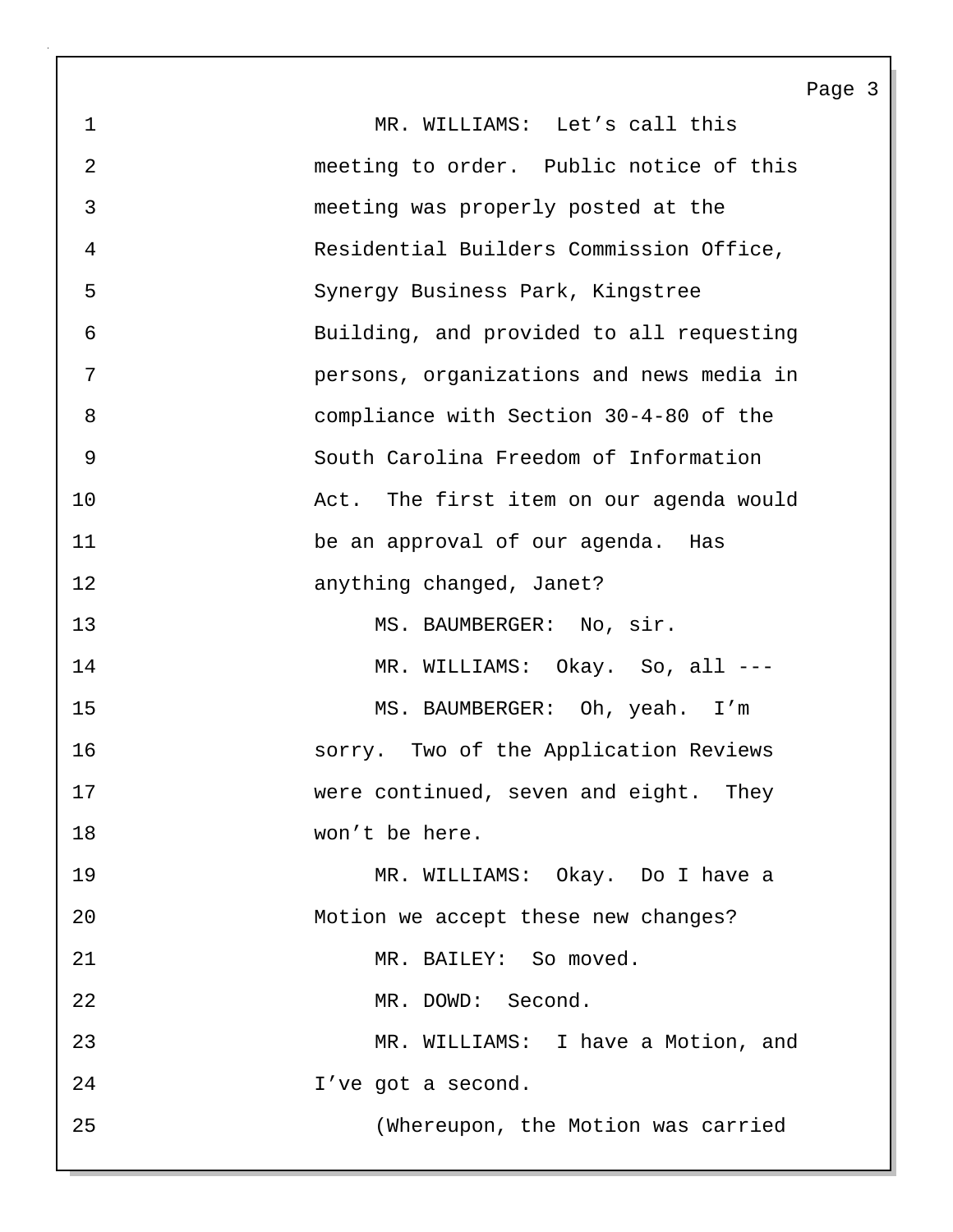|              | Page                                      |
|--------------|-------------------------------------------|
| $\mathbf{1}$ | unanimously)                              |
| 2            | MR. WILLIAMS: Next item would be          |
| 3            | approval of the November the 9th, 2011    |
| 4            | meeting minutes.                          |
| 5            | MR. DOWD: Motion to approve.              |
| 6            | MR. BAILEY: Second.                       |
| 7            | MR. WILLIAMS: We have a Motion, and       |
| 8            | we have a Second.                         |
| 9            | (Whereupon, the Motion was carried        |
| 10           | unanimously)                              |
| 11           | MR. WILLIAMS: Frank is at a               |
| 12           | doctor's appointment, and he will be here |
| 13           | before the meeting is over with. So, I    |
| 14           | guess we will just ---                    |
| 15           | MR. SAXON: I wouldn't count him as        |
| 16           | an absent yet. Well, you can come back    |
| 17           | to that.                                  |
| 18           | MR. WILLIAMS: Chairman remarks, the       |
| 19           | Chairman doesn't have any remarks at this |
| 20           | time. Administrator remarks, Janet, do    |
| 21           | you have any remarks?                     |
| 22           | MS. BAUMBERGER: No, sir.                  |
| 23           | MR. WILLIAMS: All Office of               |
| 24           | Investigations and Enforcement, Todd?     |
| 25           | MR. BOND: Okay. Total complaints          |
|              |                                           |

 $\overline{4}$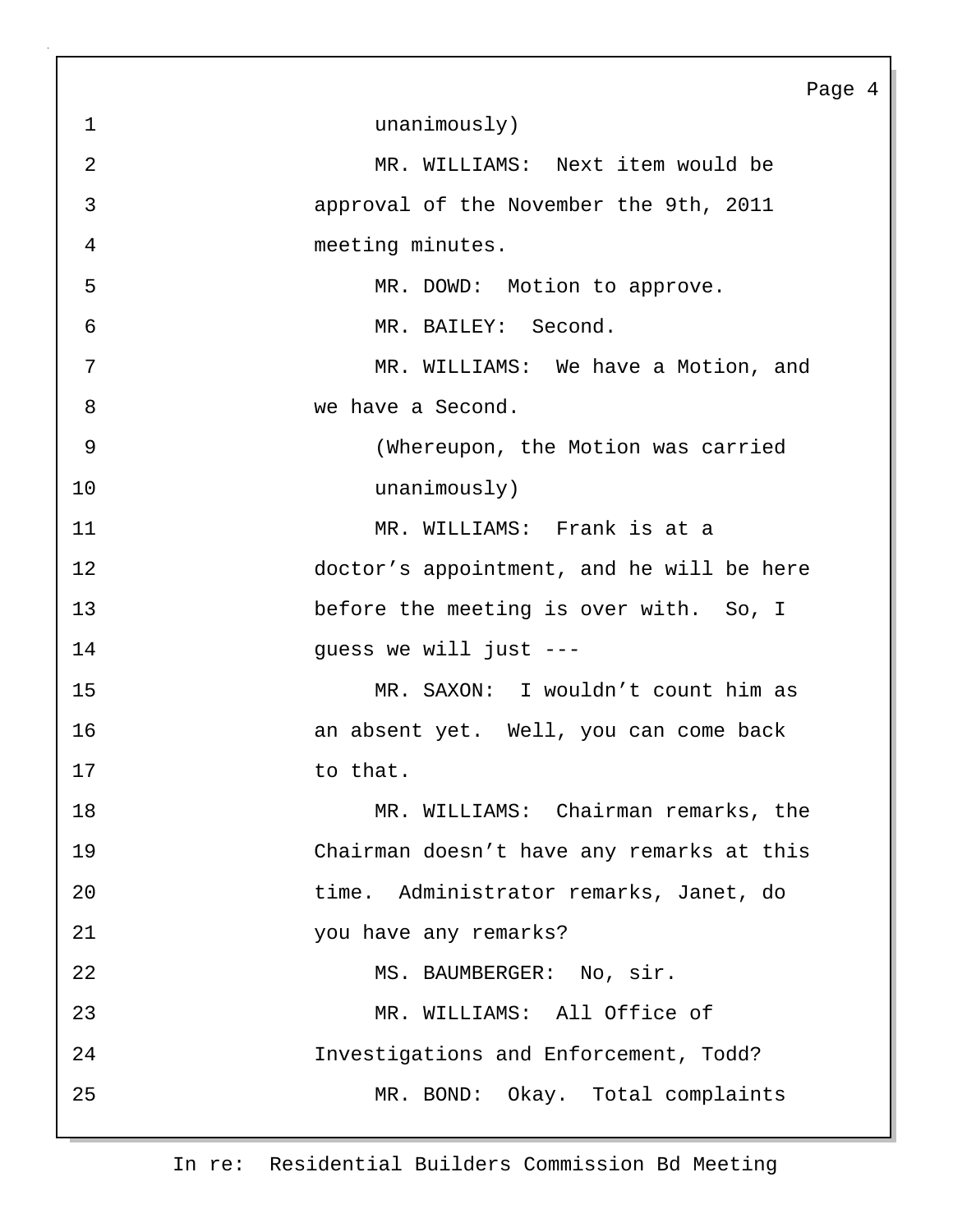1 **1** *received, I think on yours it says* 2 January 1st to October 1st. That should 3 read 12/1. I've been here long enough 4 that I'm not having to create everything 5 new, but sometimes you forget to change 6 the numbers. So, anyway, we've received 7 five hundred and ninety-six complaints 8 through December the first. Currently, 9 there are a hundred and seventy-five 10 active investigations. We've closed two 11 hundred and thirty four cases. Twenty-12 **three are pending an IRC.** Thirteen are 13 pending closure, and I believe there is 14 twenty-seven in the IRC report that will 15 be closed as soon as we get approval. 16 For the month of November we had forty-17 one new complaints, and we closed twenty-18 four cases. So, that's ---

Page 5

19 MR. WILLIAMS: Just curious, off the 20 top of my head, because I don't see all 21 this stuff all the time, most of the 22 problems are just bad decisions, or code 23 violations, or just curious off the top 24 of your head in general? 25 MR. BOND: In general, we do get a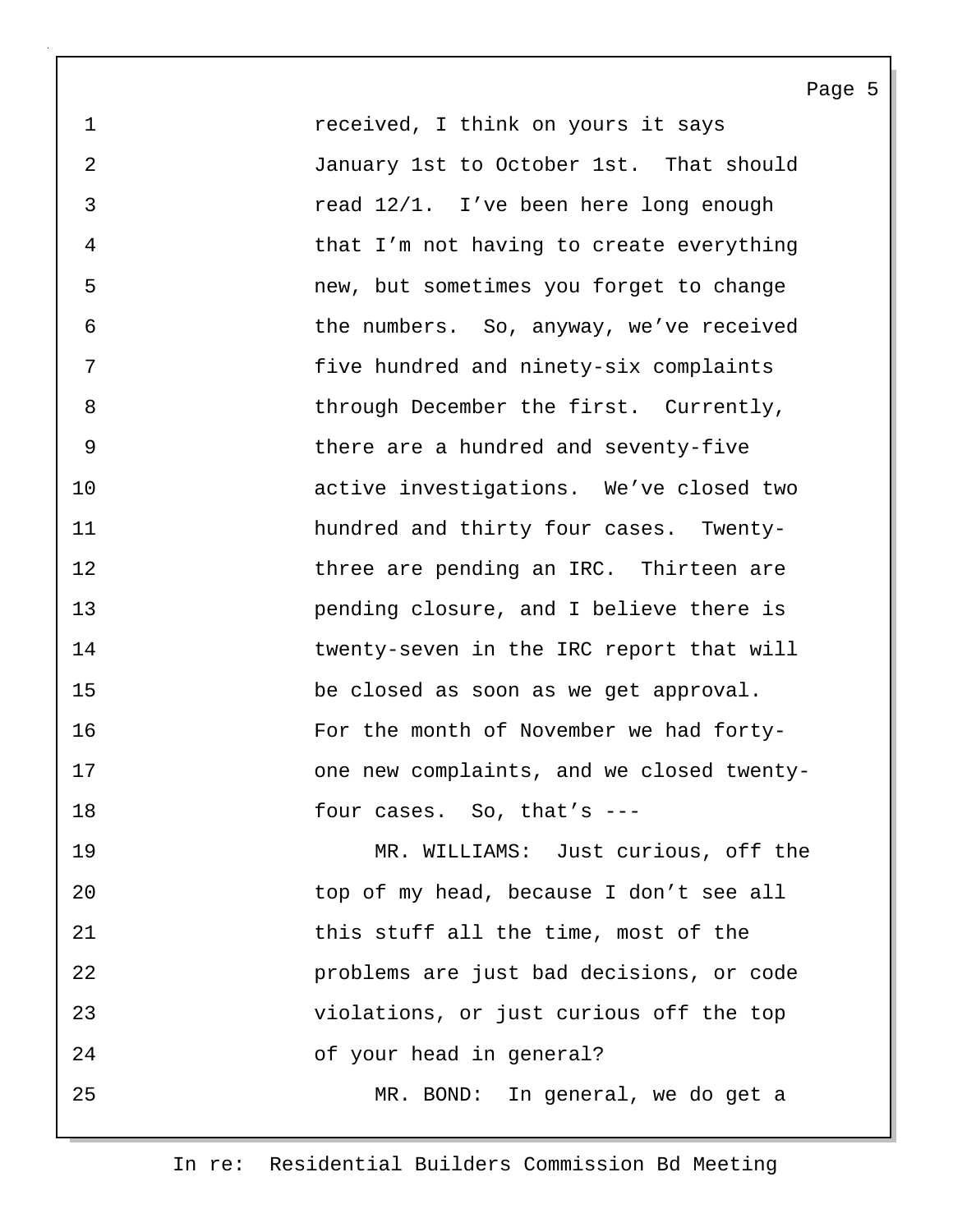Page 6 1 lot of code violations and substandard 2 work cases. I'd say that's probably the 3 greater number of it, the majority of it, 4 a good deal of unlicensed practice as 5 well, or outside scope. If they have a 6 specialty license, outside scope of their 7 license. 8 MR. WILLIAMS: Okay. Old business? 9 Anything Commissioners feel like we need 10 to bring back up? All right, down to new 11 business, Recommendation of the IRC? 12 MR. BOND: Okay. IRC met on 13 November the 1st. There are actually 14 twenty-five cases to be presented to you, 15 ten dismissals, two letters of cautions, 16 nine formal complaints, and four 17 citations. 18 MR. BAILEY: Motion to approve the 19 guidelines or recommendation. 20 MR. DAVIS: Yep. 21 MR. WILLIAMS: We have a Second. 22 (Whereupon, the Motion was carried 23 unanimously) 24 MR. WILLIAMS: All right, the IRC 25 Guidelines, do we have a ---

In re: Residential Builders Commission Bd Meeting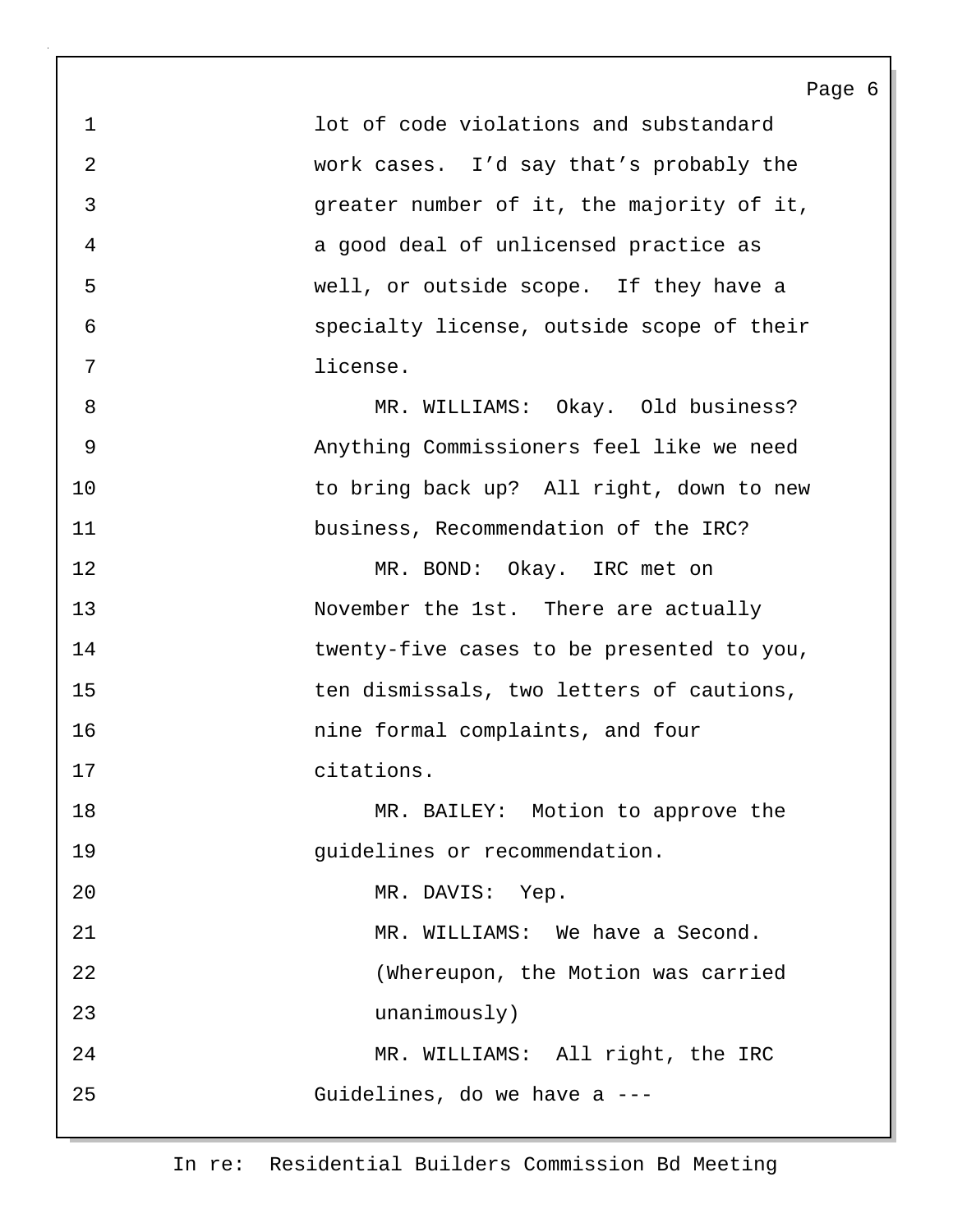Page 7 1 MR. BOND: I have seven cases to 2 present to you through Resolution 3 Guidelines, one cease and desist order, 4 five citations with the cease and desist, 5 and one dismissal. 6 MR. ROBERTS: Make a Motion to 7 approve the Recommendations. 8 MR. DOWD: Second. 9 MR. WILLIAMS: We have a Motion, and 10 we have a Second. 11 (Whereupon, the Motion was carried 12 unanimously) 13 MR. WILLIAMS: Motion has been 14 approved. 15 MR. BOND: Thank you very much. 16 MR. WILLIAMS: Thank you. Item 17 Number Nine on our agenda would be 18 Application Reviews. Is Diane Conger 19 here? 20 MS. CONGER: Yes, sir. 21 MR. WILLIAMS: Ms. Conger, before we 22 get started, you do realize that you were 23 -- you had the option to be represented 24 by counsel, but you are waiving that 25 **1991** right to represent yourself today?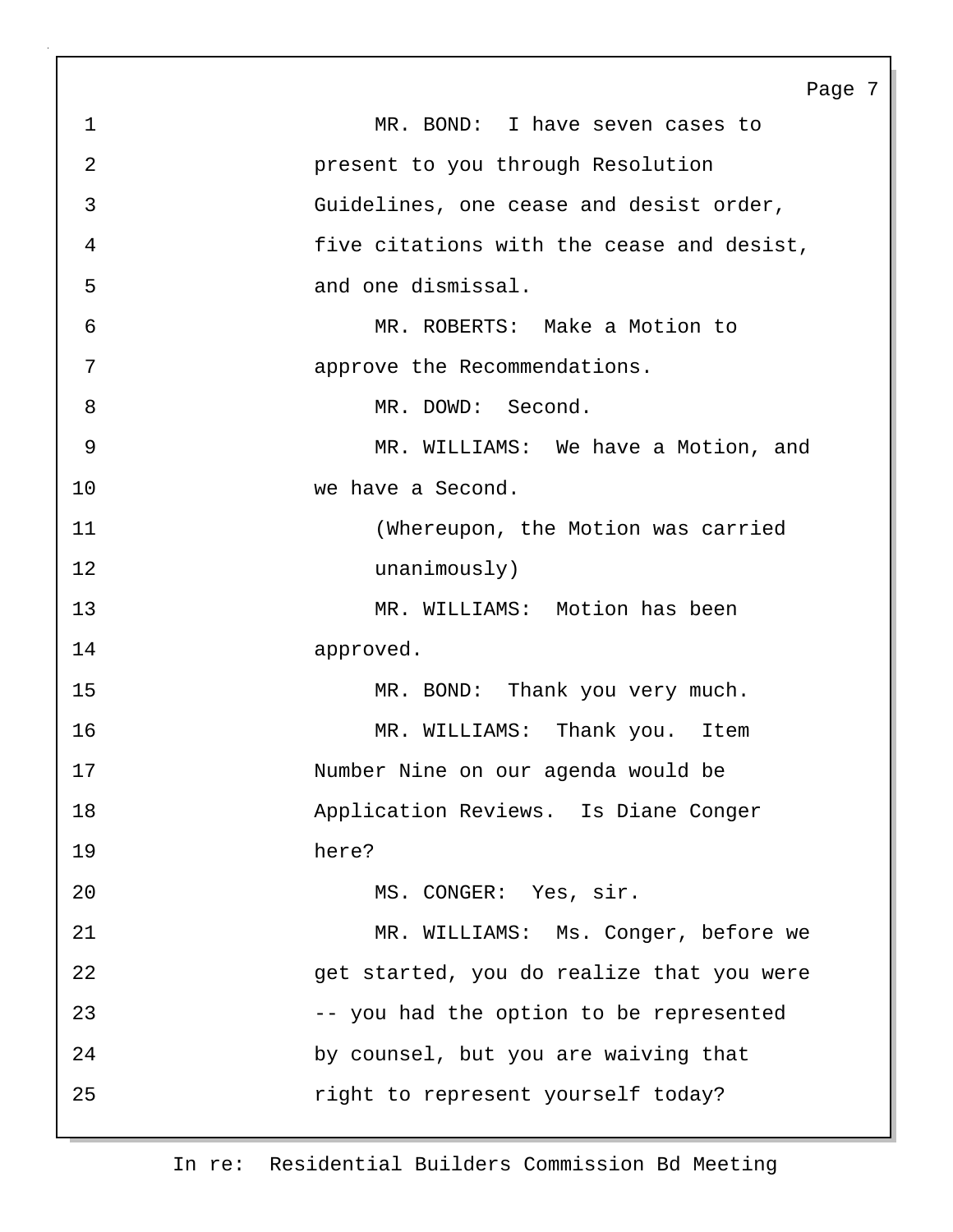Page 8 1 MS. CONGER: Yes, sir. 2 MR. WILLIAMS: All right. Let's get 3 you sworn in first before we get started. 4 Diane Conger, having been duly sworn testifies as 5 follows: 6 MR. WILLIAMS: Go ahead, Janet. 7 MS. BAUMBERGER: Mr. Chairman, 8 Members of the Commission, a license for 9 Ms. Conger could not be issued at staff 10 level due to outstanding liens or 11 **judgments** against her. 12 MS. CONGER: And I have papers. 13 MR. WILLIAMS: Could you speak a 14 little bit louder for me? 15 MS. CONGER: Yeah. I have some 16 papers where we have agreed with the 17 **Homeowners Association.** 18 MR. SAXON: Do you mind bringing 19 those up for me, please? 20 MR. WILLIAMS: Let's have Counsel 21 look at it. Now, is that your only copy? 22 MS. CONGER: No, that's your copy. 23 MR. WILLIAMS: That's my copy? 24 MS. CONGER: Yeah, and there is the 25 card in case you want to call them.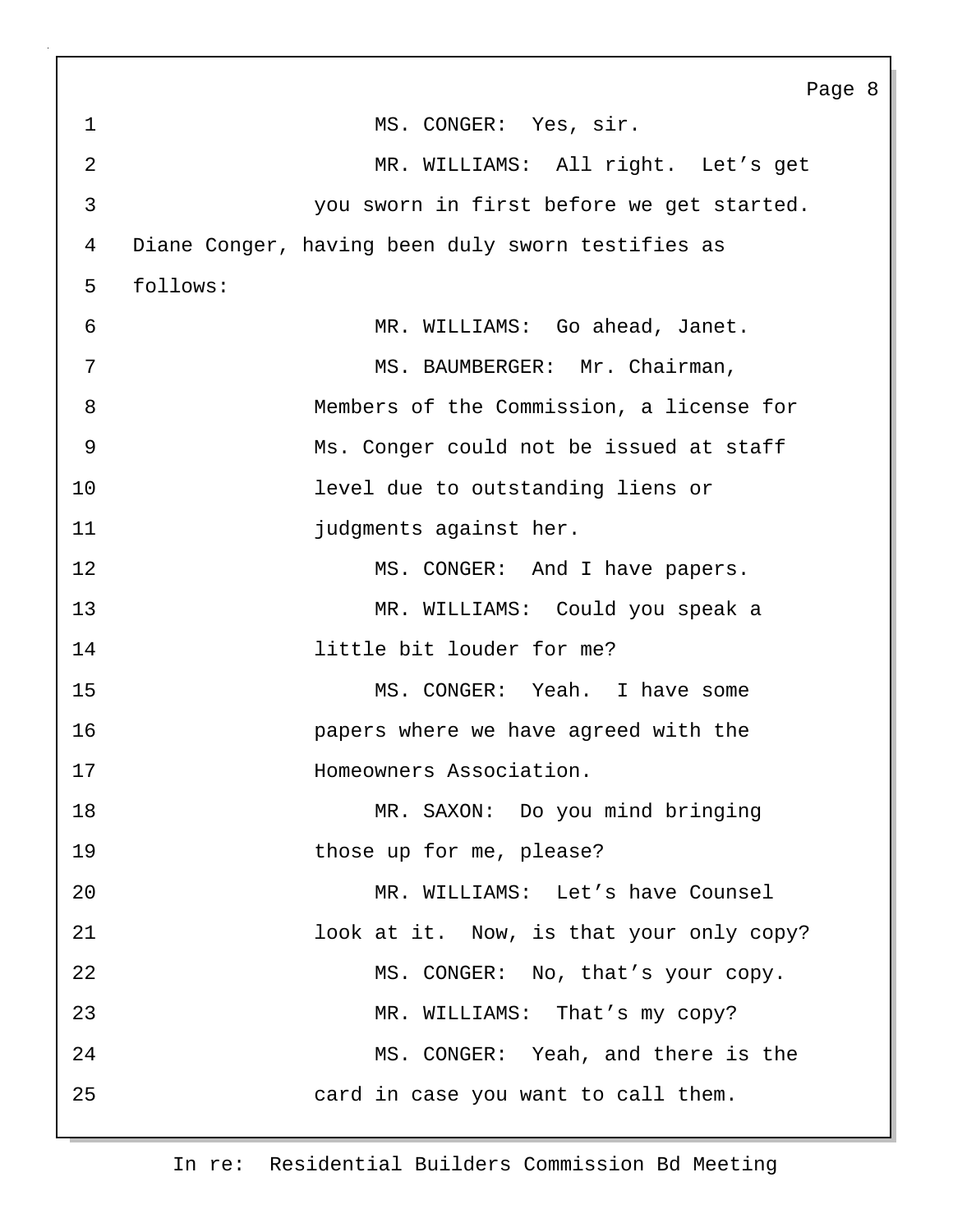|                |                                           | Page 9 |  |
|----------------|-------------------------------------------|--------|--|
| $\mathbf{1}$   | MR. SAXON: Well, we can't call            |        |  |
| $\overline{a}$ | anybody, but thank you for having it      |        |  |
| $\mathfrak{Z}$ | there. You said you had another copy?     |        |  |
| $\overline{4}$ | MS. CONGER: Yes.                          |        |  |
| 5              | MR. SAXON: Would you give one to          |        |  |
| 6              | the court reporter please?                |        |  |
| 7              | MS. CONGER: My husband has the            |        |  |
| 8              | copy. I'll need one of those back.        |        |  |
| 9              | MR. SAXON: Ma'am?                         |        |  |
| 10             | MS. CONGER: I'll need one of those        |        |  |
| 11             | copies back.                              |        |  |
| 12             | MR. SAXON: I've got to have one           |        |  |
| 13             | too. So, if you would mark this as        |        |  |
| 14             | Applicant's One, please?                  |        |  |
| 15             | (Whereupon, Applicant's Exhibit           |        |  |
| 16             | Number One was marked for                 |        |  |
| 17             | identification purposes and made a        |        |  |
| 18             | part of the record)                       |        |  |
| 19             | MR. SAXON: Ms. Conger, the amount         |        |  |
| 20             | on what we've marked as Applicant's One   |        |  |
| 21             | says two thousand two hundred and         |        |  |
| 22             | nineteen dollars and sixty-six cents, but |        |  |
| 23             | the lien with Berkeley County is four     |        |  |
| 24             | thousand nine hundred and ninety-two      |        |  |
| 25             | dollars.                                  |        |  |
|                |                                           |        |  |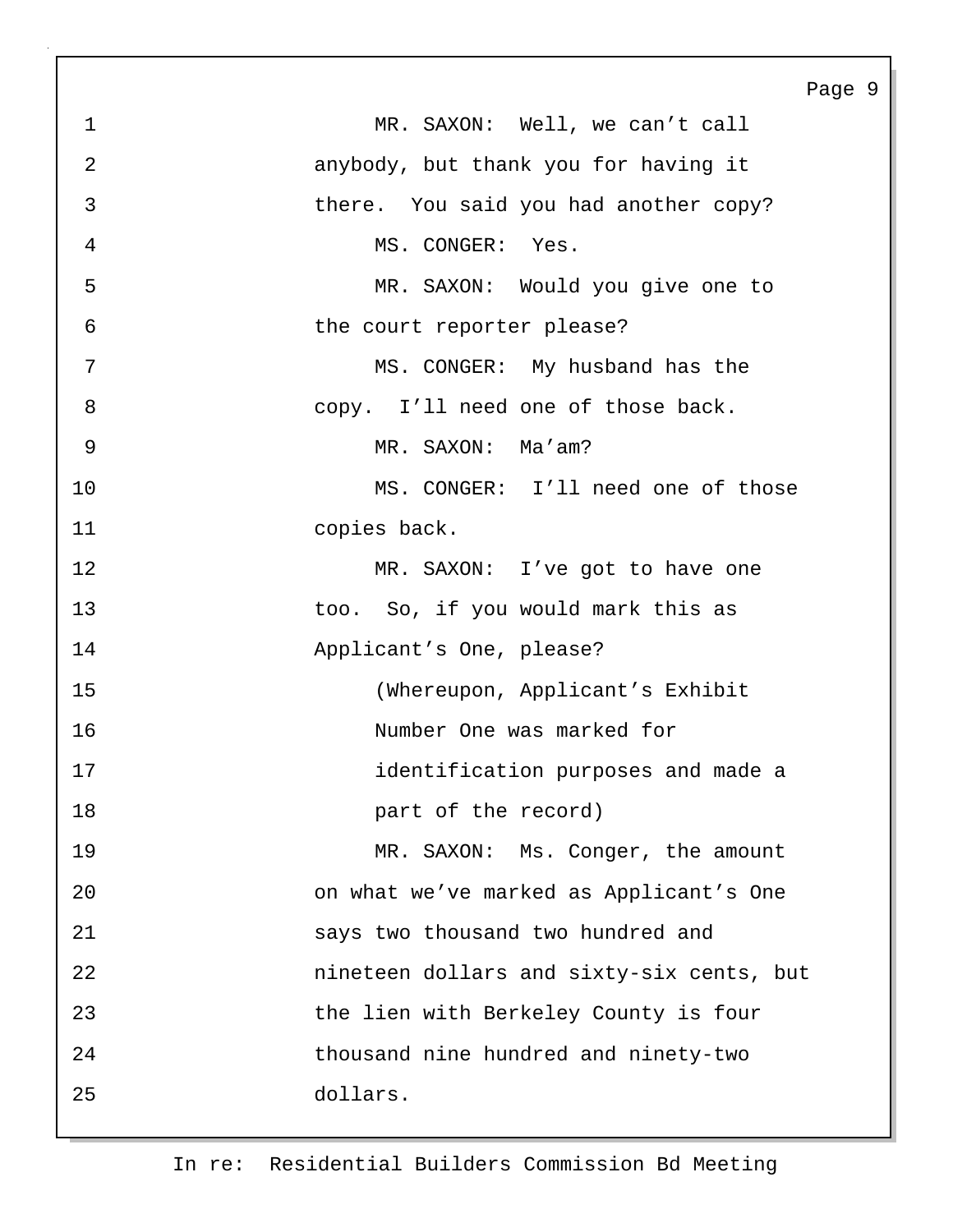Page 10 1 MS. CONGER: There is another one 2 underneath there. 3 MR. SAXON: It is the same thing. 4 MS. CONGER: It is two different 5 properties. 6 MR. SAXON: Okay. Okay, got it. 7 MS. CONGER: But the same 8 **B** Homeowners. 9 MR. SAXON: Okay. Give us just a 10 second if you would. That still comes 11 out to be less than the four nine nine 12 two sixty-nine. My math, frequently, Ms. 13 Conger, can be wrong. 14 MS. CONGER: Oh, oh, oh. Well, this 15 one has been completely removed. I'm 16 sorry. 17 MR. SAXON: I'll be glad to have a 18 look at it. 19 MS. CONGER: This one doesn't have 20 an amount on it. 21 MR. SAXON: Okay, you worked that 22 out with him then, okay. Ms. Conger? 23 MS. CONGER: Yes, sir. 24 MR. SAXON: This indicates that you 25 have been released from the lien as far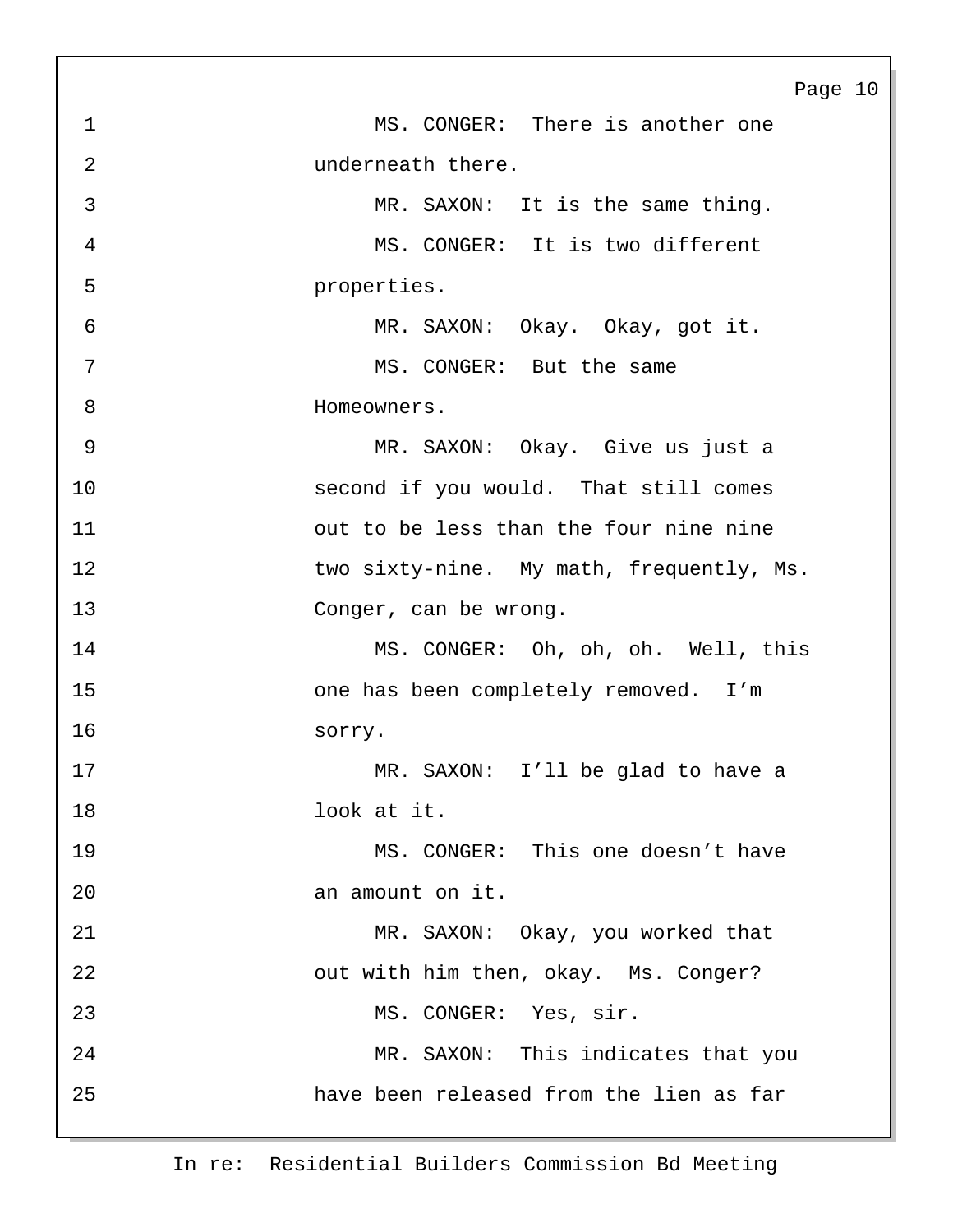|                | Page 11                                     |
|----------------|---------------------------------------------|
| $\mathbf{1}$   | as Berkeley County is concerned. Is that    |
| $\overline{a}$ | right? Am I reading that correctly?         |
| 3              | MS. CONGER: Yes, on that particular         |
| 4              | thing.                                      |
| 5              | MR. SAXON: For the 282 Delahow              |
| 6              | Street, but not ---                         |
| 7              | MS. CONGER: What that was, was --           |
| 8              | and I had forgotten all about that, is my   |
| 9              | husband had cut down some trees.            |
| 10             | MR. SAXON: Well, before we get into         |
| 11             | that, just help me understand whether $-$ - |
| 12             | you've been released from one of the two    |
| 13             | property liens on one of the two            |
| 14             | properties. Is that right?                  |
| 15             | MS. CONGER: But not from that               |
| 16             | particular one that you -- the other        |
| 17             | part.                                       |
| 18             | MR. SAXON: But you have been                |
| 19             | released from the Delahow Street            |
| 20             | property. Is that right?                    |
| 21             | MS. CONGER: On the one with the             |
| 22             | Delahow, that was with a fine for cutting   |
| 23             | down trees.                                 |
| 24             | MR. SAXON: Well, I don't know what          |
| 25             | it is for, and it doesn't really matter.    |
|                |                                             |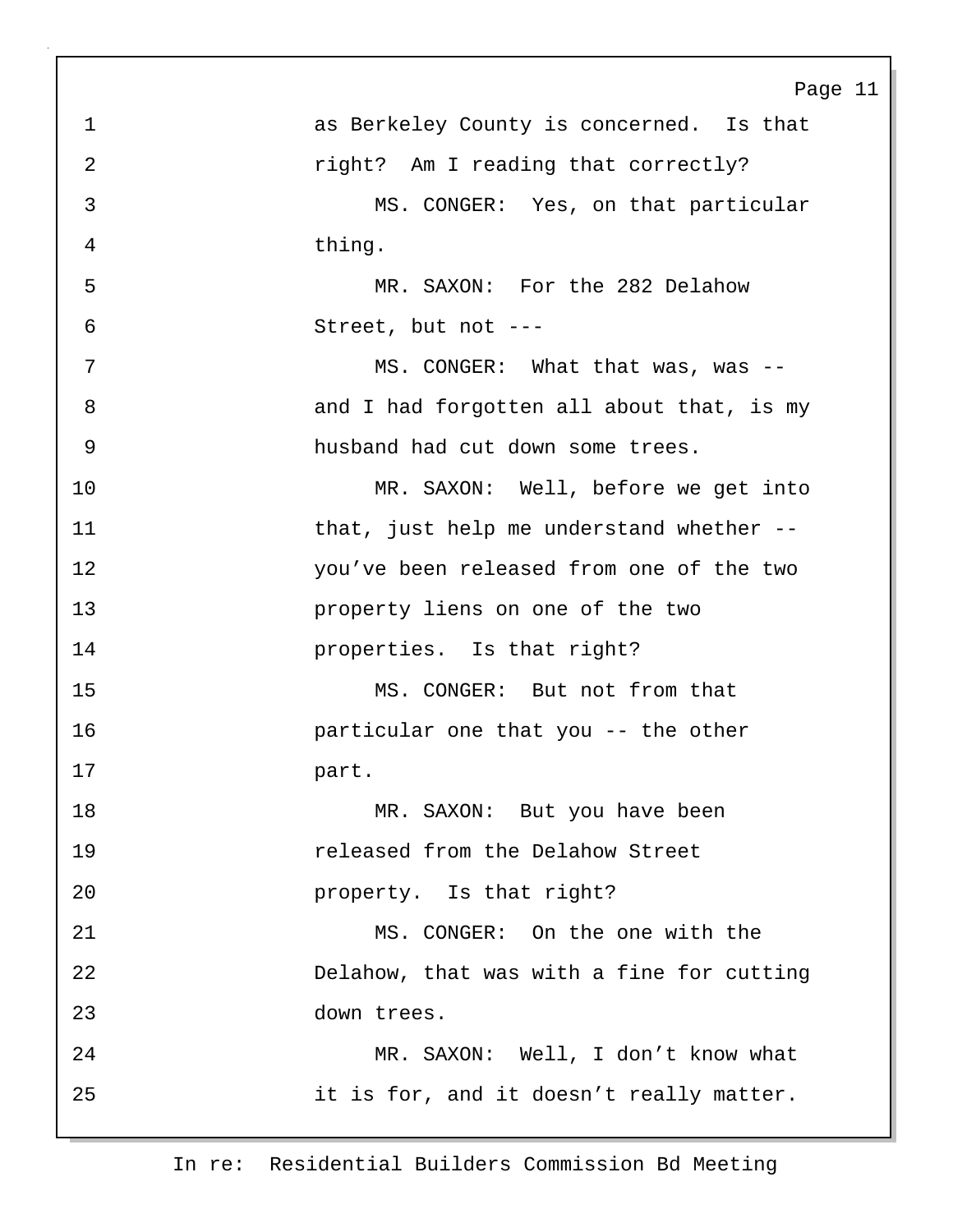|                | Page 12                                   |
|----------------|-------------------------------------------|
| $\mathbf 1$    | MS. CONGER: And that would make up        |
| $\overline{2}$ | -- well, that would make up the           |
| 3              | difference I think than what the amount   |
| 4              | was, and that was released.               |
| 5              | MR. SAXON: Okay, but -- okay, so          |
| 6              | the only release is the difference        |
| 7              | between ---                               |
| 8              | MS. CONGER: Yes, sir.                     |
| 9              | MR. SAXON: --- forty-nine ninety-         |
| 10             | two sixty-nine and forty-four thirty nine |
| 11             | thirty-two.                               |
| 12             | MS. CONGER: Yes, sir. Yes, sir.           |
| 13             | MR. SAXON: Okay. Bear with me.            |
| 14             | So, this release is for roughly five      |
| 15             | hundred and fifty-three dollars and       |
| 16             | thirty-seven cents.                       |
| 17             | MS. CONGER: That's correct, I             |
| 18             | think.                                    |
| 19             | MR. SAXON: And you are still --           |
| 20             | still have a lien against you for ---     |
| 21             | MS. CONGER: Can he answer you,            |
| 22             | because I don't ---                       |
| 23             | MR. SAXON: No, ma'am. Sir?                |
| 24             | MS. CONGER: Okay. He's saying the         |
| 25             | one that is released was a four thousand  |
|                |                                           |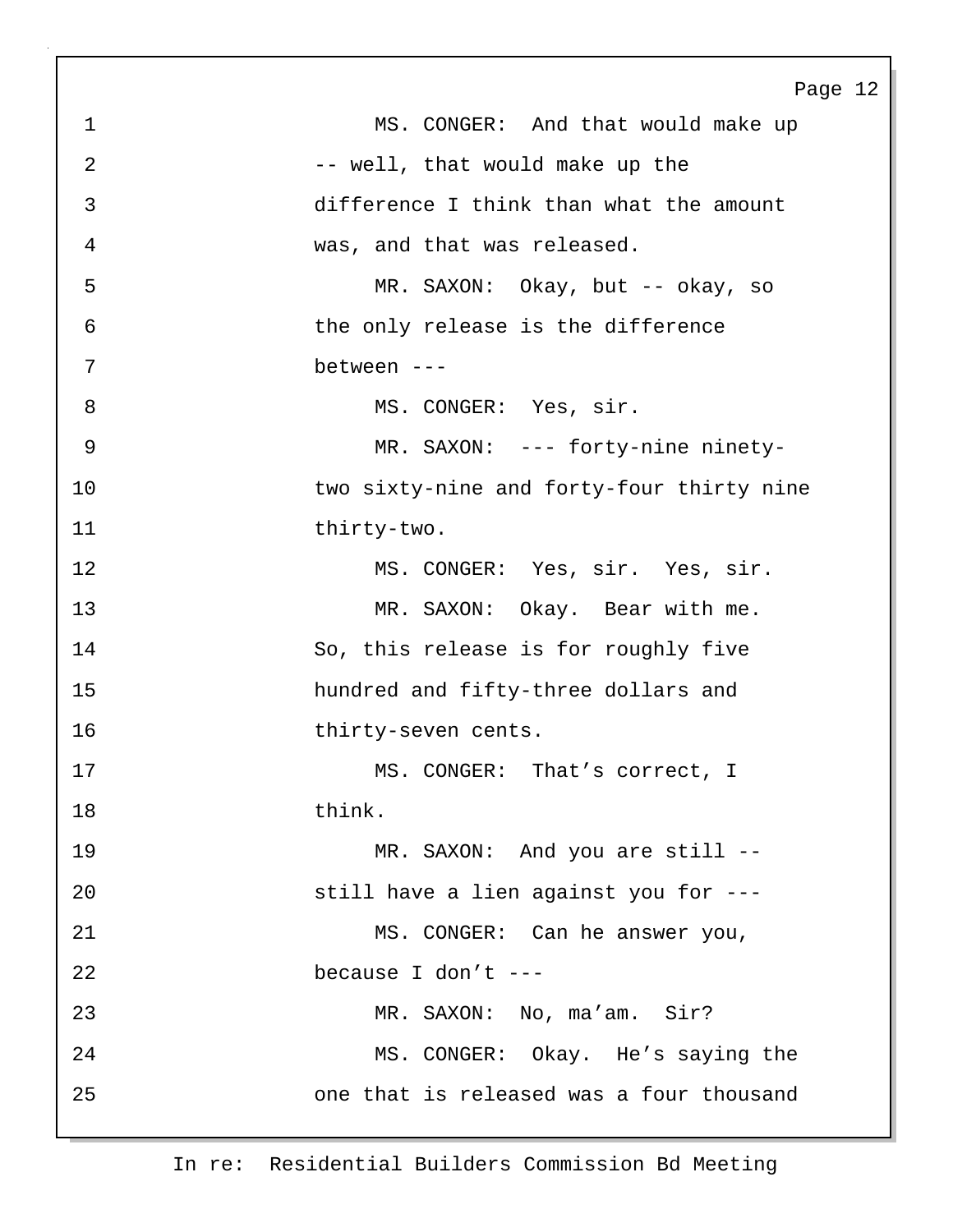1 -- the one that you are seeing, and that 2 the one that I'm showing you we've got 3 the agreement.

4 MR. SAXON: I'll tell you what. 5 What we are talking about now is three 6 page document. It is on Berkeley County 7 letterhead followed by the name of the 8 Register of Deeds for Berkeley County, 9 and then it is a release of lien dated 10 November 17th, 2011, and we will get a 11 copy in just a minute. That's the first 12 page. The second page is entitled 13 Release of Lien, County of Berkeley, and 14 it is for the 282 Delahow Street. Ms. 15 Conger, that would indicate to me if you 16 divide the forty-nine ninety-two sixty-17 nine, was it equal, half to Delahow 18 Street, and half to Iron Bottom Lane? 19 Sir, if you -- would you like to call 20 your husband as a witness? 21 MS. CONGER: I would, because I 22 don't really know. 23 MR. SAXON: That would be all right. 24 Sir, would you call your attention to the 25 court reporter?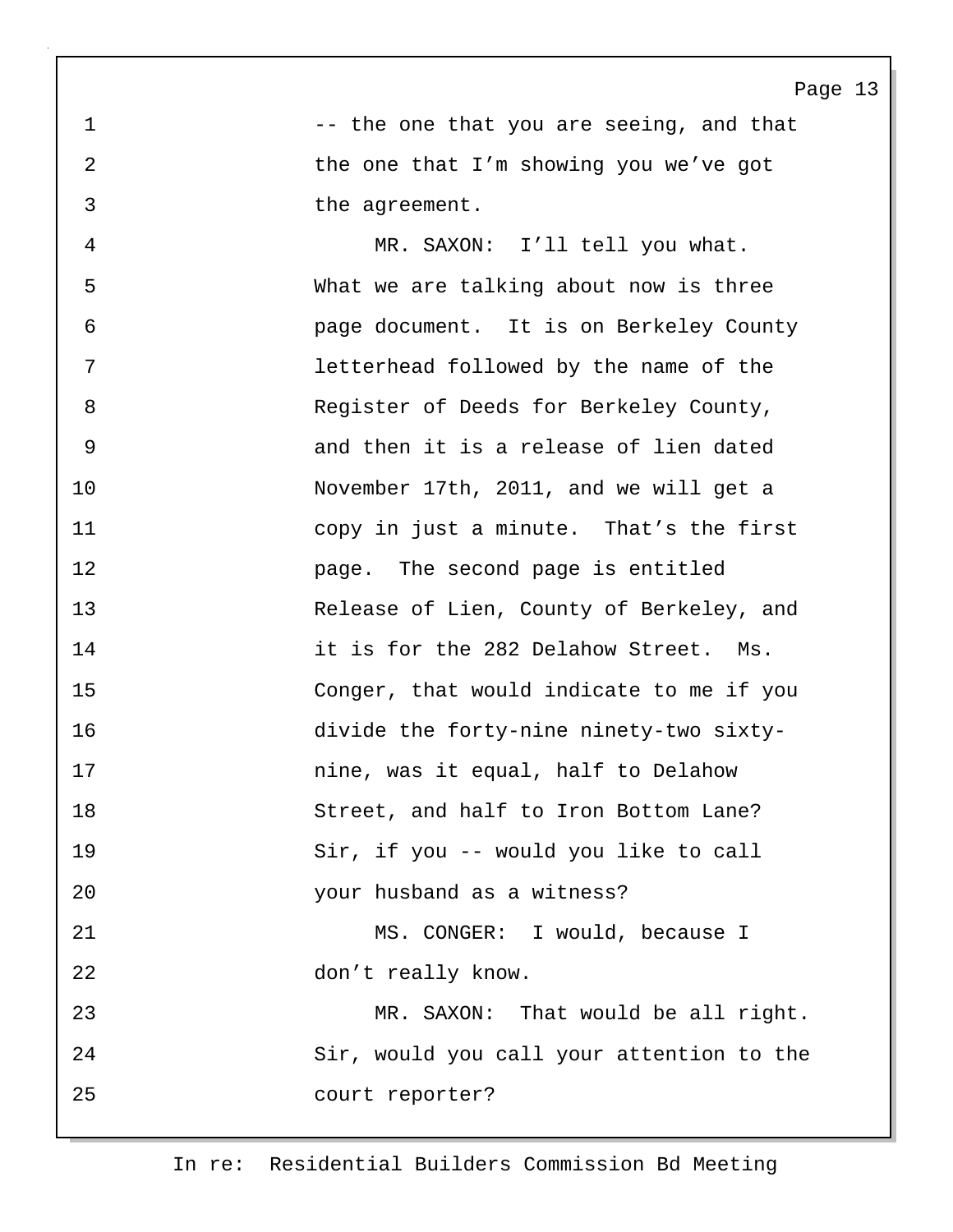Page 14 1 Allen Conger, having been duly sworn testifies as 2 follows: 3 MR. SAXON: Mr. Conger, do you mind 4 if I ask a few questions about these 5 documents? 6 MR. CONGER: Certainly. 7 MR. SAXON: The total amount of the 8 lien was forty-nine ninety-two sixty-9 nine. Was that equally divided between 10 those two properties? 11 MR. CONGER: No, sir. There were -- $12$  -13 MR. SAXON: Could you help me? 14 MR. CONGER: There were three 15 circumstances. 16 MR. SAXON: Okay. 17 MR. CONGER: Two we gave you 18 initially there, and it has to do with 19 the Homeowners Association. 20 MR. SAXON: Right. 21 MR. CONGER: They charged nine 22 hundred plus per annum --- 23 MR. SAXON: Right. 24 MR. CONGER: --- on two different 25 houses.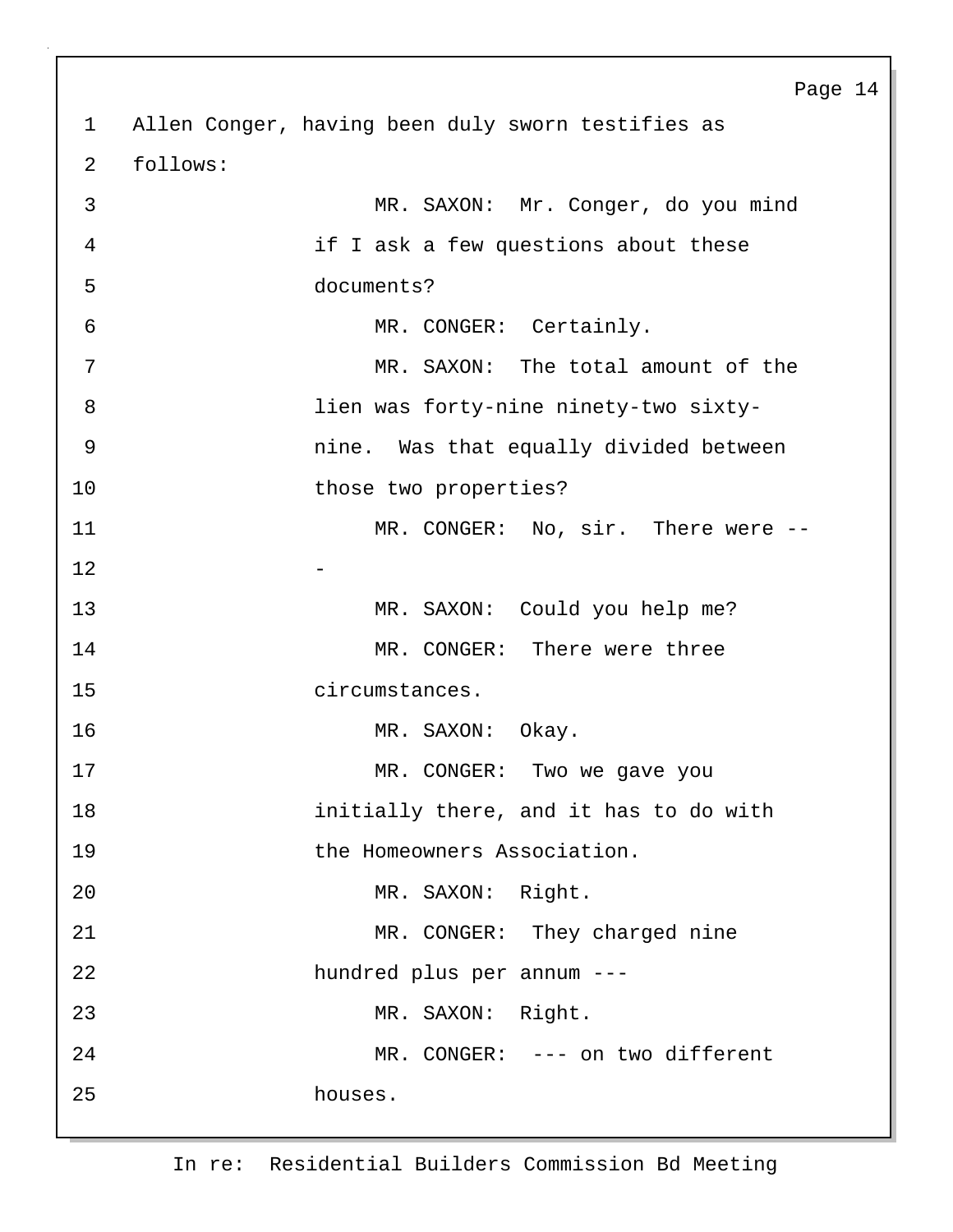|             | Page 15                                   |
|-------------|-------------------------------------------|
| $\mathbf 1$ | MR. SAXON: All right. Help me             |
| 2           | break that down, because none of these    |
| 3           | has an amount on them.                    |
| 4           | MR. CONGER: Right, and it has             |
| 5           | accrued, and the agreement that we gave   |
| 6           | you $---$                                 |
| 7           | MR. SAXON: Yes, sir.                      |
| 8           | MR. CONGER: --- shows roughly             |
| 9           | twenty-two hundred per property.          |
| 10          | MR. SAXON: Right.                         |
| 11          | MR. CONGER: And then the Daniel           |
| 12          | Island Property Association has signed    |
| 13          | off on the agreement to repay.            |
| 14          | MR. SAXON: Okay.                          |
| 15          | MR. CONGER: And so we have an             |
| 16          | understanding how we are going to get it  |
| 17          | reduced                                   |
| 18          | MR. SAXON: And that's for those two       |
| 19          | properties Iron Bottom and Delahow.       |
| 20          | MR. CONGER: Yeah, then going back         |
| 21          | to the Delahow with the Berkeley County   |
| 22          | lien, I got a wild hair about three years |
| 23          | ago, and I was going to clear, and I      |
| 24          | cleared into the wetlands so I could see  |
| 25          | the golf course, and they fined us.       |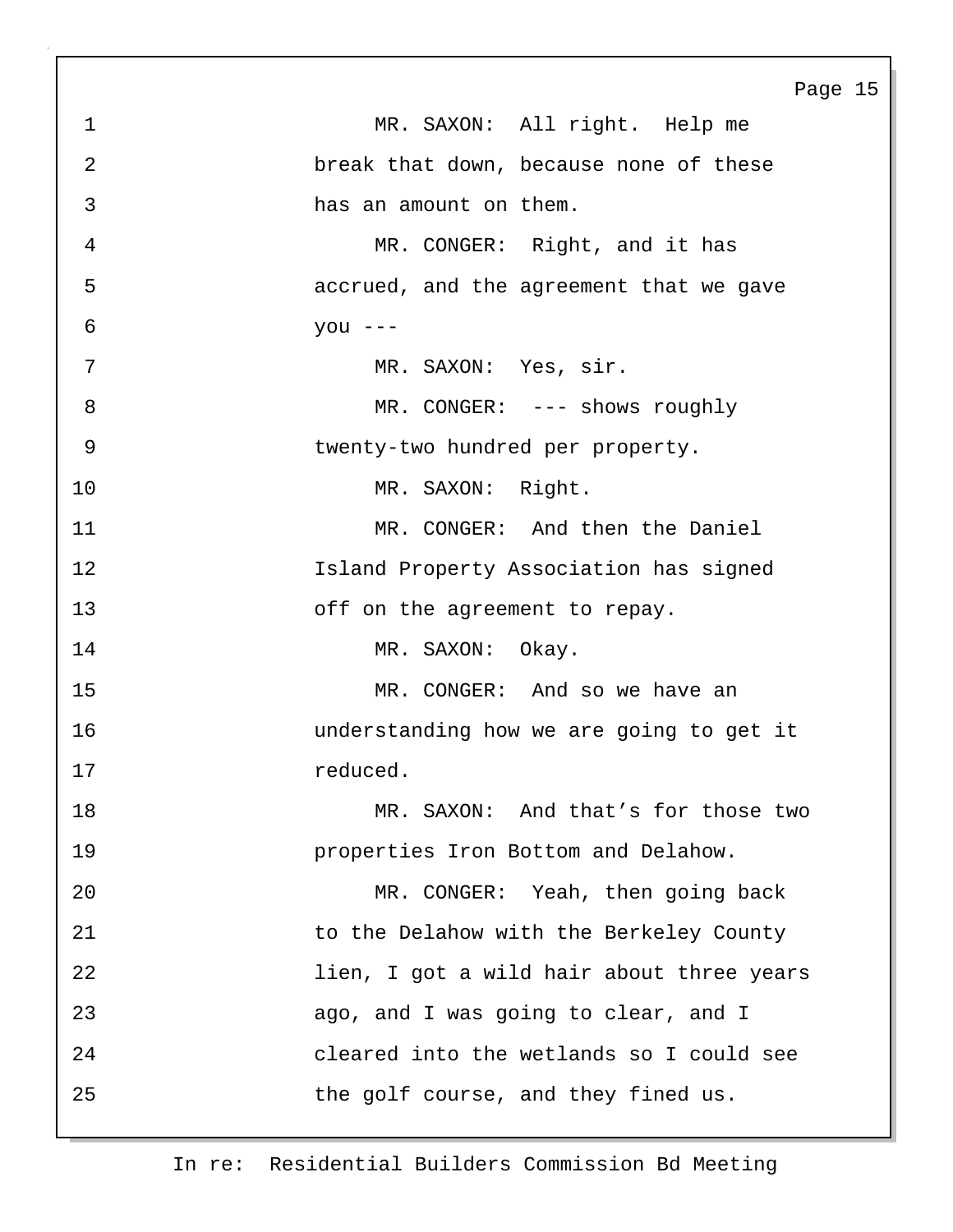|                | Page 16                                   |
|----------------|-------------------------------------------|
| $\mathbf 1$    | MR. SAXON: I can imagine.                 |
| $\overline{2}$ | MR. CONGER: And put it against --         |
| $\mathfrak{Z}$ | everything is in Diane's name.            |
| $\overline{4}$ | MR. SAXON: Okay.                          |
| 5              | MR. CONGER: So, they fined us, and        |
| 6              | they put it against Diane's name, and put |
| 7              | the lien in Diane's name. $I$ ---         |
| 8              | MR. SAXON: That's the five hundred        |
| 9              | and some odd dollars?                     |
| 10             | MR. CONGER: No, sir. That's the           |
| 11             | four thousand.                            |
| 12             | MR. SAXON: Oh, okay.                      |
| 13             | MR. CONGER: You said you had a lien       |
| 14             | for roughly 4K.                           |
| 15             | MR. SAXON: That's right.                  |
| 16             | MR. CONGER: So, that was resolved         |
| 17             | in November, and they released the lien   |
| 18             | MR. SAXON: The whole forty-nine           |
| 19             | ninety-two?                               |
| 20             | MR. CONGER: Yes, sir. So, there is        |
| 21             | no lien against her, and the only thing   |
| 22             | that she owes is the approximately two    |
| 23             | thousand in Homeowners dues per property, |
| 24             | and the agreement as to how that will be  |
| 25             | repaid is in your hand.                   |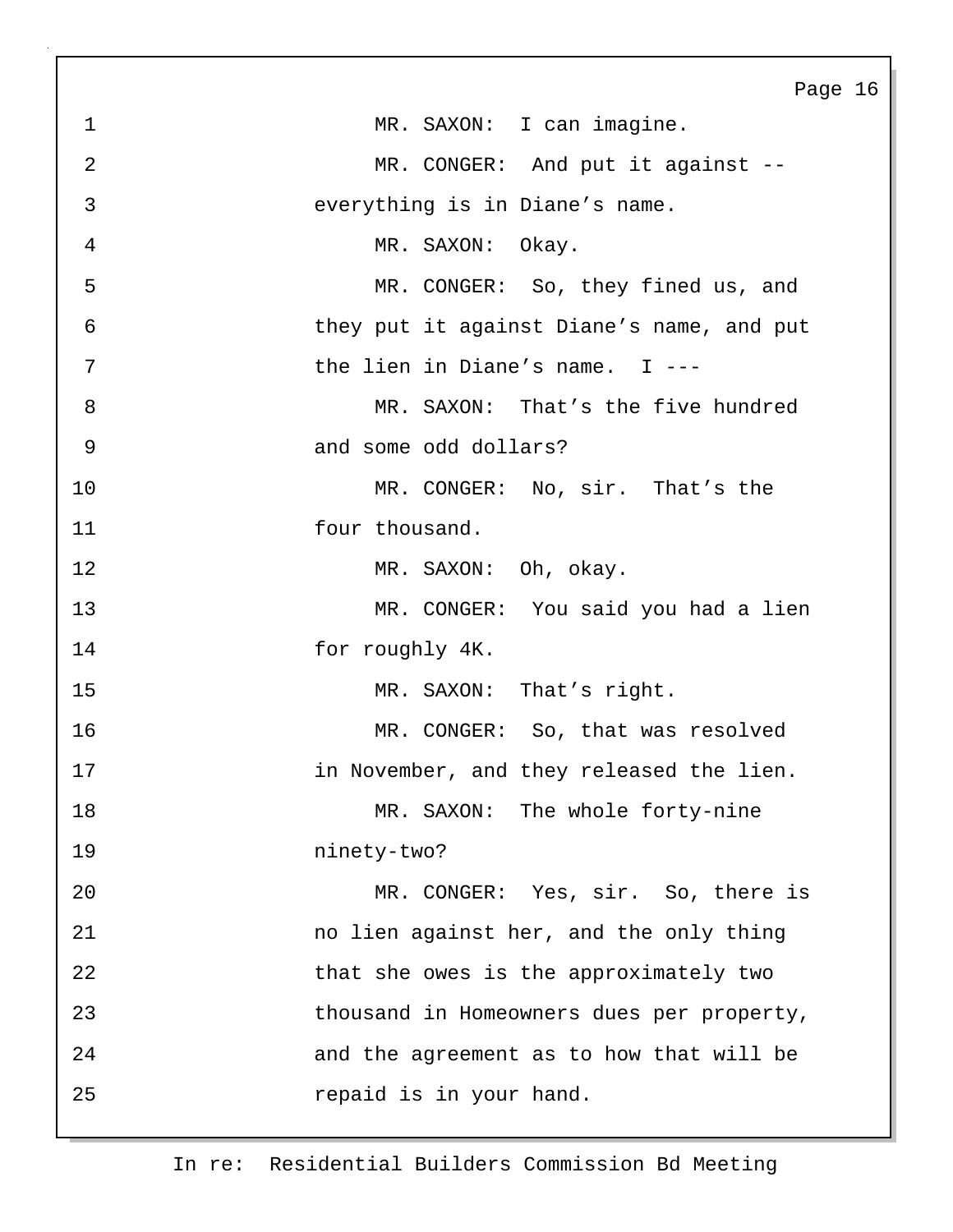Page 17 1 MR. SAXON: Okay. So, tell me 2 again, because I -- the Release of Lien, 3 how much is being released? 4 MR. CONGER: The total amount, there 5 is no more lien on the property. 6 MR. SAXON: Forty-nine ninety-two. 7 MR. CONGER: Yes, sir. I don't know 8 --- **120 --- 120 --- 120 --- 120 ---**9 MR. SAXON: And there is no lien on 10 it anymore, because you have worked out 11 **11 an agreement to pay for it.** Is that 12 right? 13 MR. CONGER: No, sir. It was 14 **resolved.** We took care of it. See, what 15 they required that we do, sir, is they 16 required that we go into the wetlands and 17 **put trees back.** 18 MR. SAXON: Okay. 19 MR. CONGER: And then chip the 20 timber that we had cut down, we had to 21 chip it up. So, we did what they 22 required, and they released the lien. 23 MR. SAXON: Okay. Well, what about 24 these agreements for Delahow Street and 25 Iron Bottom Lane where you are going to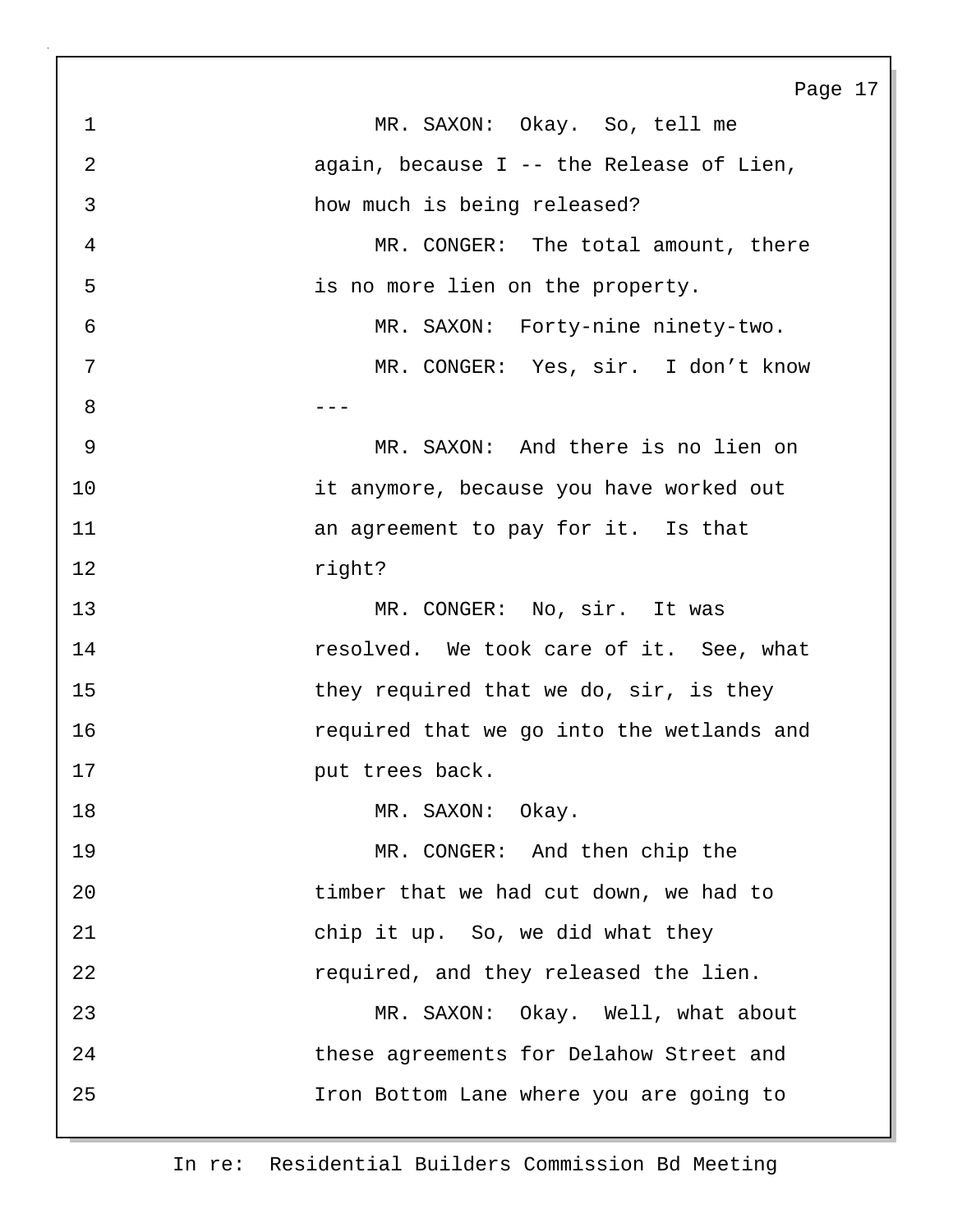Page 18 1 pay fifty dollars a month for the balance 2 due of twenty-two nineteen per property? 3 MR. CONGER: Yes, sir, and if you 4 will notice it also states the balance 5 will be paid at closing. 6 MR. SAXON: Yes, sir. 7 MR. CONGER: And the properties are 8 for sale. 9 MR. SAXON: Yes, sir. 10 MR. CONGER: And they understand 11 that in Charleston, and on Daniel Island 12 particular, they have had lots of 13 **problems.** We got caught. When I say we, 14 Diane and I got caught up in it just like 15 everybody else. When this thing crashed, 16 you are lucky -- no, we're lucky that we 17 don't have, like a lot of people do, just 18 scads of liens from suppliers and subs. 19 We have zero liens from suppliers and 20 subs against Diane. 21 MR. SAXON: Okay. 22 MR. CONGER: This is the only thing 23 that you are holding in your hand that is 24 against her coming out of our Great 25 Depression.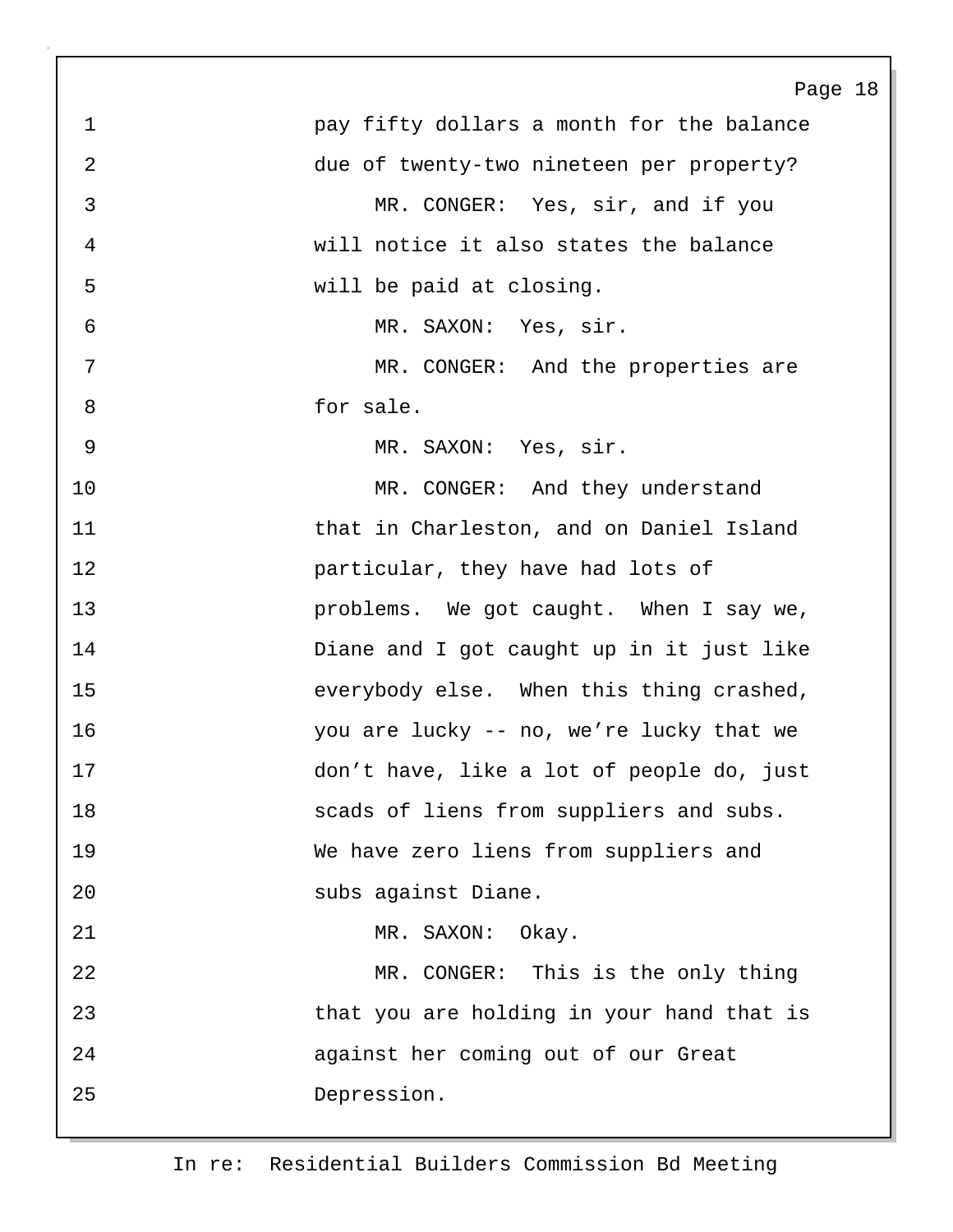|    | Page 19                                   |
|----|-------------------------------------------|
| 1  | MR. SAXON: Well, that is something        |
| 2  | that y'all have worked out a payment      |
| 3  | plan.                                     |
| 4  | MR. CONGER: Yes, sir.                     |
| 5  | MR. SAXON: And the other lien has         |
| 6  | been released.                            |
| 7  | MR. CONGER: Yes, sir.                     |
| 8  | MR. SAXON: If you will bear with me       |
| 9  | just one second. Mr. Conger, do you have  |
| 10 | another copy of this Release of Lien?     |
| 11 | MR. CONGER: Of the lien, I do not.        |
| 12 | No, that's the only one I brought.        |
| 13 | MR. SAXON: Could we get some copies       |
| 14 | of this, please? We will get some copies  |
| 15 | of that. The court reporter is going to   |
| 16 | keep the original of that.                |
| 17 | MR. CONGER: All right.                    |
| 18 | MR. SAXON: Mr. Deer is going to           |
| 19 | make three copies. You will get one, the  |
| 20 | Board will keep one, and I'll get to keep |
| 21 | one.                                      |
| 22 | MR. CONGER: Thank you.                    |
| 23 | MR. SAXON: Ms. Dunkin, would you          |
| 24 | mark that Applicant's Two, and would      |
| 25 | y'all just give us a second to get those  |
|    |                                           |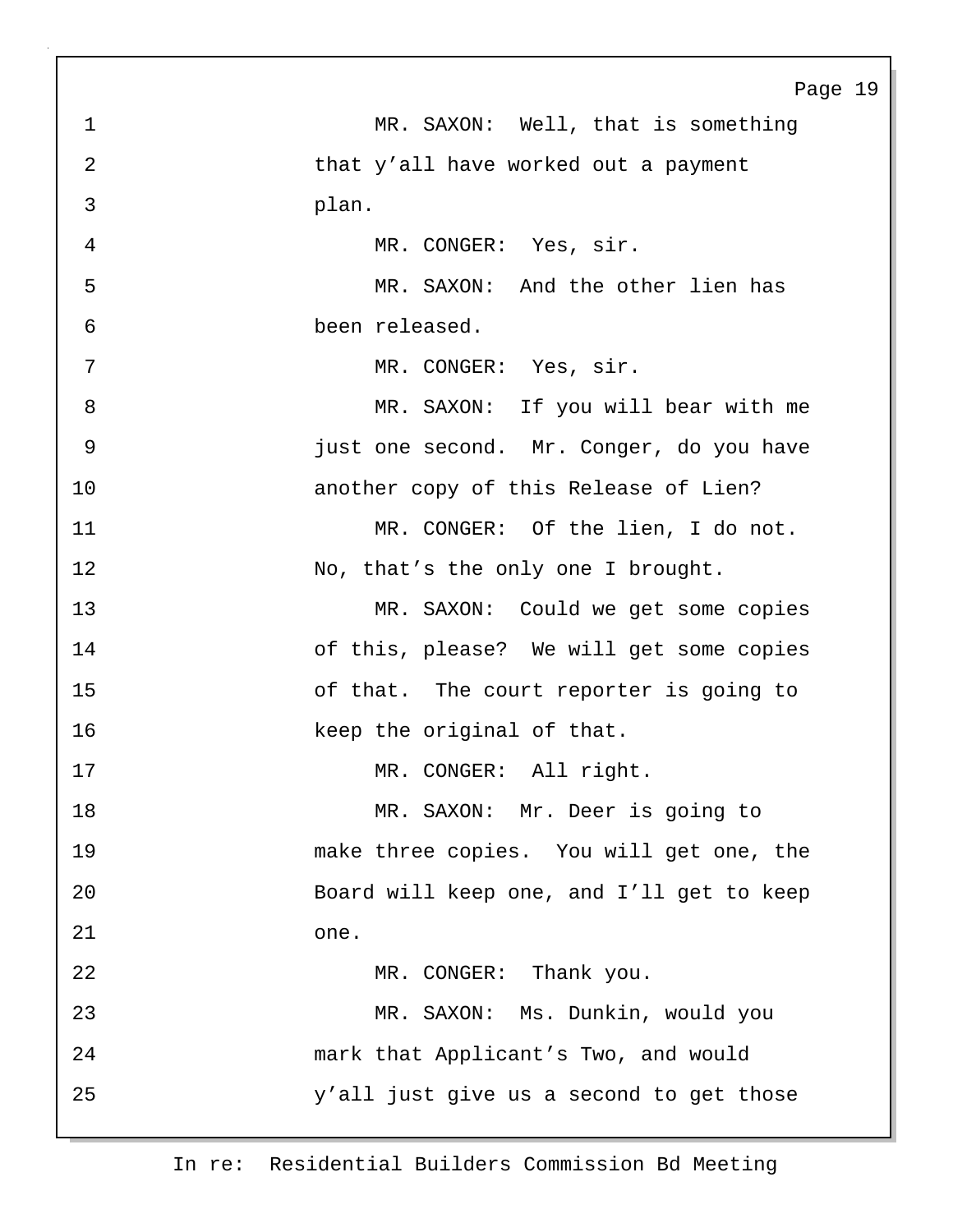1 copies back. 2 MR. CONGER: Sure. 3 (Whereupon, Applicant's Exhibit 4 Number Two was marked for 5 identification purposes and made a 6 part of the record) 7 MR. SAXON: So, if what you are 8 telling me -- I mean the issue here was 9 that forty-nine ninety-two lien, roughly 10 **five thousand dollars.** 11 MR. CONGER: Yes, sir. 12 MR. SAXON: And that has now been 13 taken care of through two payment 14 agreements, copies of which we have here. 15 No, okay, then I'm really confused. 16 MR. CONGER: All right. We've got 17 three issues. 18 MR. SAXON: Yes. I understand that. 19 MR. CONGER: You've got a lien filed 20 against Delahow in Berkeley County --- 21 MR. SAXON: Right. 22 MR. CONGER: --- as a result of the 23 cutting of the trees in the wetland. 24 MR. SAXON: Right. 25 MR. CONGER: That's been resolved,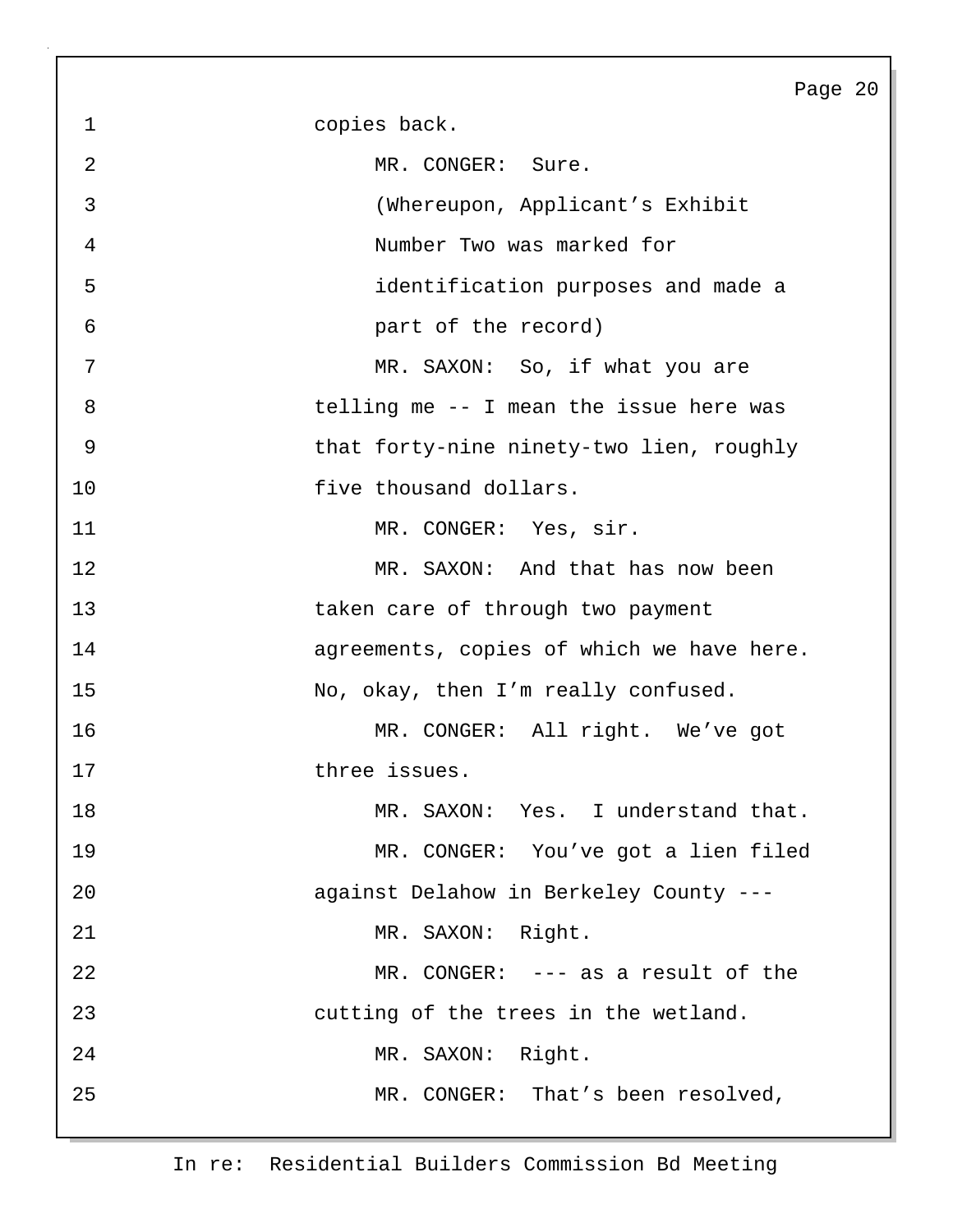Page 21 1 and there is a -- you see it. 2 MR. SAXON: Is that what Applicant's 3 Two resolves? 4 MR. CONGER: Yes, sir, and then the 5 other two are Homeowners Association dues 6 that we run over --- 7 MR. SAXON: Right, Daniel Island. 8 MR. CONGER: Yes, sir. 9 MR. SAXON: Okay. 10 MR. CONGER: That we were unable to 11 pay. 12 MR. SAXON: Do you have any -- what 13 we have marked as Applicant's Two has no 14 amount on it at all. Do you have 15 anything that shows an amount? 16 MR. CONGER: No, sir. 17 MR. SAXON: Can you get us 18 something? 19 MR. CONGER: I don't know how I 20 would do it. 21 MR. SAXON: You would get it from 22 the Berkeley County Register of Deeds. I 23 forget the lady's name. It is on there, 24 but she will get you a copy. Could I ask 25 you to provide a copy to Ms. Baumberger,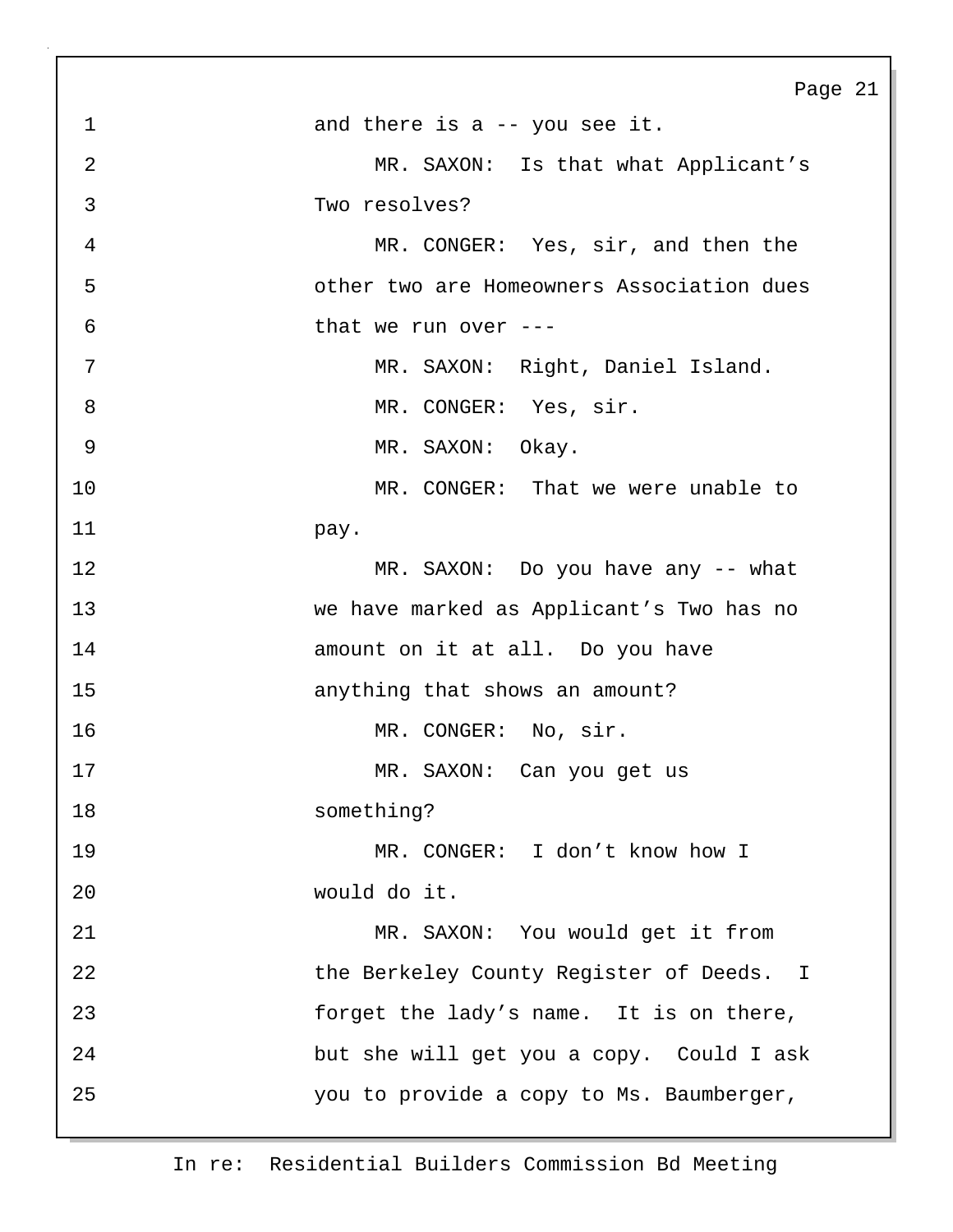Page 22 1 please? If you just call the Office of 2 Register of Deeds --- 3 MR. CONGER: Well, we will certainly 4 do everything that you require. 5 MR. SAXON: Just if you would --- 6 MR. CONGER: It's just that -- well, 7 bhe only thing that I will say ---8 MR. SAXON: We can do this 9 administratively. 10 MR. CONGER: The only thing I'm 11 saying on behalf of Diane is that without 12 this license we can't make any money in 13 **13** order to pay any of these things. 14 MR. SAXON: I'm not saying that 15 that's conditional. 16 MR. CONGER: Okay. 17 MR. SAXON: I'm just saying we'd 18 like to have something that has that 19 amount on it. 20 MR. CONGER: Well, and I would like 21 to ask the Board to please go ahead and 22 make a decision today so this lady can go 23 back to work and we can make a living. 24 MR. SAXON: You are kind of crossing 25 the line into being a lawyer right now.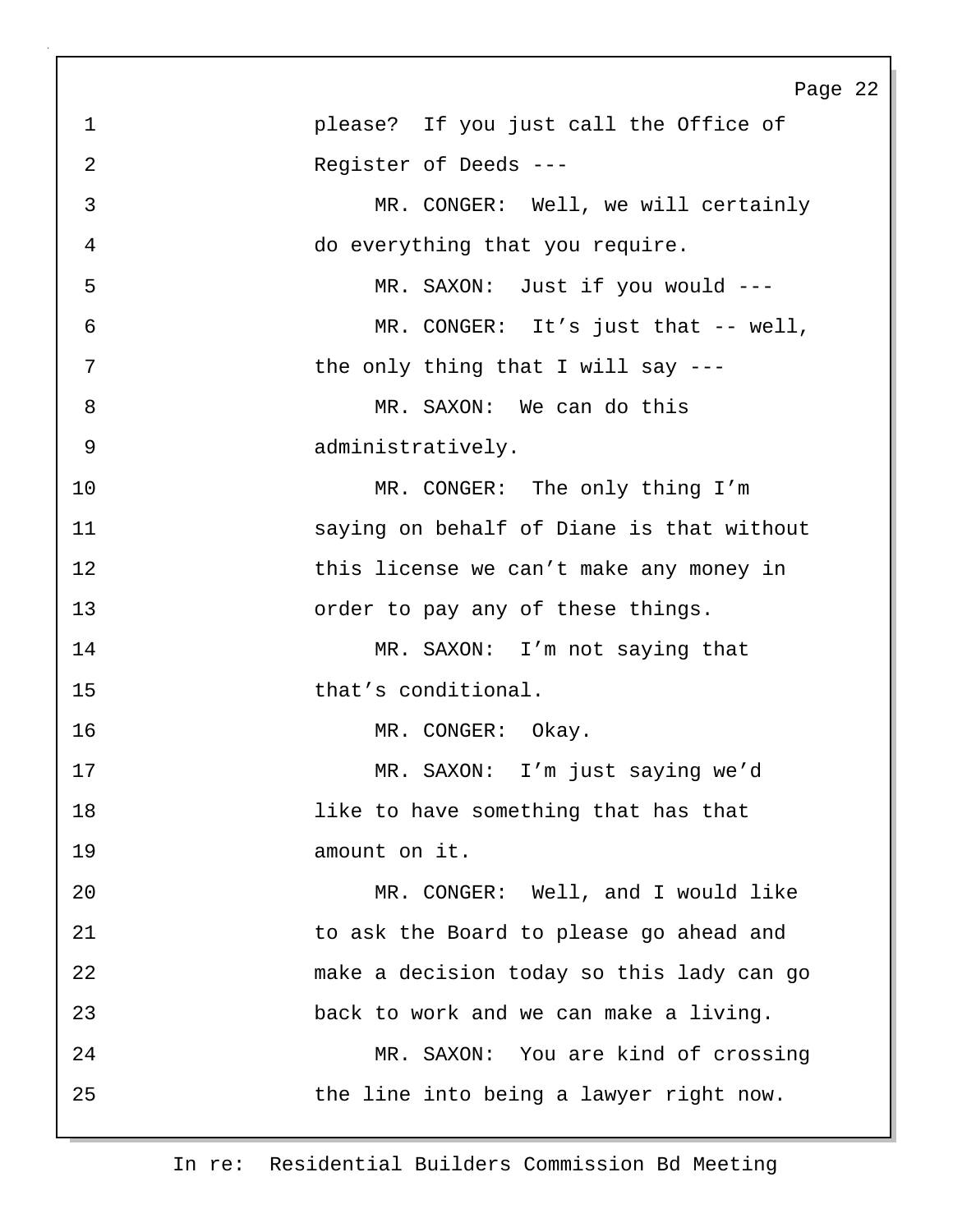|                | Page 23                                   |
|----------------|-------------------------------------------|
| $\mathbf 1$    | So, let's not -- let me go -- I'm letting |
| $\overline{2}$ | you testify as a witness.                 |
| $\mathfrak{Z}$ | MR. CONGER: All right.                    |
| $\overline{4}$ | MR. SAXON: But you can't really           |
| 5              | arguments like that.                      |
| 6              | MR. CONGER: Well, sir, I'm telling        |
| 7              | you in this Depression ---                |
| 8              | MR. SAXON: We understand that.            |
| 9              | MR. CONGER: In this Depression,           |
| 10             | people are trying to -- people are        |
| 11             | selling blood to get food. I've had subs  |
| 12             | come to me and say that they are selling  |
| 13             | blood to get food, so ---                 |
| 14             | MR. DOWD: Mr. Conger, if you will         |
| 15             | just -- you will be okay. Okay?           |
| 16             | MR. CONGER: Okay.                         |
| 17             | MR. SAXON: What I'm saying, Mr.           |
| 18             | Conger, is what we do today is not        |
| 19             | conditional upon providing that, but if   |
| 20             | you will provide that to Ms. Baumberger   |
| 21             | we will have it for our files.            |
| 22             | MS. CONGER: I'll do my best to get        |
| 23             | that.                                     |
| 24             | MR. SAXON: I understand, and if it        |
| 25             | is impossible to get, it is impossible to |
|                |                                           |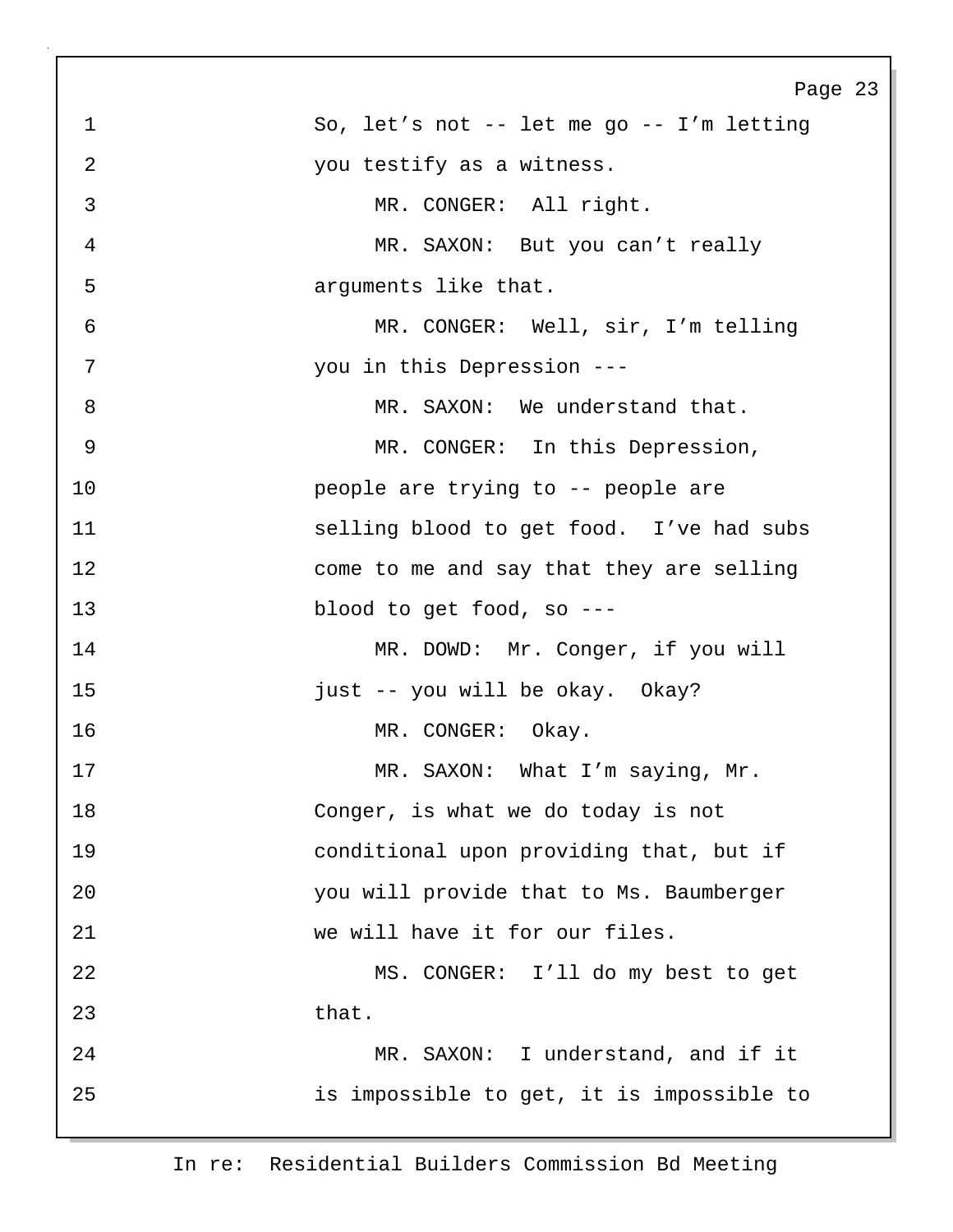1 get. 2 MS. CONGER: Do I need to contact 3 somebody if I can't get --- 4 MR. SAXON: Well, the person I would 5 contact is Ms. Forte, however she says 6 it. She is the Register of Deeds for 7 Berkeley County. 8 MS. CONGER: Now, I mean here at the 9 Board, who do I --- 10 MR. SAXON: Just give it to Janet 11 Baumberger, and you will find her name 12 and contact information on the website. 13 MS. CONGER: Okay. 14 MR. SAXON: If you could try to do 15 that before the end of the year, that 16 would be very helpful. 17 MS. CONGER: Okay. 18 MR. SAXON: And that is just for our 19 **19** record keeping purposes. 20 MR. DAVIS: Jamie, it is Forte. 21 MR. SAXON: It is Forte, okay. 22 MR. WILLIAMS: Do any of the 23 Commissioners have any questions? 24 MR. DOWD: These others here that 25 are Branch Banking and Trust, they all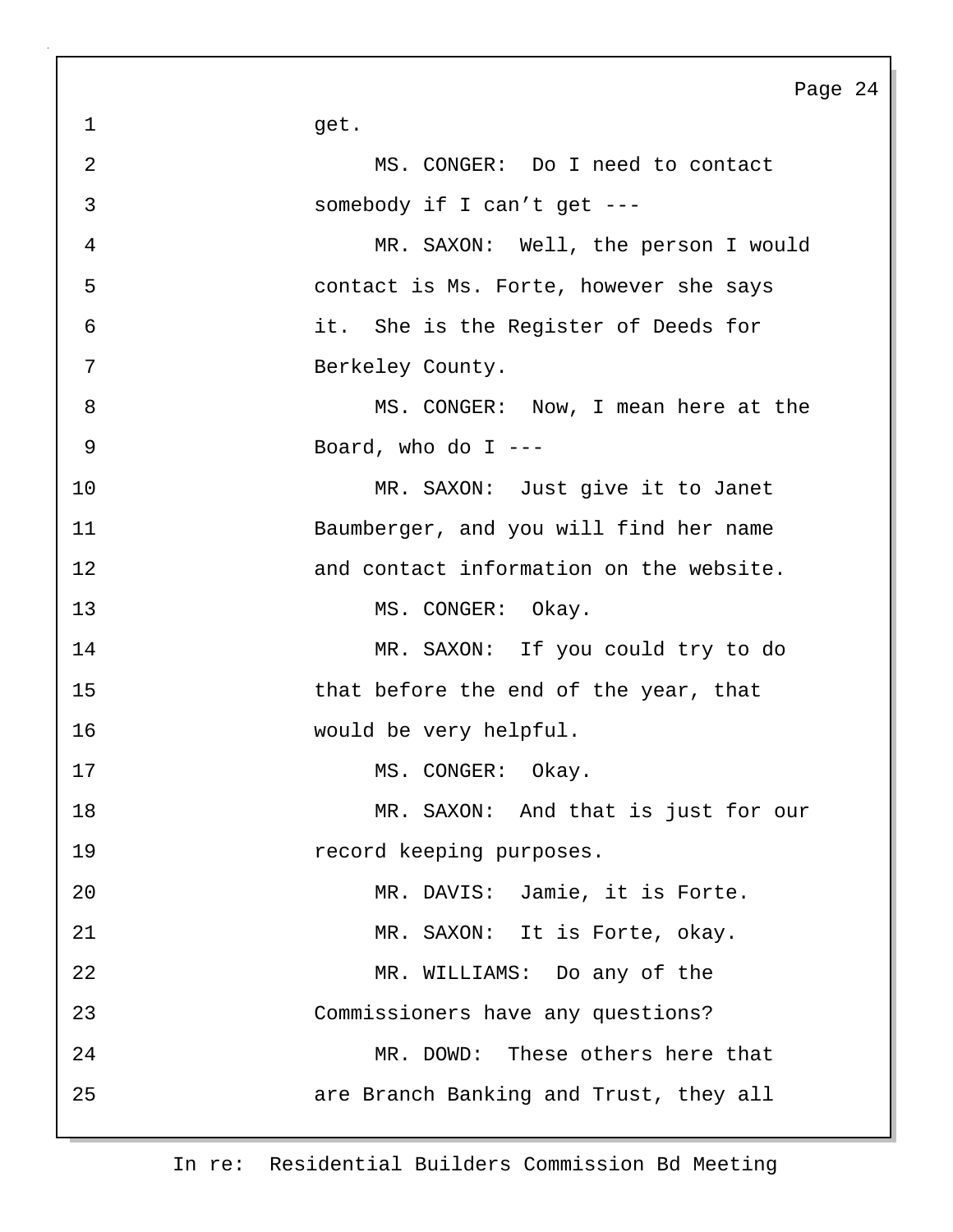Page 25 1 say pending. So, nothing on those, 2 right? Okay. I'll make a Motion if 3 nobody else has a question. Anybody got 4 a question? I make a Motion we allow Ms. 5 Conger to get her license reinstated 6 provided you do provide the documentation 7 required by Counsel. 8 MR. DILLARD: Second. 9 MR. WILLIAMS: We have a Motion. We 10 have a Second. Any further discussions? 11 (Whereupon, the Motion was carried 12 unanimously) 13 MR. SAXON: Let me ask for an 14 amendment of that. 15 MR. DOWD: Yes, sir. 16 MR. SAXON: That we don't really 17 have to have that for you to give her 18 unless you want it. I just want it for 19 the records to have in there. 20 MR. DOWD: Okay. 21 MR. SAXON: So, would it be okay if 22 you amended it? 23 MR. DOWD: We will amend that to ---24 MR. SAXON: With no conditions? 25 MR. DOWD: With no conditions.

In re: Residential Builders Commission Bd Meeting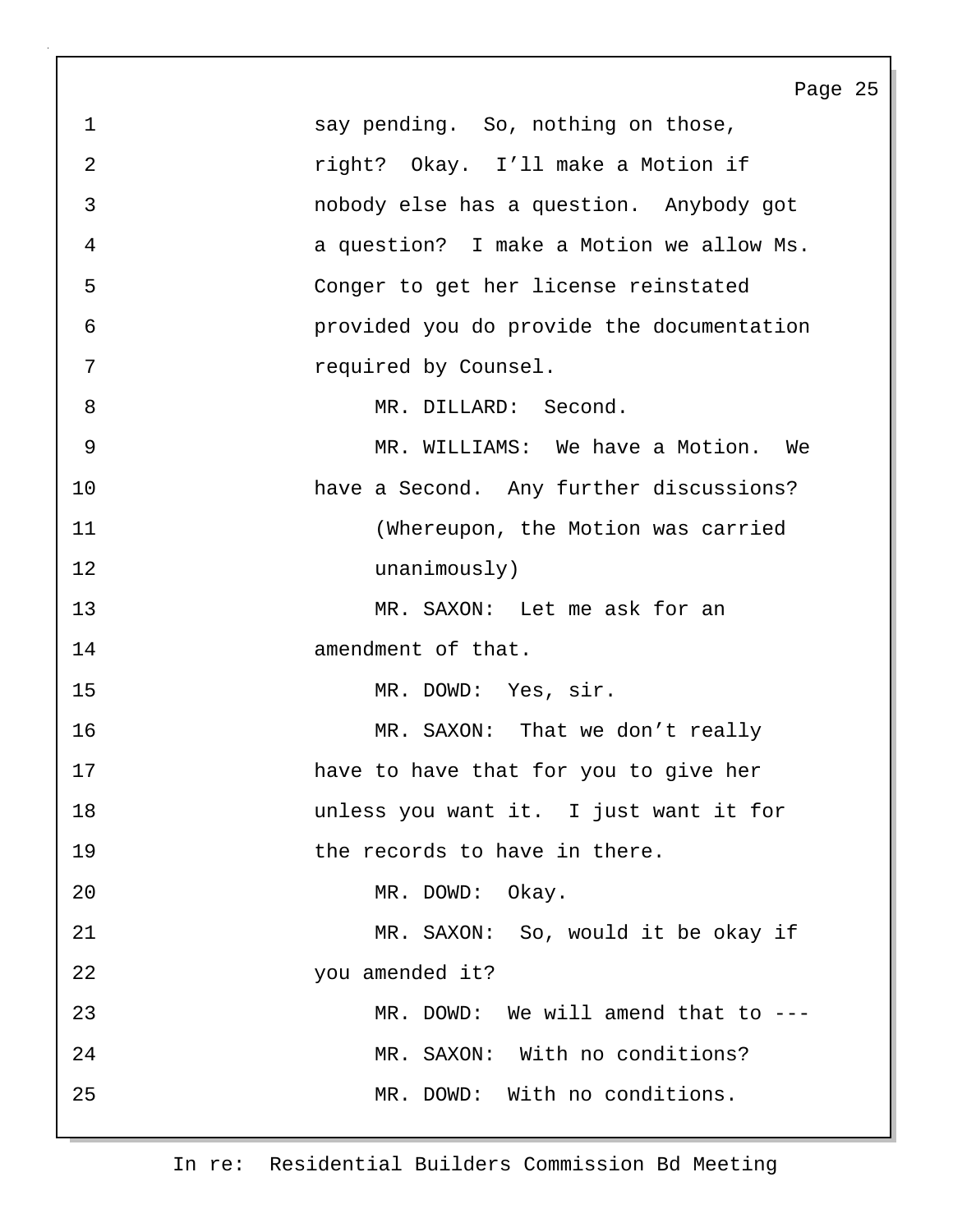Page 26 1 MS. CONGER: So, can I go get my 2 **license right now?** 3 MR. SAXON: Yes. 4 MR. ROBERTS: We've got to vote. 5 MR. SAXON: Well, I mean, not right  $6$  ---7 MS. CONGER: I mean go up there and 8 --- **120 --- 120 --- 120 --- 120 ---**9 MR. SAXON: Not right now. You will 10 get an Order as soon as we can get it to 11 you that says --- 12 MR. WILLIAMS: All right, have we 13 got a Motion to amend it. Do we have a 14 Second? 15 MR. DILLARD: Second. 16 (Whereupon, the Motion was carried 17 unanimously) 18 MR. SAXON: What you need to do is 19 just contact Ms. Baumberger about the 20 reinstatement, because you are reinstated 21 without conditions. You are not going to 22 get a written Order, but if you will 23 contact her about it, she will tell you 24 whatever is needed, and if you would just 25 get the information to us by the end of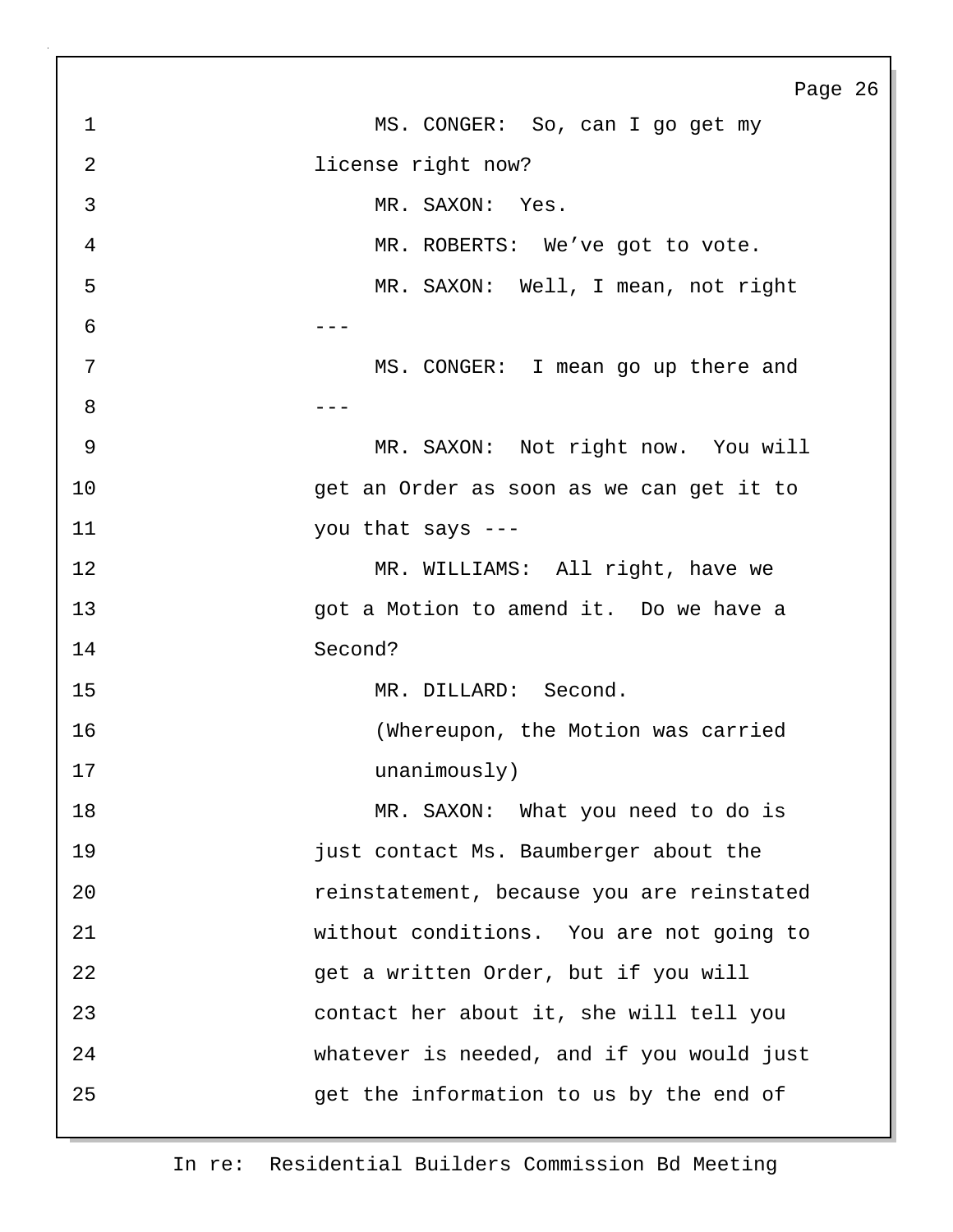| $\mathbf 1$<br>the year. That's just for our record<br>$\overline{2}$<br>keeping purposes. It is not a condition<br>3<br>of your reinstatement. Okay?<br>$\overline{4}$<br>MS. CONGER: Okay, thank you so<br>5<br>much. So, is there a telephone number I<br>$\sqrt{6}$<br>call her, or $---$<br>7<br>MR. SAXON: You will find all her<br>8<br>contact information on the website.<br>$\mathcal{G}$<br>MS. CONGER: Okay. Thank you.<br>10<br>MR. SAXON: Thank you.<br>11<br>MR. BAILEY: Mr. Chairman?<br>12<br>MR. WILLIAMS: Yes?<br>13<br>MR. BAILEY: At this time, I'd like<br>14<br>to let the record reflect that Mr. Clark<br>15<br>is now in attendance.<br>16<br>MR. WILLIAMS: Paul Spencer?<br>17<br>MR. SPENCER: Yes, sir.<br>18<br>MR. WILLIAMS: Come on up, Mr.<br>19<br>Spencer.<br>20<br>MR. SPENCER: Thank you.<br>21<br>MR. WILLIAMS: Mr. Spencer, before<br>22<br>we get started you do realize that you<br>23<br>had a right to be represented by Counsel?<br>24<br>MR. SPENCER: Yes, sir.<br>25<br>MR. WILLIAMS: You are waiving that | Page 27 |
|---------------------------------------------------------------------------------------------------------------------------------------------------------------------------------------------------------------------------------------------------------------------------------------------------------------------------------------------------------------------------------------------------------------------------------------------------------------------------------------------------------------------------------------------------------------------------------------------------------------------------------------------------------------------------------------------------------------------------------------------------------------------------------------------------------------------------------------------------------------------------------------------------------------------------------------------------------------------------------------------------------------------------------------------------------|---------|
|                                                                                                                                                                                                                                                                                                                                                                                                                                                                                                                                                                                                                                                                                                                                                                                                                                                                                                                                                                                                                                                         |         |
|                                                                                                                                                                                                                                                                                                                                                                                                                                                                                                                                                                                                                                                                                                                                                                                                                                                                                                                                                                                                                                                         |         |
|                                                                                                                                                                                                                                                                                                                                                                                                                                                                                                                                                                                                                                                                                                                                                                                                                                                                                                                                                                                                                                                         |         |
|                                                                                                                                                                                                                                                                                                                                                                                                                                                                                                                                                                                                                                                                                                                                                                                                                                                                                                                                                                                                                                                         |         |
|                                                                                                                                                                                                                                                                                                                                                                                                                                                                                                                                                                                                                                                                                                                                                                                                                                                                                                                                                                                                                                                         |         |
|                                                                                                                                                                                                                                                                                                                                                                                                                                                                                                                                                                                                                                                                                                                                                                                                                                                                                                                                                                                                                                                         |         |
|                                                                                                                                                                                                                                                                                                                                                                                                                                                                                                                                                                                                                                                                                                                                                                                                                                                                                                                                                                                                                                                         |         |
|                                                                                                                                                                                                                                                                                                                                                                                                                                                                                                                                                                                                                                                                                                                                                                                                                                                                                                                                                                                                                                                         |         |
|                                                                                                                                                                                                                                                                                                                                                                                                                                                                                                                                                                                                                                                                                                                                                                                                                                                                                                                                                                                                                                                         |         |
|                                                                                                                                                                                                                                                                                                                                                                                                                                                                                                                                                                                                                                                                                                                                                                                                                                                                                                                                                                                                                                                         |         |
|                                                                                                                                                                                                                                                                                                                                                                                                                                                                                                                                                                                                                                                                                                                                                                                                                                                                                                                                                                                                                                                         |         |
|                                                                                                                                                                                                                                                                                                                                                                                                                                                                                                                                                                                                                                                                                                                                                                                                                                                                                                                                                                                                                                                         |         |
|                                                                                                                                                                                                                                                                                                                                                                                                                                                                                                                                                                                                                                                                                                                                                                                                                                                                                                                                                                                                                                                         |         |
|                                                                                                                                                                                                                                                                                                                                                                                                                                                                                                                                                                                                                                                                                                                                                                                                                                                                                                                                                                                                                                                         |         |
|                                                                                                                                                                                                                                                                                                                                                                                                                                                                                                                                                                                                                                                                                                                                                                                                                                                                                                                                                                                                                                                         |         |
|                                                                                                                                                                                                                                                                                                                                                                                                                                                                                                                                                                                                                                                                                                                                                                                                                                                                                                                                                                                                                                                         |         |
|                                                                                                                                                                                                                                                                                                                                                                                                                                                                                                                                                                                                                                                                                                                                                                                                                                                                                                                                                                                                                                                         |         |
|                                                                                                                                                                                                                                                                                                                                                                                                                                                                                                                                                                                                                                                                                                                                                                                                                                                                                                                                                                                                                                                         |         |
|                                                                                                                                                                                                                                                                                                                                                                                                                                                                                                                                                                                                                                                                                                                                                                                                                                                                                                                                                                                                                                                         |         |
|                                                                                                                                                                                                                                                                                                                                                                                                                                                                                                                                                                                                                                                                                                                                                                                                                                                                                                                                                                                                                                                         |         |
|                                                                                                                                                                                                                                                                                                                                                                                                                                                                                                                                                                                                                                                                                                                                                                                                                                                                                                                                                                                                                                                         |         |
|                                                                                                                                                                                                                                                                                                                                                                                                                                                                                                                                                                                                                                                                                                                                                                                                                                                                                                                                                                                                                                                         |         |
|                                                                                                                                                                                                                                                                                                                                                                                                                                                                                                                                                                                                                                                                                                                                                                                                                                                                                                                                                                                                                                                         |         |
|                                                                                                                                                                                                                                                                                                                                                                                                                                                                                                                                                                                                                                                                                                                                                                                                                                                                                                                                                                                                                                                         |         |
|                                                                                                                                                                                                                                                                                                                                                                                                                                                                                                                                                                                                                                                                                                                                                                                                                                                                                                                                                                                                                                                         |         |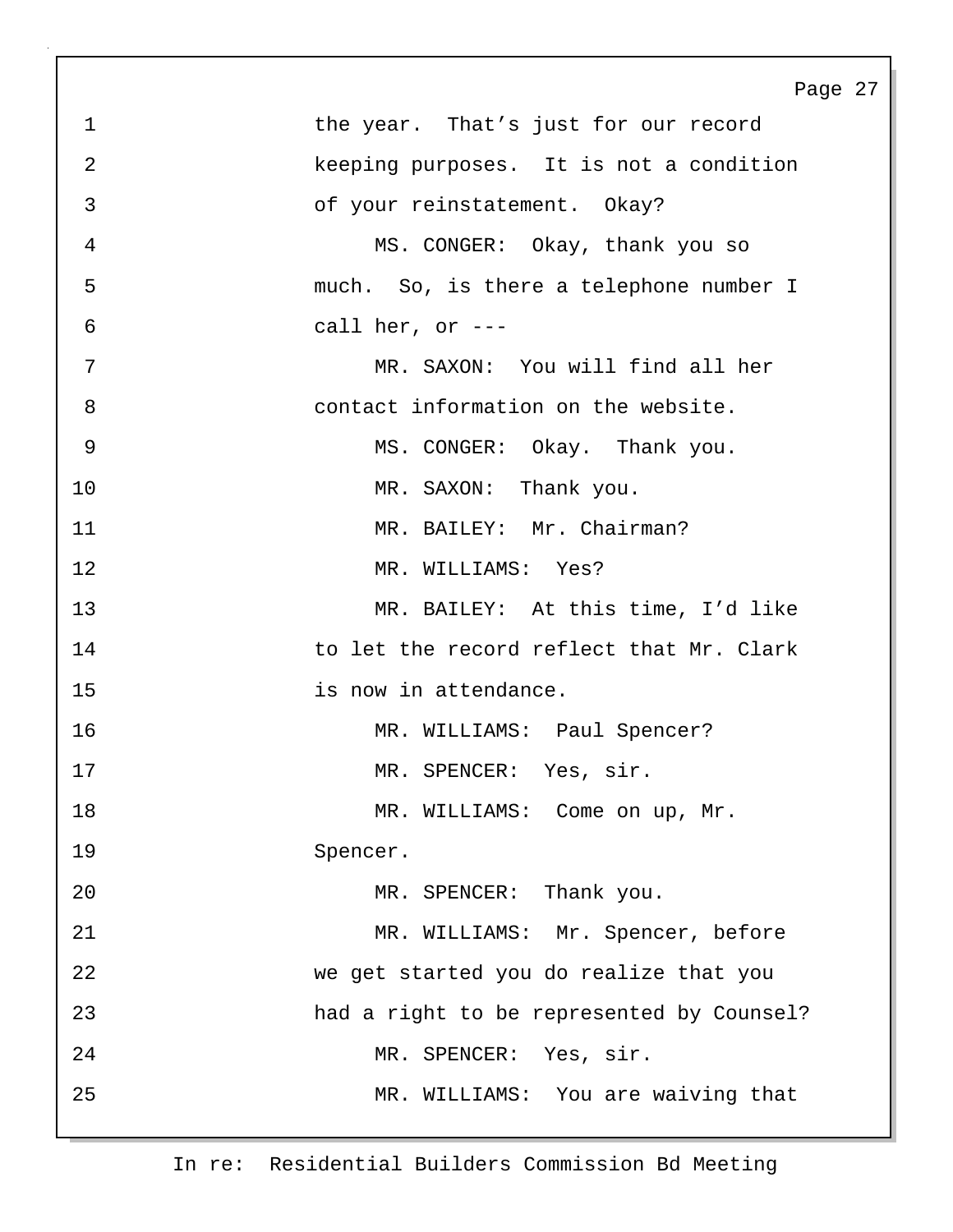Page 28 1 right and representing yourself today? 2 MR. SPENCER: Yes, sir. 3 Paul Spencer, Jr., having been duly sworn testifies as 4 follows: 5 MR. WILLIAMS: Go ahead, Janet. 6 MS. BAUMBERGER: Mr. Chair and 7 Members of the Commission, a license for 8 Mr. Spencer could not be issued at staff 9 level due to outstanding liens or 10 **judgments** at this time. 11 MR. WILLIAMS: Mr. Spencer, do you 12 want to kind of give us a background? 13 MR. SPENCER: Yes, sir. I had two 14 in 2003/2004 or 2002/2004 Offsides and 15 Pete Altman. One of those has come off 16 my credit report. They are both 17 satisfied back then. The other one is 18 due to come off in March of next year. 19 The one that it got sent to your level is 20 considering with the IRS compromise and 21 offer of compromise that I'm going 22 through now, and according to my agent in 23 Houston, Mr. Chakalis with IRS, that was 24 not supposed to be put on there, because 25 we were in condition of going through an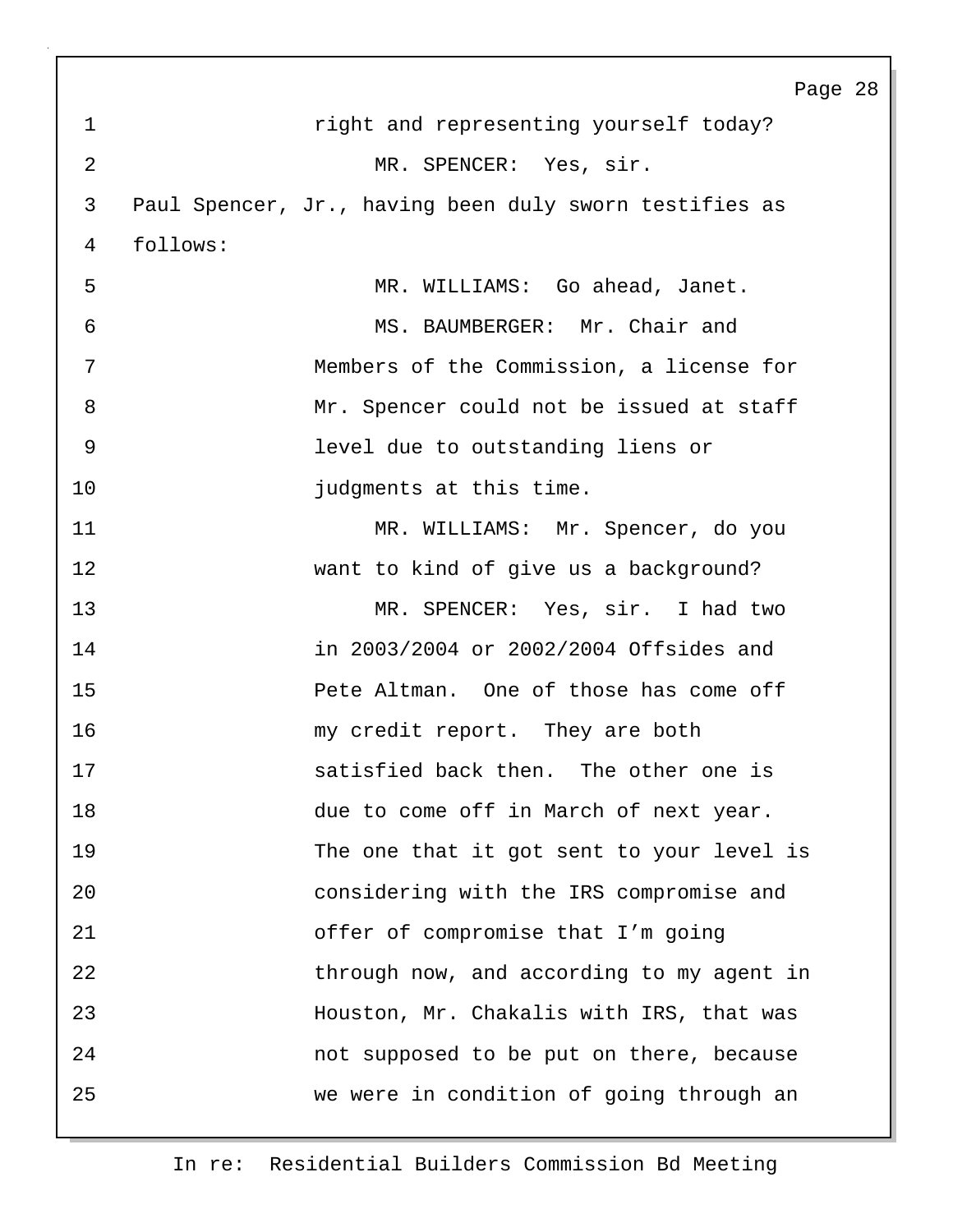Page 29 1 offer of compromise, which I'm flying -- 2 I'm coming in from San Antonio for 3 today's meeting. I've got to fly back 4 tomorrow to do my final offer of 5 compromise with them, but the only 6 paperwork I brought with me is my new 7 credit report which shows it is not on 8 bere, that I just got Friday of last 9 week. Two of the liens are gone, and 10 10 1ike I said the only one on there is  $-$ 11 can I bring this up? 12 MR. WILLIAMS: Yeah. 13 MR. SAXON: Just walk up here and 14 bring it up to me, if you will. Do you 15 have a copy for the court reporter? 16 MR. SPENCER: No, sir, because I 17 **really didn't know what I was up against.** 18 **I** do apologize. 19 MR. WILLIAMS: Well, bring that 20 first. 21 MR. SAXON: Just give me a second, 22 please. We will get copies of these. 23 The first one is his credit report 24 existing of --- 25 MR. SPENCER: You see on page eight.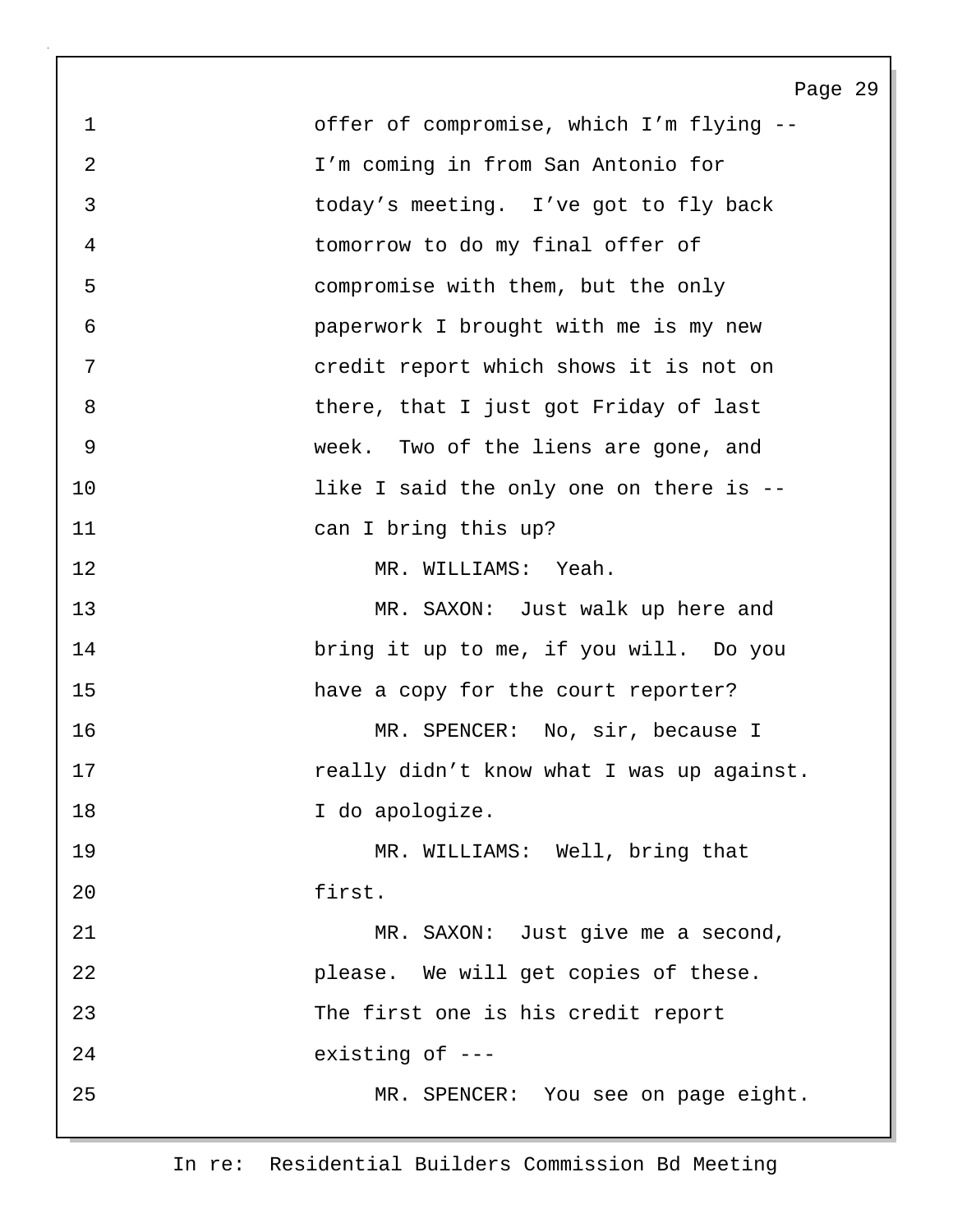Page 30 1 MR. SAXON: Well, it says eight 2 pages, but it is really --- 3 MR. SPENCER: Nine, I think. 4 MR. SAXON: --- five pages. Then we 5 have a three page letter to the 6 Respondent from the Internal Revenue 7 Service. Then we have a one page letter 8 undated to whom it may concern from 9 Credit Restoration of Texas signed by 10 Samantha Isbell, Lead Credit Restoration 11 Specialist. That would be Number Three. 12 (Whereupon, Applicant's Exhibit 13 Numbers One, Two, and Three were 14 marked for identification purposes 15 and made a part of the record) 16 MR. SPENCER: And sir, may I make a 17 note? I'm sorry? 18 MR. WILLIAMS: Yes. 19 MR. SPENCER: On page eight ---20 MR. SAXON: Of the first one? 21 MR. SPENCER: Yes, sir of the credit 22 report, you see the only record, public 23 record, is just one left which is Pete 24 Altman, and that one is coming off March 25 of '12. All those were satisfied.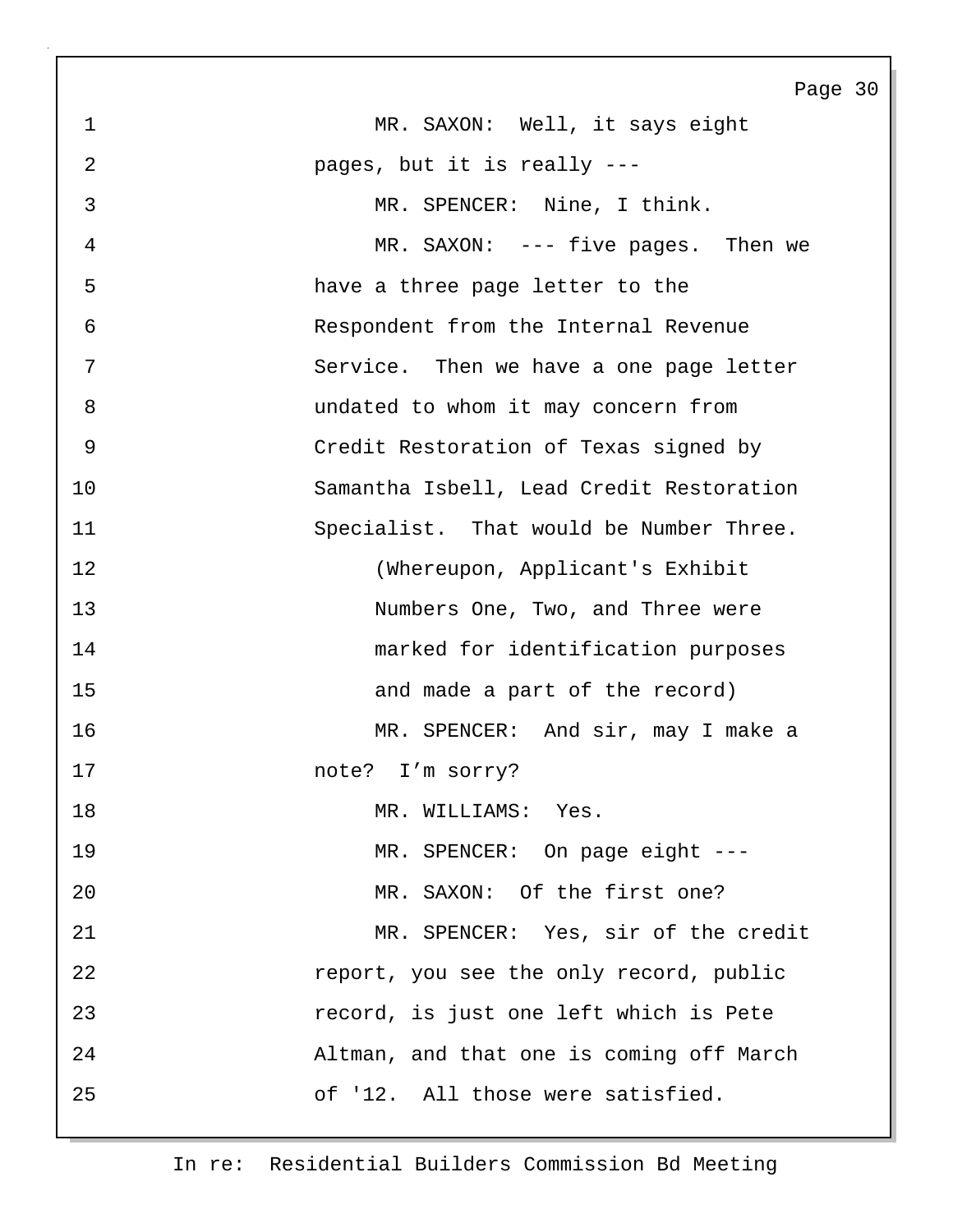|                | Page                                    |
|----------------|-----------------------------------------|
| $\mathbf{1}$   | MR. SAXON: Doesn't say anything         |
| $\overline{2}$ | about it coming off in March of '12.    |
| 3              | MR. SPENCER: It is seven years from     |
| 4              | the file date, which is 3 of '05, I     |
| 5              | believe.                                |
| 6              | MR. SAXON: It's still in effect at      |
| 7              | this time?                              |
| 8              | MR. SPENCER: Well, it is satisfied,     |
| 9              | yeah. I mean, it is still on there. It  |
| 10             | is satisfied. It was satisfied in '03.  |
| 11             | MR. SAXON: Do you have evidence         |
| 12             | that it has been satisfied?             |
| 13             | MR. SPENCER: Not with me, no. I         |
| 14             | can send that to Ms. Baumberger. I mean |
| 15             | that wasn't there.                      |
| 16             | MR. SAXON: That's something you can     |
| 17             | provide to us?                          |
| 18             | MR. SPENCER: Oh, absolutely.            |
| 19             | MR. SAXON: Okay, that it has been       |
| 20             | satisfied? The IRS lien?                |
| 21             | MR. SPENCER: The IRS, I'm still         |
| 22             | going through offer of compromise.      |
| 23             | MR. SAXON: So, that has not been        |
| 24             | satisfied?                              |
| 25             | MR. SPENCER: The IRS, no.               |
|                |                                         |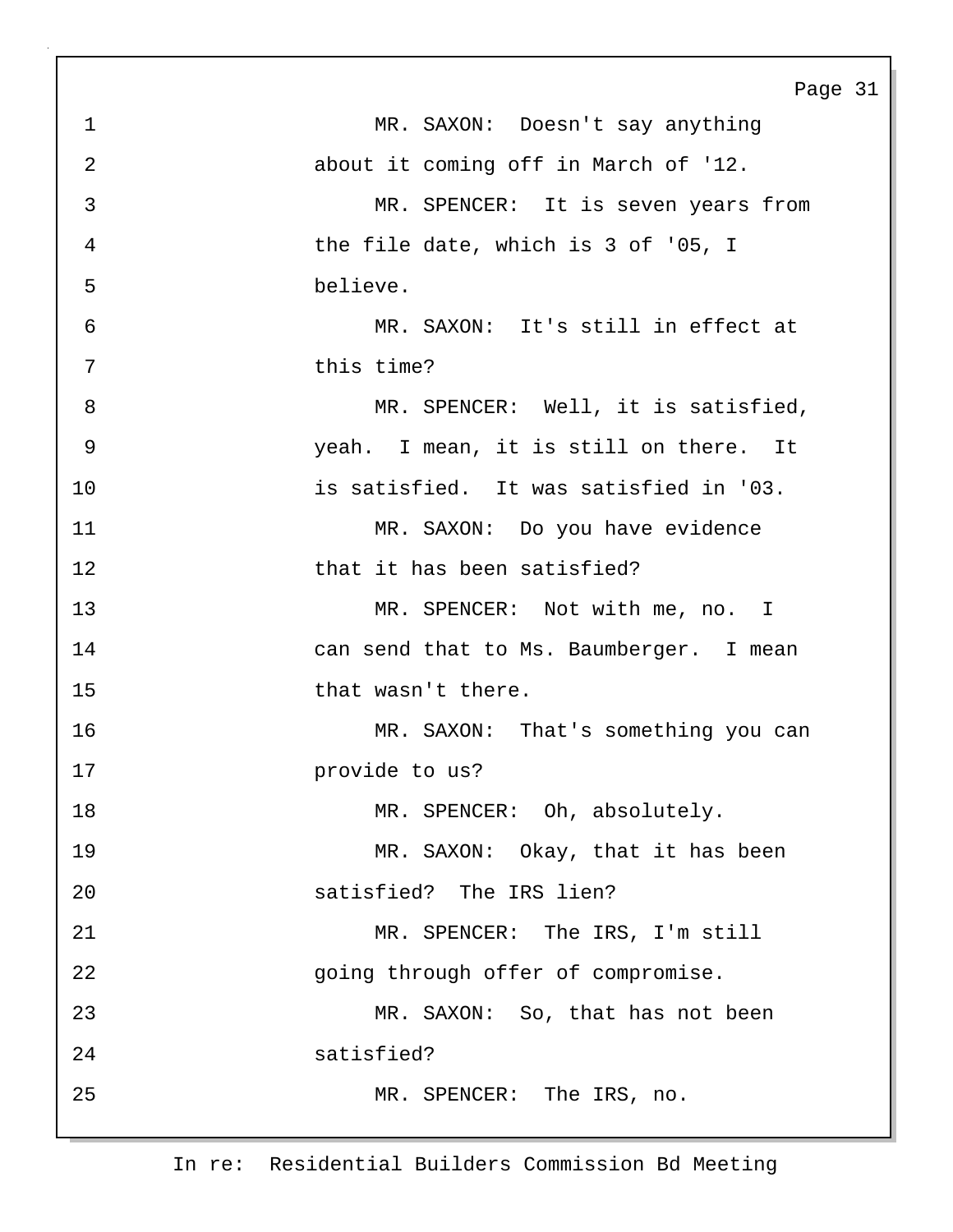Page 32 1 MR. SAXON: Oh. Okay. 2 MR. SPENCER: They just told that it 3 was not supposed to be applied to my 4 credit report as a lien by their law. 5 MR. SAXON: But just being on your 6 credit report is not the --- 7 MR. SPENCER: I understand that, 8 sir. 9 MR. SAXON: Okay. 10 MR. SPENCER: I'm just saying as a 11 lien though, but it is ---12 MR. SAXON: So, there is still an 13 IRS lien? 14 MR. SPENCER: It's still going 15 through the procedures, yeah. That's why 16 I have to fly back to San Antonio 17 tomorrow for that meeting on Friday to 18 settle that up. 19 MR. SAXON: Okay. 20 MR. SPENCER: Or get to a crossroad 21 with it. 22 MR. WILLIAMS: Anyone want to make a 23 Motion we go into Executive Session? 24 MR. DILLARD: I would. I'll make a 25 Motion we go into Executive Session.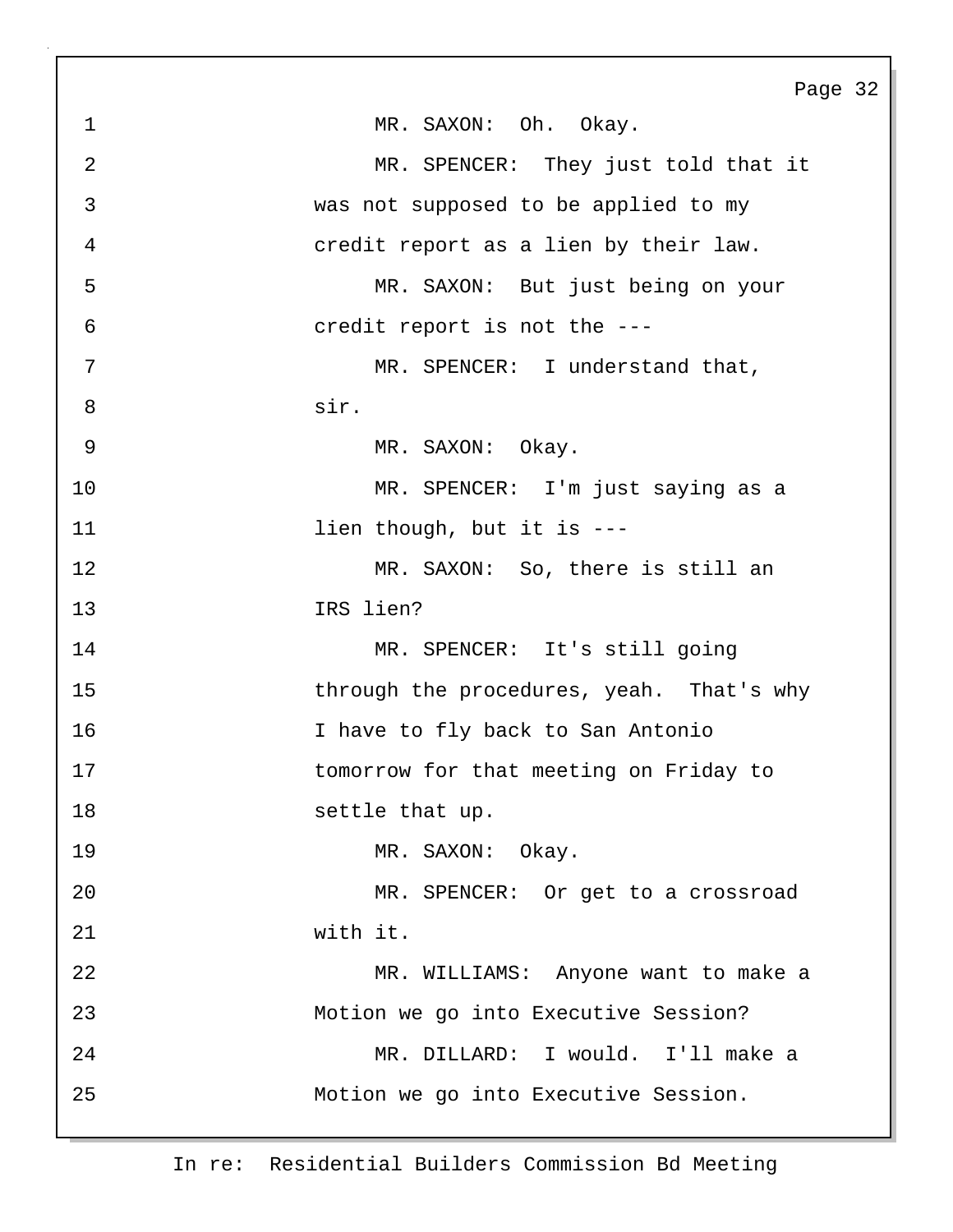|                | Page 33                                   |
|----------------|-------------------------------------------|
| $\mathbf 1$    | MR. ROBERTS: Second.                      |
| $\overline{2}$ | MR. WILLIAMS: We have a Motion.<br>We     |
| 3              | have a Second.                            |
| $\overline{4}$ | (Whereupon, the Motion was carried        |
| 5              | unanimously)                              |
| 6              | (Whereupon, the Board went into an        |
| 7              | Executive Session)                        |
| 8              | MR. WILLIAMS: Do I have a Motion to       |
| 9              | come out of Executive Session?            |
| 10             | MR. BAILEY: So Moved.                     |
| 11             | MR. ROBERTS: Second.                      |
| 12             | (Whereupon, the Motion was carried        |
| 13             | unanimously)                              |
| 14             | (Whereupon, the Board came out of         |
| 15             | Executive Session)                        |
| 16             | MR. WILLIAMS: Does anybody have a         |
| 17             | Motion?                                   |
| 18             | MR. BAILEY: Yeah. After receiving         |
| 19             | advice from our Counsel on where we are   |
| 20             | at legally, I'd like to make a Motion     |
| 21             | that we deny the request for a license at |
| 22             | this time, and let our Attorney explain   |
| 23             | the reasoning for that.                   |
| 24             | MR. WILLIAMS: Okay. We have a             |
| 25             | Motion on the table.                      |
|                |                                           |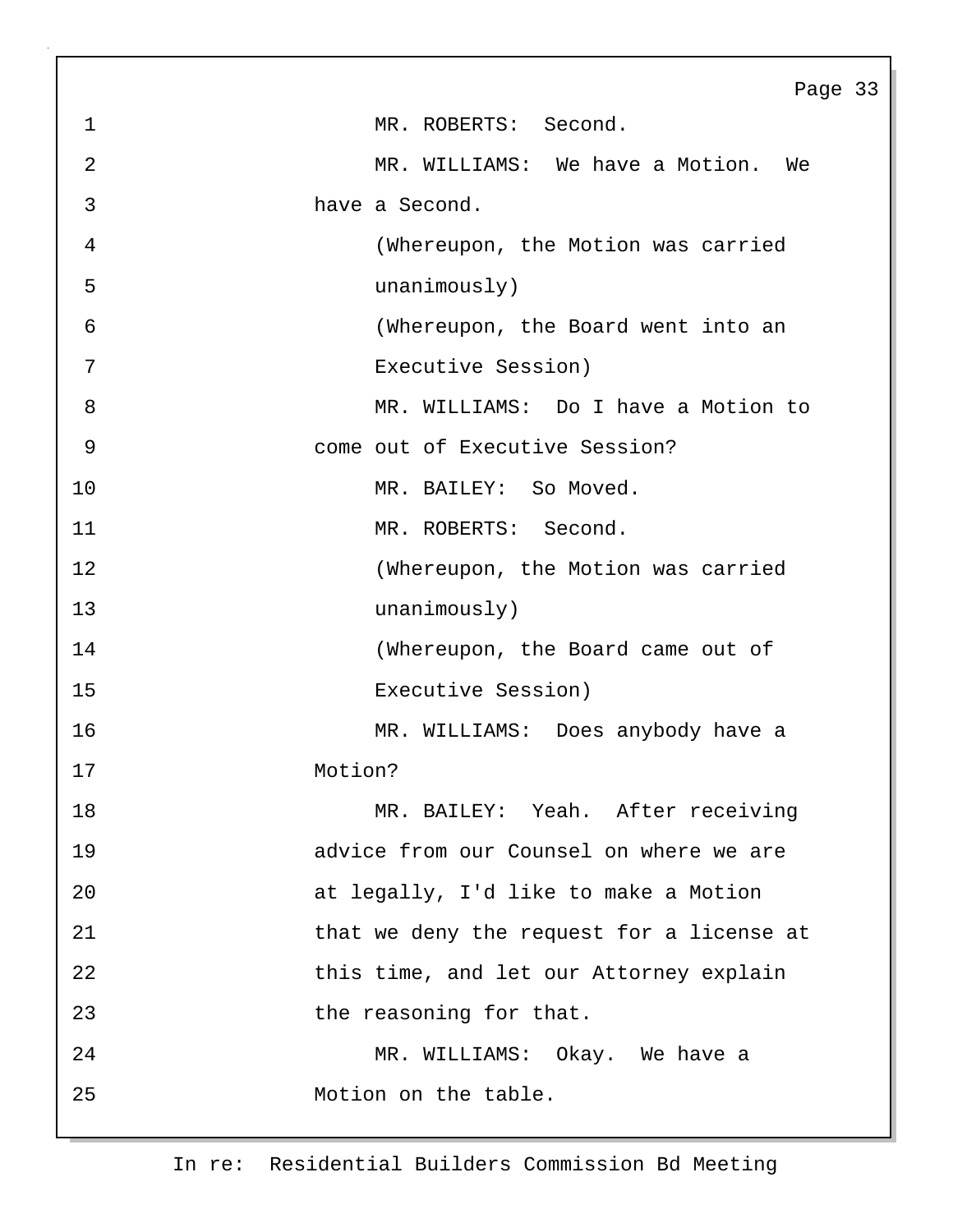Page 34 1 MR. ROBERTS: Second. 2 (Whereupon, the Motion was carried 3 unanimously) 4 MR. SAXON: Mr. Spencer, the 5 Commission has asked me to explain why it 6 is denying, and that is we don't have 7 anything from the IRS that that has been 8 satisfied, and we have to have that. So, 9 you're going to get an Order that denies 10 your request. What you need to do is get 11 whatever you can from the IRS to say that 12 that has been satisfied, and get that to 13 Ms. Baumberger, and then your application 14 will proceed as normal. You don't have 15 to come back with -- in other words, you 16 don't have to come back before the Board 17 and spend money to fly from Texas. 18 MR. SPENCER: Okay. 19 MR. SAXON: Get the information you 20 need from the IRS. Get it to Ms. 21 Baumberger. 22 MR. WILLIAMS: And that other 23 letter. 24 MR. SPENCER: Okay. 25 MR. SAXON: Yeah, and any lien,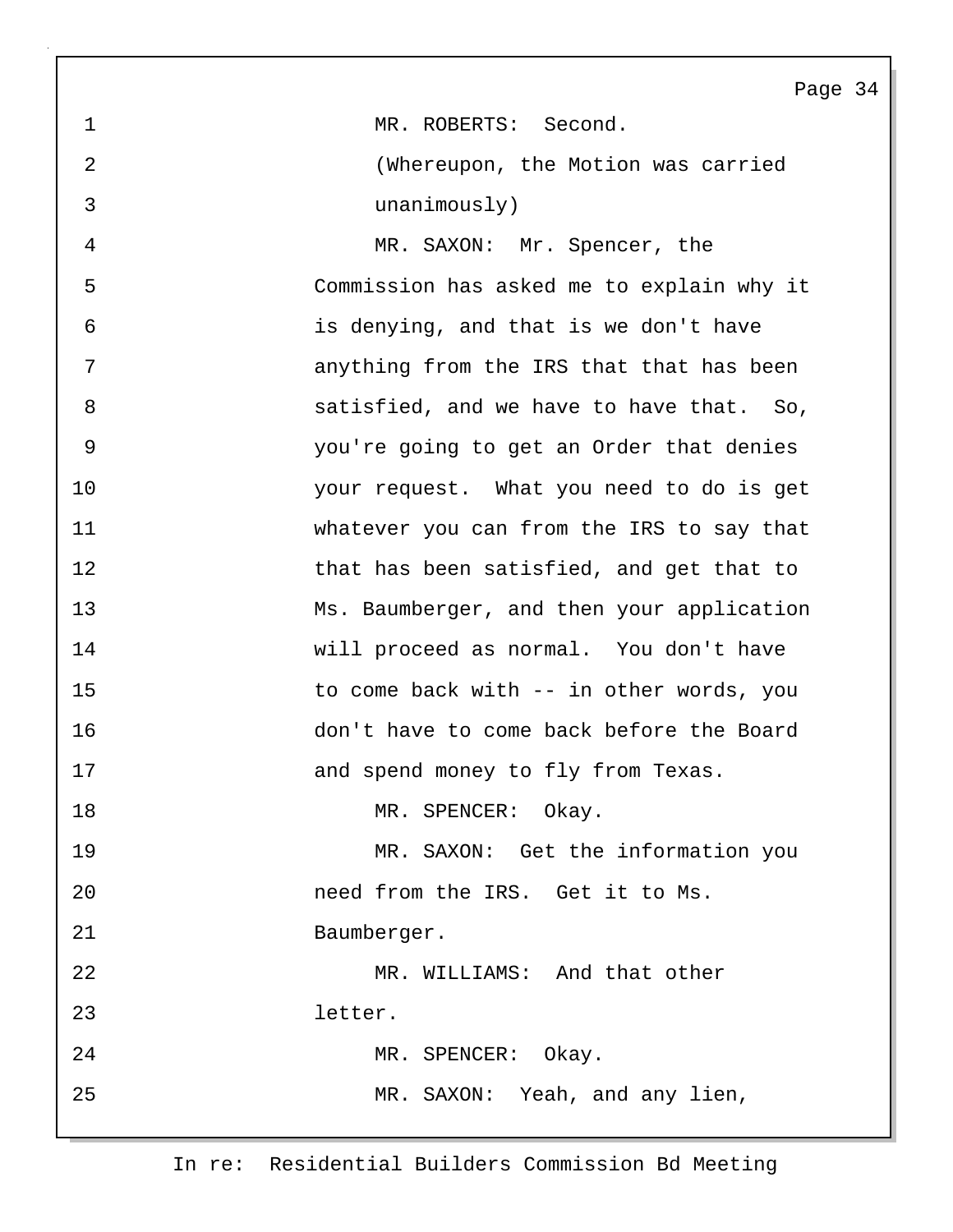|                | Page 35                                   |
|----------------|-------------------------------------------|
| 1              | judgment, anything you've got against you |
| 2              | including this IRS thing.                 |
| 3              | MR. SPENCER: Well, that's the other       |
| $\overline{4}$ | one, because that one is coming off in    |
| 5              | March, but I have the paperwork for that  |
| 6              | one as that being paid too.               |
| 7              | MR. DOWD: Send that to us.                |
| 8              | MR. SPENCER: That's fine. Okay.           |
| 9              | MR. SAXON: Yes. All of that               |
| 10             | paperwork get to Ms. Baumberger. You      |
| 11             | don't have to fly back to South Carolina. |
| 12             | MR. SPENCER: Okay.                        |
| 13             | MR. SAXON: Just get it to Ms.             |
| 14             | Baumberger.                               |
| 15             | MR. SPENCER: Okay, and then it will       |
| 16             | be approved after that, or it will go     |
| 17             | through the motions.                      |
| 18             | MR. SAXON: As long as you meet all        |
| 19             | the other requirements.                   |
| 20             | MR. SPENCER: Yeah, because I have         |
| 21             | nothing else against me.                  |
| 22             | MR. SAXON: Well, as long as you           |
| 23             | meet all the other requirements, you      |
| 24             | don't have anything to worry about.       |
| 25             | MR. SPENCER: Now, if that goes            |
|                |                                           |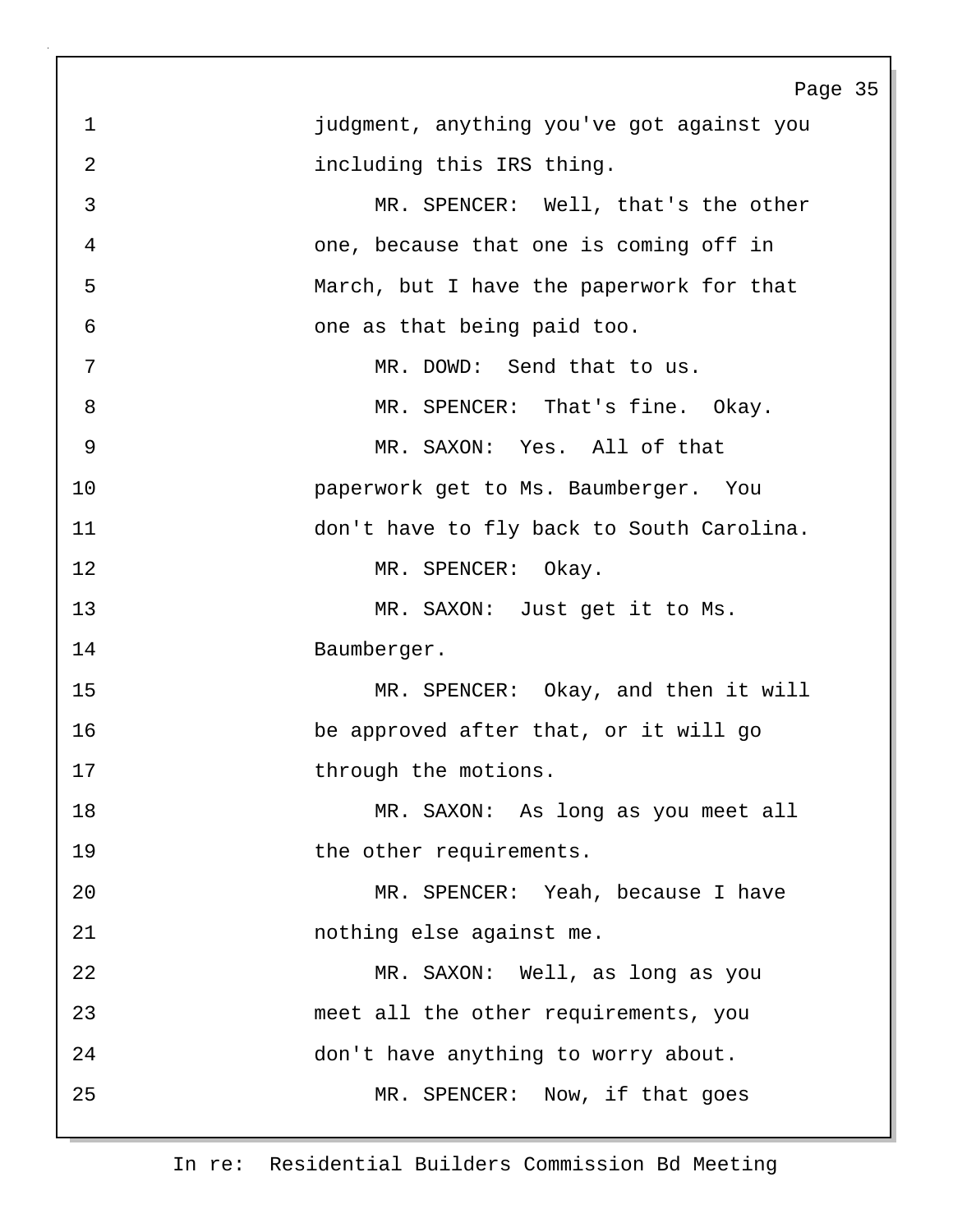Page 36 1 through -- my question is if that goes 2 through and it gets settled, and it is an 3 offer of compromise, if I'm making 4 payments on that, how do I handle that as 5 long as it is a settled amount? 6 MR. BAILEY: Include that paperwork 7 **that you are making payments along with** 8 your other paperwork that the other lien 9 is satisfied. As long as there is a 10 **payment** schedule in there ---11 MR. SPENCER: Okay. 12 MR. BAILEY: --- that you've agreed 13 to make payments, we are not going to 14 hold that against you. 15 MR. SPENCER: Okay. 16 MR. SAXON: But it has to be signed 17 by that other party too. 18 MR. SPENCER: Understood. 19 MR. SAXON: And you know we will 20 work with you. If you've got questions 21 about the paperwork, talk to Ms. 22 Baumberger, and she and I will discuss 23 it. 24 MR. SPENCER: Okay. 25 MR. SAXON: And if we need something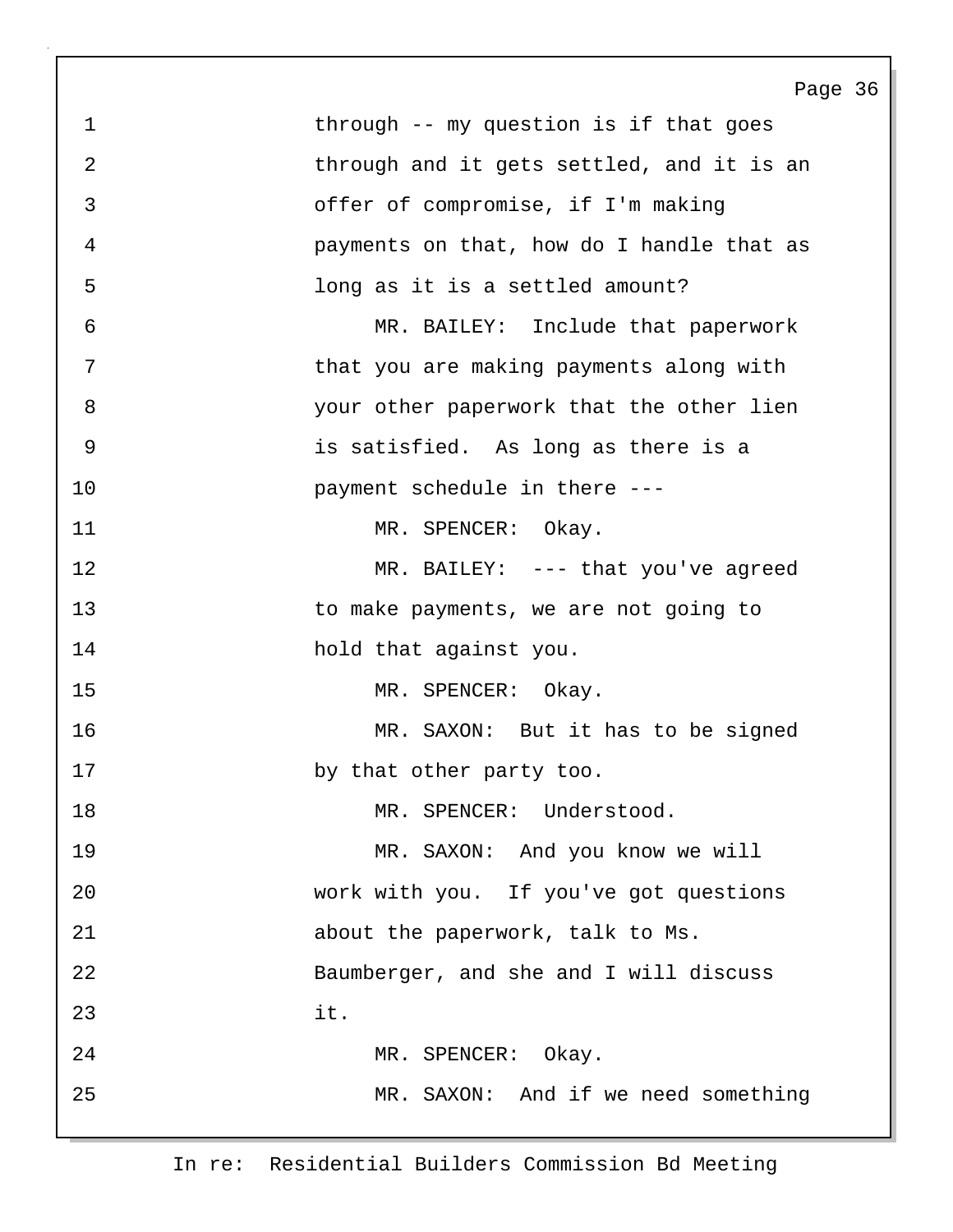Page 37 1 else, we will ask for it. 2 MR. SPENCER: Okay, do I have a 3 Statute on that? Am I running out of 4 time as far as -- okay. 5 MR. SAXON: No, but you can't be --- 6 MR. SPENCER: I mean, it ain't going 7 to be two years from now, no. 8 MR. SAXON: But the only timeline 9 is, you can't be licensed until you 10 provide this information and the process 11 goes through. 12 MR. SPENCER: Right. 13 MR. SAXON: The application process 14 is not a long one. 15 MR. SPENCER: Right. 16 MR. SAXON: But it can't proceed 17 until we get --- 18 MR. SPENCER: Understood. 19 MR. SAXON: --- the proper ---20 MR. SPENCER: Understood. No 21 problem. 22 MR. SAXON: This is a desire from 23 the Commission to help you get licensed 24 and to keep you from having to fly back 25 out here.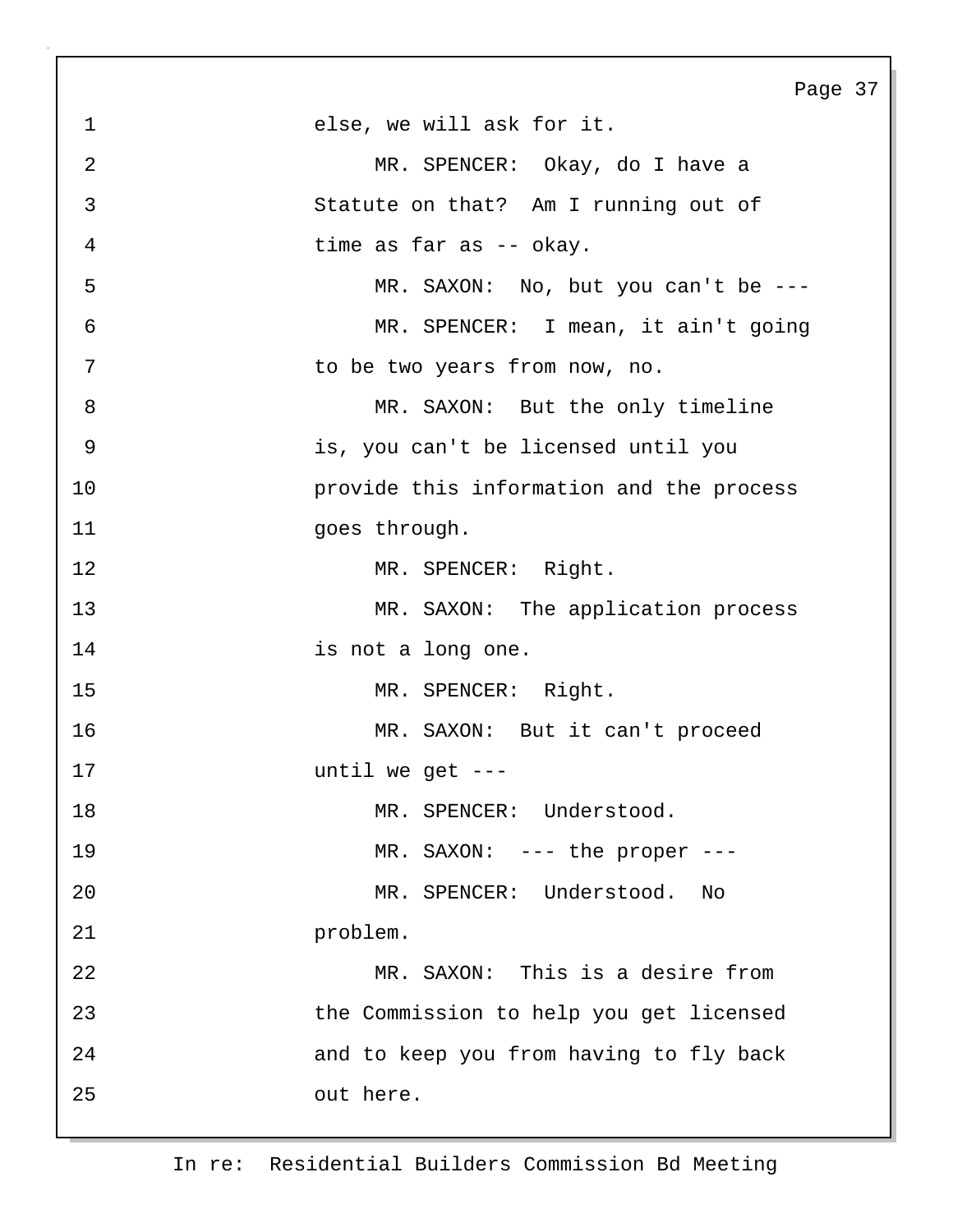Page 38 1 MR. SPENCER: Okay. This is 2 reinstatement. Right? 3 MR. SAXON: I'm sorry? 4 MR. SPENCER: This is not a new 5 application. It is reinstatement. 6 MR. SAXON: Yeah, but still it is an 7 application. 8 MR. SPENCER: Okay. Okay. I just - $9 - \text{okay.}$ 10 MR. SAXON: An application is an 11 application. 12 MR. DAVIS: We denied it but ---13 MR. SPENCER: Sir? 14 MR. SAXON: We denied it, but we are 15 helping you. Our desire is to help you. 16 MR. SPENCER: Okay. Thank you, sir. 17 **Have a good day.** 18 MR. WILLIAMS: James Marshall? Come 19 on up, Mr. Marshall. Mr. Marshall, 20 before we get started you do realize that 21 you have the right to be represented by 22 Counsel, but you are waiving that right 23 and representing yourself today? 24 MR. MARSHALL: Yes, sir. 25 MR. WILLIAMS: All right. Let's get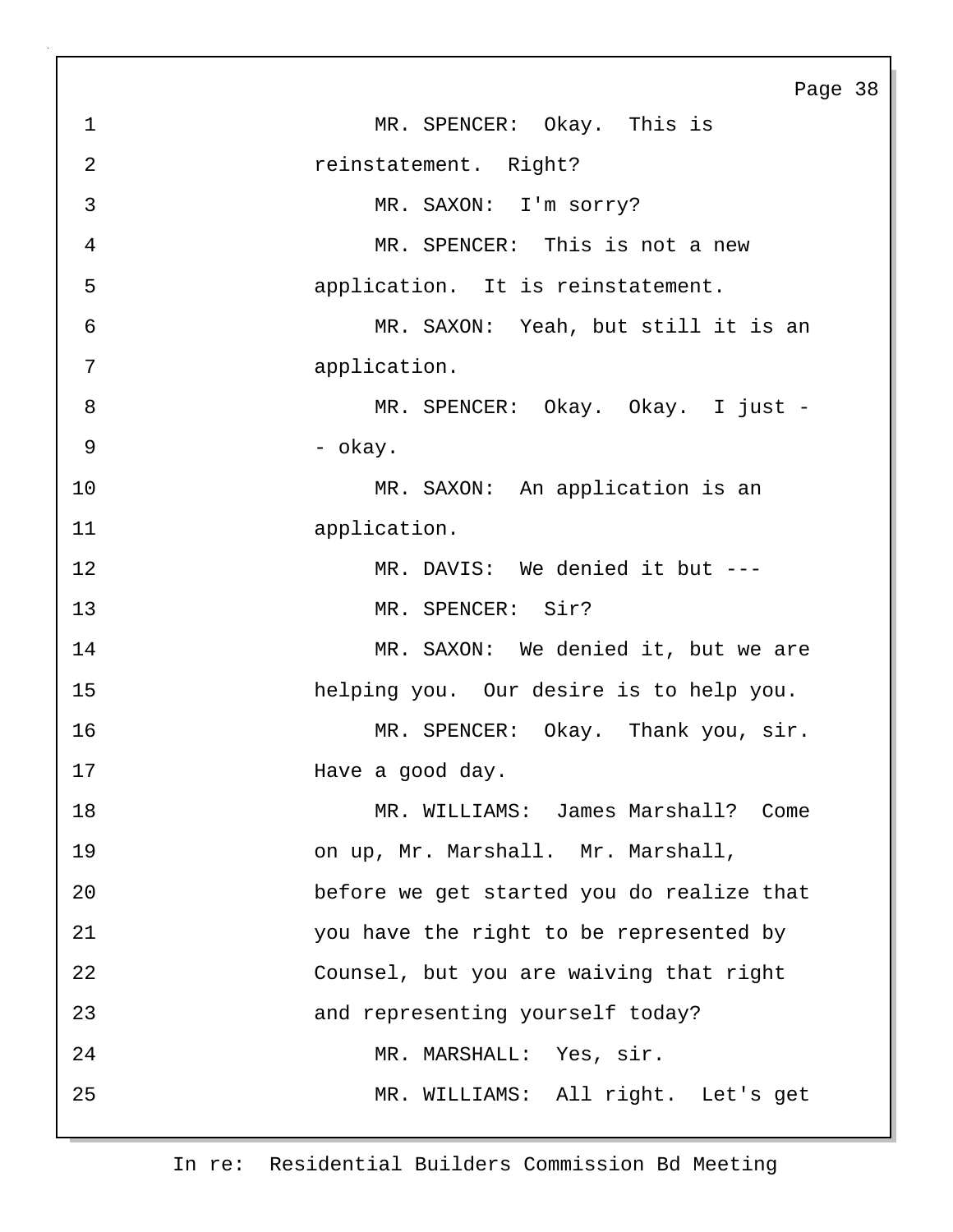|                | Page 39                                                 |
|----------------|---------------------------------------------------------|
| $\mathbf 1$    | you sworn in before we start.                           |
| 2              | James M. Marshall, II, having been duly sworn testifies |
| 3              | as follows:                                             |
| $\overline{4}$ | MR. WILLIAMS: Janet?                                    |
| 5              | MS. BAUMBERGER: Mr. Chairman,                           |
| 6              | Members of the Commission, a license for                |
| 7              | Mr. Marshall could not be issued at staff               |
| 8              | level due to items on his criminal                      |
| $\mathfrak{g}$ | background check.                                       |
| 10             | MR. WILLIAMS: Mr. Marshall, do you                      |
| 11             | want to kind of give us a background of -               |
| 12             | --                                                      |
| 13             | MR. MARSHALL: I've got an arrest                        |
| 14             | report copy for you, if you ---                         |
| 15             | MR. WILLIAMS: You need to speak up                      |
| 16             | a little bit.                                           |
| 17             | MR. MARSHALL: I've got a copy of an                     |
| 18             | arrest report for you.                                  |
| 19             | MS. BAUMBERGER: We've already got                       |
| 20             | that.                                                   |
| 21             | MR. MARSHALL: Have you already got                      |
| 22             | that? Okay.                                             |
| 23             | MR. WILLIAMS: You've given us                           |
| 24             | copies?                                                 |
| 25             | MS. BAUMBERGER: Should be the same                      |
|                |                                                         |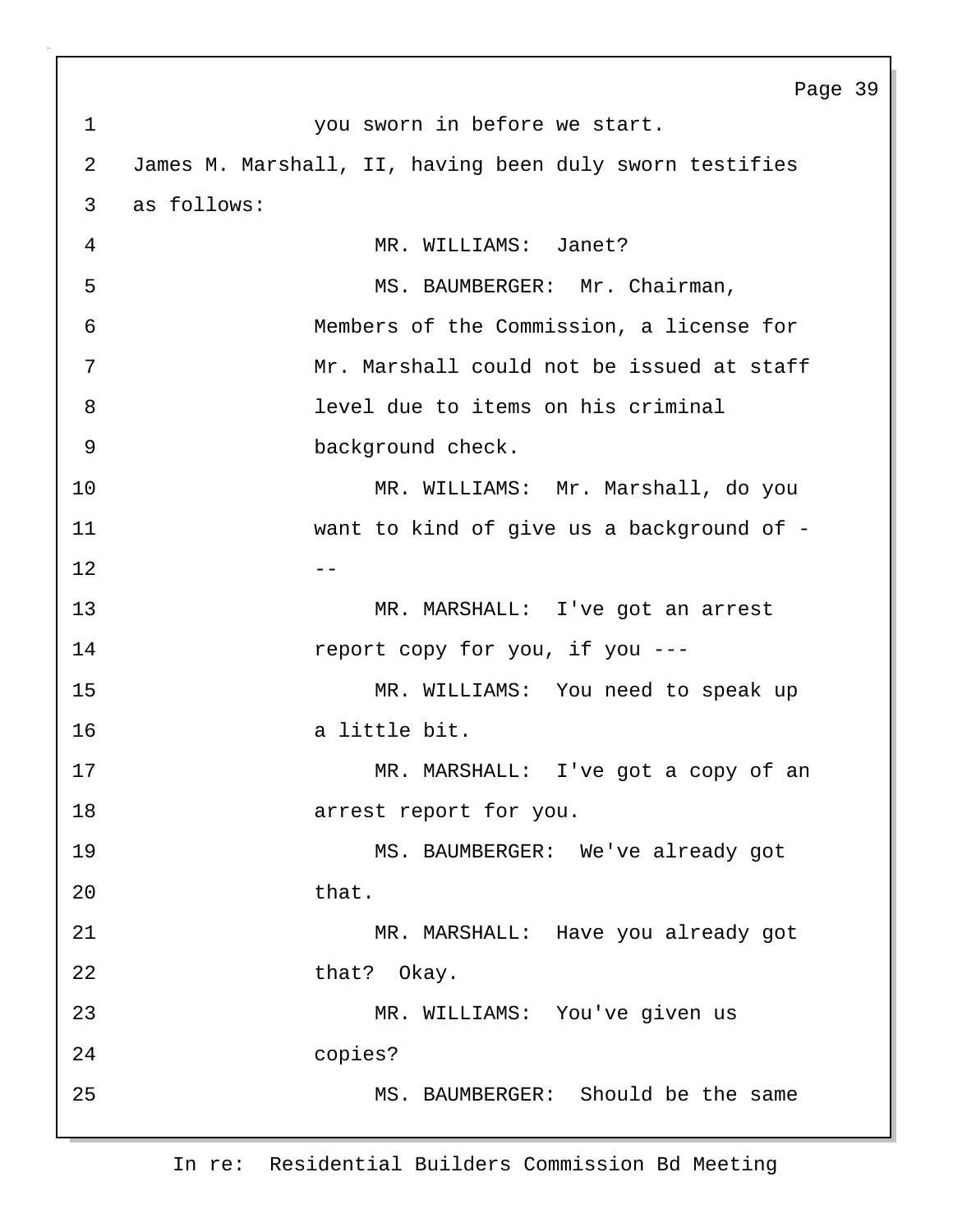1 one.

| 3              | already got.                              |
|----------------|-------------------------------------------|
| $\overline{4}$ | MR. MARSHALL: Also on the back of         |
| 5              | it, I have character witness              |
| 6              | recommendations.                          |
| 7              | MR. SAXON: I'll just go ahead and         |
| 8              | help you with this Mr. Spencer -- I mean, |
| 9              | Mr. Marshall. Your character is not       |
| 10             | really in question. If you want to        |
| 11             | submit those, that's fine. It is not      |
| 12             | necessary.                                |
| 13             | MR. MARSHALL: Well, I also brung a        |
| 14             | character work history witness to testify |
| 15             | for me.                                   |
| 16             | MR. WILLIAMS: I think the main            |
| 17             | thing is just these arrests. The last     |
| 18             | one I'm seeing here is back in ---        |
| 19             | MR. SAXON: 2005.                          |
| 20             | MR. WILLIAMS: --- 2005. You're off        |
| 21             | probation now?                            |
| 22             | MR. MARSHALL: I'm off probation.          |
| 23             | MR. WILLIAMS: Okay. When did you          |
| 24             | get off?                                  |
| 25             | MR. MARSHALL: I got off July 18th,        |

2 MR. SAXON: It is the same one we've

In re: Residential Builders Commission Bd Meeting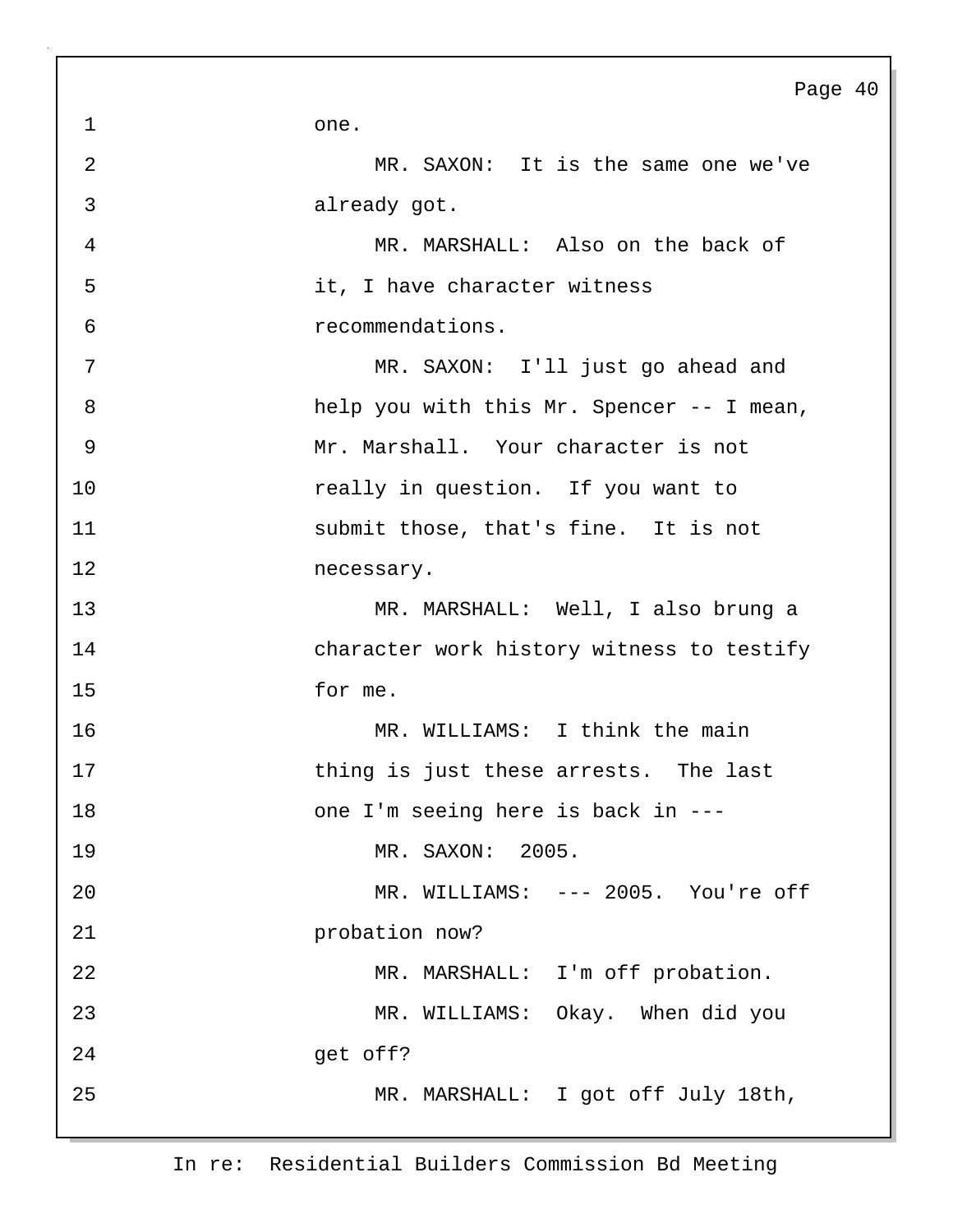Page 41 1 2010. 2 MR. WILLIAMS: Okay. All right. 3 MR. SAXON: By any chance would you 4 have something that shows that? 5 MR. MARSHALL: No, sir. They don't 6 give you any paperwork when they let you 7 off probation. 8 MR. SAXON: But your probation ended 9 July 18th, 2010? 10 MR. MARSHALL: 2010, that's right. 11 MR. SAXON: Thank you. 12 MR. WILLIAMS: And what have you 13 been doing the past few years? 14 MR. MARSHALL: Say that again. 15 MR. WILLIAMS: What have you been 16 doing the past few years? 17 MR. MARSHALL: I've been working 18 with Richard Crudence (phonetic) who is a 19 license holder. I've been working as a 20 partner and under him too doing carpentry 21 work and that sort of stuff. 22 MR. WILLIAMS: Any other 23 Commissioners have any other questions? 24 MR. DAVIS: Give us just a little 25 scale of what happened in 2005.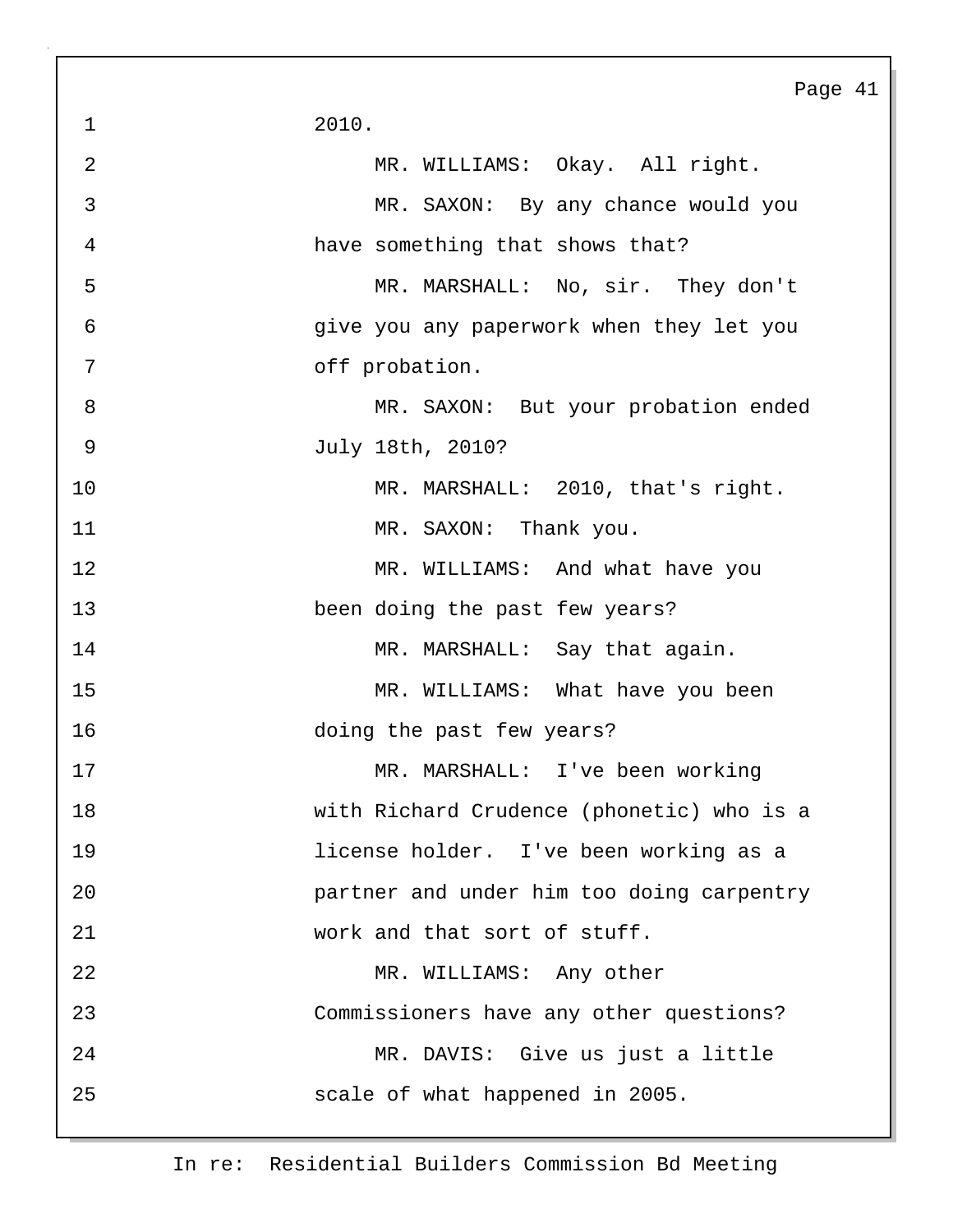1 MR. MARSHALL: Well, I did something 2 **really stupid, and I stopped at a house** 3 in Newberry, and I went in, used the 4 bathroom, took a beer off the counter, 5 sat down in an easy chair and got 6 arrested. It was really stupid, and I 7 really shouldn't have done it. 8 MR. DAVIS: You just random picked 9 bhe house out, and ---10 MR. MARSHALL: Random picked the 11 house out, and just -- well, there was a 12 **girl out front I wanted to talk to, and I** 13 **never got a chance to speak to her**, 14 because she left, and I waited at the 15 door, knocked on the door, and it was 16 unlocked. So, I went in and I used the 17 bathroom. I had to real bad, and I did 18 take the beer. That was petty larceny. 19 They wouldn't let me pay for that. So, I 20 arrested sitting in the easy chair, 21 drinking the beer, waiting on the girl. 22 MR. DILLARD: So, you didn't know 23 the people whose house you went in? 24 MR. MARSHALL: I didn't know the 25 people, and I didn't want to steal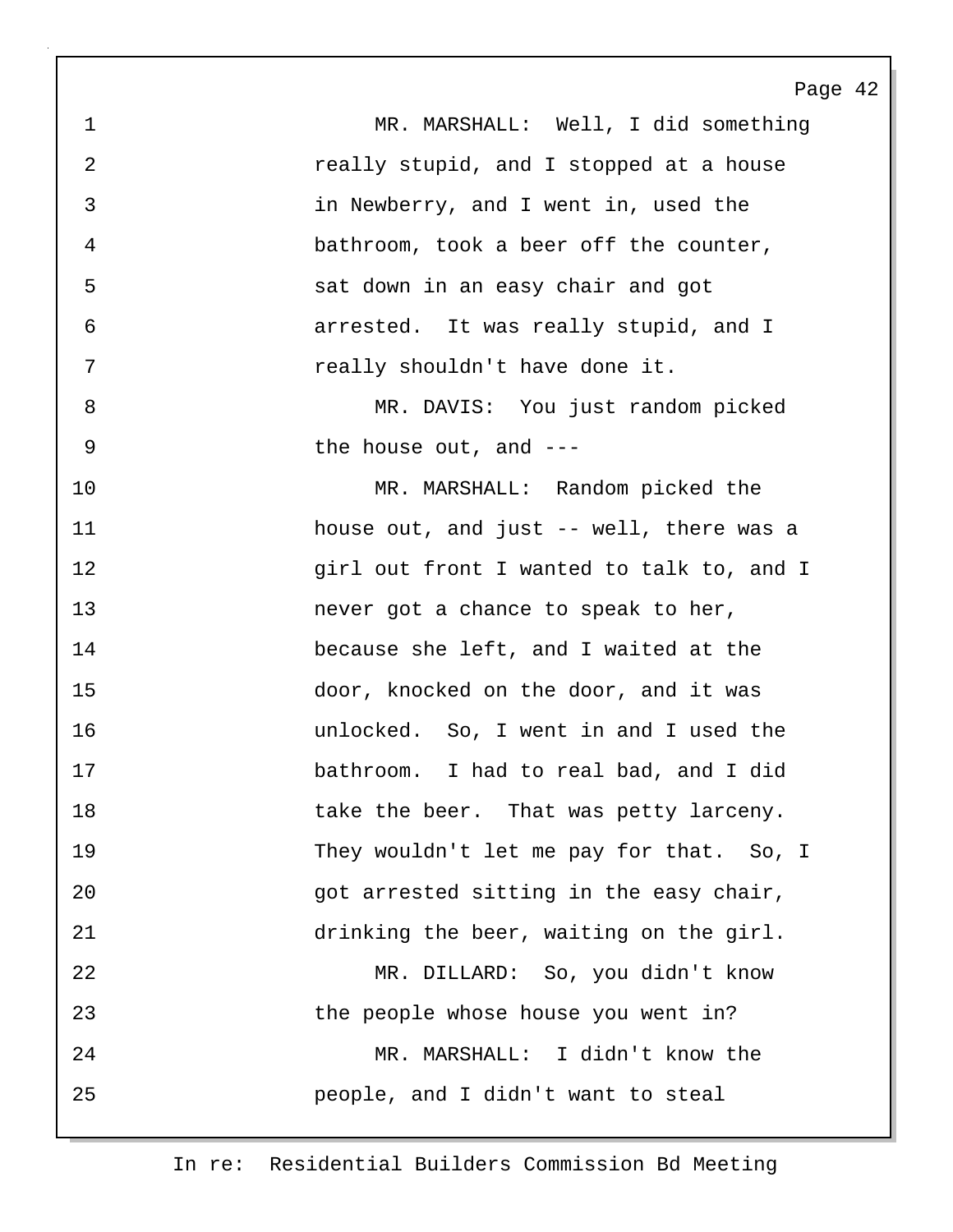1 anything. 2 MR. DILLARD: Have you any -- have 3 you had any other incidents like that 4 since that arrest? 5 MR. MARSHALL: No, sir. No, sir. 6 MR. SAXON: Would the Board mind if 7 I ask a question? 8 MR. DILLARD: I don't mind. 9 MR. SAXON: Mr. Marshall, you just 10 characterized this as petty larceny, but 11 the conviction was a felony conviction 12 for third degree burglary. 13 MR. MARSHALL: That's -- I told you 14 exactly what I did. 15 MR. SAXON: Well, I understand that, 16 but you described it as petty larceny. 17 MR. MARSHALL: That's true. 18 MR. SAXON: That's a long way down 19 from felony conviction for third degree 20 burglary. 21 MR. MARSHALL: Well, that's -- they 22 -- that's what I did. 23 MR. SAXON: Okay. 24 MR. MARSHALL: And that's what I got 25 charged ---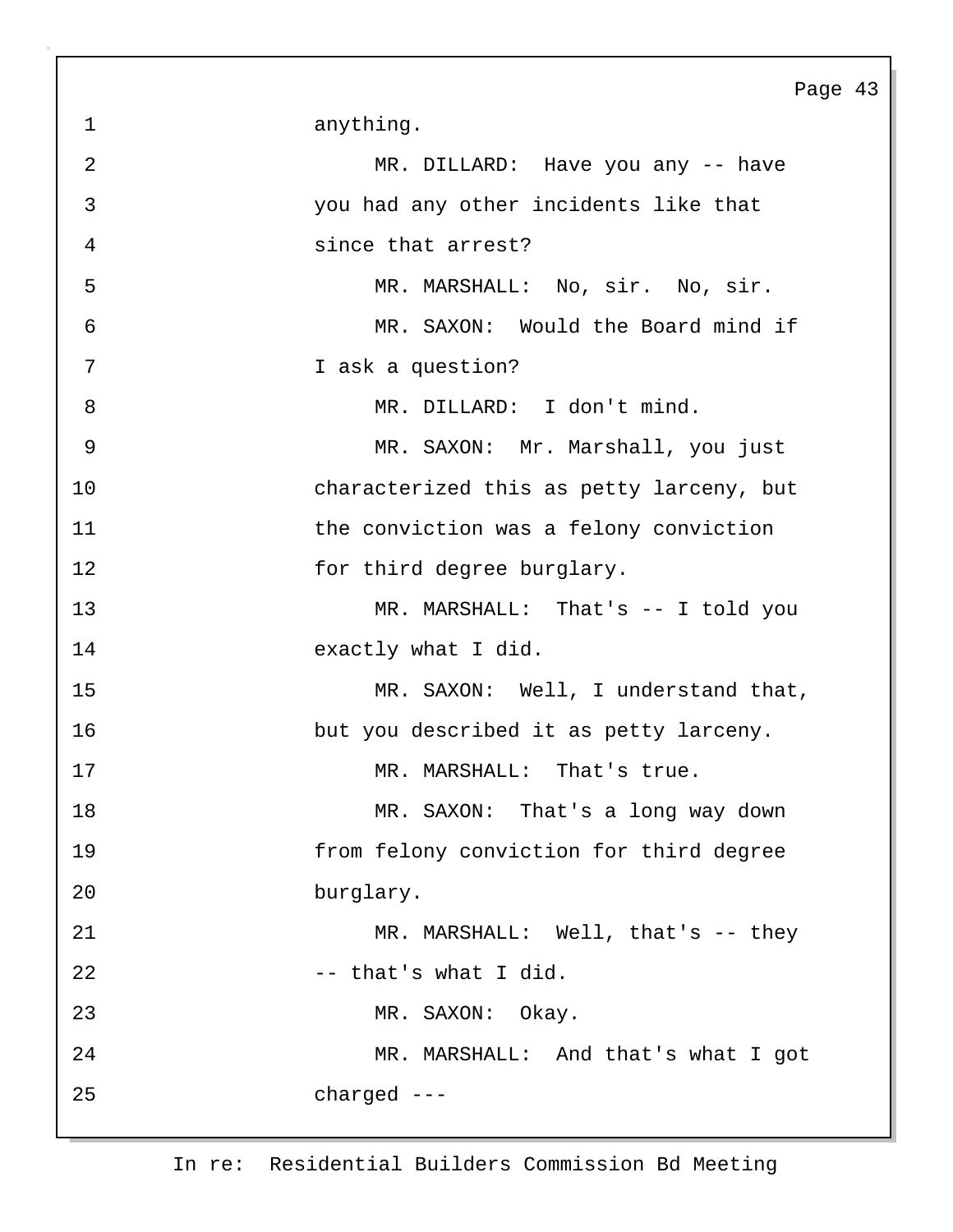|                | Page 44                                  |
|----------------|------------------------------------------|
| $\mathbf 1$    | MR. SAXON: I'm asking you, I guess,      |
| $\overline{2}$ | where do you get the phrase petty        |
| 3              | larceny?                                 |
| $\overline{4}$ | MR. DAVIS: It's written in here          |
| 5              | several times.                           |
| 6              | MR. SAXON: Okay.                         |
| 7              | MR. MARSHALL: The petty larceny was      |
| 8              | taking the beer.                         |
| $\overline{9}$ | MR. SAXON: Okay.                         |
| 10             | MR. MARSHALL: That was all that          |
| 11             | was.                                     |
| 12             | MR. SAXON: Okay.                         |
| 13             | MR. MARSHALL: That's the only thing      |
| 14             | I stole which I tried to pay for.        |
| 15             | MR. SAXON: Okay. You somehow ended       |
| 16             | up with a third degree burglary?         |
| 17             | MR. MARSHALL: Third degree burglary      |
| 18             | for walking in through the door that was |
| 19             | unlocked.                                |
| 20             | MR. SAXON: Got it.                       |
| 21             | MR. MARSHALL: And using the              |
| 22             | bathroom, and $---$                      |
| 23             | MR. SAXON: The whole situation.          |
| 24             | MR. MARSHALL: Yeah, at the time I        |
| 25             | thought it was bad manners of me, but I  |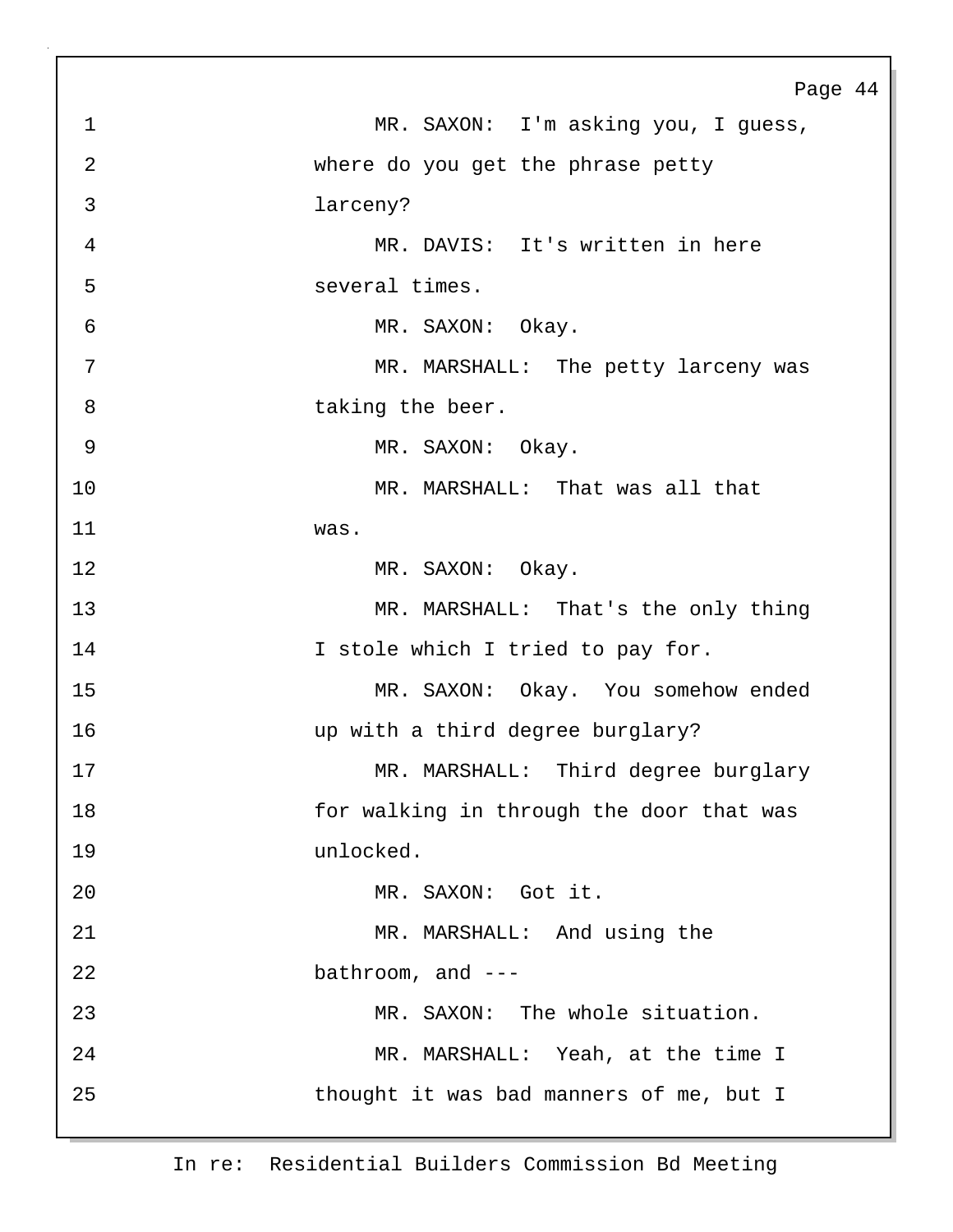|                | Page 45                                   |
|----------------|-------------------------------------------|
| $\mathbf 1$    | needed to go, and I thought I'd sit and   |
| 2              | wait for the girl and talk to her, and it |
| 3              | was just -- it was just stupid.           |
| $\overline{4}$ | MR. DAVIS: Why did they call it           |
| 5              | violent second degree?                    |
| 6              | MR. MARSHALL: I didn't do any ---         |
| 7              | MR. DAVIS: I know, but they have          |
| 8              | this written.                             |
| $\mathsf 9$    | MR. MARSHALL: I think -- I'll be          |
| 10             | honest with you. I know y'all work for    |
| 11             | the State. I think the State loaded me    |
| 12             | up when they got me. I really do.         |
| 13             | MR. SAXON: You had a previous             |
| 14             | record before this. Isn't that correct?   |
| 15             | MR. MARSHALL: I have an ABHAN.            |
| 16             | MR. SAXON: Sir?                           |
| 17             | MR. MARSHALL: An assault and              |
| 18             | battery of a high and aggravated ---      |
| 19             | MR. SAXON: Of a high and aggravated       |
| 20             | nature.                                   |
| 21             | MR. MARSHALL: In that instance, I         |
| 22             | was in traffic, and I was trying to get   |
| 23             | out of the lane that I was in, and I      |
| 24             | bumped a car in front of me and moved it  |
| 25             | six inches, and that's the ABHAN.         |
|                |                                           |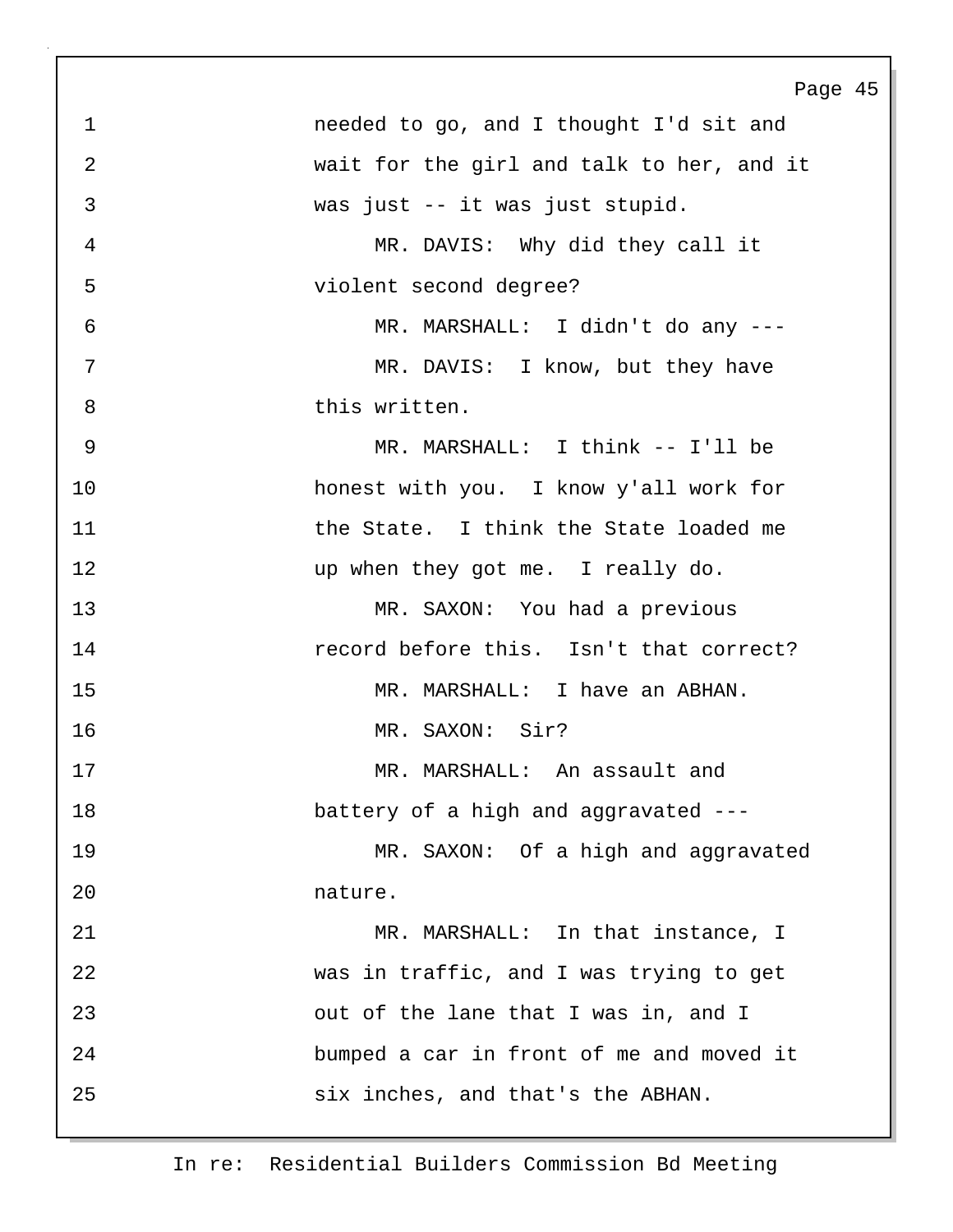Page 46 1 MR. SAXON: Mr. Marshall, is the 2 SLED report correct that you had a number 3 of arrests and convictions between 2001 4 and 2005 besides that assault and battery 5 of a high and aggravated nature, but 6 nothing since 2005? 7 MR. MARSHALL: Nothing since 2005, 8 and if you look at them closely, you will 9 see that they were on two days. 10 MR. SAXON: Yes, sir, but you've 11 been clean since then? 12 MR. MARSHALL: Yes, sir. 13 MR. SAXON: Okay. Thank you, 14 gentlemen. Those are all the questions I 15 have. 16 MR. WILLIAMS: Any of the other 17 Commissioners have any questions? 18 MR. DILLARD: Did you say that you 19 have been working for someone who has a 20 builder's license? You've been working 21 under him? 22 MR. MARSHALL: He is a specialty's 23 license. 24 MR. DILLARD: Right. 25 MR. MARSHALL: And he's in here, Mr.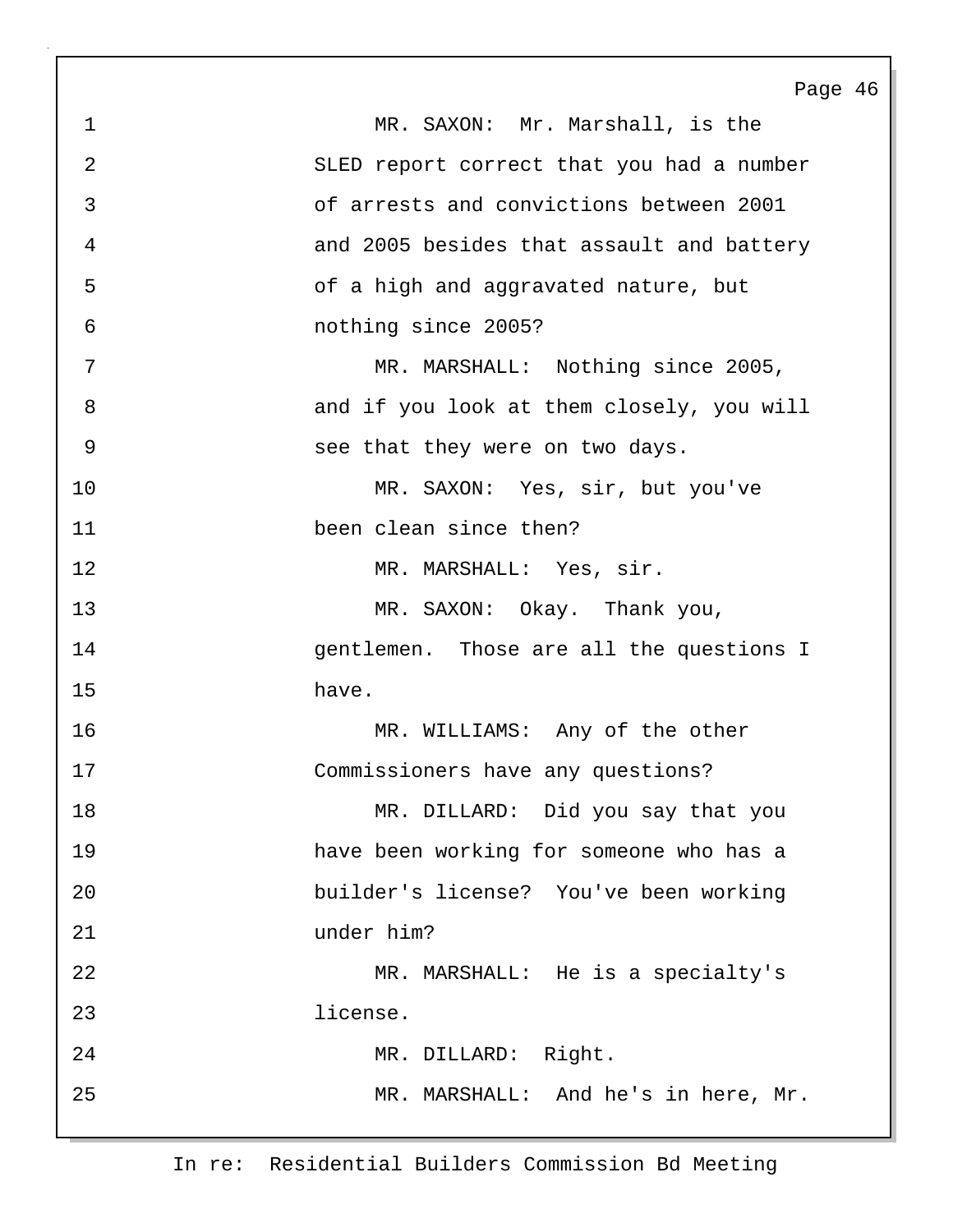|                | Page 47                                   |
|----------------|-------------------------------------------|
| $\mathbf 1$    | Crudence (phonetic) back there.           |
| $\overline{2}$ | MR. DILLARD: Okay.                        |
| 3              | MR. MARSHALL: And I've been working       |
| 4              | under him and as a partner with him.      |
| 5              | MR. DILLARD: All right. What have         |
| 6              | you been doing with him?                  |
| 7              | MR. MARSHALL: Carpentry work. We          |
| 8              | have done some drywall.                   |
| 9              | MR. DILLARD: Okay, and that's what        |
| 10             | you are applying for? You want your own   |
| 11             | specialty license in those same           |
| 12             | categories?                               |
| 13             | MR. MARSHALL: My specialty license        |
| 14             | will be in the categories of carpentry,   |
| 15             | drywall, and painting. So, it is the      |
| 16             | same thing.                               |
| 17             | MR. DILLARD: Okay.                        |
| 18             | MR. WILLIAMS: Have you read this?         |
| 19             | Do you know the requirements of the bond, |
| 20             | doing jobs over five thousand you've got  |
| 21             | to be bonded?                             |
| 22             | MR. MARSHALL: Yes, sir. I do. I           |
| 23             | had the license before.                   |
| 24             | MR. WILLIAMS: Okay. Any of the            |
| 25             | Commissioners have any other questions or |
|                |                                           |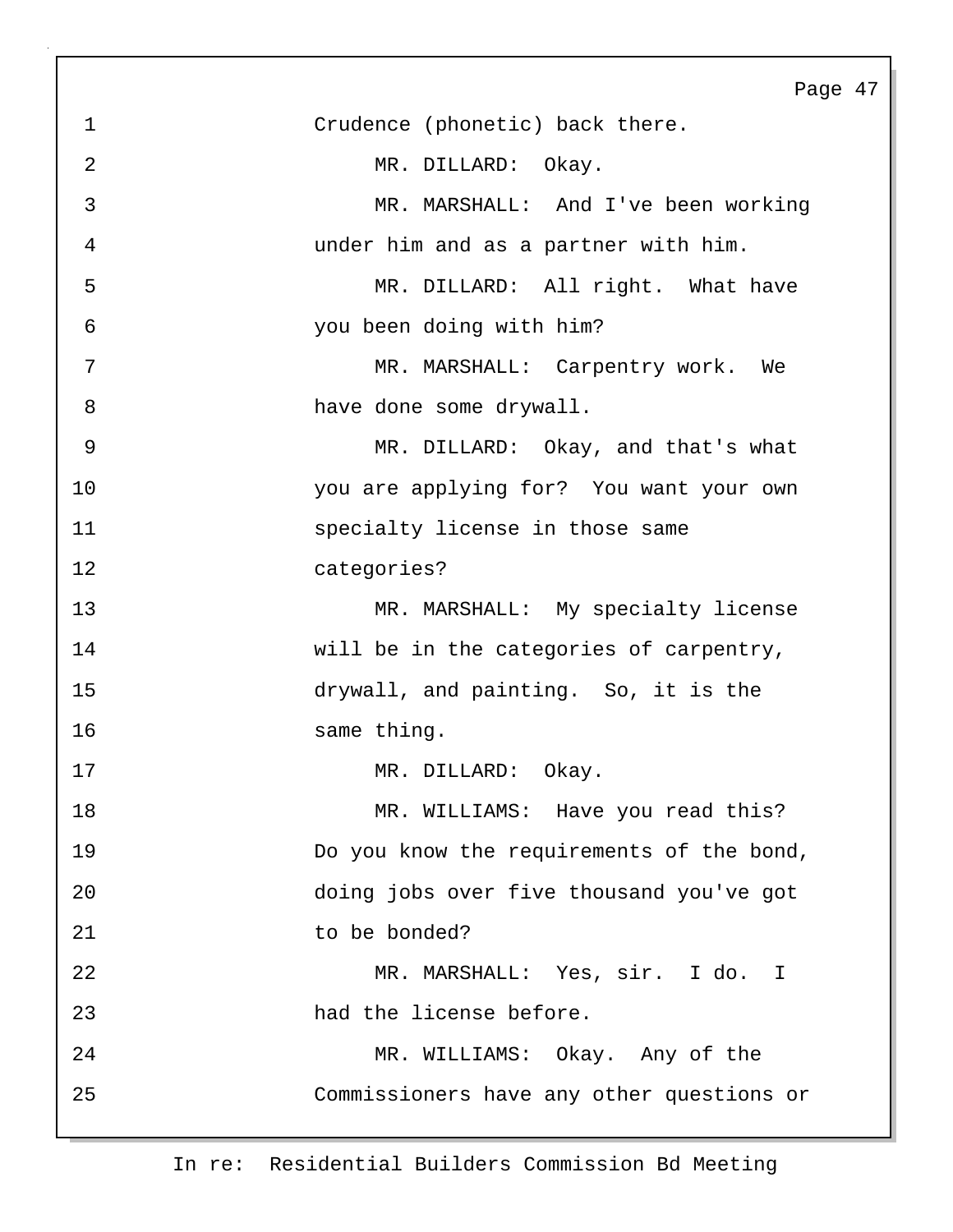Page 48 1 have any Motions? 2 MR. BAILEY: Yeah, I make a Motion 3 that we let him get his specialty license 4 without any conditions. 5 MR. DAVIS: Second. 6 MR. WILLIAMS: We have a Motion, and 7 we have a Second. 8 (Whereupon, the Motion was carried 9 unanimously) 10 MR. WILLIAMS: Motion has been 11 approved. Good luck. 12 MR. DAVIS: Don't come back. 13 MR. MARSHALL: Oh, I won't. 14 MR. SAXON: Mr. Harrison? 15 MR. WILLIAMS: Mr. Harrison, you do 16 realize that you had the right to be 17 represented by Counsel, but you are 18 waiving that right and representing 19 yourself today? 20 MR. HARRISON: Yes, sir. 21 MR. WILLIAMS: All right. Let's get 22 you sworn in first. 23 Karl Harrison, Sr., having been duly sworn testifies as 24 follows: 25 MS. BAUMBERGER: Mr. Chairman,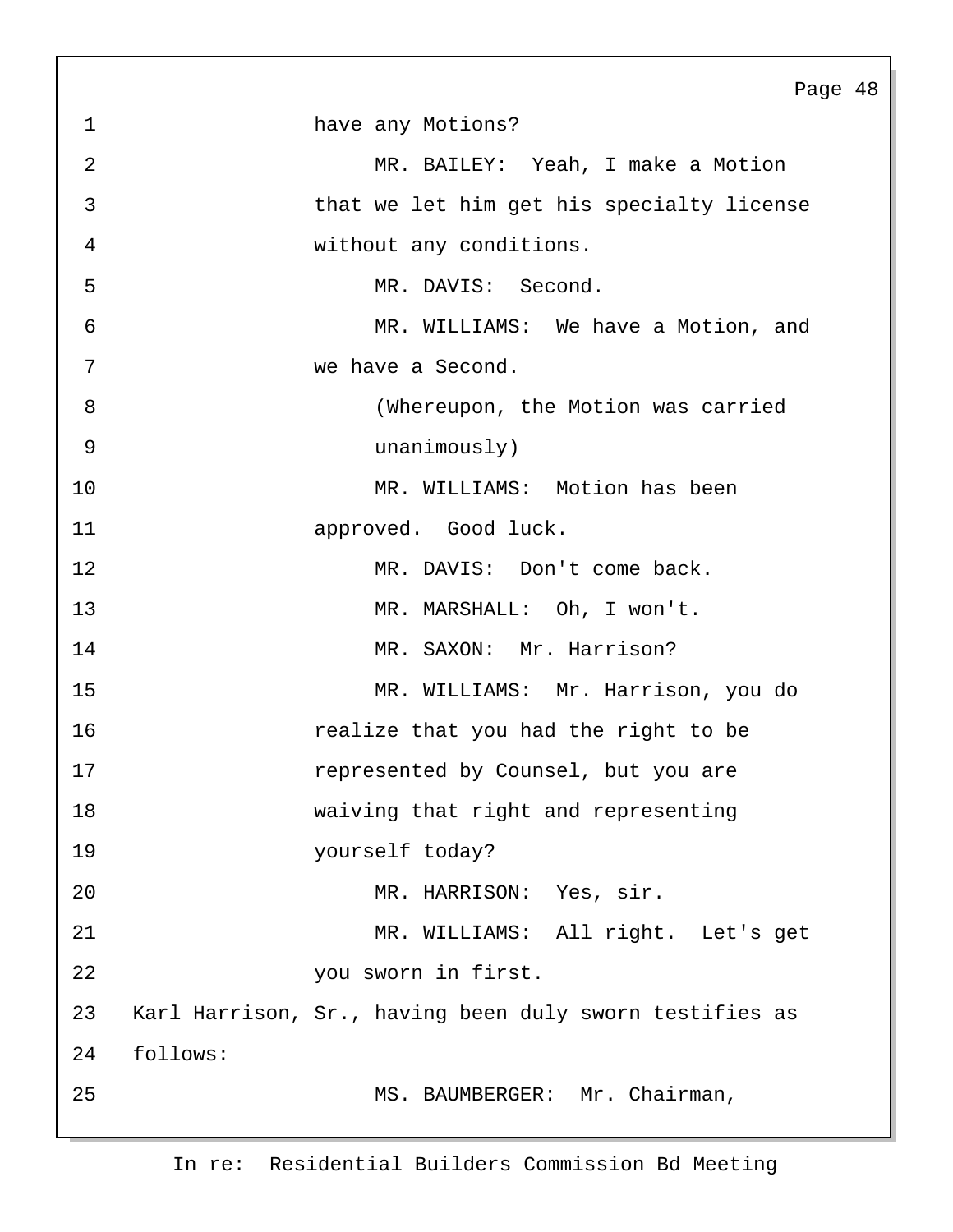Page 49 1 Members of the Commission, a license for 2 Mr. Harrison could not be issued at staff 3 level due to items on his criminal 4 background check. 5 MR. WILLIAMS: Mr. Harrison, do you 6 want to give us a little background of 7 why you are here, and kind of give us an 8 update? 9 MR. HARRISON: Yes, sir. I like to 10 do carpentry work. I like to help people 11 out that really needs, you know, somebody 12 they can depend on. I've been doing 13 carpentry for about twenty-one years or 14 so. I've worked under other -- a lot of 15 guys, and I just branched out, wanted to 16 branch out, and try to do it on my own 17 now. 18 MR. WILLIAMS: Okay. Do you want to 19 kind of give us a background about some 20 of these? I see you are applying for a 21 specialty license under flooring, 22 carpentry, and painting and wallpapering. 23 Do you want to kind of give us a 24 background on your criminal history? 25 MR. HARRISON: Yes, sir. What would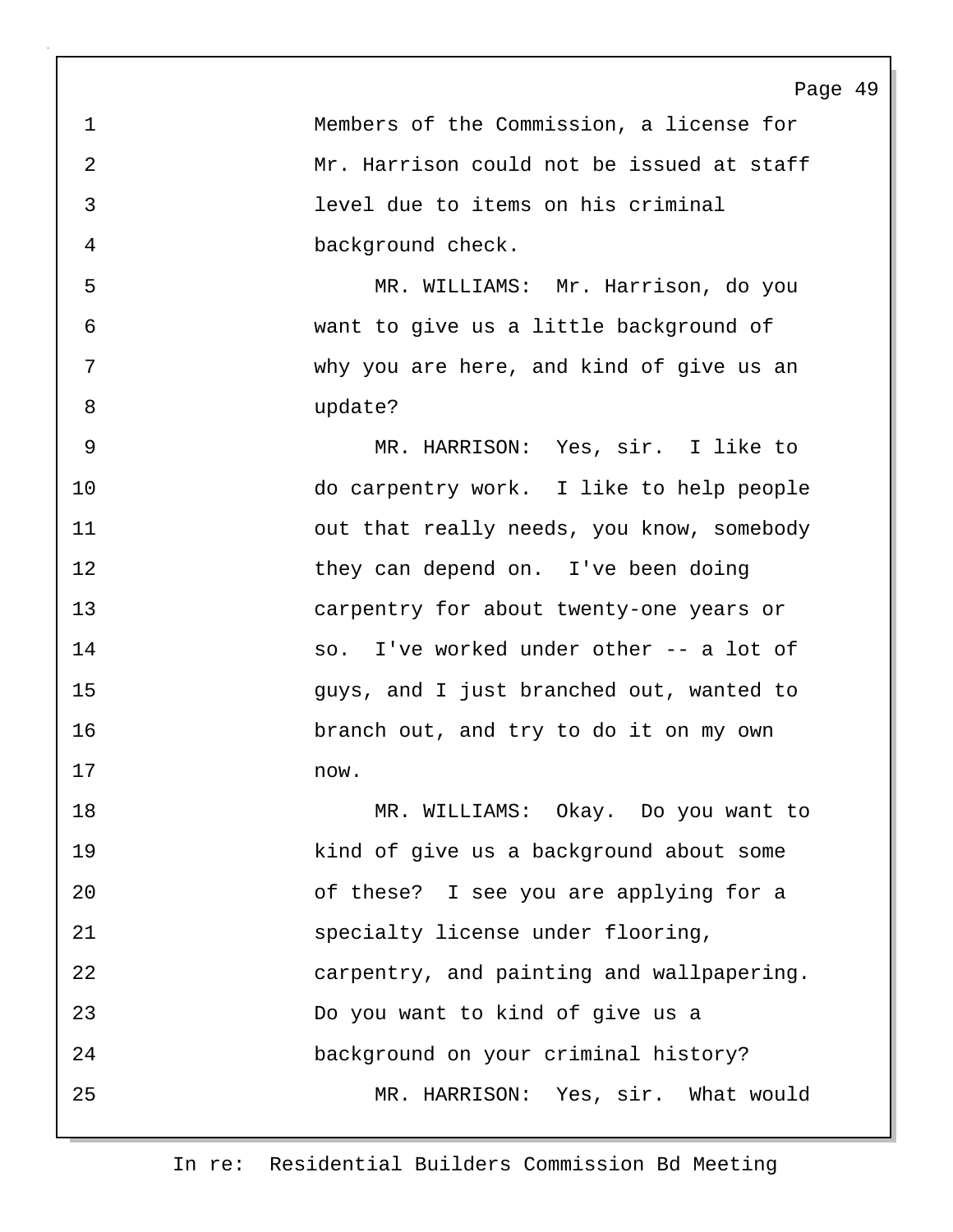|                | Page                                      |
|----------------|-------------------------------------------|
| $\mathbf{1}$   | you like to know?                         |
| $\overline{2}$ | MR. WILLIAMS: Well, we've got a           |
| 3              | long list here of things.                 |
| 4              | MR. BAILEY: You've got quite a rap        |
| 5              | sheet here.                               |
| 6              | MR. HARRISON: Yes, sir.                   |
| 7              | MR. WILLIAMS: You know the most           |
| 8              | recent one I see here is been on forgery  |
| 9              | less than five thousand 6/28 of 2010, and |
| 10             | I've got another one 12/9 of '09 another  |
| 11             | felon forgery less than five thousand.    |
| 12             | Do you want to kind of tell us what has   |
| 13             | happened the last several years.          |
| 14             | MR. HARRISON: I think that was the        |
| 15             | same case. I'm not sure.                  |
| 16             | MR. BAILEY: Charge and conviction.        |
| 17             | MR. WILLIAMS: Oh, okay.                   |
| 18             | MR. HARRISON: Yes, sir.                   |
| 19             | MR. SAXON: Were you placed on             |
| 20             | eighteen months probation?                |
| 21             | MR. HARRISON: Yes, sir.                   |
| 22             | MR. SAXON: Has that ended?                |
| 23             | MR. HARRISON: Yes, sir.                   |
| 24             | MR. SAXON: When did that end?             |
| 25             | MR. HARRISON: This month, the             |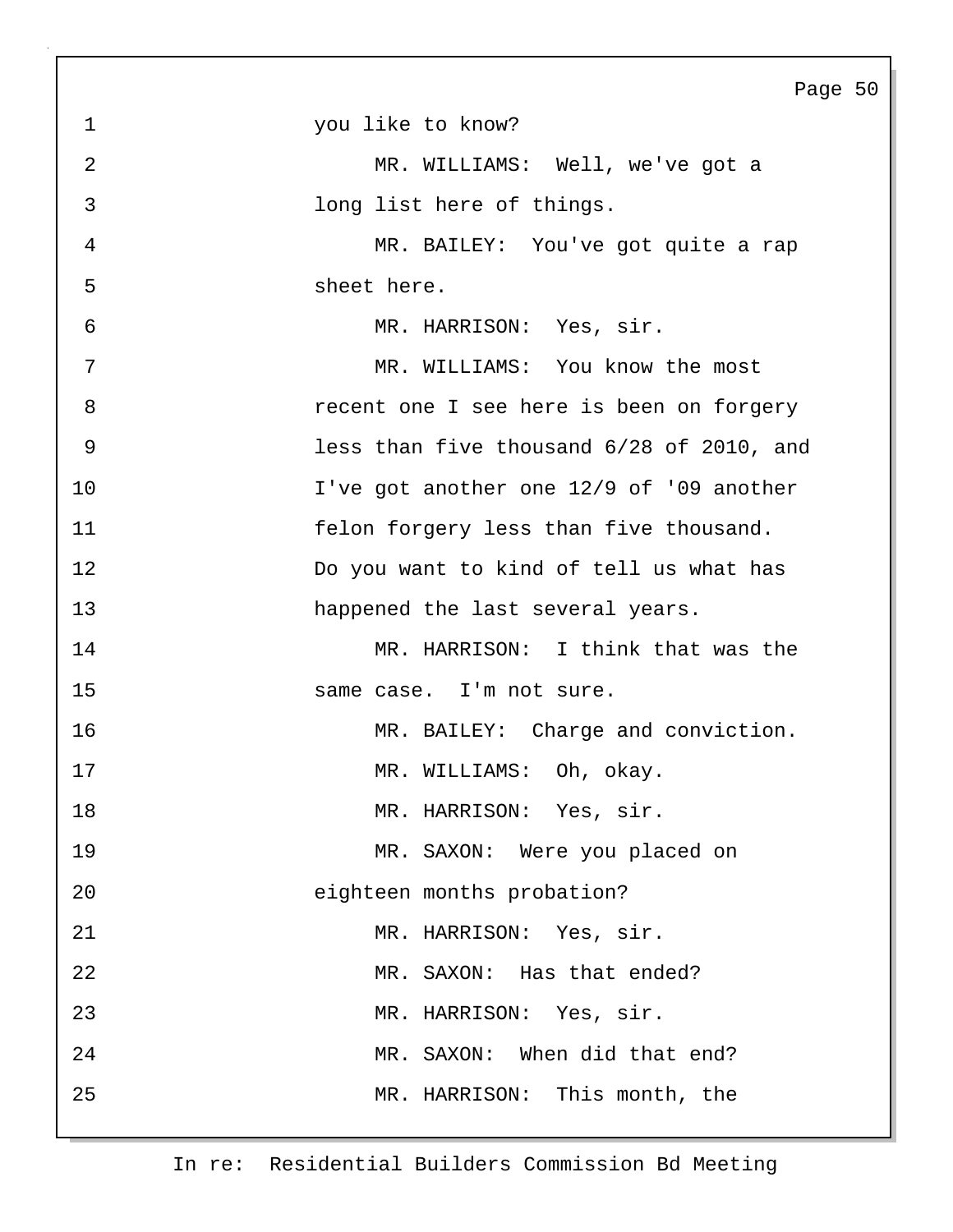|                | Page 51                                   |
|----------------|-------------------------------------------|
| $\mathbf 1$    | beginning of this month.                  |
| 2              | MR. SAXON: Do you have a specific         |
| $\mathfrak{Z}$ | date for me?                              |
| 4              | MR. HARRISON: My last date to             |
| 5              | report was the first part of November,    |
| 6              | and I didn't have to report for December. |
| 7              | It ended the first December.              |
| 8              | MR. SAXON: Early December.                |
| 9              | MR. HARRISON: Yes, sir.                   |
| 10             | MR. WILLIAMS: Mr. Harrison, I'm           |
| 11             | just sitting here looking through all     |
| 12             | this stuff, and, you know, we have that   |
| 13             | stuff in '09.                             |
| 14             | MR. BAILEY: Now, you're off of            |
| 15             | drugs since '06?                          |
| 16             | MR. HARRISON: Yes, sir. Yes, sir.         |
| 17             | MR. BAILEY: Was that part of your         |
| 18             | probation that you had to be drug tested? |
| 19             | MR. HARRISON: Yes, sir. They did          |
| 20             | test.                                     |
| 21             | MR. BAILEY: They did test?                |
| 22             | MR. HARRISON: Yes, sir.                   |
| 23             | MR. SAXON: Are you in any kind of         |
| 24             | treatment program or twelve step program? |
| 25             | MR. HARRISON: Well, right now I'm         |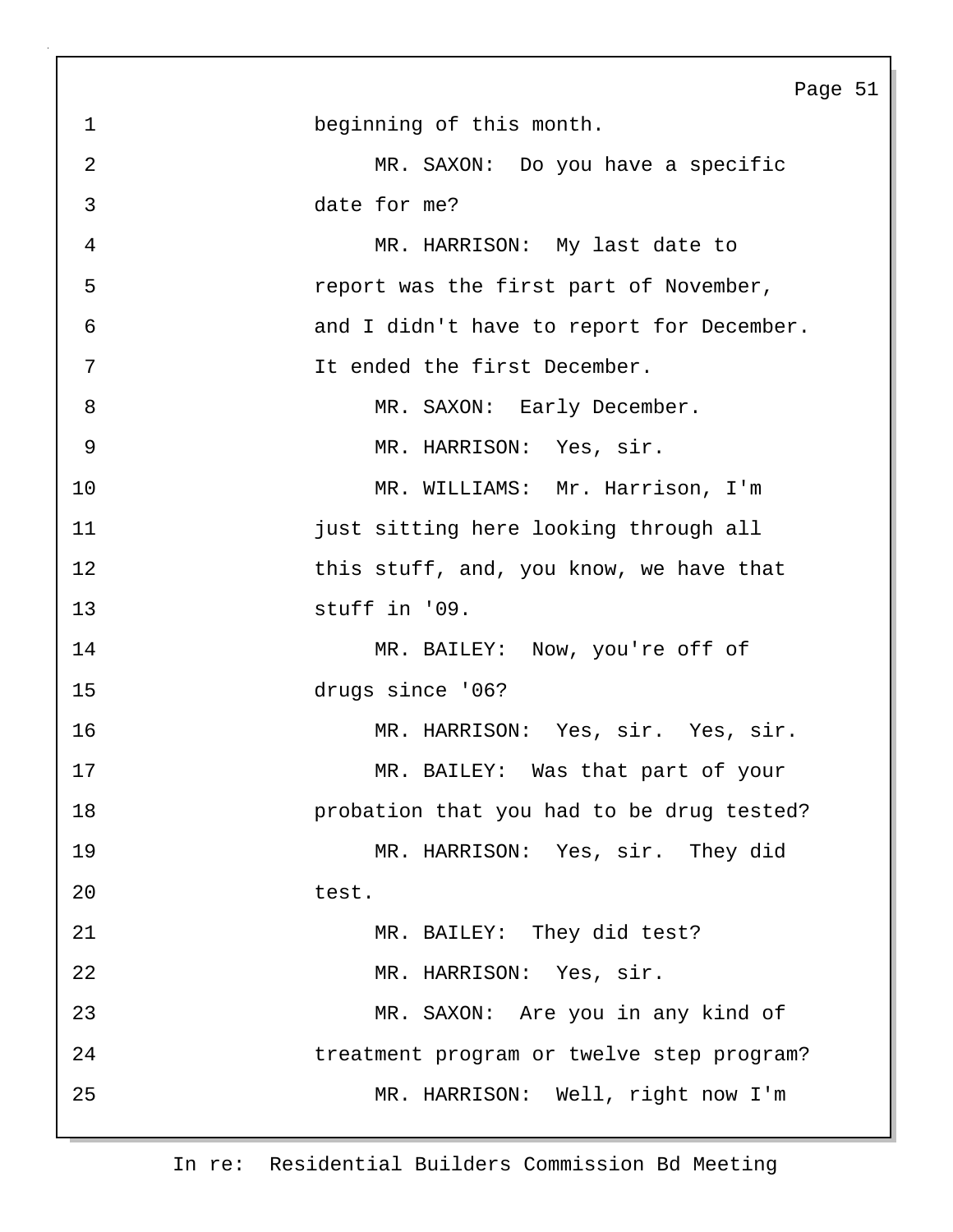Page 52 1 in the ADSAP Program. 2 MR. SAXON: Tell us what that is. 3 MR. HARRISON: It is a drug and 4 alcohol program to make sure that you're 5 ready to -- you know, for society as far 6 as not being on drugs and mentally stable 7 really, and I offered to take that class 8 only because, you know, they wanted -- I 9 wanted to prove to them that I could do 10 it, you know. 11 MR. SAXON: How often do you have to 12 ao to that class? 13 MR. HARRISON: It's only once a 14 month -- once a week, wait a minute. 15 MR. SAXON: Once a week? 16 MR. HARRISON: Once a week, yes, 17 sir. 18 MR. DILLARD: Are you going to the 19 classes? 20 MR. HARRISON: Yes, sir. 21 MR. DAVIS: What was -- in 09/10, 22 what was the forgery? 23 MR. HARRISON: The forgery, a lady 24 asked me to fix her car for her, and I 25 fixed her car, and I told her what the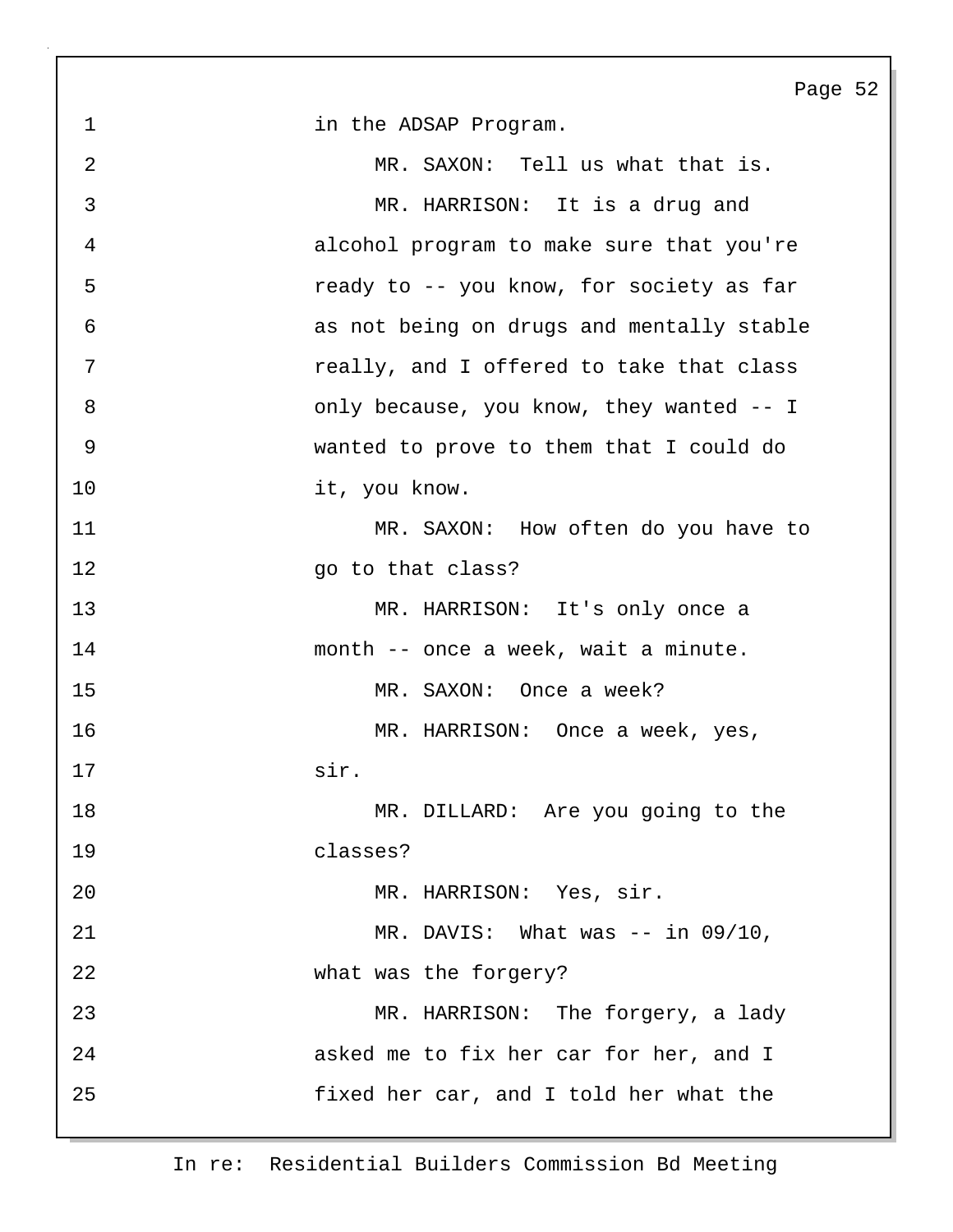1 problem was, and she bought two parts, 2 which was a fuel pump and a fuel filter. 3 I say get both, because I'm not sure 4 which one is counteracting your car and 5 not cranking. So, she bought the fuel 6 pump and the fuel filter. I changed the 7 fuel filter, and I told her, okay, this 8 is what the problem is. I said, I'll get 9 you your money back for your fuel filter. 10 I went up, returned it. I signed her 11 name to the receipt, and I gave her the 12 remaining balance of what I charged her 13 to initially fix the car, and she felt 14 like I violated her by taking it and 15 signing her name. 16 MR. WILLIAMS: Any of the 17 Commissioners have any other questions? 18 Anyone feel like they want to make a 19 Motion? 20 MR. BAILEY: Mr. Harrison, the 21 **1** *reason we are grilling you so much is if* 

Page 53

22 and when we give you a license to go out 23 there and work, it's -- you are going to 24 be working with the general public.

25 MR. HARRISON: Yes, sir.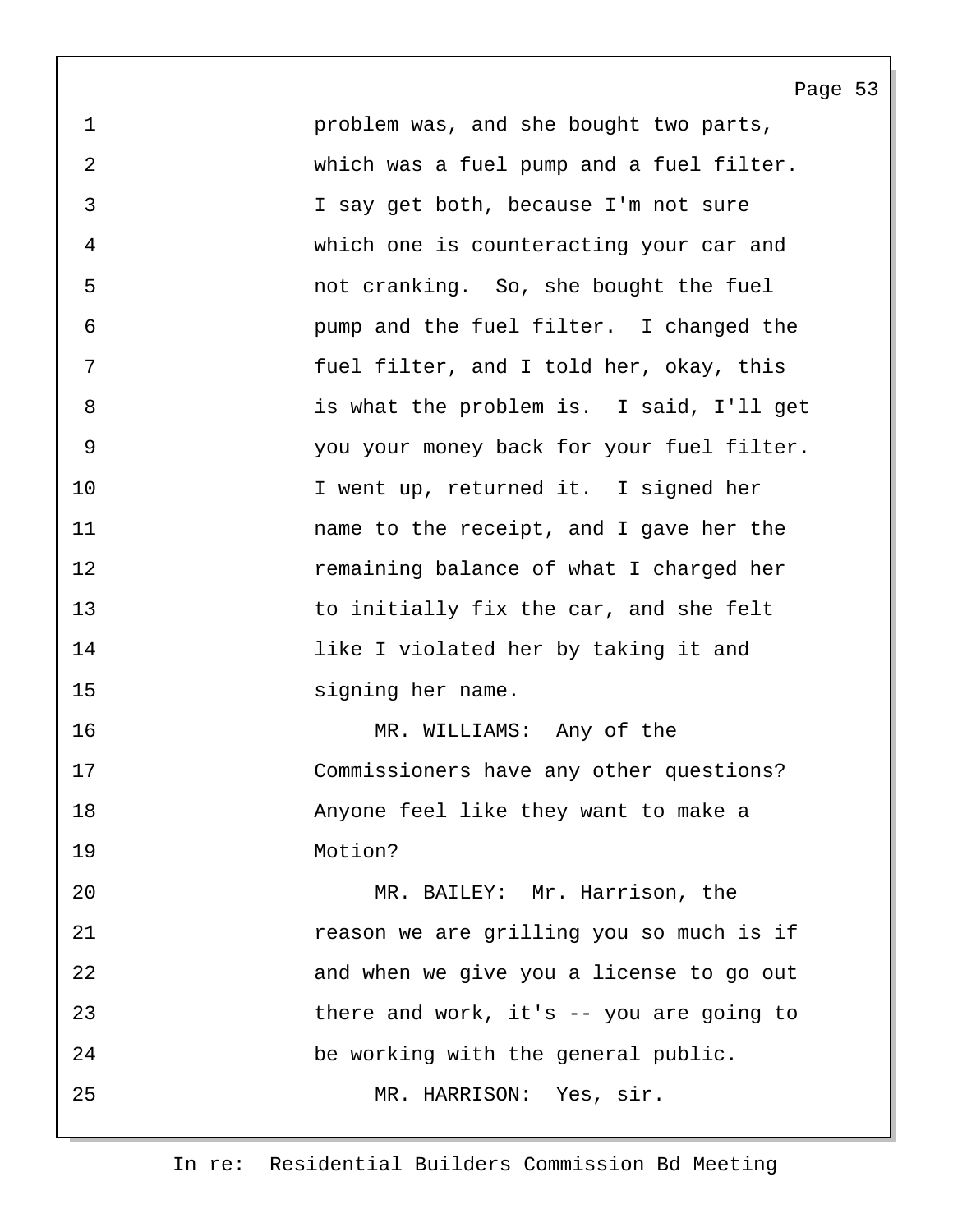In re: Residential Builders Commission Bd Meeting 2 unscrupulous people out there doing 3 things. 4 MR. HARRISON: Yes, sir. 5 MR. BAILEY: And the reason we grill 6 you so hard and make you answer these 7 question is because if we give you that 8 license and you go out there and do 9 something wrong, guess who it reflects 10 on, not so much on you as the Commission. 11 MR. HARRISON: Yes, sir. 12 MR. BAILEY: So, I'm going to make a 13 Motion we allow you to get your license 14 without any other back-ups on it, but I 15 don't want to see you back. 16 MR. HARRISON: Yes, sir. Thank you. 17 MR. DAVIS: Second. 18 MR. WILLIAMS: Okay. We have a 19 Motion on the table, and we have a 20 Second. No further discussion? 21 (Whereupon, the Motion was carried 22 unanimously) 23 MR. WILLIAMS: The Motion has been 24 approved. 25 MR. ROBERTS: He may need to look

1 MR. BAILEY: And you don't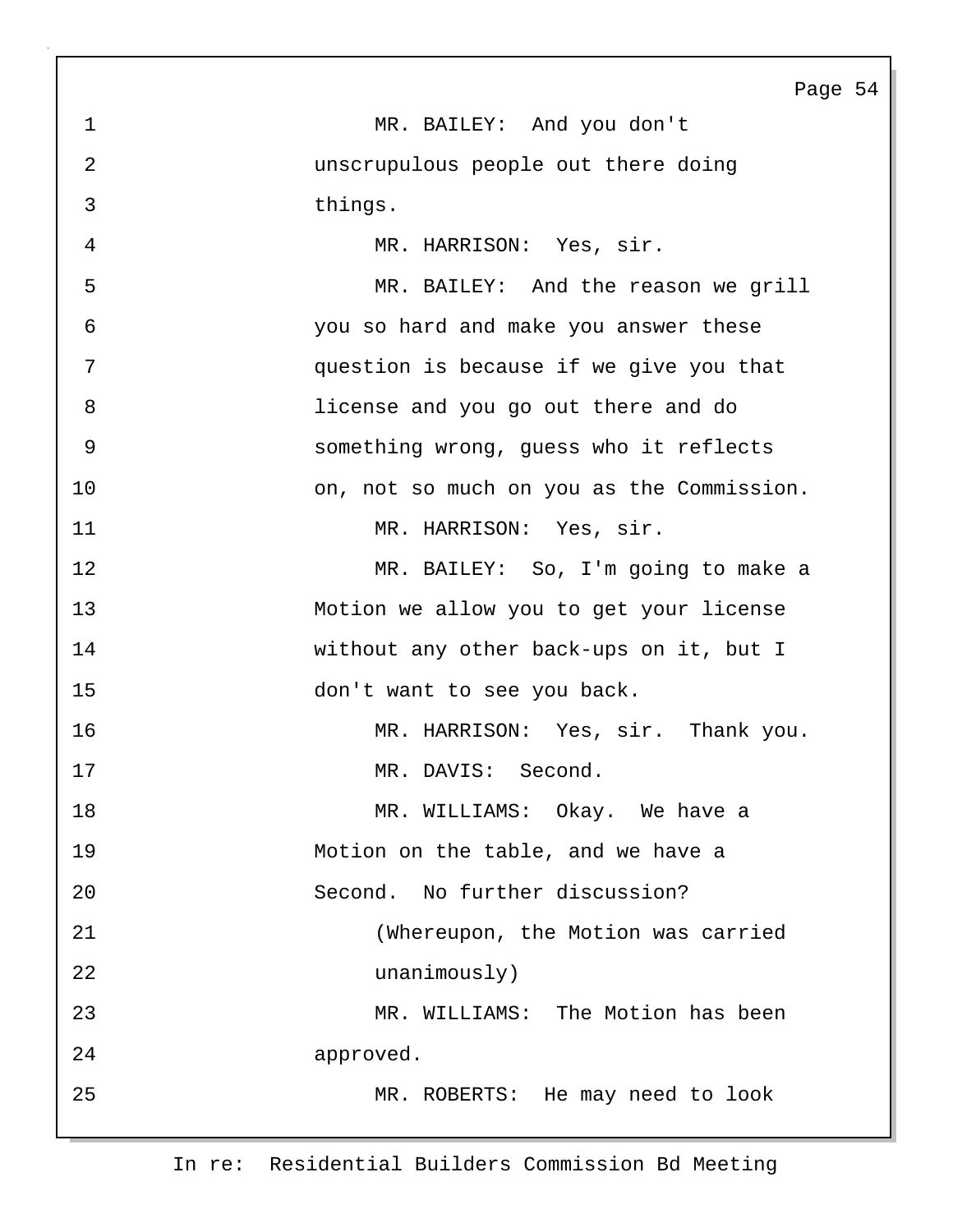Page 55 1 into getting a bond. 2 MR. HARRISON: Yes, sir. 3 MR. ROBERTS: Any work you do over 4 five thousand dollars you are going to be 5 required to have a bond. 6 MR. HARRISON: Yes, sir. 7 MR. BAILEY: Get one of these little 8 books when you get your license, and read 9 it from top to bottom inside and out. 10 MR. HARRISON: Yes, sir. Okay. 11 What's my next step? What do I --- 12 MR. SAXON: That's it. 13 MR. HARRISON: Just go upstairs? 14 MR. SAXON: Well, not today, because 15 everyone that would be upstairs is here. 16 MR. HARRISON: Is downstairs, oh 17 just --- 18 MR. WILLIAMS: So, check with them 19 tomorrow. 20 MR. HARRISON: Okay, thanks and have 21 a good Christmas. 22 MR. DOWD: Thank you. 23 MR. WILLIAMS: Marcus Neely? Mr. 24 Neely, before we get started, you do 25 realize that you had the right to be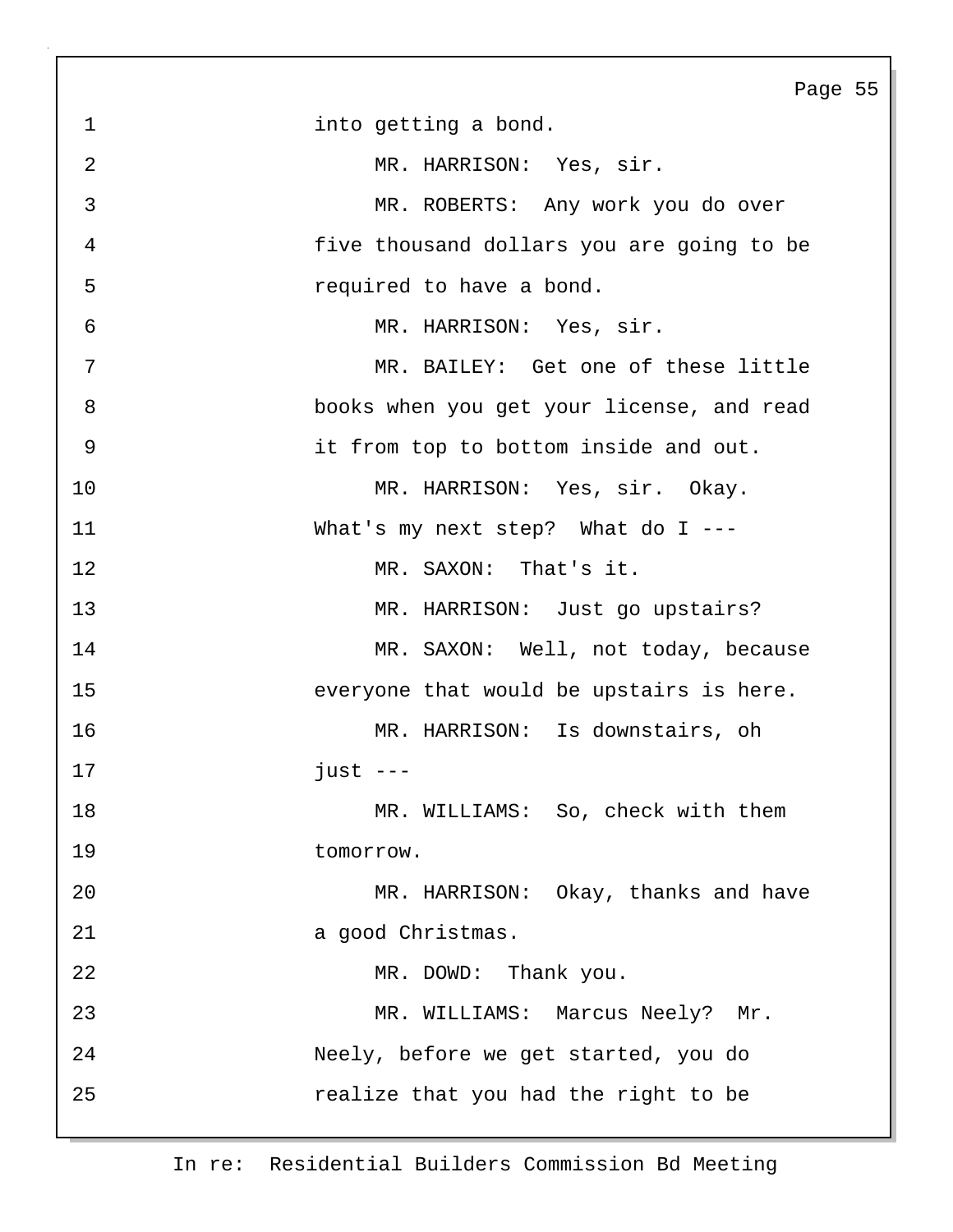Page 56 1 **1** represented by Counsel, but you are 2 waiving that right to represent yourself 3 today? 4 MR. NEELY: Yes, sir. 5 MR. WILLIAMS: All right. She's 6 going to get you sworn in first before we 7 get started. 8 Marcus T. Neely, having been duly sworn testifies as 9 follows: 10 MR. WILLIAMS: All right. 11 MS. BAUMBERGER: Mr. Chairman, 12 Members of the Commission, a license for 13 Mr. Neely could not be issued at staff 14 level due to items on his criminal 15 **background check.** 16 MR. WILLIAMS: Mr. Neely, do you 17 want to kind of give us a background, a 18 little bit? 19 MR. NEELY: Yeah. I mean, you can 20 see that those charges was like in '98, 21 starting from '98, and I think it was a 22 part of me just being in that environment 23 and chose the life -- the bad life, and 24 so that's -- that's about it. 25 MR. WILLIAMS: And you -- you served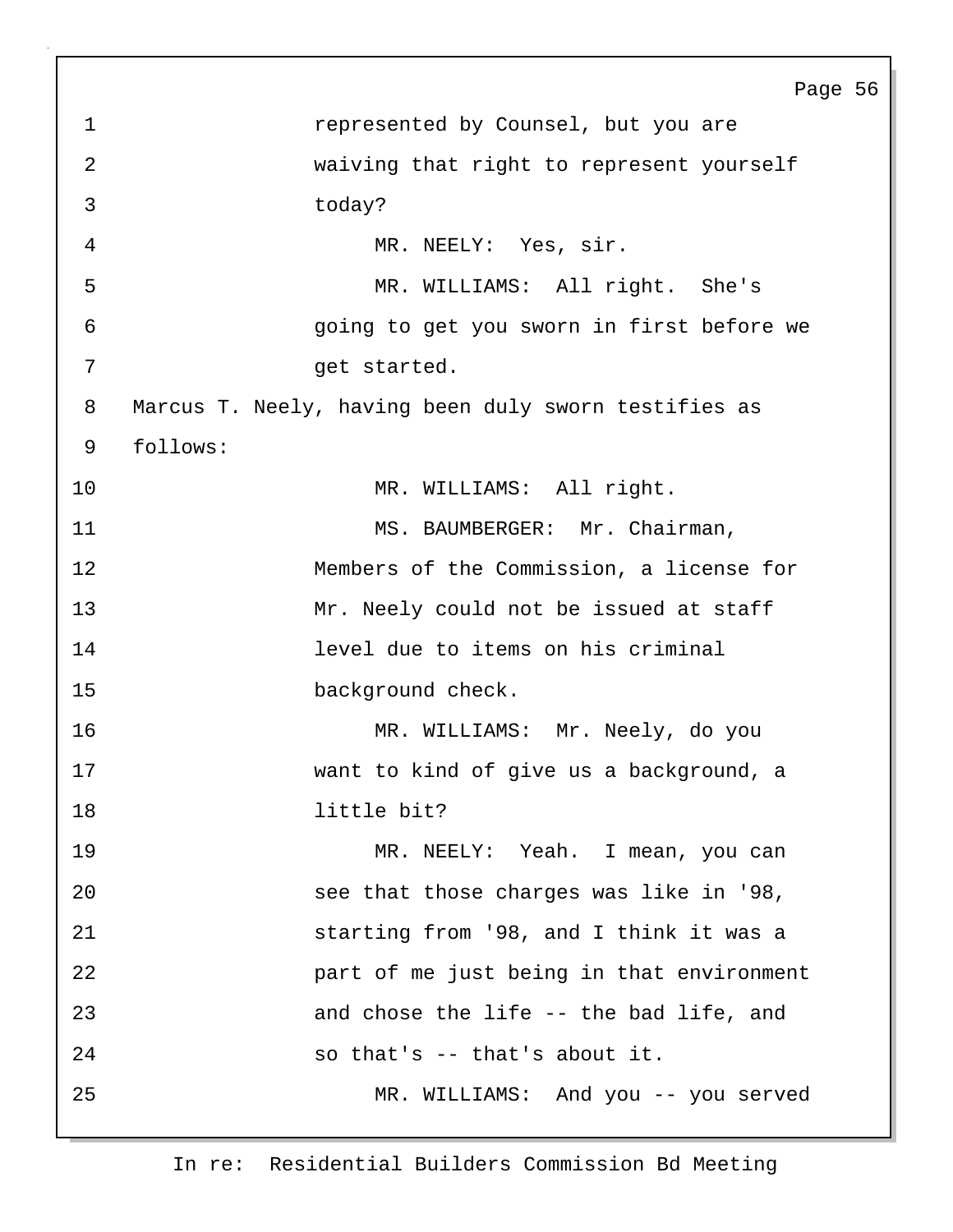|                | Page 57                                   |
|----------------|-------------------------------------------|
| $\mathbf 1$    | some time?                                |
| $\overline{2}$ | MR. NEELY: Yes, sir.                      |
| 3              | MR. WILLIAMS: And are you on              |
| $\overline{4}$ | probation right now?                      |
| 5              | MR. NEELY: No, sir. I got off the         |
| $\epsilon$     | role in June the 30th this year right     |
| 7              | here, 2011.                               |
| 8              | MR. SAXON: Probation in when, I'm         |
| $\mathsf 9$    | sorry?                                    |
| 10             | MR. NEELY: June the 30th.                 |
| 11             | MR. SAXON: Of this year?                  |
| 12             | MR. NEELY: Yes, sir.                      |
| 13             | MR. WILLIAMS: And when did you get        |
| 14             | out?                                      |
| 15             | MR. NEELY: February the 1st of            |
| 16             | 2010.                                     |
| 17             | MR. WILLIAMS: Okay, and what have         |
| 18             | you been doing for the past year?         |
| 19             | MR. NEELY: I went back to school          |
| 20             | and got my GED, and then -- now, I'm      |
| 21             | enrolled in college.                      |
| 22             | MR. WILLIAMS: Have you been doing         |
| 23             | any -- I see your application here is for |
| 24             | a specialty under siding, roofing, and    |
| 25             | carpentry. Have you been doing any of     |
|                |                                           |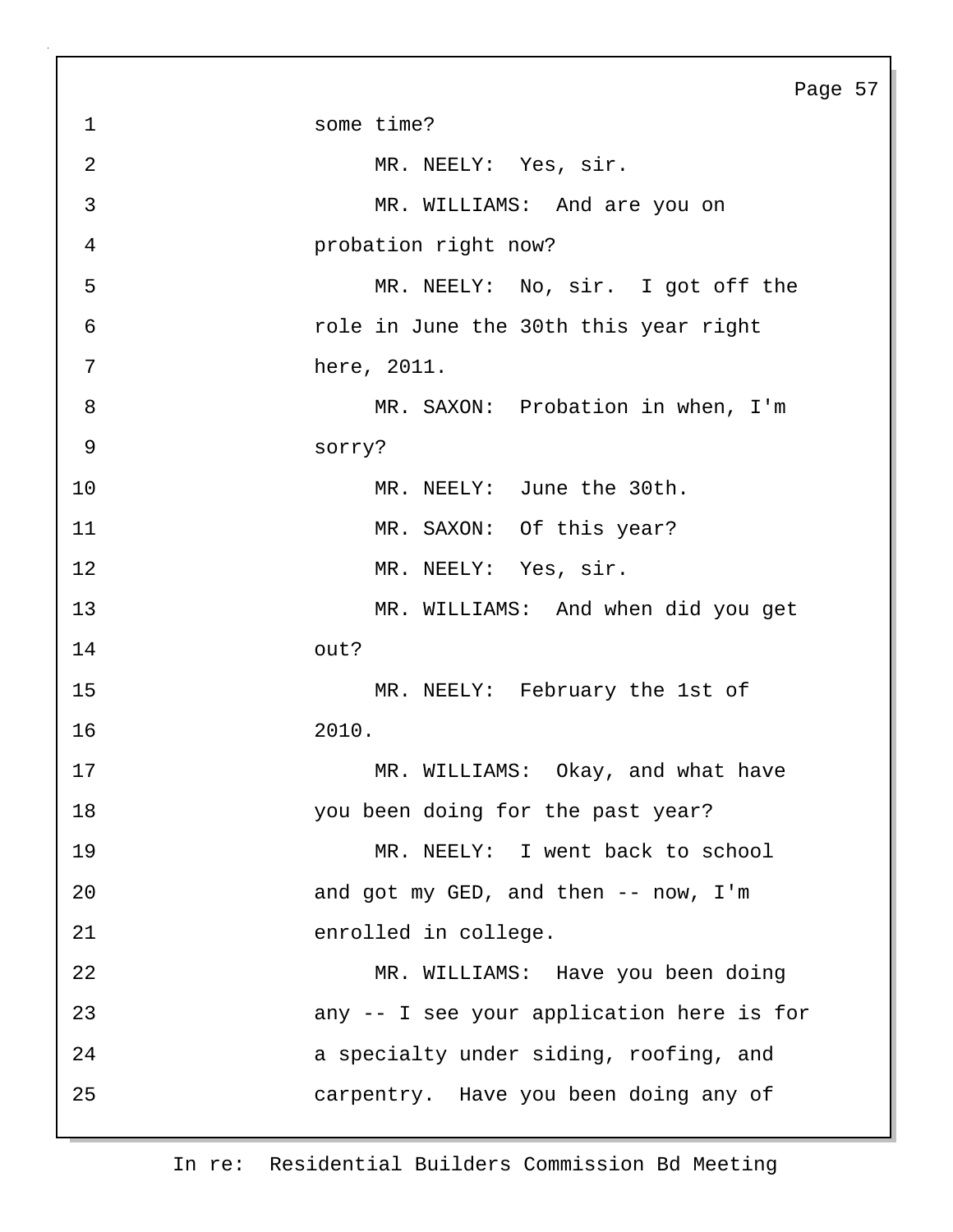1 that work? 2 MR. NEELY: Yes, sir. I got my 3 certificate in carpentry, and now just 4 got my certificate in electrical. So, 5 yeah, I have been doing that type of 6 work. 7 MR. ROBERTS: What school was that? 8 MR. NEELY: York Technical College. 9 MR. ROBERTS: York Tech? 10 MR. SAXON: That's where you are 11 currently enrolled too? 12 MR. NEELY: Yes, sir. 13 MR. ROBERTS: Have you been working 14 out in the field with anybody under 15 someone else? 16 MR. NEELY: No, sir. I've been 17 doing odd jobs here and there. 18 MR. WILLIAMS: Any other 19 Commissioners have any questions? 20 MR. DOWD: I make a Motion we grant 21 him his license. 22 MR. DILLARD: Second. 23 MR. WILLIAMS: Okay. We have a 24 Motion on the table, and we have a 25 Second.

Page 58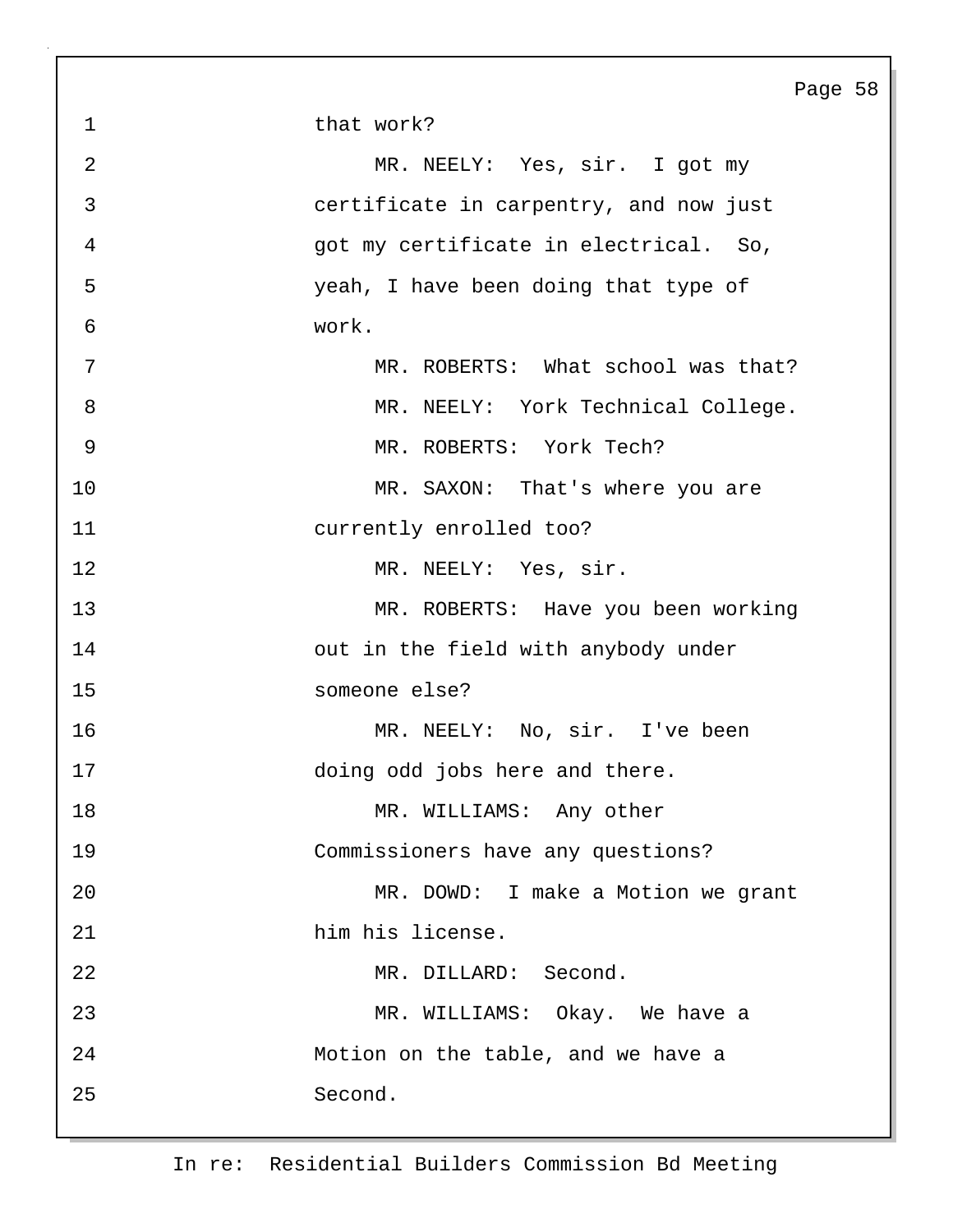|                | Page 59                                   |
|----------------|-------------------------------------------|
| $\mathbf 1$    | (Whereupon, the Motion was carried        |
| $\overline{2}$ | unanimously)                              |
| 3              | MR. WILLIAMS: You've been approved.       |
| 4              | MR. ROBERTS: Again, like I told the       |
| 5              | other guy, you may need to look at        |
| 6              | getting a bond. Any work over five        |
| 7              | thousand you are required to have a bond. |
| 8              | MR. NEELY: Yes, sir. All right. I         |
| $\overline{9}$ | don't know how else to stress that.       |
| 10             | MR. SAXON: And there are lots of          |
| 11             | bonding companies in South Carolina.      |
| 12             | MR. NEELY: Yes, sir.                      |
| 13             | MR. SAXON: If one turns you down go       |
| 14             | to another one.                           |
| 15             | MR. ROBERTS: They are not                 |
| 16             | expensive. They are just something you    |
| 17             | are going to be required to have to do    |
| 18             | work over five thousand.                  |
| 19             | MR. WILLIAMS: Good luck.                  |
| 20             | MR. NEELY: All right. Thank you.          |
| 21             | MR. WILLIAMS: Steven Jeffcoat?            |
| 22             | MR. JEFFCOAT: Good morning.               |
| 23             | MR. WILLIAMS: Mr. Jeffcoat, you do        |
| 24             | realize that you had the right to be      |
| 25             | represented by Counsel, but you are       |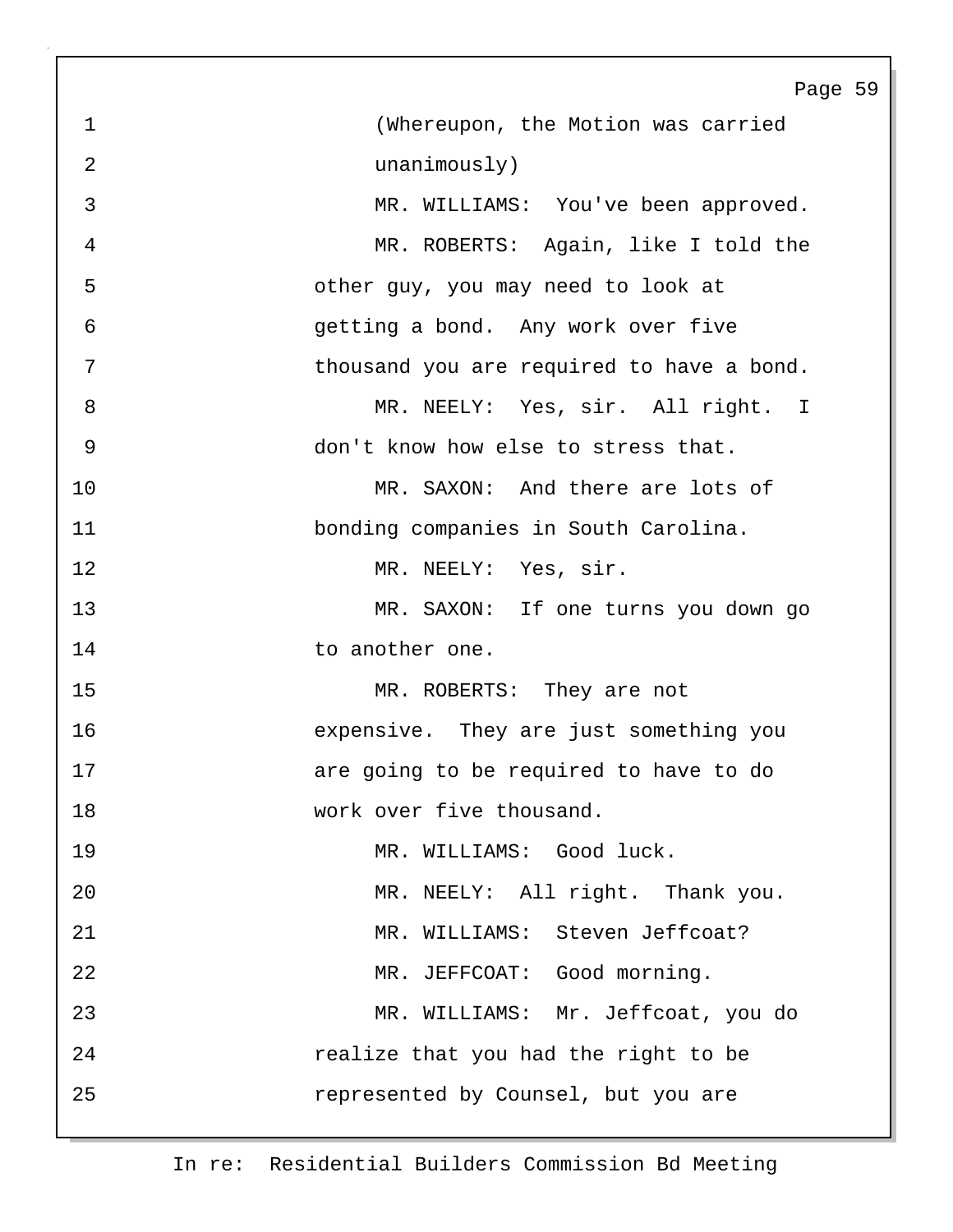Page 60 1 waiving that right and representing 2 yourself today? 3 MR. JEFFCOAT: Yes, sir. 4 MR. WILLIAMS: All right. Let's get 5 you sworn you in first before we get 6 started. 7 Steven Wilson Jeffcoat, having been duly sworn testifies 8 as follows: 9 MS. BAUMBERGER: Mr. Chairman, 10 Members of the Commission, a license for 11 Mr. Jeffcoat could not be issued at staff 12 with outstanding liens and judgments his 13 record of a complaint, and Mr. Lowe is 14 here today with information. 15 MR. SAXON: Why don't we go ahead 16 and get Mr. Lowe sworn in. 17 Roger Lowe, having been duly sworn testifies as follows: 18 MR. WILLIAMS: Mr. Lowe, let's go 19 ahead and get your information. 20 MR. LOWE: Okay, Mr. Chairman and 21 members of the Commission, Mr. Jeffcoat's 22 license was held up due to a complaint 23 that was filed against him by a Homeowner 24 which resulted in a complaint also being 25 filed against a building official. I was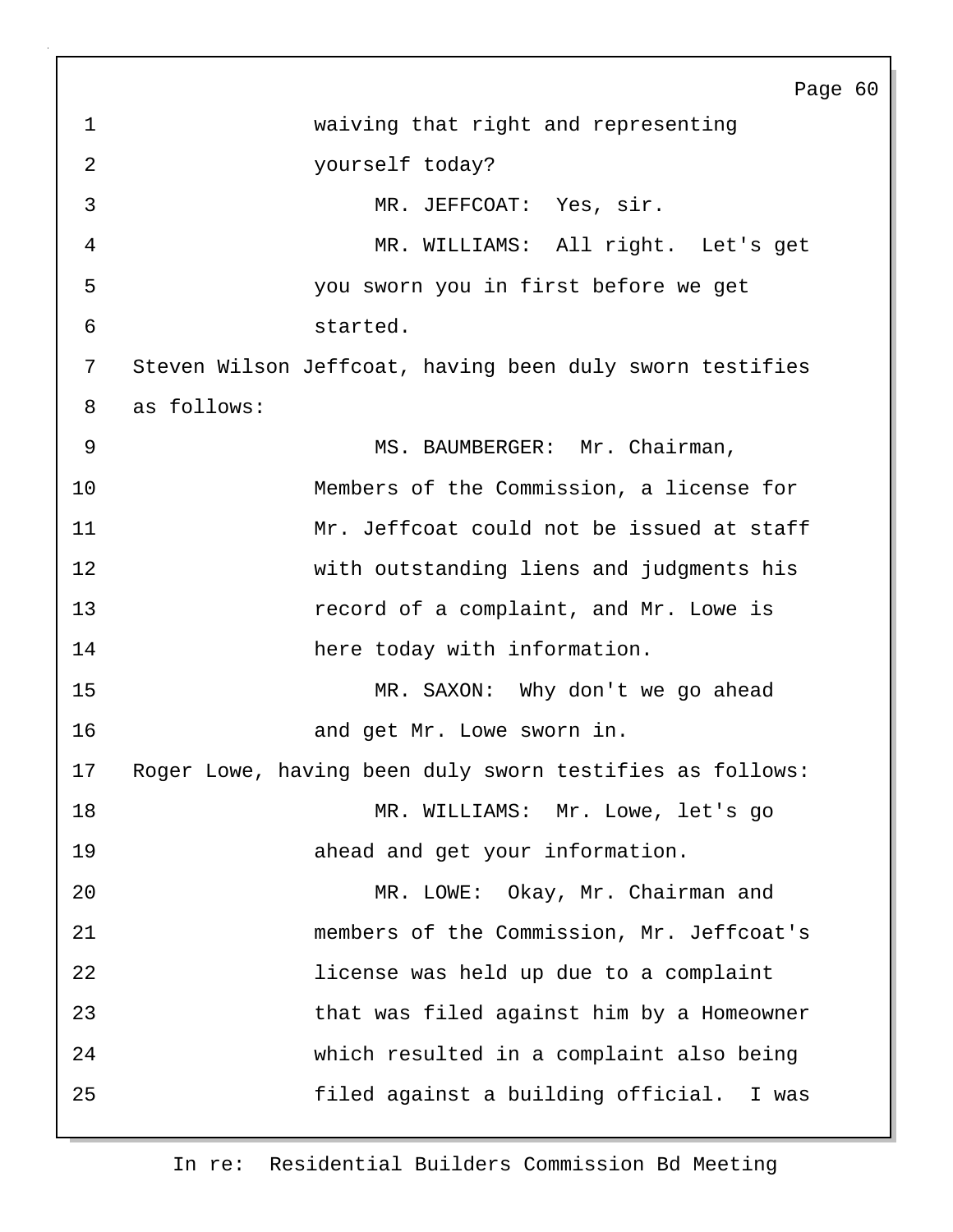1 the Investigator in that case as well. 2 The original case from the Homeowner was 3 held up pending some information that 4 could have possibly been during the 5 Building Codes Council case. That case 6 ended in a dismissal in October of this 7 year. So, we have no opposition to Mr. 8 Jeffcoat being reinstated at this time.

9 MR. WILLIAMS: Thank you. Mr. 10 Jeffcoat, do you want to enlighten us a 11 **11 little bit about these judgments, where** 12 you stand on these judgments?

13 MR. JEFFCOAT: Yes, sir. I had a 14 couple of houses and some investments 15 properties several years ago, and with 16 16 the decline in the economy, and a wife 17 and four kids I couldn't hang on for the 18 ride, and ended up having some judgments 19 against me, and then I filed a Chapter 7 20 Bankruptcy, and I was discharged in March 21 of this year. I sent a copy to Ms. 22 Baumberger. 23 MR. BAILEY: What have you been 24 doing since March?

25 MR. JEFFCOAT: I worked at Savannah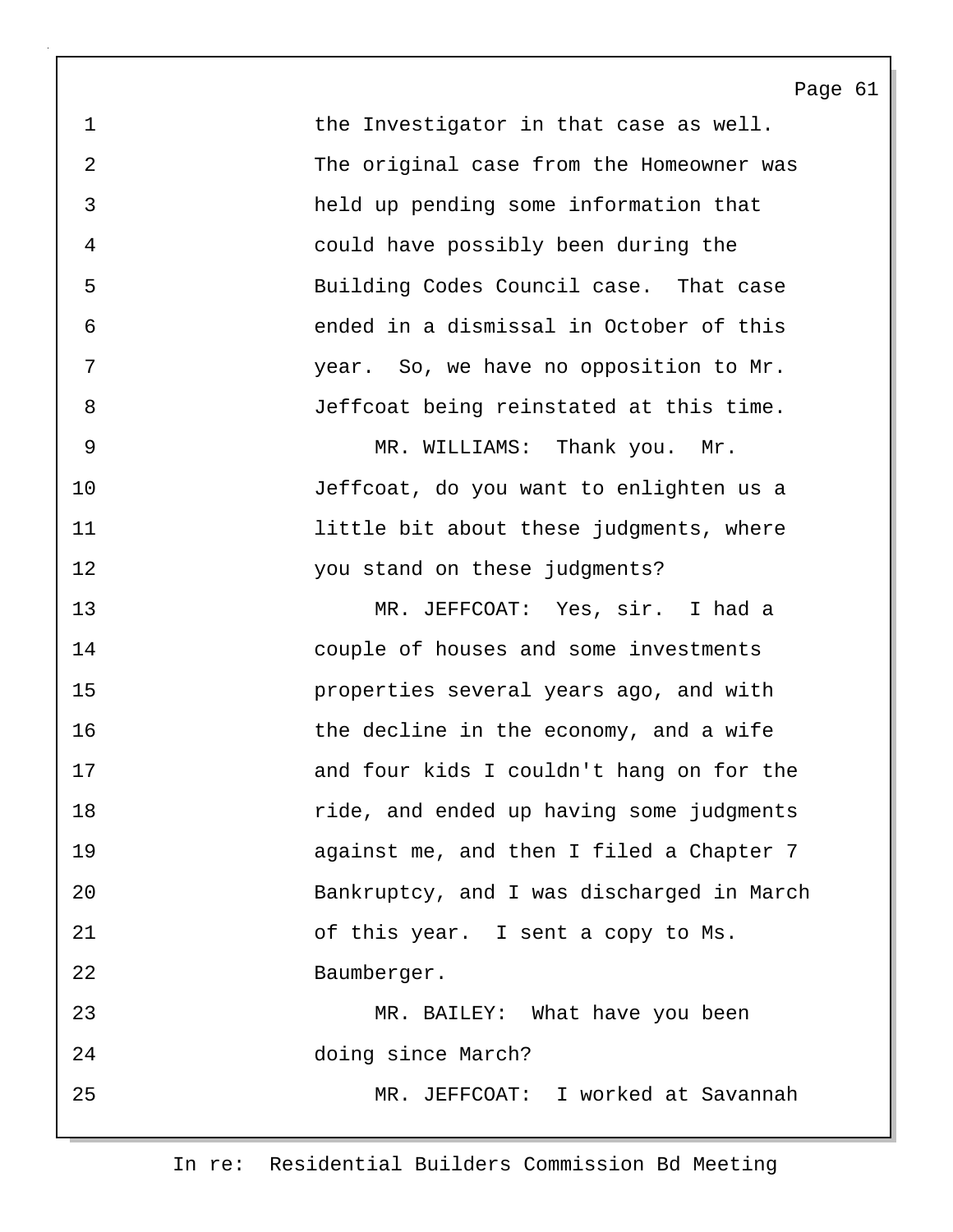|                | Page 62                                   |
|----------------|-------------------------------------------|
| $\mathbf 1$    | River Site running heavy equipment until  |
| $\overline{2}$ | I was laid off in August.                 |
| 3              | MR. BAILEY: And you were licensed         |
| 4              | as a builder.                             |
| 5              | MR. JEFFCOAT: Residential, yes,           |
| 6              | sir.                                      |
| 7              | MR. BAILEY: And when did your             |
| 8              | license expire, or has it expired?        |
| 9              | MR. JEFFCOAT: I think it was in           |
| 10             | 2010 it expired, and I didn't renew it    |
| 11             | because of the judgment and the Cease and |
| 12             | Disorder (sic) that Mr. Lowe was talking  |
| 13             | about.                                    |
| 14             | MR. BAILEY: Right.                        |
| 15             | MR. SAXON: If I may go back to Mr.        |
| 16             | Lowe for just a second. I don't want to   |
| 17             | taint the Board, but there are no other   |
| 18             | cases coming the pipe regarding this      |
| 19             | person. Is that right?                    |
| 20             | MR. LOWE: There was one additional        |
| 21             | case that was filed by the Homeowner. It  |
| 22             | was an unlicensed practice case that we   |
| 23             | are in the process of asking for          |
| 24             | dismissal on that case.                   |
| 25             | MR. SAXON: So, nothing the Board          |
|                |                                           |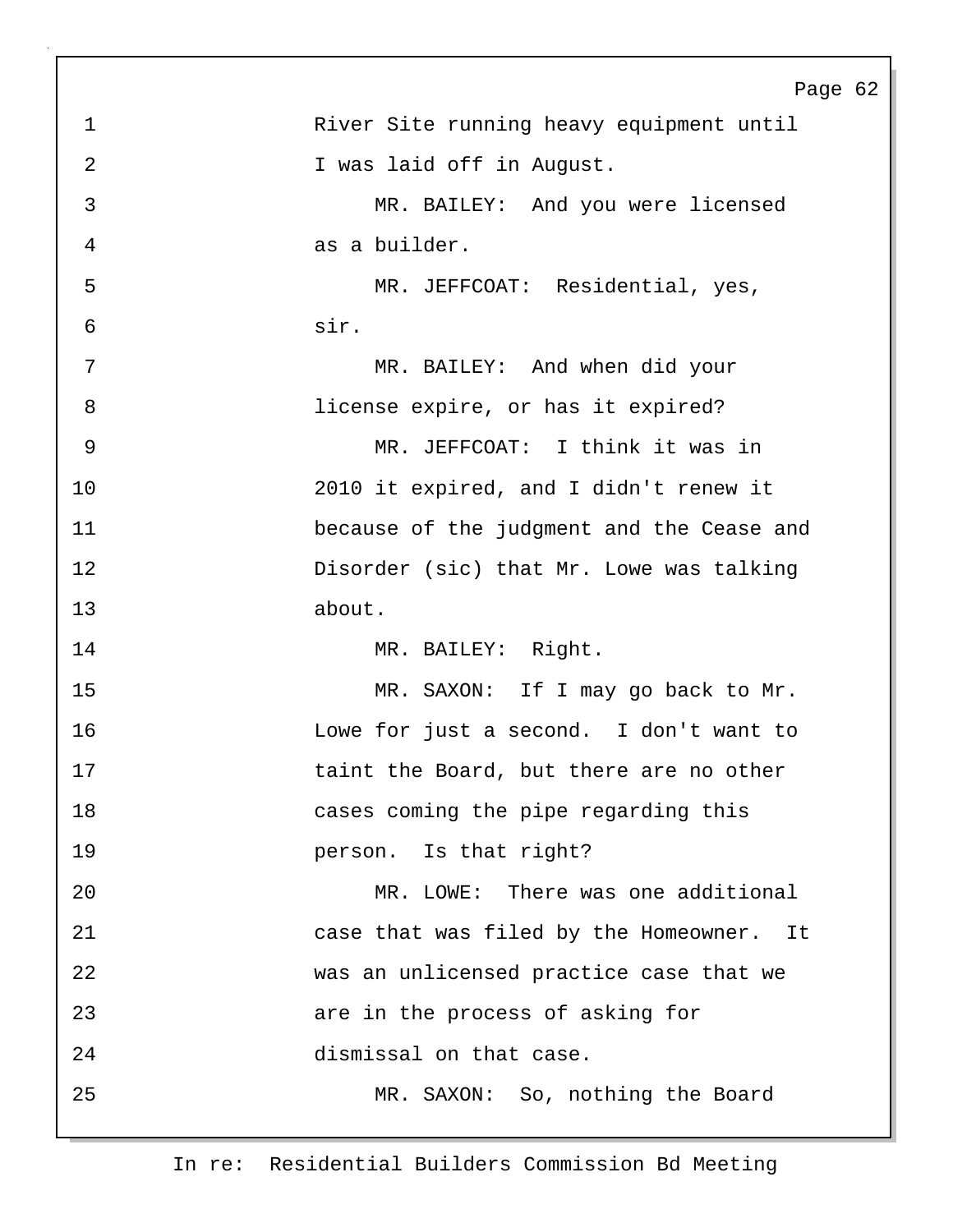Page 63 1 needs to concern itself with at this 2 point? 3 MR. LOWE: No, sir. 4 MR. SAXON: Thank you. 5 MR. DOWD: Remind me of Chapter 7 6 Rules, Counsel, if you would. 7 MR. SAXON: There are some things 8 that are not discharged. Before we've 9 had -- what we have listed judgments and 10 liens would be. 11 MR. DOWD: Okay. 12 MR. SAXON: So, he's clean. 13 MR. DAVIS: I make a Motion we allow 14 him to take it. 15 MR. DOWD: Second. By our own Rules 16 we've got to do it. 17 MR. SAXON: He's done what he needed 18 to do. 19 MR. DOWD: Yeah. 20 MR. JEFFCOAT: I have a question 21 about the investigation from Mr. Lowe. 22 MR. WILLIAMS: Well, let's get this 23 vote first. 24 MR. JEFFCOAT: Oh, I'm sorry. 25 MR. WILLIAMS: We have a Motion on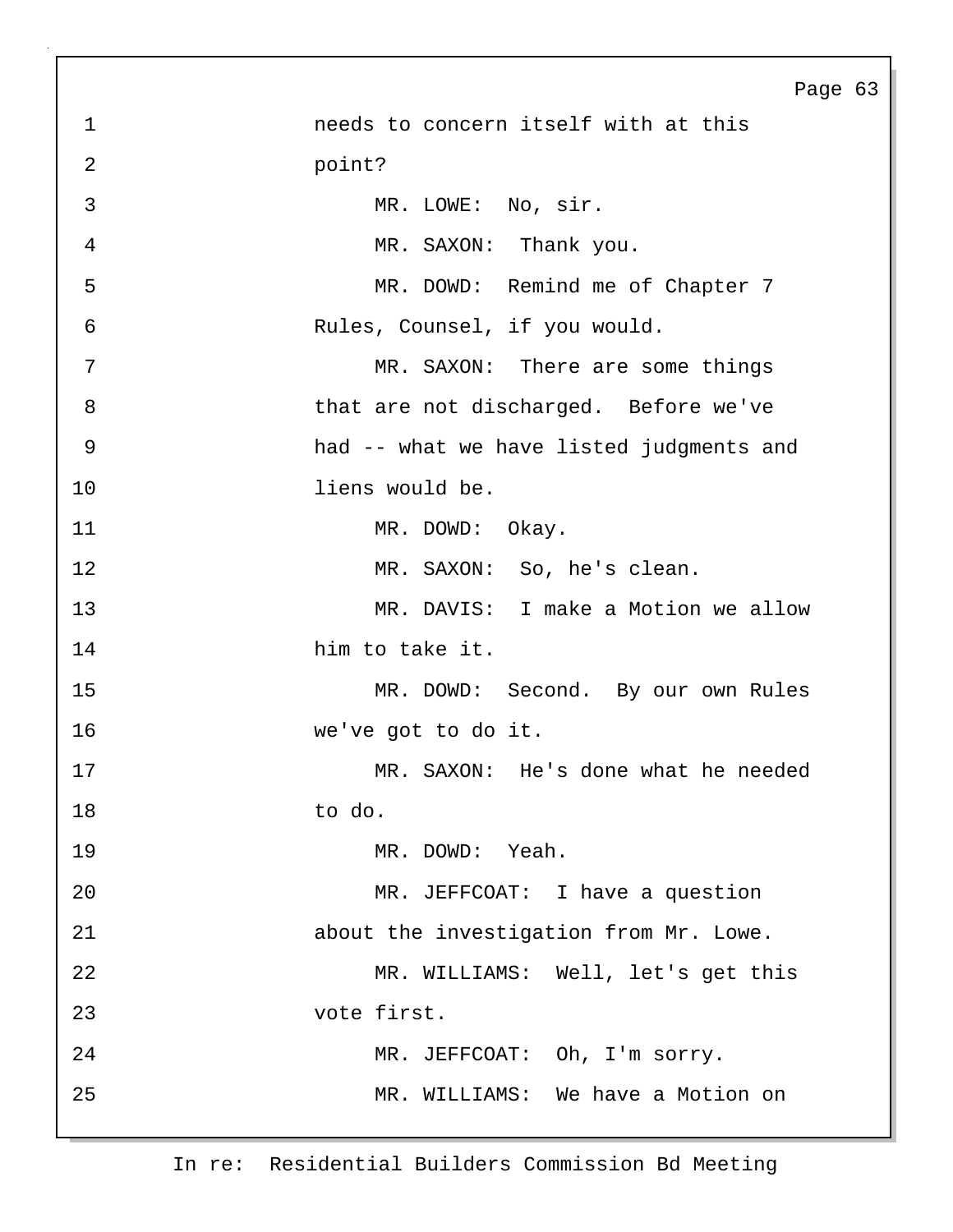|                | Page 64                                  |
|----------------|------------------------------------------|
| $\mathbf{1}$   | the table, and we have a Second. Any     |
| $\overline{2}$ | other questions?                         |
| $\mathfrak{Z}$ | MR. DILLARD: Yeah. I have a              |
| 4              | question. Does he have to take the test  |
| 5              | -- the exam again, or is it just         |
| 6              | reinstated?                              |
| 7              | MR. BAILEY: If it went out in 2010,      |
| 8              | we just reinstate it. It's less than two |
| 9              | years.                                   |
| 10             | MR. DILLARD: Is that when it went        |
| 11             | out? Oh, okay.                           |
| 12             | MR. BAILEY: Yeah, less than two          |
| 13             | years, it is just reinstated.            |
| 14             | MR. WILLIAMS: All right. We have a       |
| 15             | Motion on the table, and we have a       |
| 16             | second.                                  |
| 17             | (Whereupon, the Motion was carried       |
| 18             | unanimously)                             |
| 19             | MR. WILLIAMS: Your Motion has been       |
| 20             | approved. What's your question?          |
| 21             | MR. JEFFCOAT: Thank you. Sorry           |
| 22             | about that. The investigation that Mr.   |
| 23             | Lowe did for the Homeowner, Mr. Harold   |
| 24             | Graham, what is the -- the end result of |
| 25             |                                          |
|                |                                          |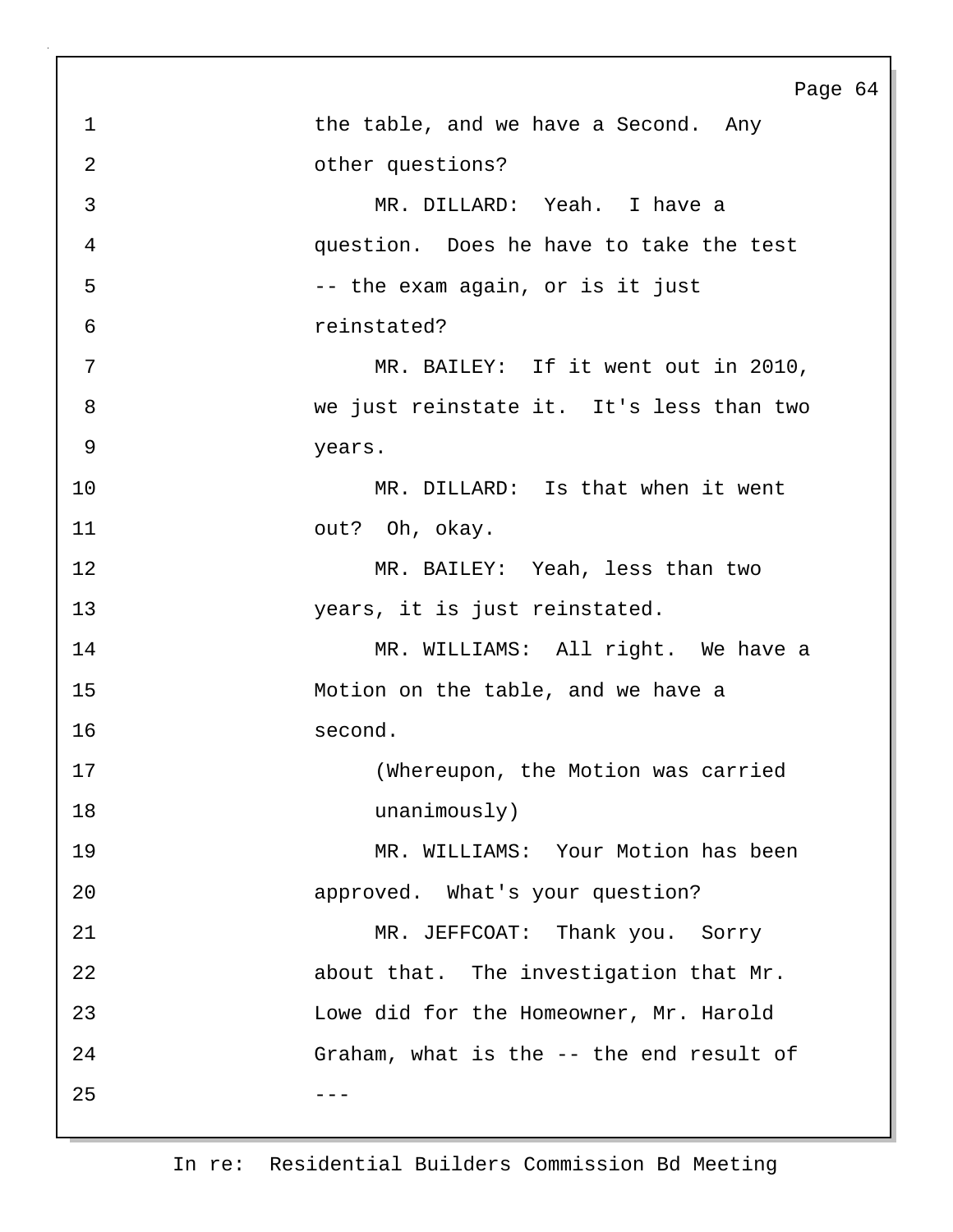|    | Page 65                                     |
|----|---------------------------------------------|
| 1  | MR. SAXON: Why don't you talk to            |
| 2  | him about that, not the Board?              |
| 3  | MR. JEFFCOAT: Okay.                         |
| 4  | MR. BAILEY: That would be off the           |
| 5  | record. We've already heard your case,      |
| 6  | and we made our Motion to allow you to      |
| 7  | get your license. So, if you have           |
| 8  | something to ask him, that would be         |
| 9  | between you and him.                        |
| 10 | MR. JEFFCOAT: Okay. I just need             |
| 11 | something in writing.                       |
| 12 | MR. BAILEY: That has no reflection          |
| 13 | on our case today.                          |
| 14 | MR. JEFFCOAT: Okay, thank you, sir.         |
| 15 | Y'all have a Merry Christmas.               |
| 16 | MR. DOWD: Merry Christmas to you.           |
| 17 | WILLIAMS: Let's take a five<br>$MR_{\odot}$ |
| 18 | minute break real quick, and then we will   |
| 19 | get started back.                           |
| 20 | (Whereupon, a brief recess was taken        |
| 21 | and the meeting was reconvened)             |
| 22 | MR. WILLIAMS: All right. Let's              |
| 23 | call this meeting back to order. Kevin      |
| 24 | Everitt? Come on up Mr. Everitt. Before     |
| 25 | we get started Mr. Everitt, you do          |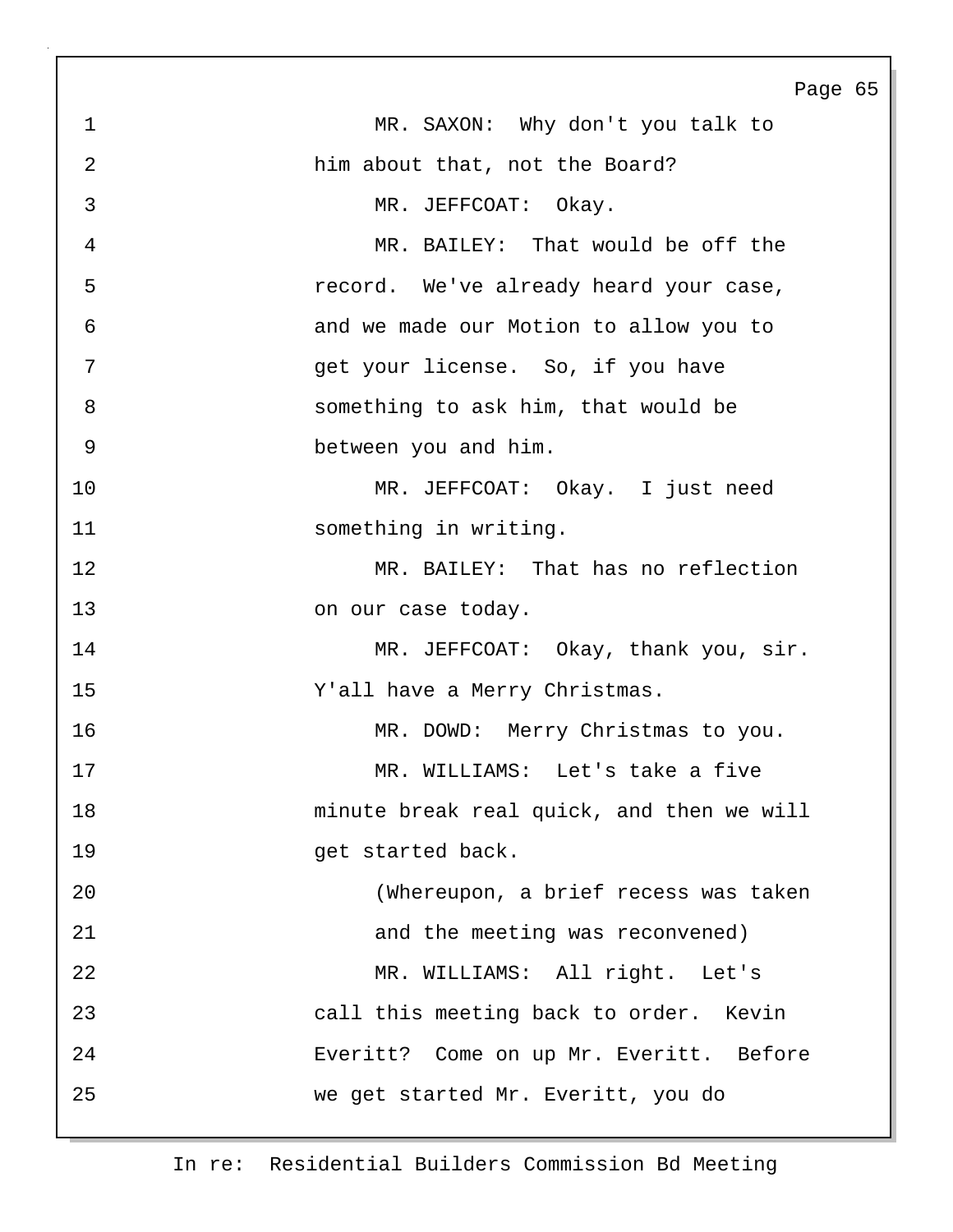Page 66 1 **1** *realize that you had the right to be* 2 *represented by Counsel, but you are* 3 waiving your right and representing 4 yourself today? 5 MR. EVERITT: Yes, sir. 6 Kevin Clifford Everitt, having been duly sworn testifies 7 as follows: 8 MS. BAUMBERGER: Mr. Chairman and 9 Members of the Commission, a license for 10 Mr. Everitt could not be issued at staff 11 level due to items on his criminal 12 background check. 13 MR. WILLIAMS: Mr. Everitt, do you 14 want to kind of give us a background of 15 what happened and what you've been doing 16 the past several years? 17 MR. EVERITT: Yes, sir, but the last 18 felony that I got on there was dropped 19 down to a misdemeanor, and they weren't 20 even going to charge me for it, but it 21 was my house. That's why they charged me 22 for it. 23 MR. WILLIAMS: All right, and that's 24 in '06? 25 MR. EVERITT: Yes, sir. That's the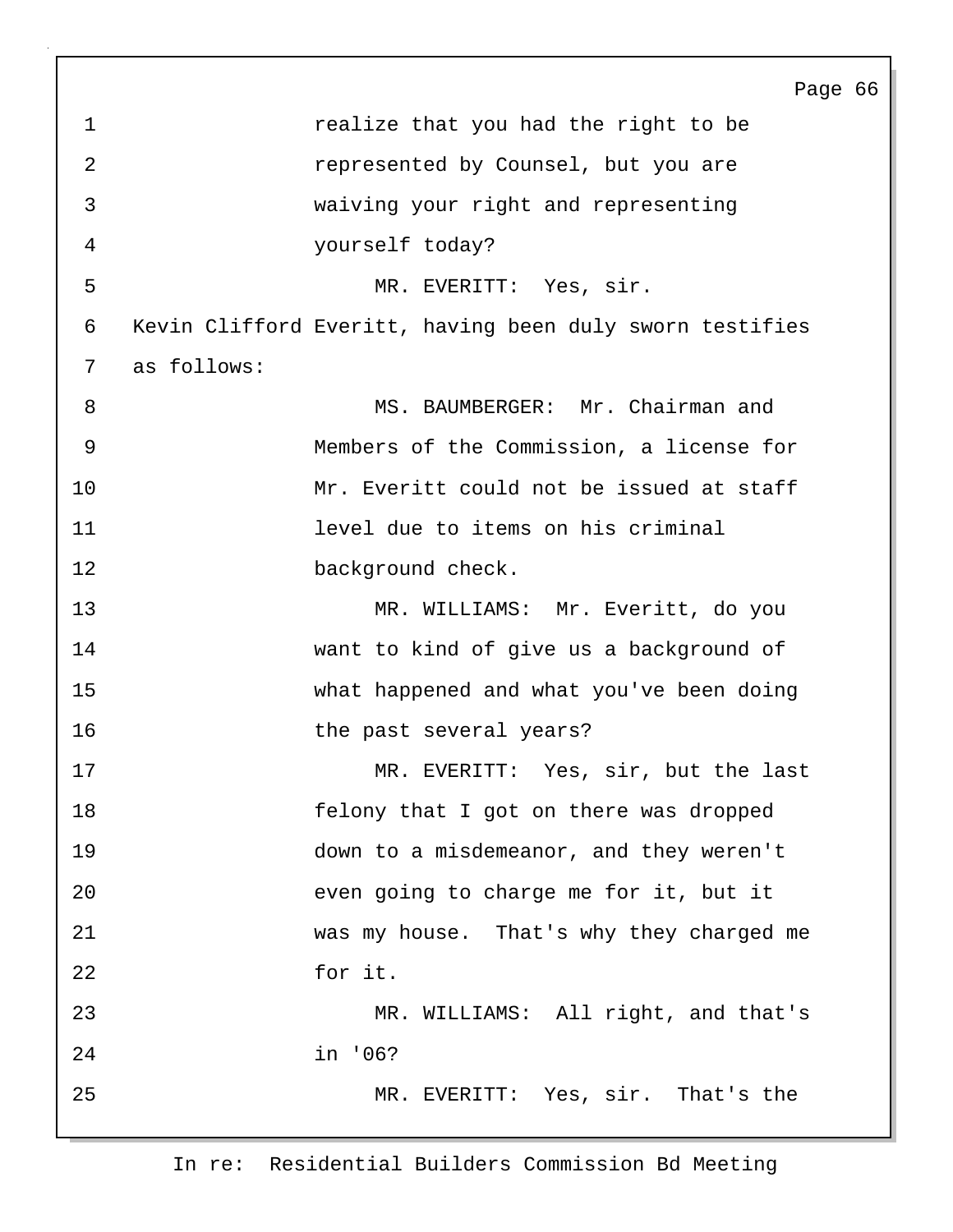1 possession of the child endangerment. It 2 was dropped down to something or other, 3 and I tried to get the papers from the 4 Court, but they said since it was five 5 years ago, they've got them in a 6 warehouse. 7 MR. WILLIAMS: Okay, and what have 8 you been doing the past several years? 9 MR. EVERITT: Working and raising 10 three kids. 11 MR. WILLIAMS: Are you on any type 12 of probation or anything at all? 13 MR. EVERITT: No, sir. They didn't 14 give me anything for it. She didn't even 15 -- the District Attorney didn't even want 16 to charge me for it. I went on my own 17 and took parenting classes, and I took 18 and did drug tests randomly, and they 19 didn't make me did any of that. 20 MR. WILLIAMS: You did it 21 voluntarily? 22 MR. EVERITT: Yes, sir. 23 MR. WILLIAMS: Can you give us a 24 little background about your experience? 25 MR. EVERITT: My what?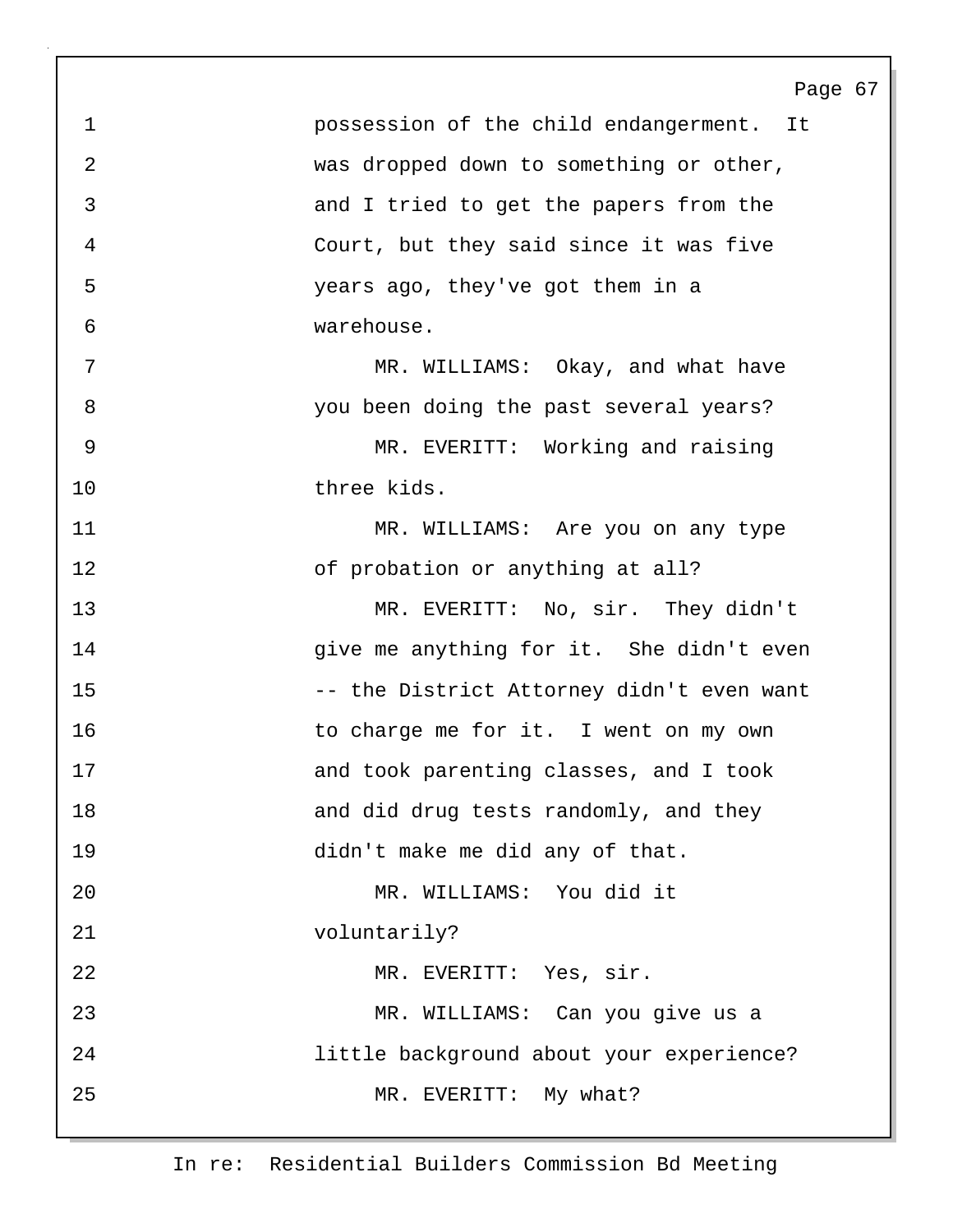Page 68 1 MR. WILLIAMS: Your experience? 2 MR. EVERITT: Yes, sir. I took and 3 got in a little trouble when I was 4 younger, and when I got help I started 5 helping build houses for the Habitat for 6 Humanity, building houses, and my 7 stepfather was a contractor. Since I was 8 a kid I've always helped him, and I've 9 been framing houses and doing remodeling, 10 **interior trim**, for like ten years. 11 MR. WILLIAMS: All right. Any other 12 Commissioners have any questions? 13 MR. BAILEY: Mr. Everitt, looking on 14 here you got down aluminum siding, floor 15 covering, and carpentry that you wish to 16 be licensed in. 17 MR. EVERITT: Yes, sir. 18 MR. BAILEY: You do understand if 19 you receive a license in that, that's all 20 you can do is just those three areas? 21 MR. EVERITT: You can't do 22 electrical, even if you do a little small 23 addition or something that's five 24 thousand dollars, you can't hire an 25 electrician and do the wiring part of it,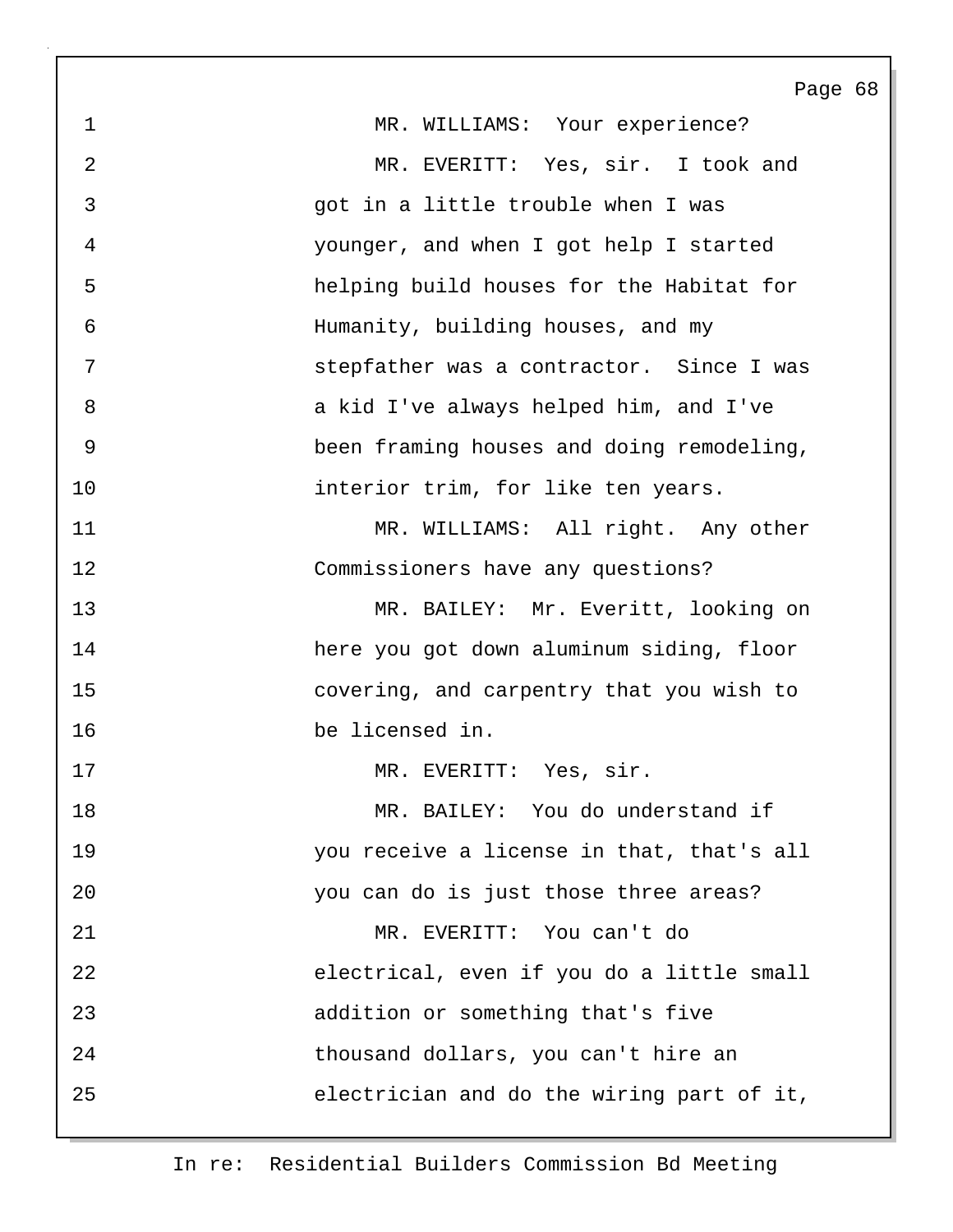|                | Page 69                                   |
|----------------|-------------------------------------------|
| $\mathbf 1$    | because that's not what a specialty       |
| $\overline{2}$ | contractor is.                            |
| $\mathfrak{Z}$ | MR. EVERITT: Yes, sir.                    |
| $\overline{4}$ | MR. BAILEY: I just want you to            |
| 5              | understand that, and, of course, you      |
| 6              | can't do work for an individual Homeowner |
| 7              | over five thousand dollars unless you     |
| 8              | have a bond.                              |
| 9              | MR. EVERITT: Okay.                        |
| 10             | MR. BAILEY: Motion to approve.            |
| 11             | MR. DAVIS: Second.                        |
| 12             | MR. WILLIAMS: We have a Motion on         |
| 13             | the table, and we have a Second.          |
| 14             | (Whereupon, the Motion was carried        |
| 15             | unanimously)                              |
| 16             | MR. WILLIAMS: Motion has been             |
| 17             | approved. Good luck.                      |
| 18             | MR. EVERITT: Thank you.                   |
| 19             | MR. WILLIAMS: Thank you. Let's            |
| 20             | take a five minute break.                 |
| 21             | (Whereupon, a brief recess was taken      |
| 22             | and the meeting was reconvened)           |
| 23             | MR. WILLIAMS: I want to jump down         |
| 24             | to item number eleven Final Order Hearing |
| 25             | for Mr. Alfred Pesce. Is Mr. Pesce here?  |
|                |                                           |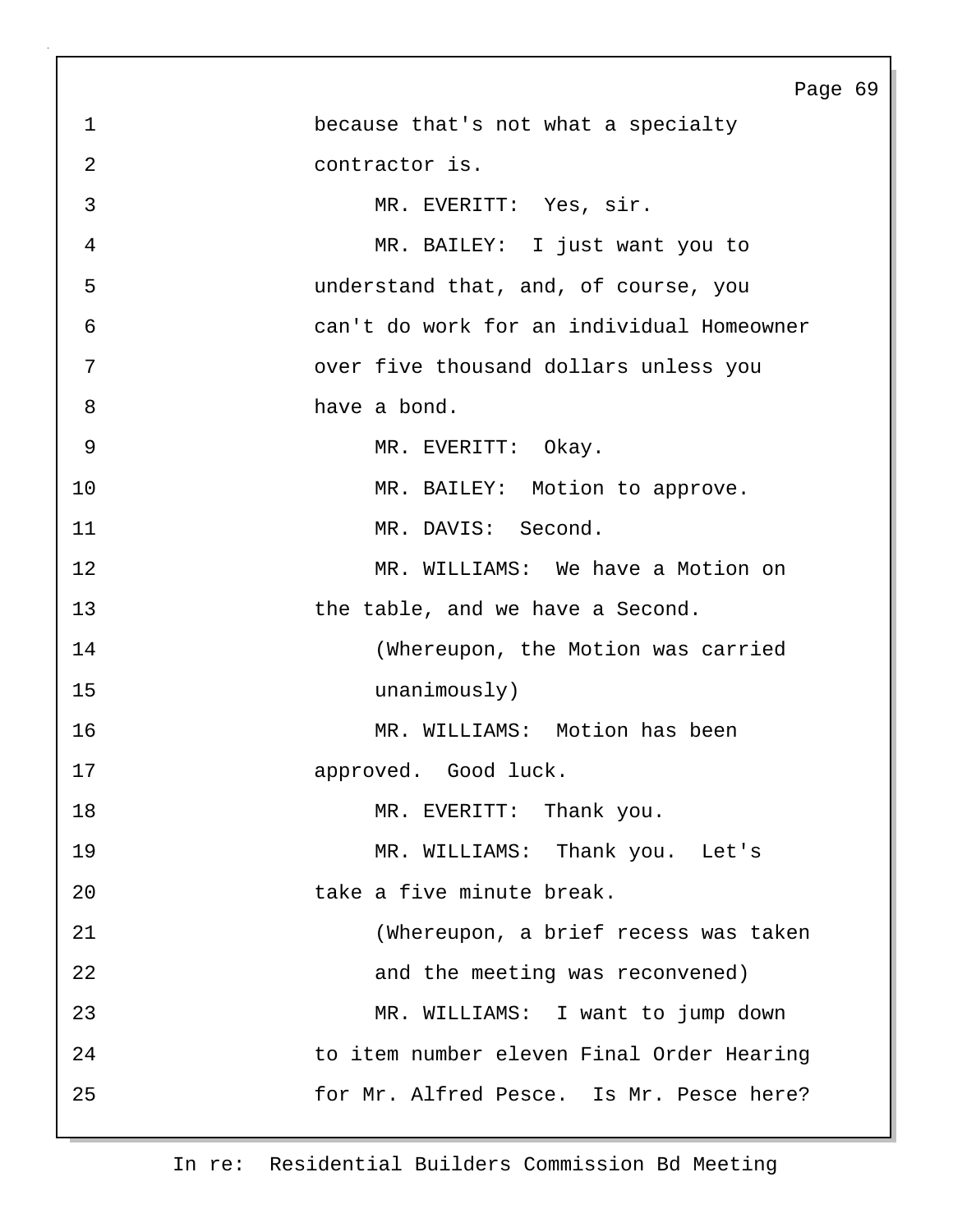Page 70 1 MR. BOOTH: No, I'm his Counsel. 2 MR. WILLIAMS: All right. Yeah, 3 come on up. 4 MR. BOOTH: I didn't know what was 5 going to happen first. Do you usually 6 hear from the Respondent first? 7 MS. HAWKINS: No. 8 MR. BOOTH: Whatever she wants to do 9 is fine with me. I learned that from the 10 two days. She knows a lot more than I do 11 about procedure. 12 MS. HAWKINS: Good afternoon, I'm 13 Suzanne Hawkins for the State. In the 14 Pesce matter, this is Case 2010-0742 and 15 2011-0193. We would request that the 16 Hearing Officer's recommendations be 17 upheld with one correction of a mistake. 18 Under Finding of Fact Number Four, it is 19 on page two. The recommendations 20 indicate there that the issue with the 21 Pella windows versus the Windsor windows 22 was settled in a civil matter and 23 restitution was made. In fact, that was 24 a criminal matter, and the Respondent 25 pled guilty to those charges and paid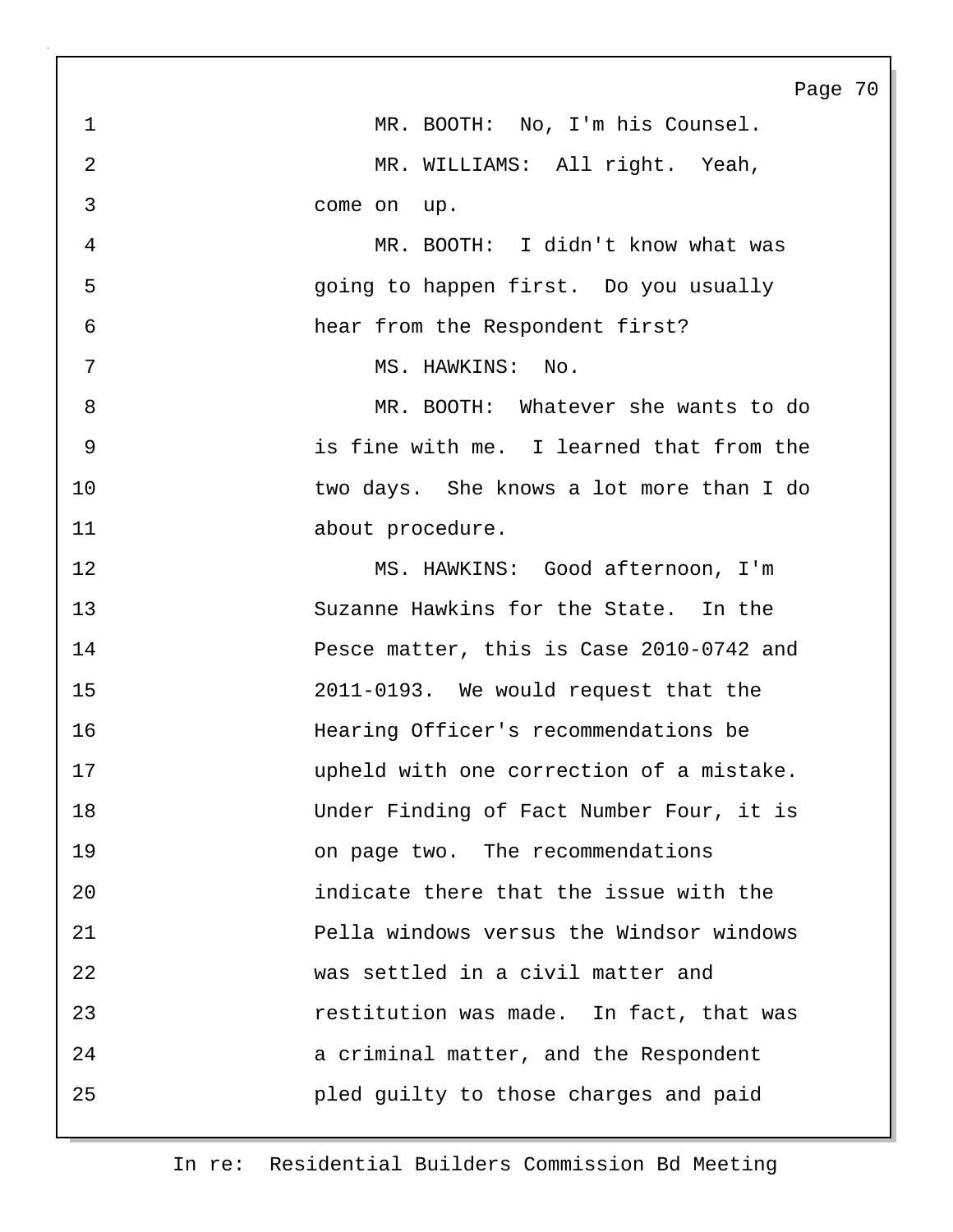1 restitution.

2 MR. SAXON: Where are you, Ms. 3 Hawkins? I'm sorry.

4 MS. HAWKINS: Page two Finding of 5 Fact number four. As you will know if 6 you reviewed the transcript, which I know 7 y'all did, the Respondent pled guilty to 8 fraudulently obtaining the extra seventy-9 two hundred dollars for those Windsor 10 windows, and all that was put into the 11 **1** *record, and there was extensive testimony* 12 about that. So, I would just request 13 that Finding of Fact be corrected to that 14 was a criminal matter. 15 MR. SAXON: A criminal matter, was 16 restitution made? 17 MS. HAWKINS: Yes. 18 MR. SAXON: And the Respondent pled. 19 Is that right? 20 MS. HAWKINS: Yes, pled guilty. 21 Other than that, we would request that 22 the recommendations be upheld as written. 23 MR. BOOTH: May it please the 24 Commission, I'm William Booth. I'm 25 Counsel for Mr. Alfred Pesce, and I'm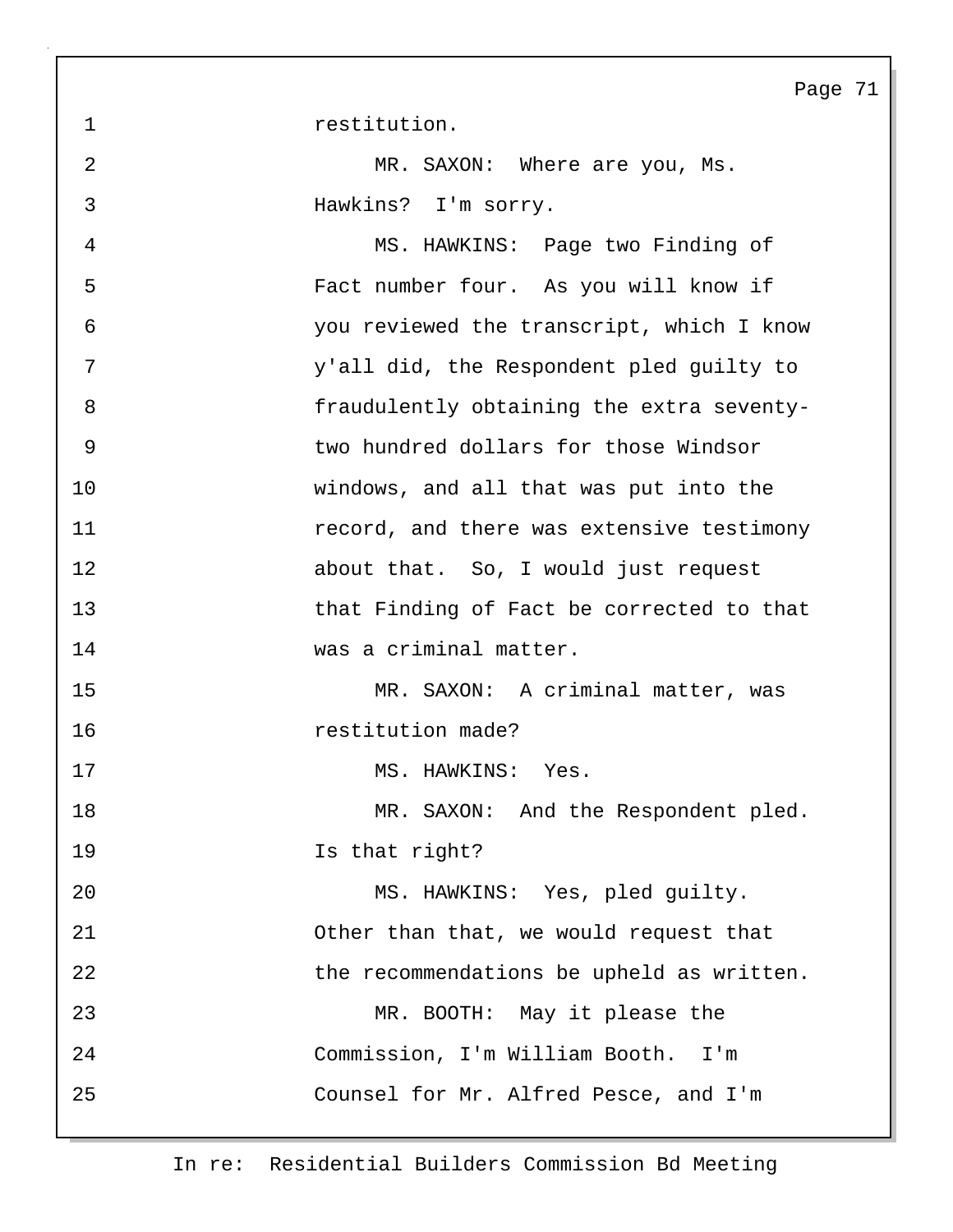1 only here to tell you that Mr. Pesce and 2 his company are certainly sorry about the 3 events that occurred, but we would like 4 to point out about three things for the 5 Commission here about -- and I'm also 6 here to certainly pass along any thoughts 7 or statements from the Commission to Mr. 8 Pesce. The recommendations, there are -- 9 they start on page nine, and there are 10 **five recommendations.** Of course, those 11 recommendations are supported by the 12 Findings of Fact and also Conclusion of 13 Law that were made by the Hearing Officer 14 who is Mr. Curl, and the only three 15 comments I'd like to make is, first of 16 all we had two days worth of hearings. 17 We certainly disputed almost everything 18 that is in these Findings of Fact. It 19 wasn't uncontested or not disputed. I 20 don't -- I mean, I know when you write 21 Findings of Fact you don't necessarily 22 have to mention that, but we did dispute 23 them, and second of all on the civil -- 24 or the Pella windows versus Windsor there 25 was an acknowledgment of that, and that's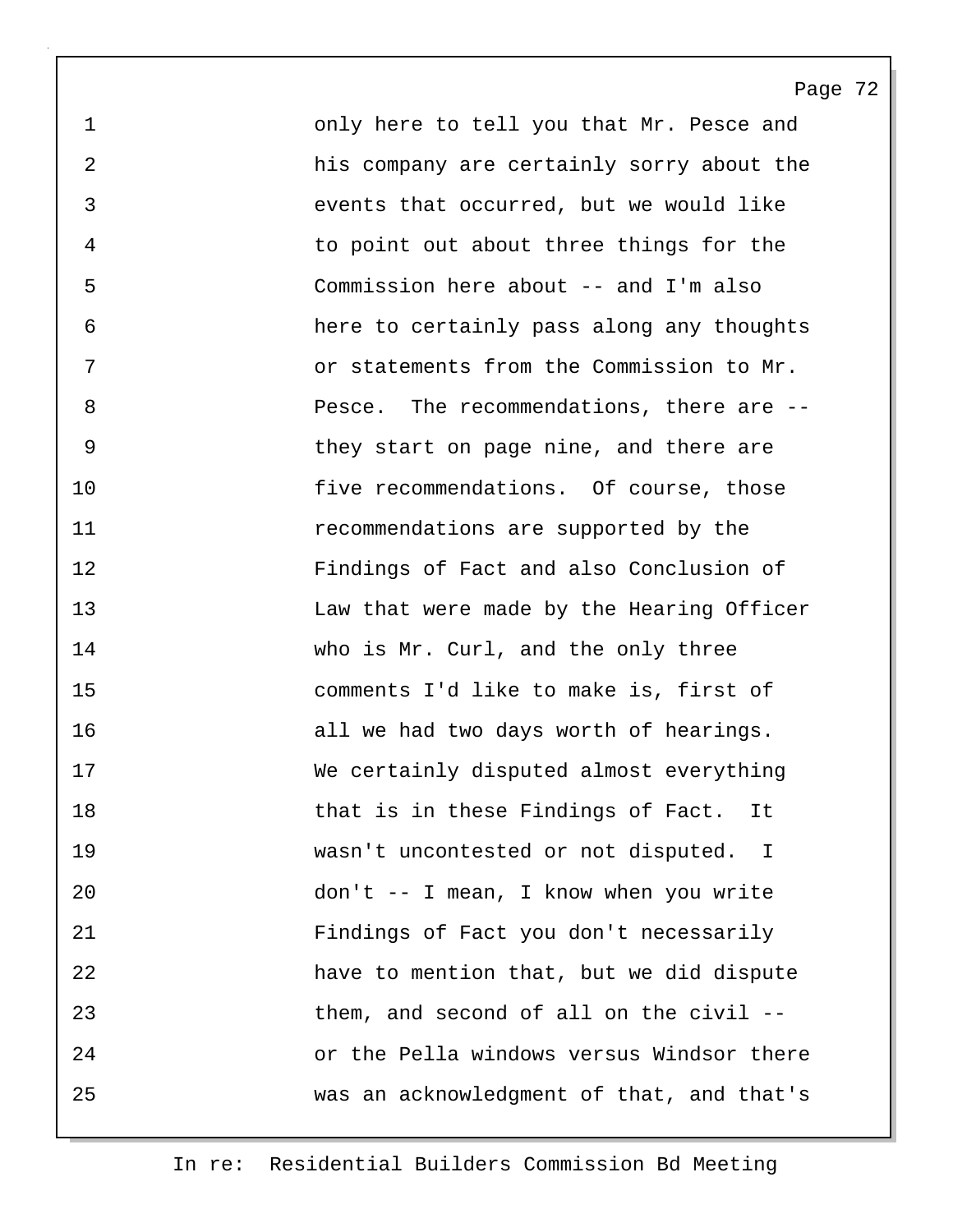1 in the Findings of Fact, and yes, what 2 happened is the Homeowner -- the 3 Homeowner who is here actually filed a 4 criminal charge against two gentlemen, 5 Mr. Pesce and his partner, and based on 6 that is what the criminal case was about, 7 and it was -- they were -- did plead 8 guilty, but there were -- the sentencing 9 part included a requirement that they pay 10 seventy-five hundred dollars which was 11 agreed upon amount by the Homeowner to 12 **12** take care of the difference in values. 13 That was settled that way, but again, 14 that -- Ms. Hawkins is correct about what 15 happened. The only other thing -- the 16 other two things I would like to mention, 17 there were two houses involved here. One 18 of the houses there was a lot of 19 construction, or at least repair work, 20 done on the outside of the house dealing 21 with sort of a deck, three different 22 decks, and one of our disputes, or one of 23 the things that we said was, that all the 24 work was kind of done before my client 25 could get over there to examine some of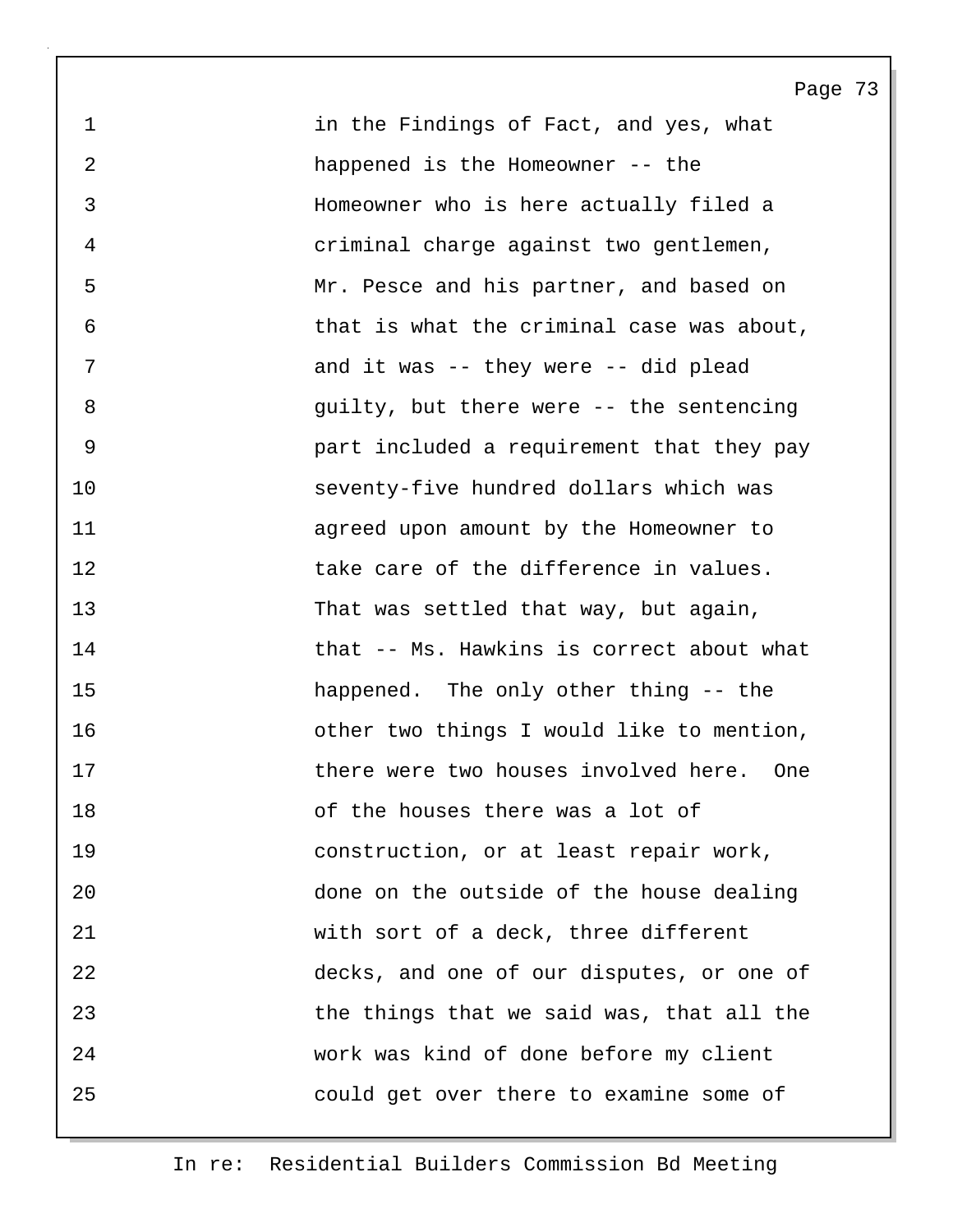1 the deficiencies that were noted. So, we 2 kind of didn't get a chance to do that. 3 The second thing on the second house, Mr. 4 Hinson's house, I don't have his address 5 right on the top of my head, a very 6 unusual thing happened. When the arrest 7 was made for the changing of the windows, 8 b the arrest was made, and my clients were 9 released from jail, and as part of that 10 release, they were restrained from having 11 any further contact again with Mr. Hinson 12 and his wife. The Inspector from LLR 13 actually had conducted -- had set a date 14 for my clients to come and meet at the 15 home to view the inspection. Because of 16 the restraining order, they couldn't 17 come, and even though that was pointed 18 out to, I think it was Sharon Cook was 19 her name, I may have that name wrong, 20 that was pointed out to her, she went 21 ahead and conducted the inspection of the 22 house with the Homeowner, and my clients 23 could not be there legally because of the 24 restraining order. So, I thought that 25 was a little bit unusual. So, they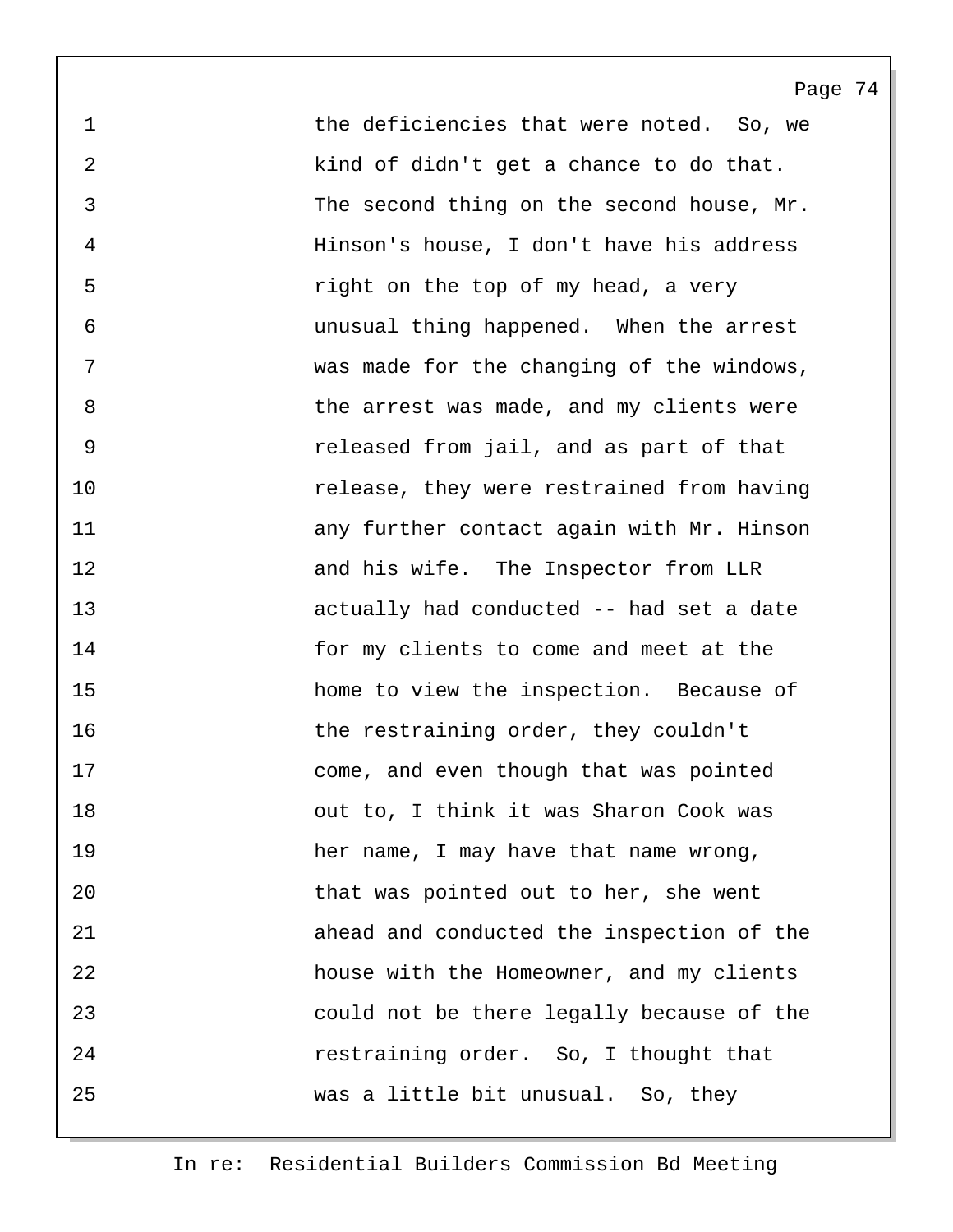1 didn't have a chance to actually appear 2 there, and then the last thing you have 3 an expert Jesse Burke, at least he was 4 qualified as an expert, but if you look 5 at the record, you will see that maybe 6 eighty percent of these findings were 7 nothing but conjecture by this expert, 8 Mr. Burke, and the conjecture was because 9 he was basing some of his expert 10 testimony on photographs that were taken 11 by somebody, I think it was the Homeowner 12 herself, one of the Homeowner's herself, 13 took pictures. I'm not sure why she took 14 them, but she took them during the 15 construction, and certainly we could not 16 -- we arqued that certain pictures showed 17 a condition of the construction, but that 18 was taken care of through the finishing 19 touches, and Mr. Burke, we think he based 20 his on seeing a picture and saying that's 21 the way it was finished, that's a 22 violation. So, we think most of his 23 testimony was conjecture, and certainly 24 we made that argument at the case, but -- 25 so, those are the only things I wanted to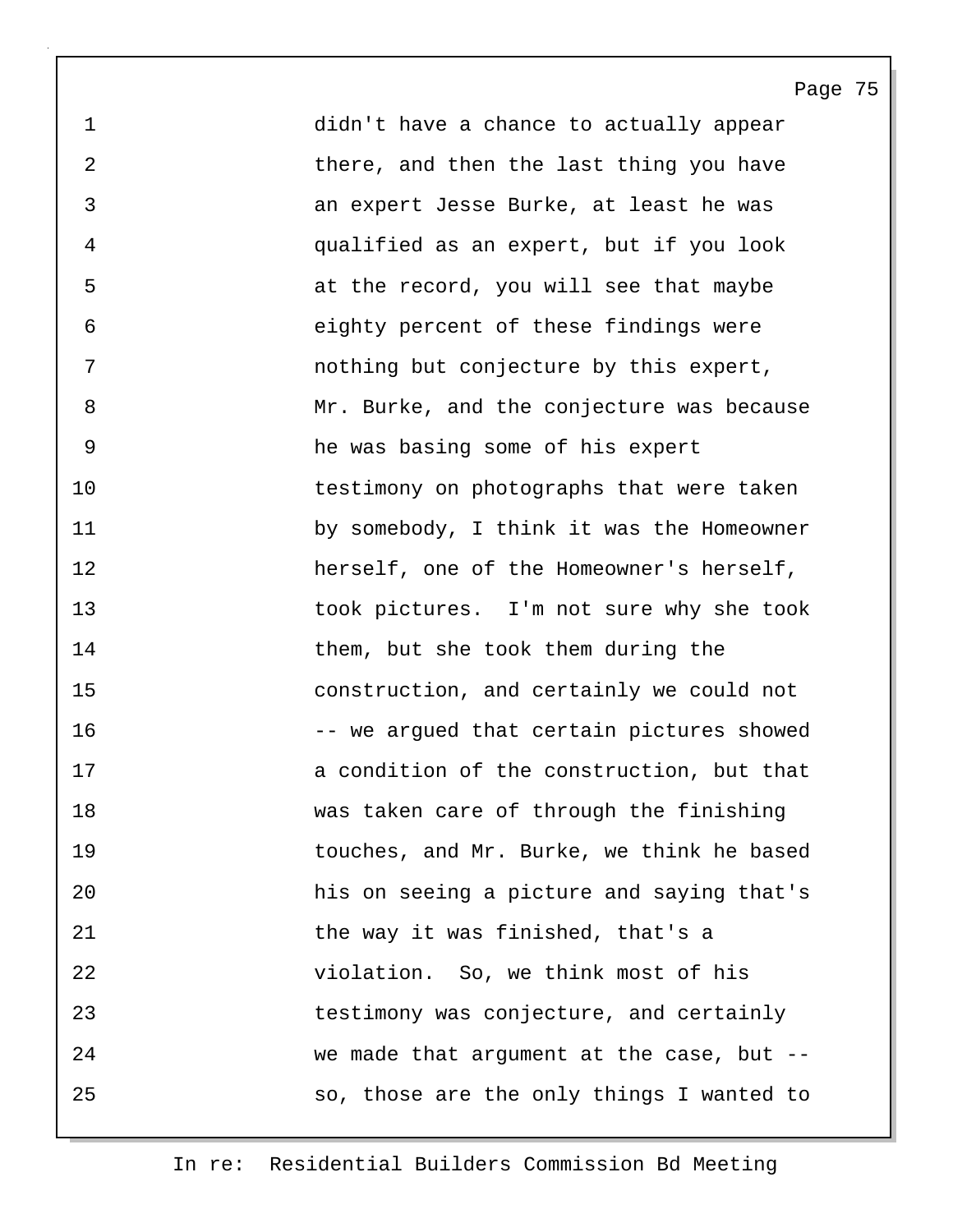1 mention. Again, I'm here to transfer any 2 information I need to to my client.

3 MS. HAWKINS: If I could just speak 4 here. We did thoroughly explore all 5 those issues during the two day hearing. 6 Certainly, the issue with the restraining 7 order was explore extensively, and Mr. 8 Curl made his recommendation after 9 hearing all of the facts about that 10 restraining order and when it was in 11 effect, and, as Mr. Booth has just told 12 you, Mr. Burke was qualified as an 13 expert. He is a professional engineer. 14 He testified that a lot of what he used 15 the photos for was to -- for example, if 16 he saw deflection in a floor, he would 17 find those photos, and what he saw in the 18 photos of the foundation and framing just 19 backed up what he saw in the finished 20 house, and those photos were properly 21 authenticated and entered into evidence. 22 So, I don't think that that could be any 23 basis for changing the sanction, 24 recommendations that were given to you by 25 Mr. Curl. Thank you.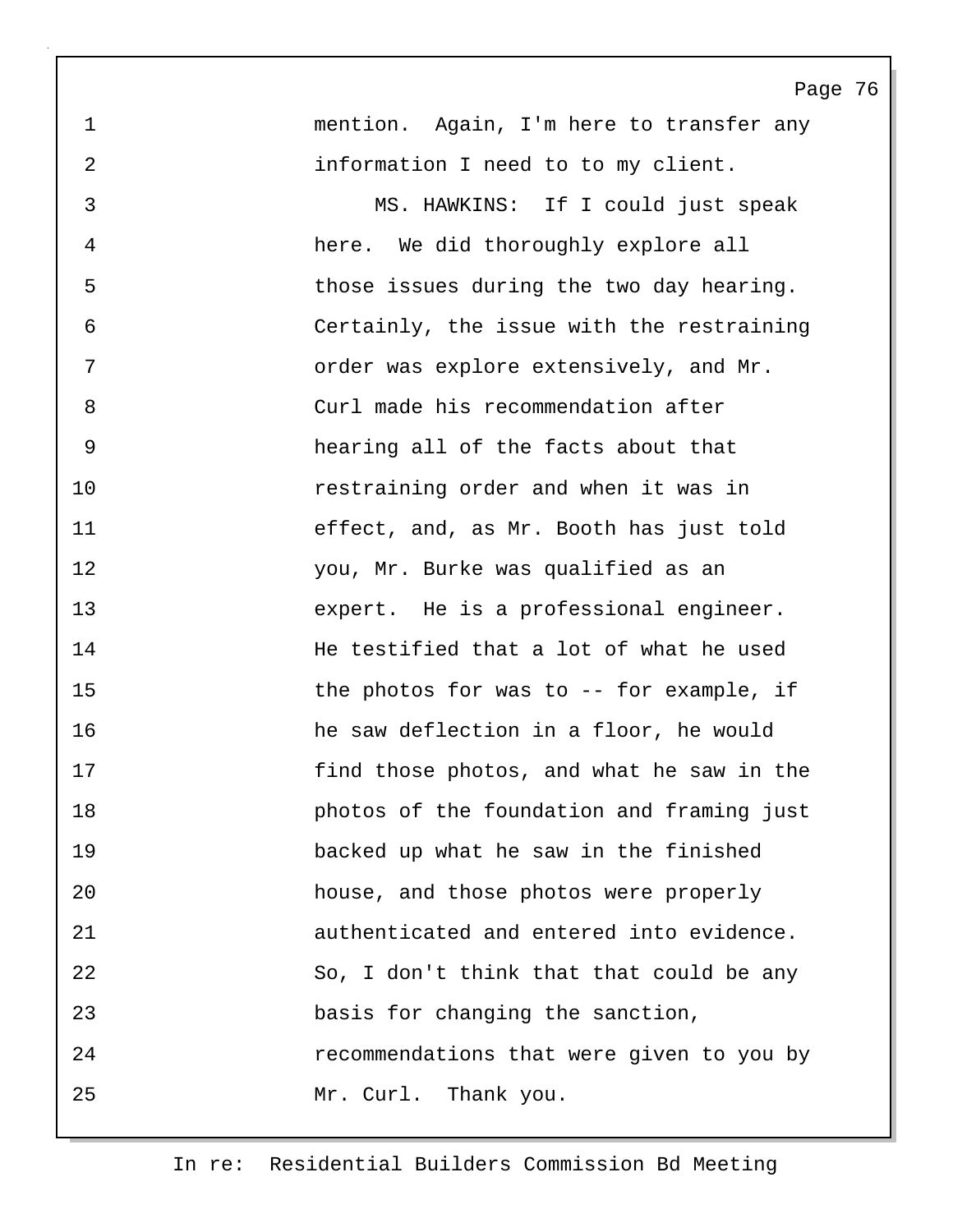1 MR. BAILEY: Mr. Chairman, just for 2 the benefit of Ms. Hawkins and Mr. Booth, 3 that was two days of testimony, and of 4 course I've got the transcript right 5 here. That's basically for us 6 Commissioners it is the same thing as 7 sitting in this room hearing that case. 8 Some of the demeanor of the Homeowner or 9 the Builders we can't determine, because 10 we don't -- but other words clean 11 testimony, and if none of the other 12 Commissioners have anything, I'm ready to 13 make a Motion that we uphold the Hearing 14 Officer's recommendations. 15 MR. CLARK: Second the Motion. 16 MR. WILLIAMS: Okay. I have a 17 Motion and we have a Second. Any further 18 discussion? 19 (Whereupon, the Motion was carried 20 unanimously) 21 MR. WILLIAMS: All right. 22 MR. BOOTH: Just a point of inquiry, 23 I understand there will be a Final Order 24 issued, and therefore he's got seven days

Page 77

25 to return his pocket card and then the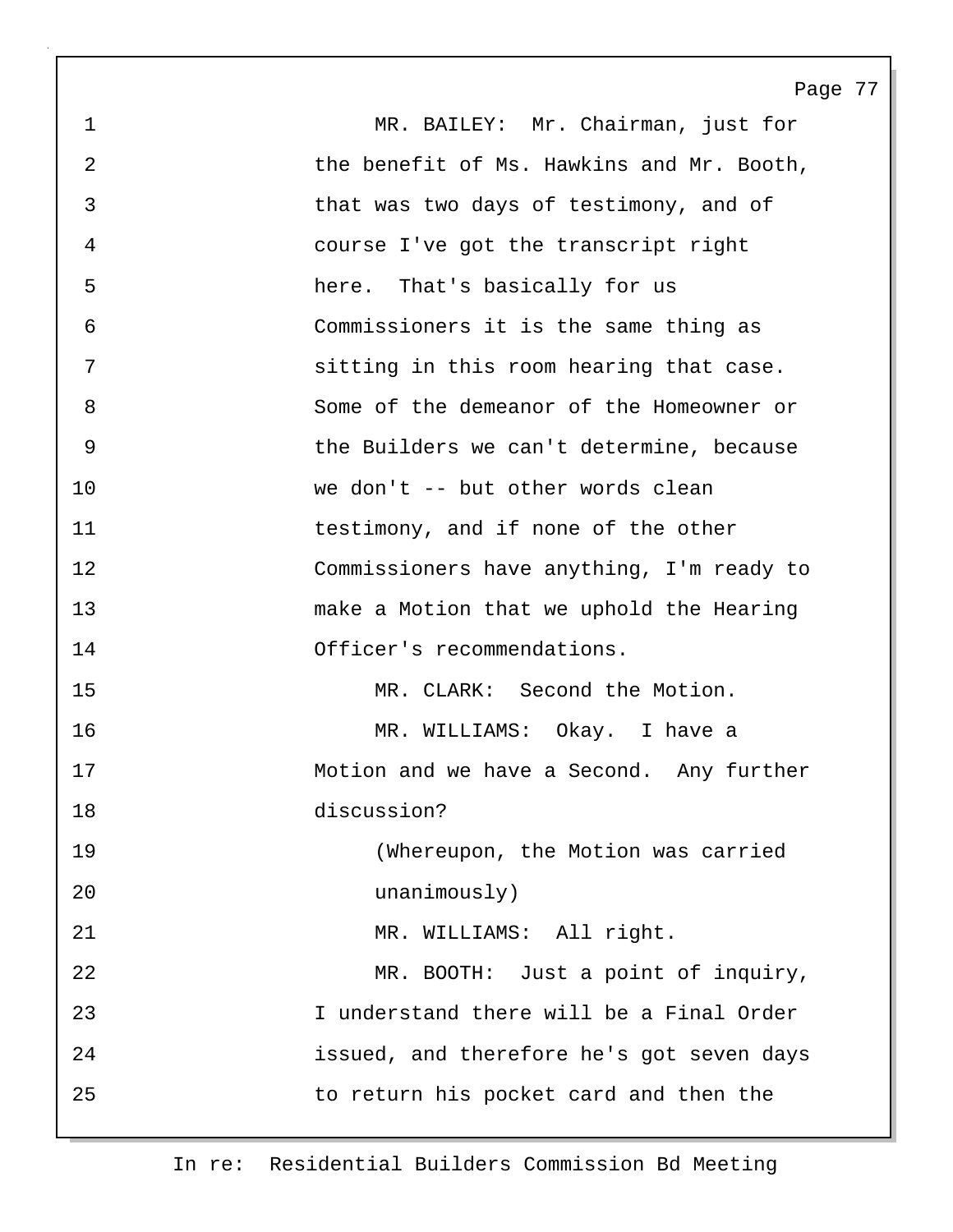Page 78 1 fine would be also part of the Final 2 Order. That's my understanding of that. 3 MR. SAXON: But he doesn't have to 4 comply with any of that until he gets the 5 Final Order. 6 MR. BOOTH: Yeah, exactly. That's 7 what I was trying to say. Just wanted to 8 make sure I understood that. Thank you. 9 MR. WILLIAMS: Willie Ashford? 10 MR. SAXON: Is Mr. Ashford here? 11 MS. LEWIS: Mr. Ashford was here, 12 but he had to leave. His daughter 13 brought him, and she had to get to work. 14 So, I explained the process to him, and 15 that we would forward with his Final 16 Order Hearing. So, they understood that. 17 MR. SAXON: And I will note for the 18 record there was no request made for a 19 Continuance. Is that right? 20 MS. LEWIS: Well, there was a 21 request to me, and I said we would move 22 forward, and they said -- when I 23 explained what was going on, they said 24 okay. 25 MR. SAXON: So, they did make a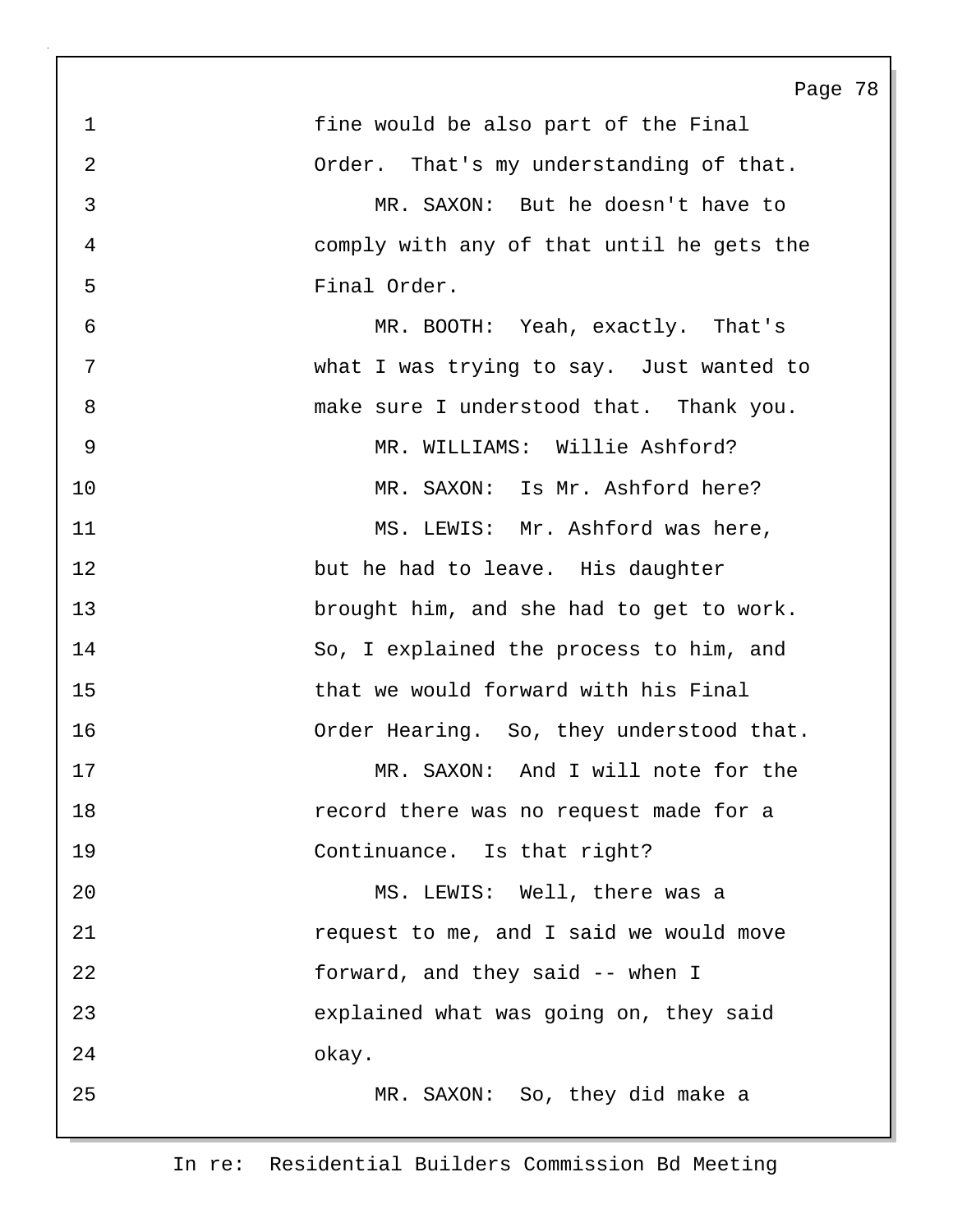| Page 79                             |
|-------------------------------------|
|                                     |
|                                     |
|                                     |
|                                     |
|                                     |
|                                     |
|                                     |
|                                     |
|                                     |
|                                     |
|                                     |
|                                     |
|                                     |
|                                     |
|                                     |
|                                     |
|                                     |
|                                     |
|                                     |
|                                     |
|                                     |
|                                     |
|                                     |
|                                     |
|                                     |
| MS. LEWIS: And when I explained the |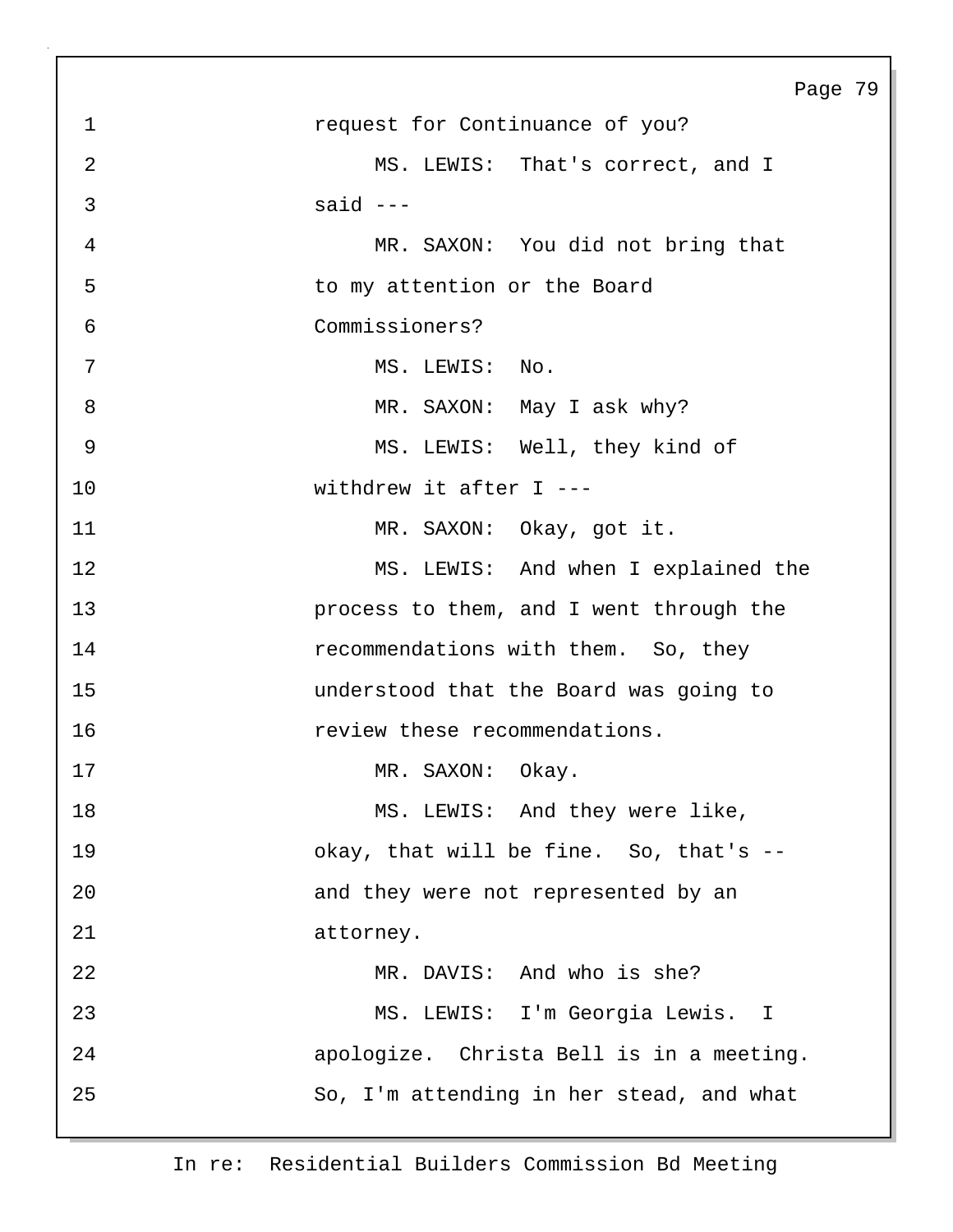1 we have here is a recommendation from the 2 Hearing Officer for the hearing that was 3 held August 31st, 2011. The Conclusions 4 of Law were that he violated 40-1-110f, 5 40-1-110g, and this is on page two, 6 three, and then number four 40-59-110, 7 40-59-240d, and really in a nutshell he 8 did not have a bond for an amount greater 9 than five thousand dollars. He was a 10 residential specialty contractor in 11 contracting, carpentry, and vinyl and 12 aluminum siding. It was determined that 13 it was for an amount over five thousand 14 dollars. He did not obtain a bond. He 15 did not make sure that a permit was 16 pulled, and there was an abandonment of 17 the project, and there was some 18 substandard work determined, and the 19 State at this time would ask that the 20 Board accept the recommendation of the 21 Hearing Officer. The only thing would be 22 in -- which was a public reprimand, pay a 23 fine of seven hundred and fifty dollars, 24 that the Respondent shall obtain a bond, 25 and that prior to reinstatement the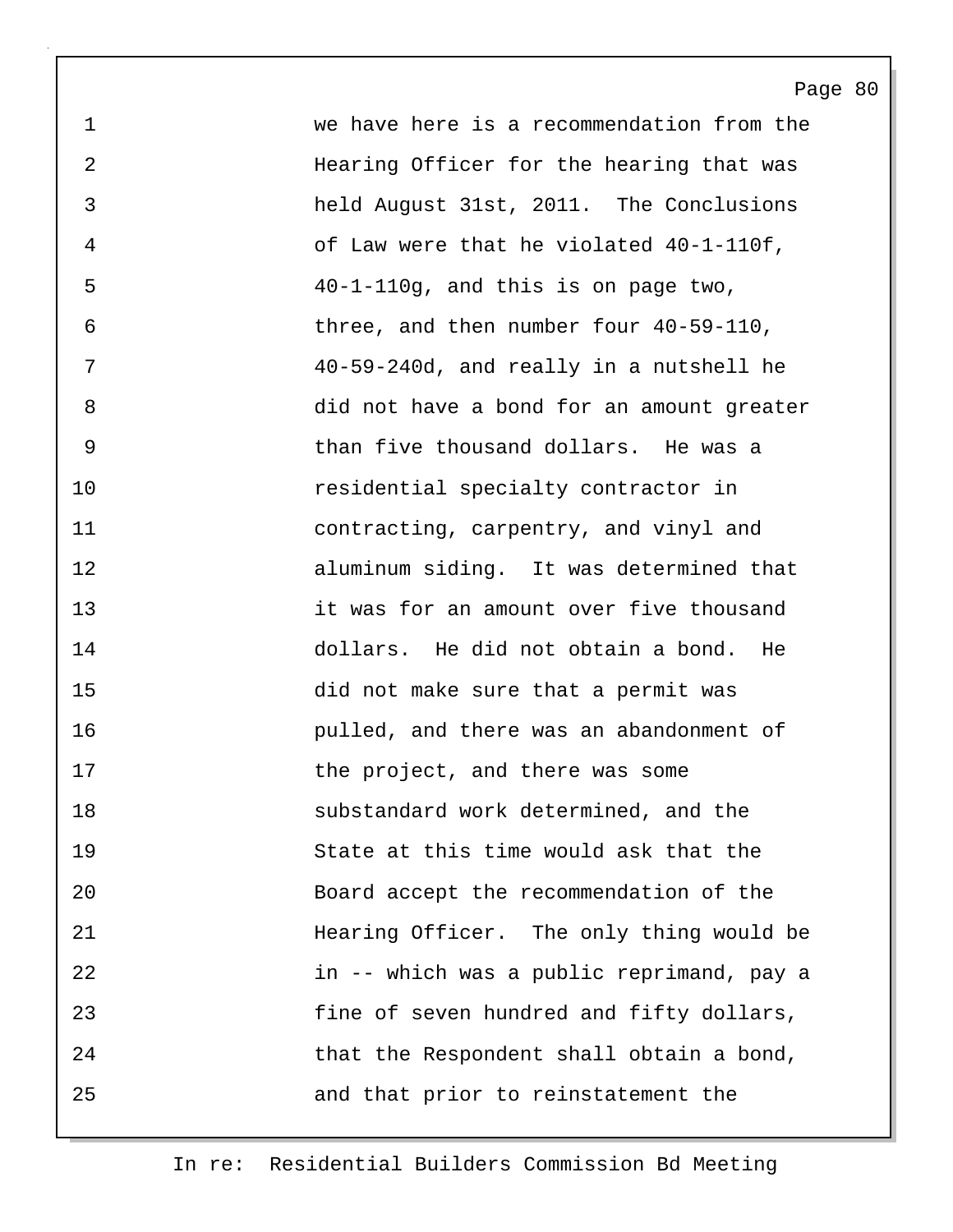1 Respondent shall appear before the 2 Commission, and answer for his 3 negligence, incompetence, or misconduct 4 in this. His license has lapsed at this 5 time, and that the Respondent's 6 registration shall not be renewed until 7 he requires with the requirements in two, 8 three, and four of this recommendation, 9 and the only thing I would ask is that 10 there be a clarification that he shall 11 obtain a bond, and from the review of the 12 record and my understanding from Ms. Bell 13 that he would be required to obtain a 14 bond regardless of the amount of the 15 project.

16 MR. SAXON: That's what the Hearing 17 Officer intended, yes. It is not 18 normally required for him, but it was 19 thought he ought to have one.

20 MS. LEWIS: This gentlemen is a 21 little bit older. So, we might want just 22 to spell that out a little bit more so 23 that they would understand that it will 24 be a requirement for him regardless of 25 the amount of the project.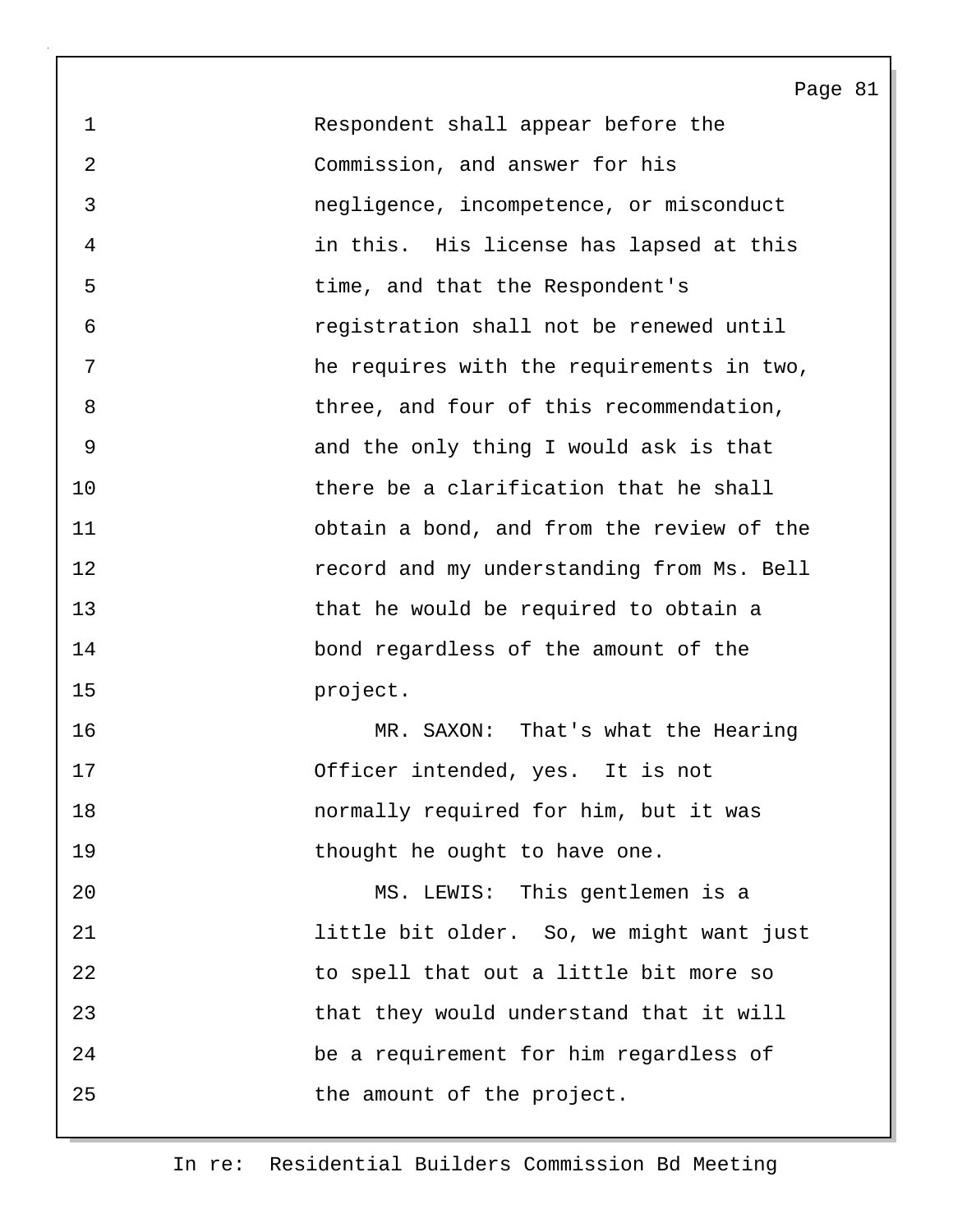Page 82 1 MR. BAILEY: Motion to uphold the 2 Hearing Officer's recommendation. 3 MR. DOWD: Second. 4 MR. WILLIAMS: We have a Motion and 5 we have a Second on the table. 6 (Whereupon, the Motion was carried 7 unanimously) 8 MR. WILLIAMS: Motion has been 9 approved. Thank you. 10 MS. LEWIS: Thank you. 11 MR. WILLIAMS: Last one is Remy 12 Simoneaux. 13 MR. SAXON: Is Mr. Simoneaux here? 14 MS. LEWIS: No, he's not. 15 MR. WILLIAMS: Do I have a Motion we 16 approve the Hearing Officer's 17 Recommendation? 18 MR. DAVIS: So Move. 19 MR. WILLIAMS: We have a Motion on 20 the table. 21 MR. CLARK: Second. 22 MR. WILLIAMS: We have a Second. 23 (Whereupon, the Motion was carried 24 unanimously) 25 MS. LEWIS: Oh, I do have the OGC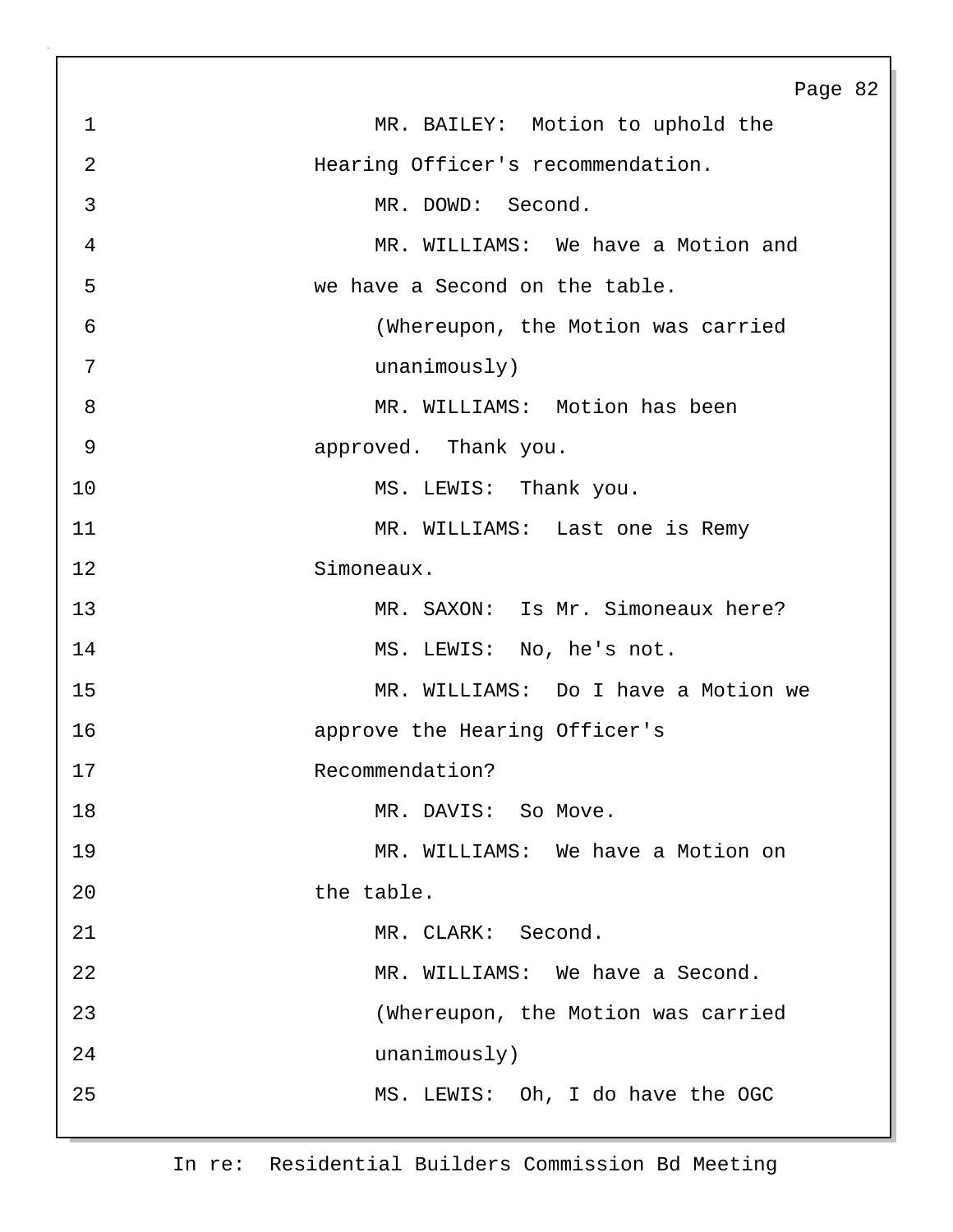|                | Page                                      |
|----------------|-------------------------------------------|
| $\mathbf{1}$   | Case report. Would like for me to         |
| $\overline{2}$ | provide that to you?                      |
| 3              | MR. SAXON: It is up to the Board.         |
| 4              | MR. WILLIAMS: No, I think we are          |
| 5              | okay, because that's just a break down.   |
| 6              | MS. LEWIS: This is the case load          |
| 7              | statistics.                               |
| 8              | MR. WILLIAMS: Yeah.                       |
| 9              | MS. LEWIS: It just wasn't on the          |
| 10             | agenda, and I didn't know if that was     |
| 11             | something that the Board ---              |
| 12             | MR. SAXON: If it is not on the            |
| 13             | agenda, we can't take it up anyway.       |
| 14             | MS. LEWIS: All right. Thank you.          |
| 15             | MR. WILLIAMS: All right. We are           |
| 16             | going back to Approval of Administrator's |
| 17             | Recommendations on Bond Claims. Joe       |
| 18             | Phillips?                                 |
| 19             | MR. BAILEY: Motion to approve.            |
| 20             | MR. ROBERTS: Second.                      |
| 21             | MR. WILLIAMS: We have a Motion and        |
| 22             | a Second.                                 |
| 23             | MR. SAXON: Wait a minute, wait a          |
| 24             | minute. Is Mr. Phillips here?             |
| 25             | MR. BAILEY: Rescind my Motion.            |
|                |                                           |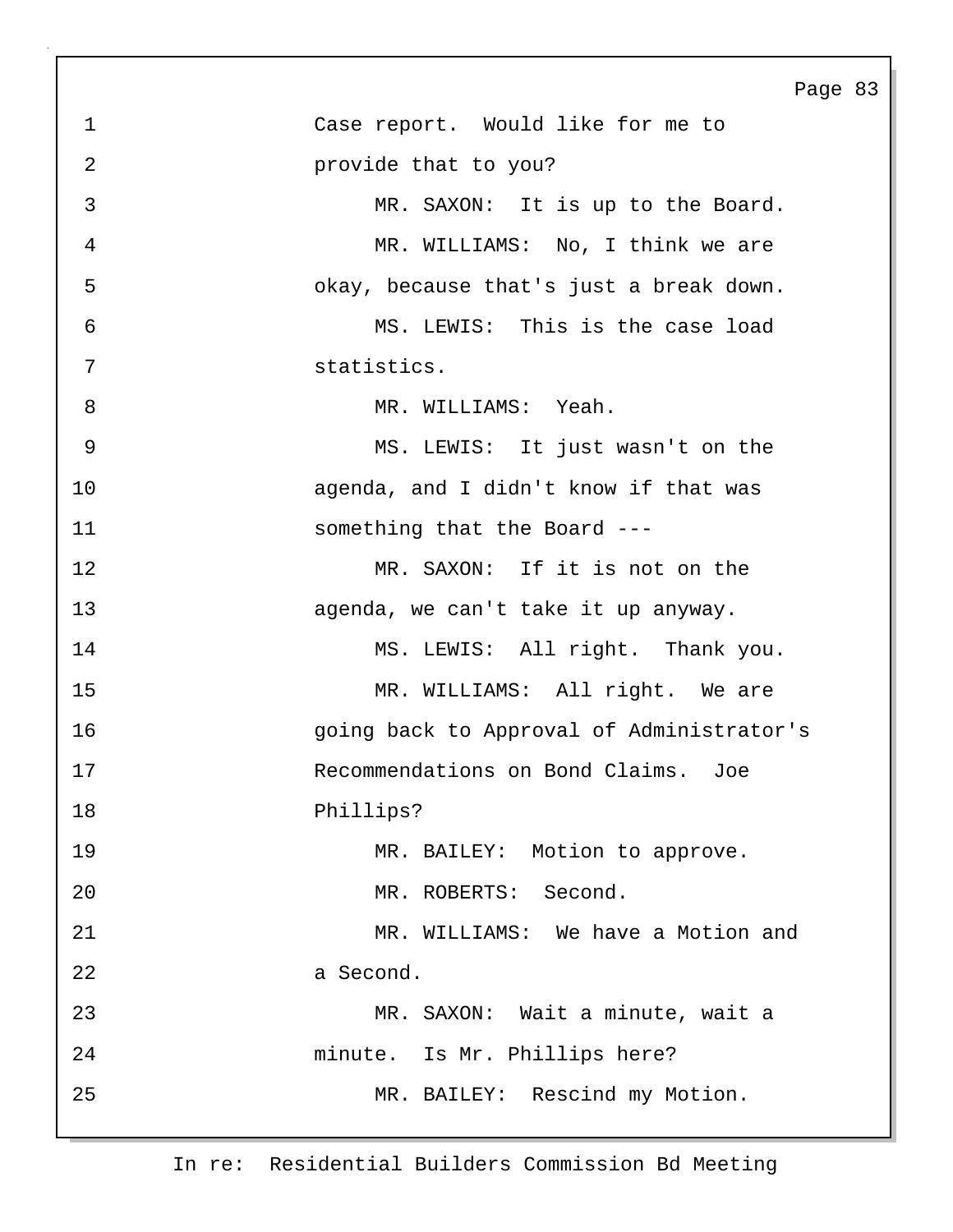1 MS. HAWKINS: Good afternoon, I am 2 Suzanne Hawkins for the State. I just 3 want to -- I have not been involved in 4 the bond issue on this case. I wanted to 5 make sure y'all were clear on the 6 posture of this case. This is an Order 7 that was signed by Mr. Williams back in 8 December of last year, the Disciplinary 9 Order that is, and the provisions of that 10 Order gave Mr. Phillips the option of 11 engaging a qualified South Carolina 12 licensed Residential Builder to make some 13 repairs to bring the house up to code 14 within ninety days of that Final Order. 15 In April, at your April meeting, you 16 heard from Mr. Moore and Ms. Derrick who 17 are the attorneys for the Builder and the 18 **Homeowner.** They agreed to give Mr. 19 Phillips some additional time, until May, 20 11th, and you all approved that, and now 21 we are here in December again. I don't 22 know the facts. I just wanted to give 23 you sort of the groundwork, and Ms. 24 Derrick is here for Homeowner and Mr. 25 Moore is here for the Builder. They've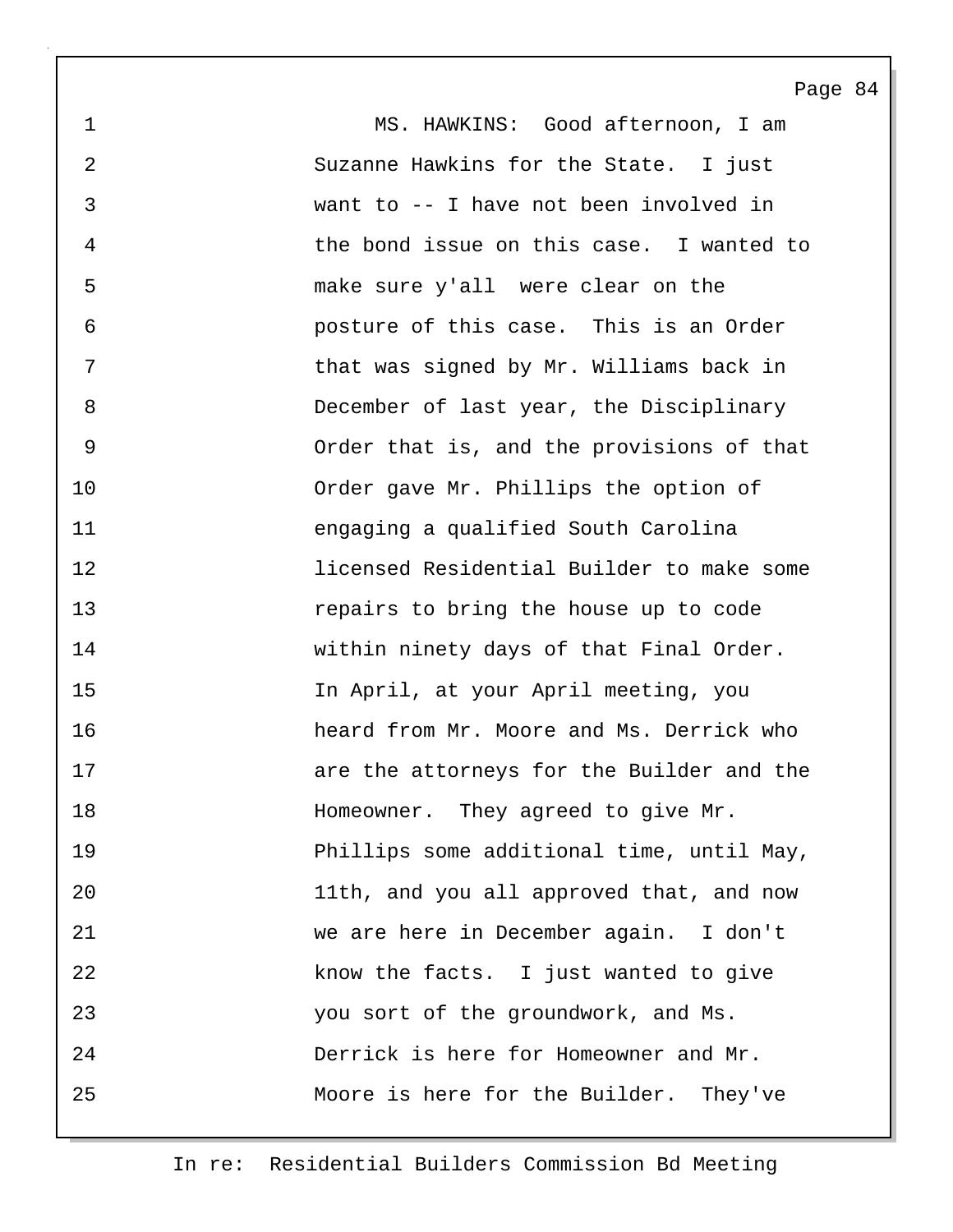1 been in involved in this as the State has 2 not. Obviously, what is in front of you 3 is the recommendation for the bond claim, 4 and I guess they will -- I believe the 5 attorney for the bonding company is here 6 as well. So, I'm going to turn it over 7 to the folks who know what they are 8 talking about.

Page 85

9 MR. MOORE: Mr. Chairman, I 10 represent the home builder. Y'all were 11 gracious enough due to some -- the extent 12 of the work was being done was unable to 13 be done in ninety days, because it was 14 **just so much of it.** We got into, learned 15 that there were some serious problems. 16 My client has spent an excess of a 17 hundred thousand dollars in fixing the 18 home. The qualified home builder was 19 retained by us to do the work is here 20 today, Mr. Hamp Redmon. Mr. Redmon will 21 basically -- is prepared to testified 22 that the work which was ordered to be 23 done has been done. There is an ongoing 24 piece of litigation now where the 25 Homeowner still is bringing an action for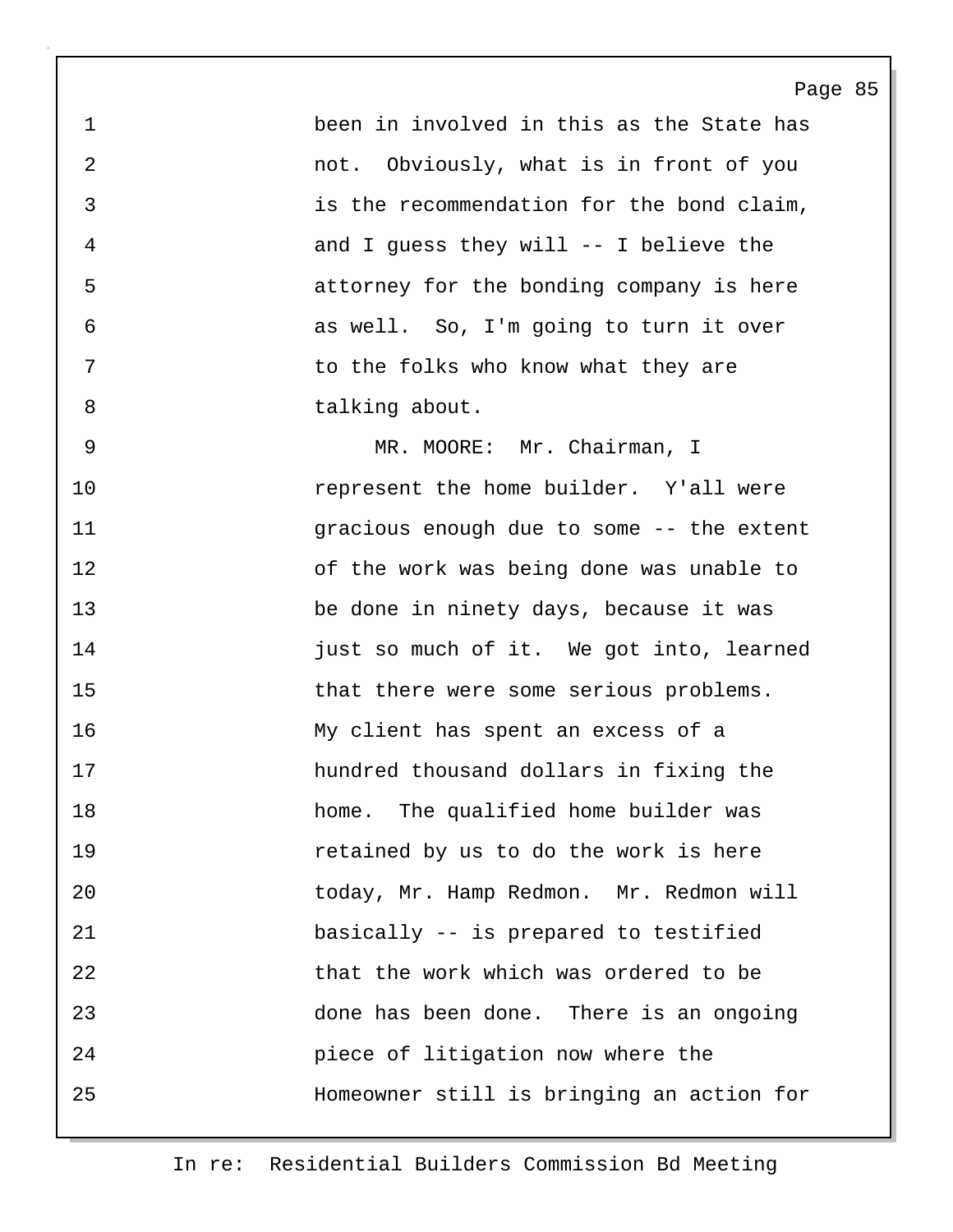1 damages. Mr. Phillips has liability 2 insurance, and his liability insurance 3 carrier is defending that action still 4 notwithstanding the fact that the work 5 from our standpoint has been done. I 6 believe Mr. Redmond will tell you that 7 The scope of the work as ordered was 8 basically done in conjunction with the 9 Lexington County Building Officials who 10 have reviewed the work that has been 11 done, and have basically indicated that 12 everything has been done satisfactorily. 13 It is our position that we appreciate 14 very much the Commission becoming 15 involved, allowing us access to the 16 **property** to do the work. As you may 17 recall, we weren't allowed to come on the 18 **property to fix it.** We got access to the 19 property to fix it. The building 20 basically has been fixed. I understand 21 that the Homeowner takes exception to 22 that, but as far as we are concerned what 23 has been done, and the person who know is 24 going to be Mr. Redmond, and he's here. 25 I guess he can speak for himself.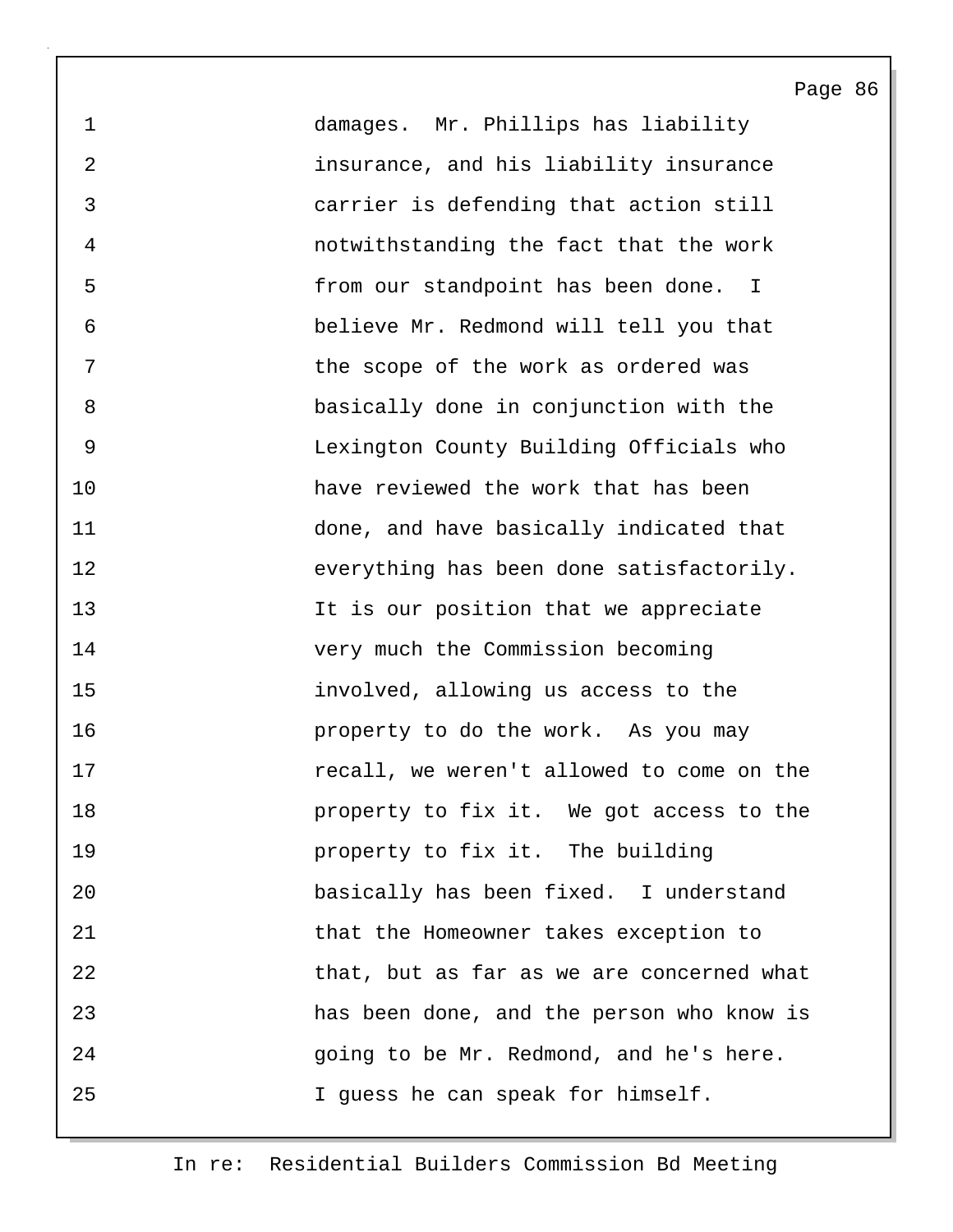Page 87 1 MR. SAXON: Well, actually, it has 2 to be done to the Commission's 3 satisfaction --- 4 MR. MOORE: Sure. 5 MR. SAXON: --- by Mr. Phillips 6 having called on the Board to send one of 7 its inspectors out to see whether it 8 meets the Commission's standards. Has 9 that been done? 10 MR. MOORE: And Counsel, that to my 11 knowledge has not been done. My 12 understanding is, and again this may be a 13 miscommunication. My understanding is 14 that we basically had been instructed to 15 work with the Lexington County Building 16 Officials. What I would ask, and I think 17 it is a very reasonable request is to --18 let's send an inspector out, and let's 19 see if we have done what we say we've 20 done. The -- and if we have, I don't see 21 how we could be required make good on a 22 bond if we have done the work too. 23 MR. SAXON: Well, the process is 24 that once someone is given permission to 25 finish work or correct work, it's that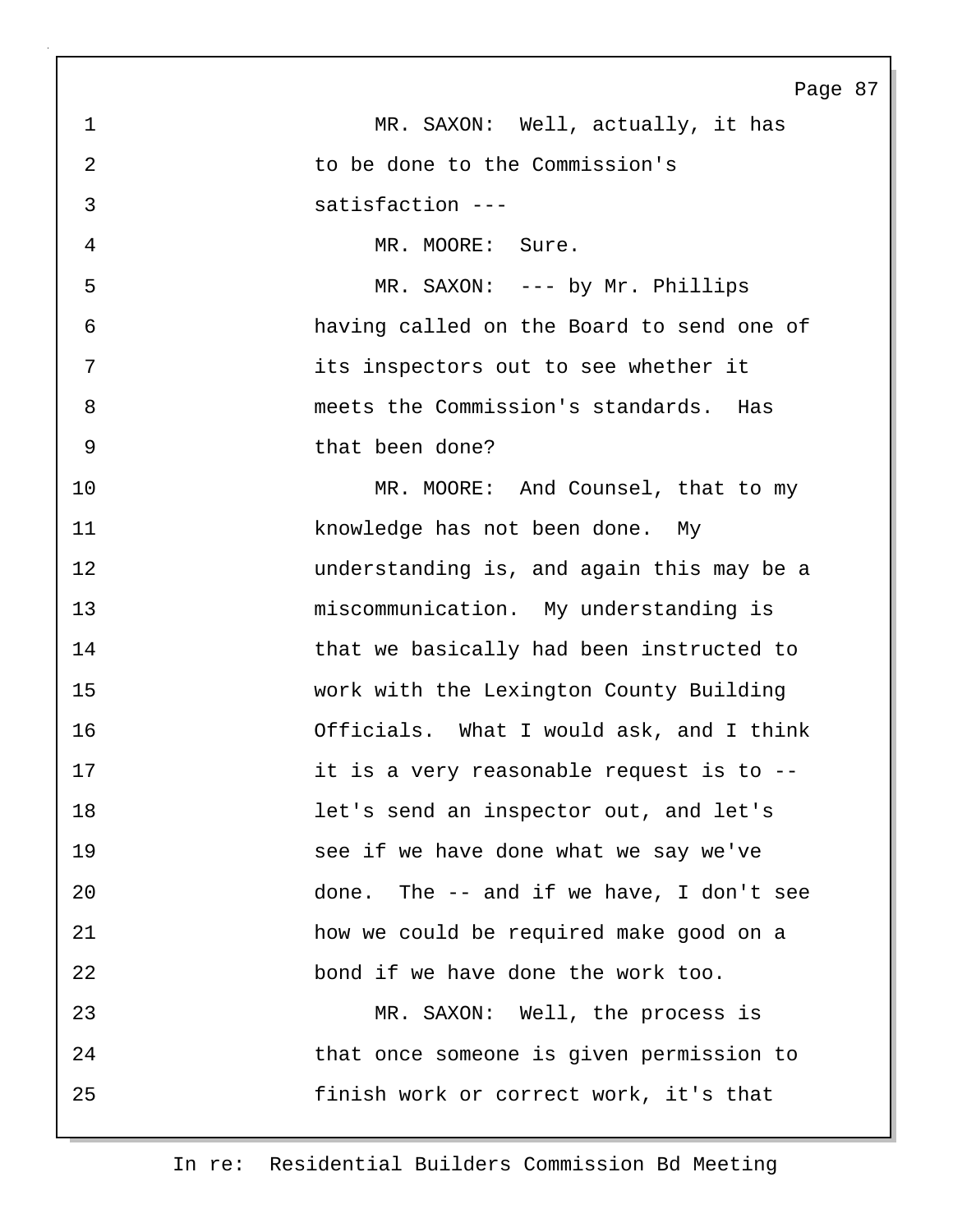1 person's responsibility to let the Board 2 know within fifteen days of having 3 completed the work that it has been 4 completed so that the Commission can send 5 one of its inspectors there to see 6 whether it has been done according to 7 standards and codes.

8 MR. MOORE: And what we probably 9 made a mistake in doing is that we had 10 Lexington County come and do the 11 inspection instead of the Commission, and 12 if that is the case, that is an oversight 13 on our part, but Lexington County has 14 inspected it. I would just ask you send 15 somebody out. I would also advise that 16 there was fifteen thousand dollars that 17 was being held in escrow pursuant to the 18 closing to cover the repairs, and my 19 understanding is those funds have also 20 been turned over to the Homeowner since 21 **buyier 120 The last time we were here.** So, if I 22 could simply ask that we be given the 23 opportunity to have an inspector go out 24 take a look to ensure that we've done 25 what we were supposed to do. The only

## In re: Residential Builders Commission Bd Meeting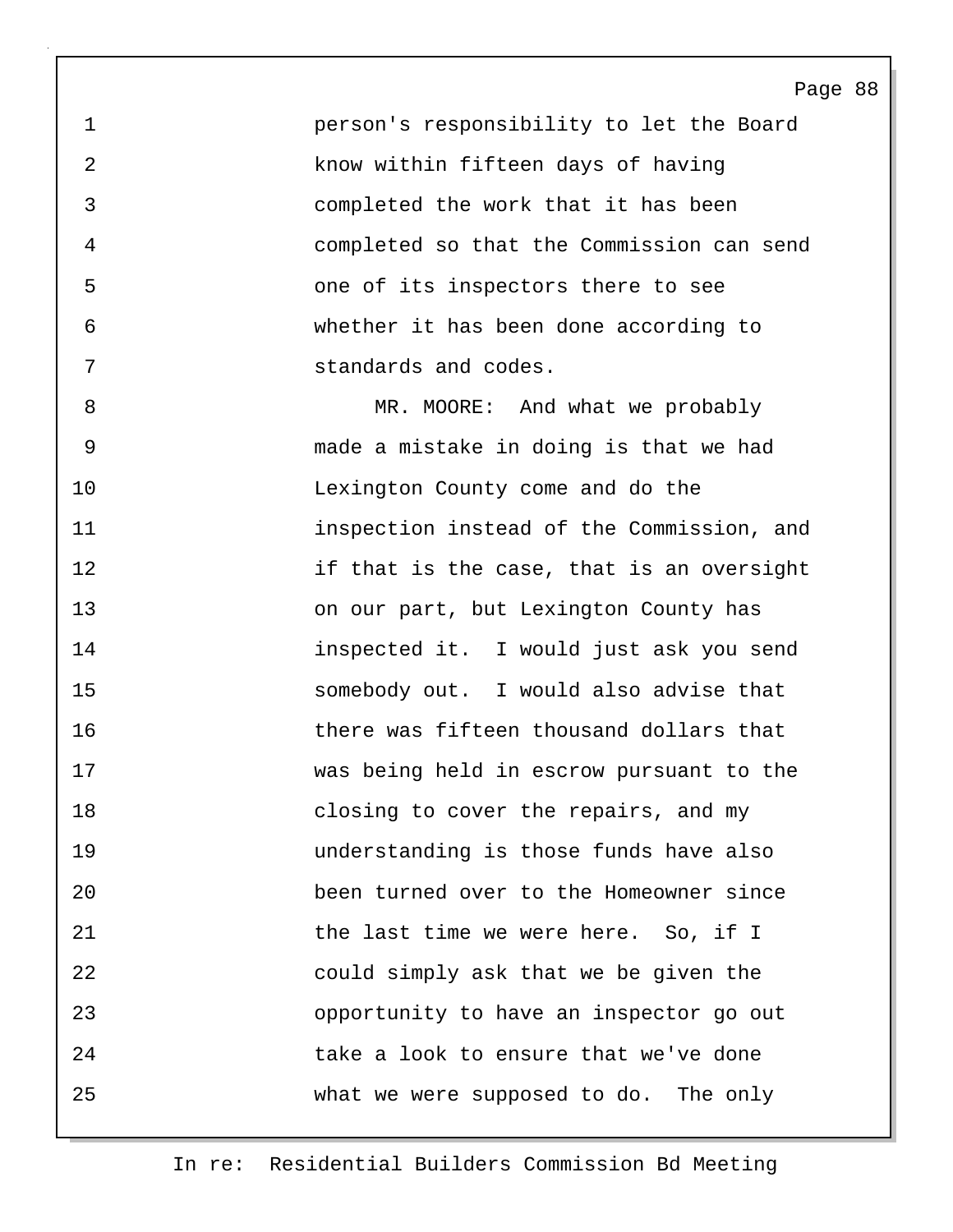1 thing I know that was not done that was 2 ordered to have been done is we were 3 ordered to in effect -- or to fix a beam, 4 a pole, that basically sits in the 5 underside of the house. There was some 6 discussion about whether that should be 7 cut out or not. Mr. Redmond discussed 8 that with the Building Officials of 9 Lexington County, and the concept was 10 that that would not be a good idea, 11 because that might compromise the 12 structural integrity of the house. So, 13 that's the only I know that was not done 14 that was ordered, but Mr. Redmond is here 15 and can certainly meet with anybody. So, 16 all I'd ask you to do is to -- if it was 17 oversight on our part not to have given 18 official notification to the Board 19 instead of telling the Building Official, 20 we can send somebody out and take a look. 21 15 If the house is not right, take our bond, 22 but if the house is right we think that 23 we are pretty where we should be. Thank 24 you, Mr. Commissioner. 25 MR. WILLIAMS: Sure.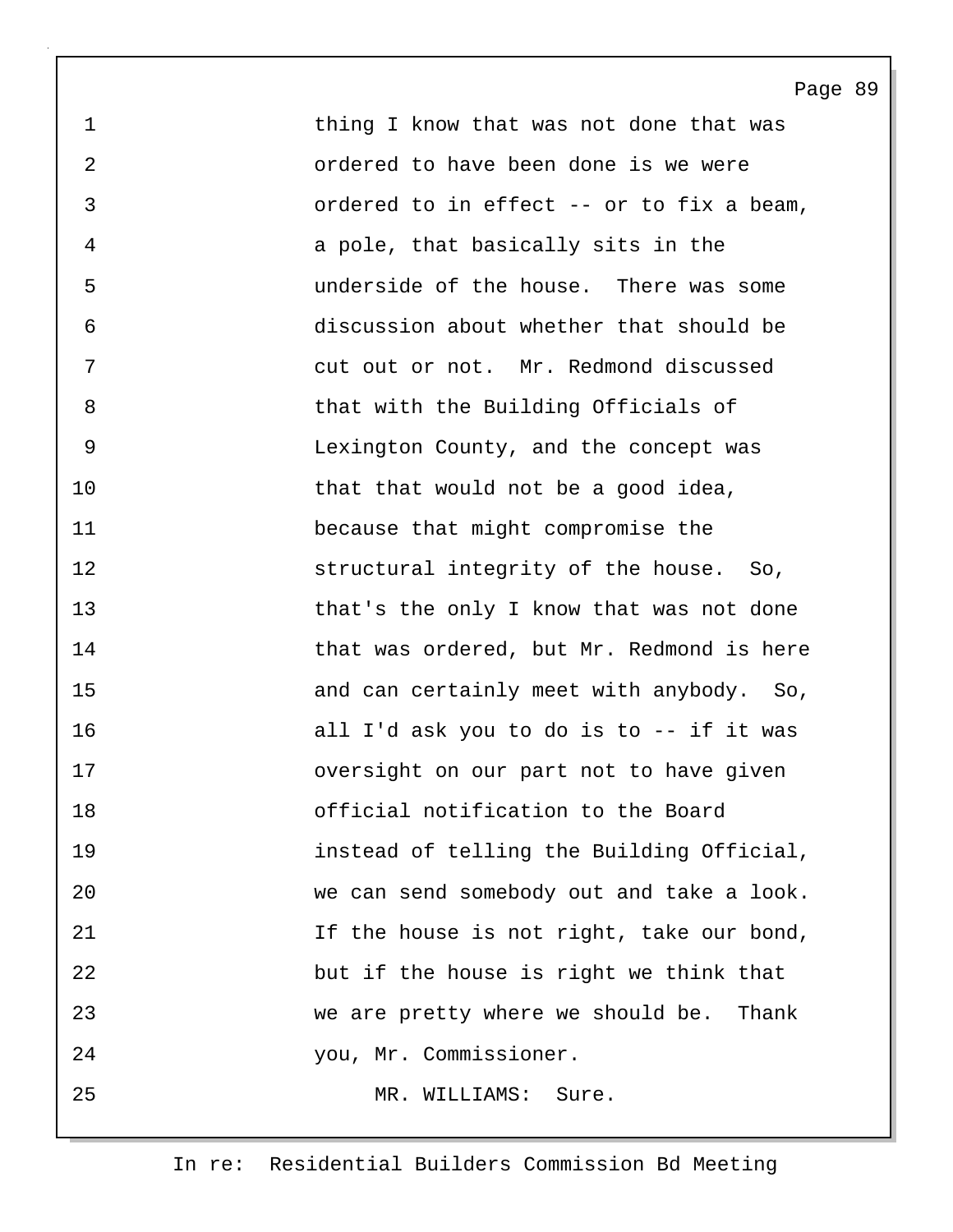Page 90 1 MR. SAXON: Mr. Moore, is this Joe 2 Phillips, Senior or Junior? 3 MR. MOORE: Senior. 4 MR. SAXON: Bear with me just a 5 minute. 6 MR. MOORE: Sure. 7 MR. WILLIAMS: Counsel has asked 8 bhat we go into Executive Session. 9 MR. SAXON: May we ask who you are? 10 MS. DERRICK: I'm Jean Derrick. I'm 11 **11 a** lawyer from the Homeowner, and there is 12 some serious misstatements of fact made 13 to the Board. I'm prepared to correct 14 them. 15 MR. SAXON: Well, unfortunately, the 16 Homeowner is not a party here. So, the 17 Homeowner does not get an opportunity to 18 present. The parties to the case are the 19 State of South Carolina and the licensee. 20 So, we don't generally allow the 21 Homeowner participation in these 22 hearings. 23 MS. DERRICK: Ms. Hawkins mentioned 24 that she hadn't been familiar with the 25 facts of the case. I have.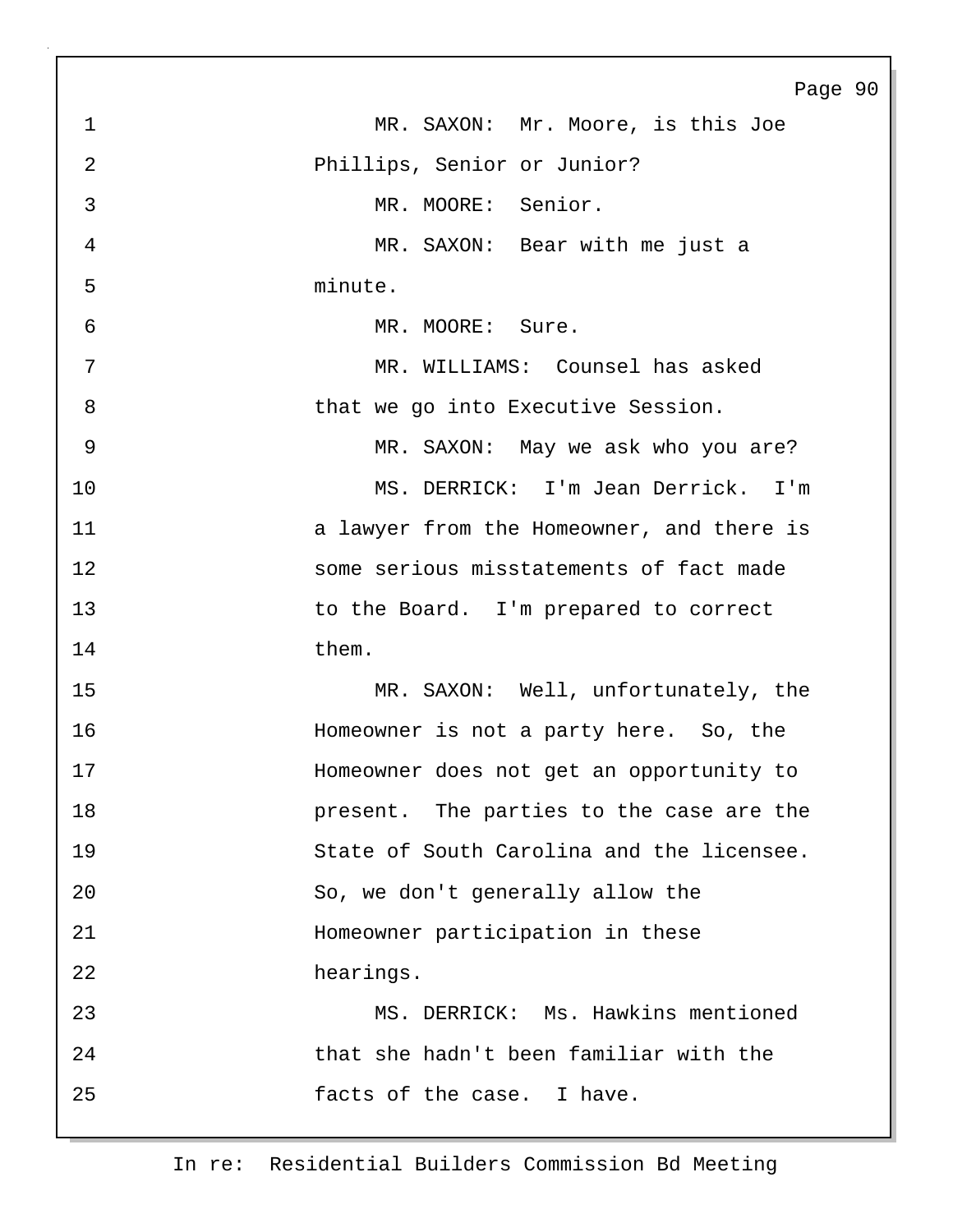| $\mathbf 1$ | MS. HAWKINS: Exactly. That's why I        |
|-------------|-------------------------------------------|
| 2           | said in my intro I haven't gotten         |
| 3           | information about this since probably the |
| 4           | spring. So, I was hoping that you would   |
| 5           | hear from both sides as to the facts of   |
| 6           | the compliance of the Order, because      |
| 7           | otherwise you are only going to get it    |
| 8           | from one side.                            |
| 9           | MR. SAXON: Well, I think the              |
| 10          | problem of the Commission ---             |
| 11          | MS. HAWKINS: Perhaps the Homeowner        |
| 12          | could respond to ---                      |
| 13          | MR. SAXON: Well, I think the              |
| 14          | problem, the primary problem here is that |
| 15          | there has not been an inspection by       |
| 16          | someone from the Commission. The          |
| 17          | licensee doesn't have to please the       |
| 18          | Homeowner, or Lexington County, or        |
| 19          | anybody but the Commission's inspector,   |
| 20          | and it appears that has not been done     |
| 21          | $yet. So ---$                             |
| 22          | MS. HAWKINS: Well, the argument           |
| 23          | could be made that if there were -- the   |
| 24          | timeline for compliance for ninety days.  |
| 25          | MR. SAXON:<br>Yes.                        |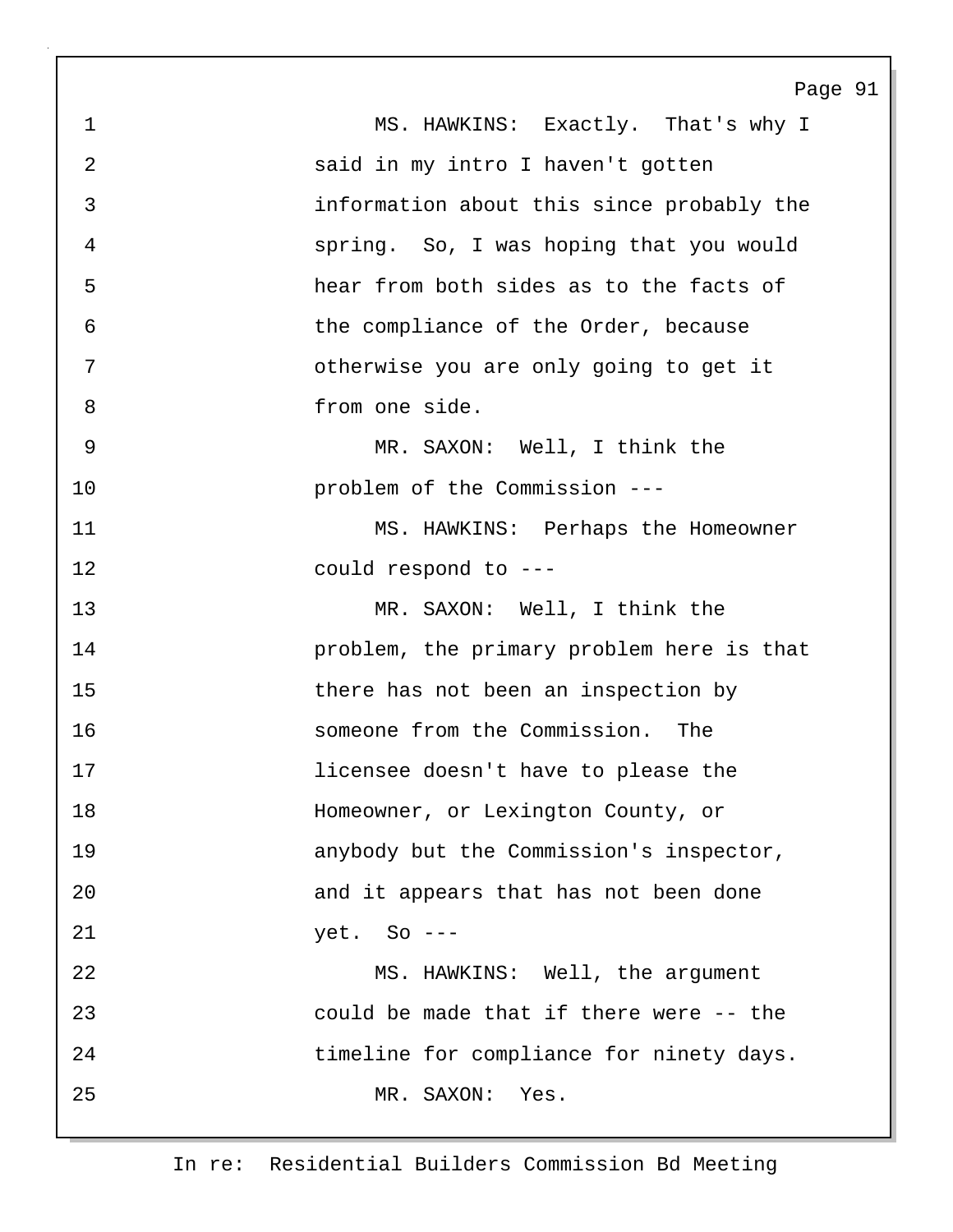1 MS. HAWKINS: But that contact to 2 the Commission to say that the work is 3 complete and that the inspector should go 4 out, should have done -- should have done 5 during that ninety days. 6 MR. SAXON: That's correct. 7 MS. HAWKINS: Or at least shortly 8 thereafter. 9 MR. SAXON: Well, within fifteen 10 days of that ninety day period, yes. 11 MS. HAWKINS: If that's the only 12 issue you are going to go into, then I 13 think that's reasonable. I didn't know 14 whether you were going to talk about they 15 made repairs or not, then obviously you 16 would want to hear from the Homeowner on 17 that point. If you are not going to 18 reach that, then ---19 MR. SAXON: All right. Let's go -- 20 ma'am, we will hear from you, but the 21 Chairman has said that we do need to go 22 into a brief Executive Session to discuss 23 some other matters. If you will, hang 24 around for a second. 25 MS. DERRICK: Certainly.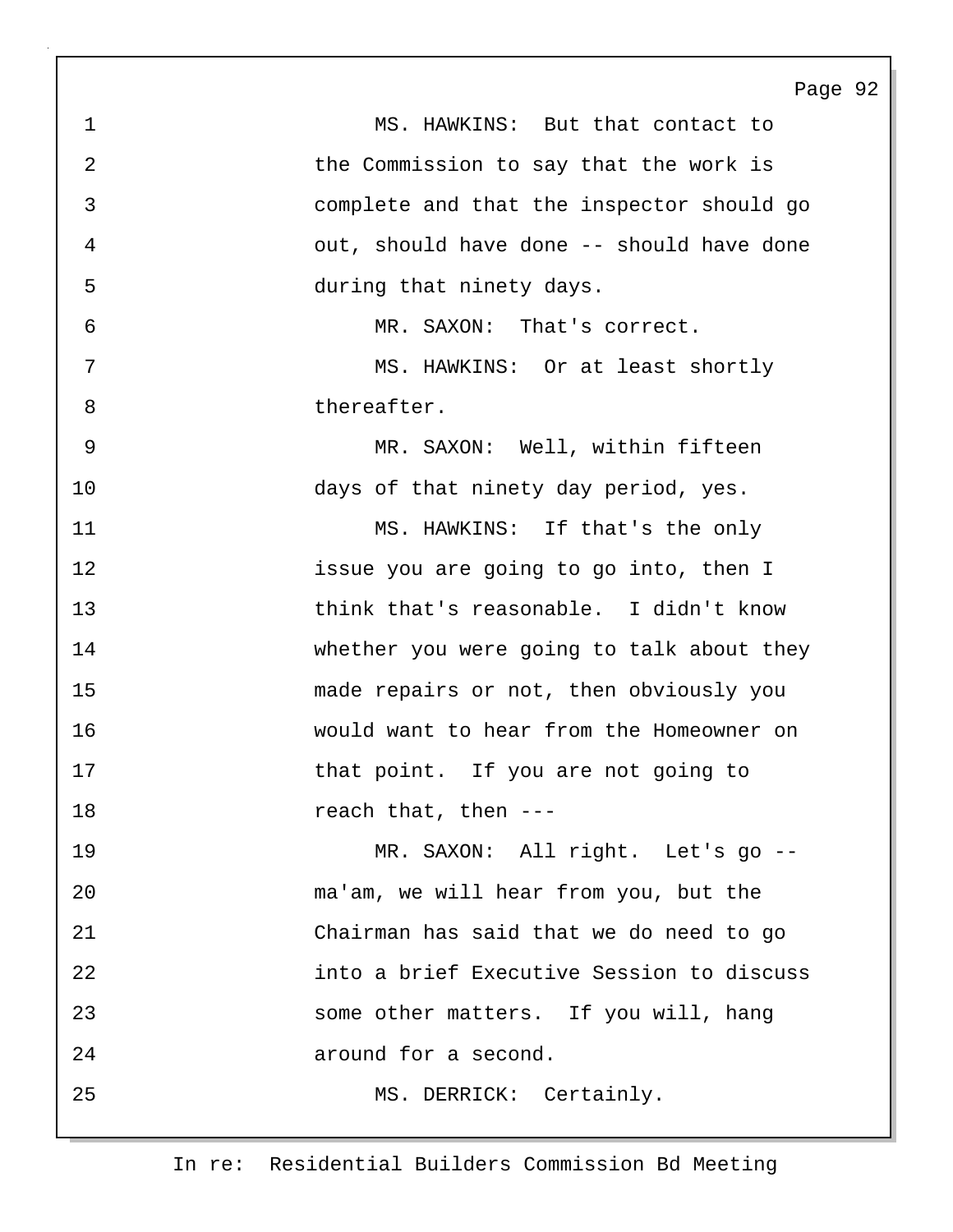Page 93 1 MR. SAXON: Normally the Commission 2 leaves and let's the gallery stay during 3 Executive Session. We need my computer 4 at this point. So, we do need the 5 **5** gallery to leave. 6 MR. WILLIAMS: Do we have a Motion 7 we go into Executive Session? 8 MR. BAILEY: A Motion we go into 9 Executive Session. 10 MR. DOWD: Second. 11 (Whereupon, the Motion was carried 12 unanimously) 13 (Whereupon, the Board went into 14 Executive Session) 15 MR. WILLIAMS: All right. This 16 meeting is back to order. Do I have a 17 Motion we come out of Executive Session? 18 MR. CLARK: So moved. 19 MR. ROBERTS: Second. 20 MR. WILLIAMS: We have a Motion and 21 we have a Second. 22 (Whereupon, the Motion was carried 23 unanimously) 24 (Whereupon, the Board came back into 25 Open Session)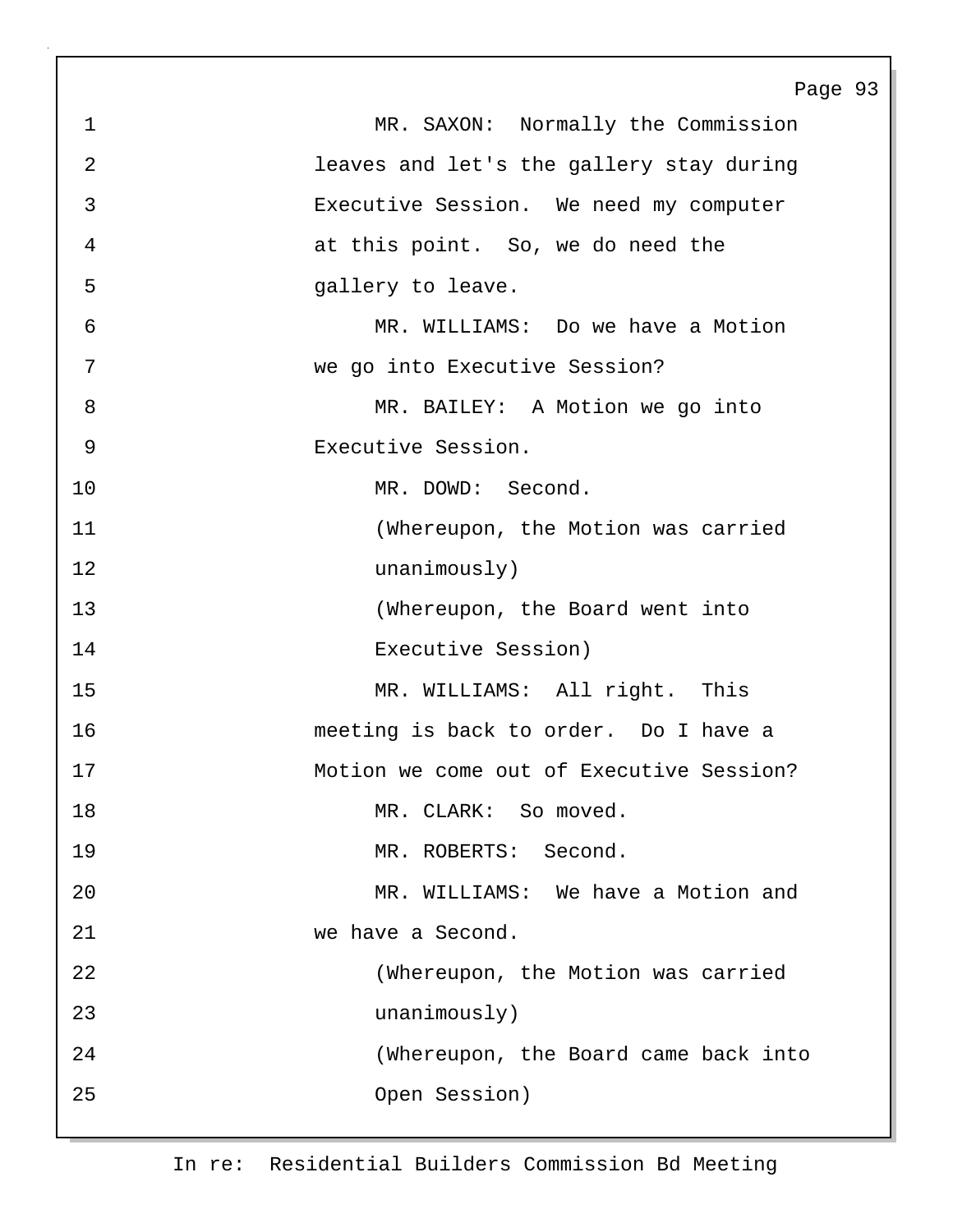1 MR. WILLIAMS: All right, Ms. 2 Derrick?

3 MS. DERRICK: Thank you very much. 4 I'm Jean Perrin Derrick. I appreciate 5 very much the opportunity to address a 6 very few brief remarks to this Commission 7 about this situation. I represent Tim 8 and Cynthia Comose, who are the 9 Homeowners here. They have been four and 10 **a** half years in a nightmare with their 11 five children in a leaky, substandard 12 house, and I'm asking the Commission 13 today to Order the fifteen thousand 14 dollar bond be forfieted so that they can 15 take that little dab of money and start 16 making some of the remaining repairs that 17 heed to be done on their house. What is 18 before the Commission today, I will 19 certainly agree with Counsel Hawkins, is 20 simply enforcement of this Commission's 21 Final Order issued a year ago, December 22 8, 2010. That Order is a road map. All 23 the answers are in that Order. We don't 24 have to go outside the boundaries of that 25 Order. It says that he's disciplined,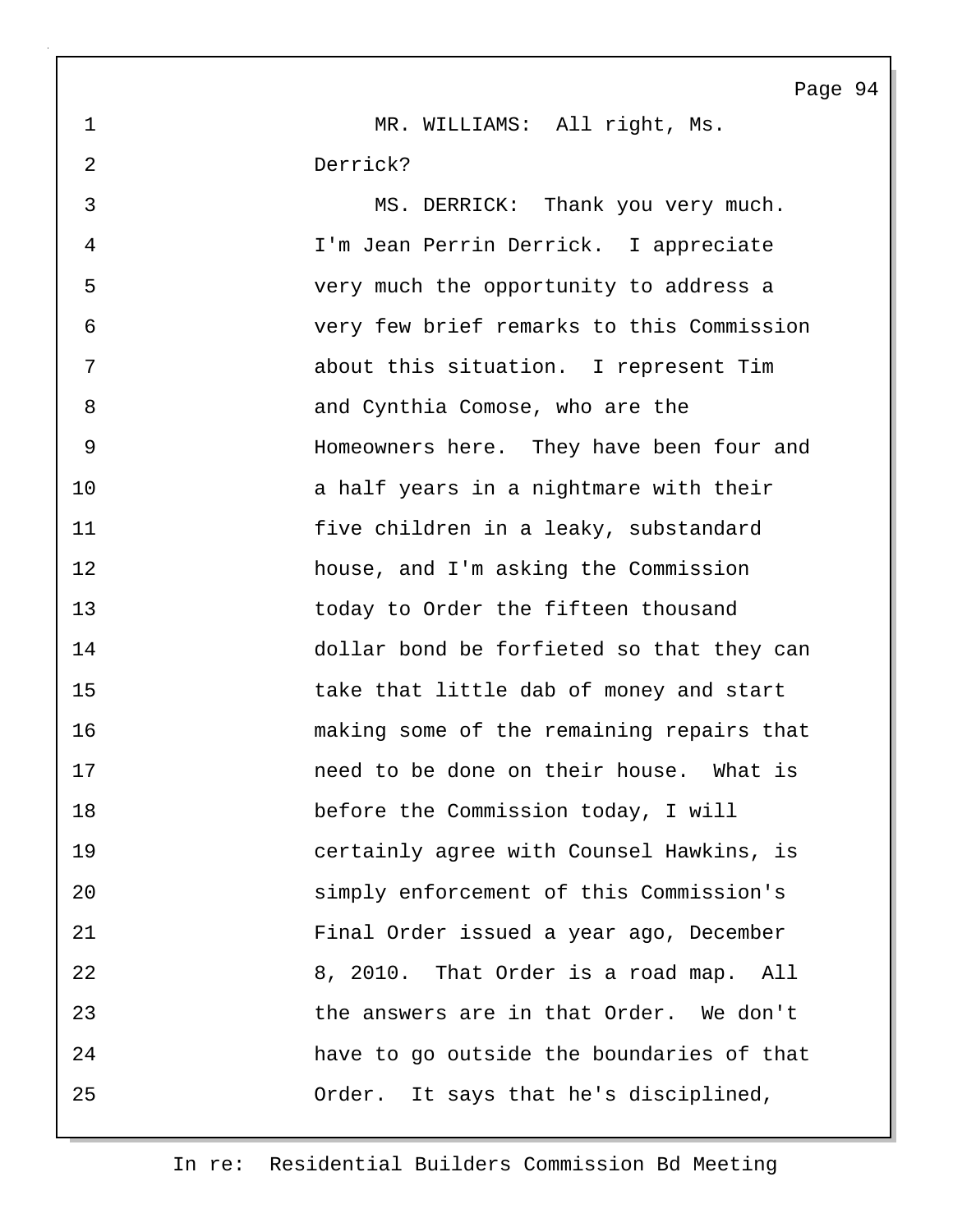1 publically reprimanded. We're going to 2 proceed against the bond. He's got the 3 option within ninety days to try to fix 4 the numerated code deficiencies noted by 5 the Building Inspector and the engineer. 6 They are all set forth in the Order. If 7 he doesn't do that, then that's fine. If 8 he wants to reinstate his bond, he needs 9 to take certain courses and so forth. 10 Basically, he never fixed the house. It 11 **is preposterous for Jake Moore to get up** 12 here, he's a good lawyer. He's a friend 13 of mine, but it is preposterous for him 14 to say that this house is fixed. There 15 are numerous problems remaining with the 16 house that are required to be fixed, code 17 violations that are not fixed. You have 18 before you, I would hope, the Affidavit 19 of Tim Comose dated September 20th, 2011 20 as well as the Affidavit, Mitch 21 McCullough, who is a licensed builder, 22 License Number 19114, and he's got four 23 items here that need to be fixed and a 24 repair estimate that relate -- all of 25 which relate to the items set forth in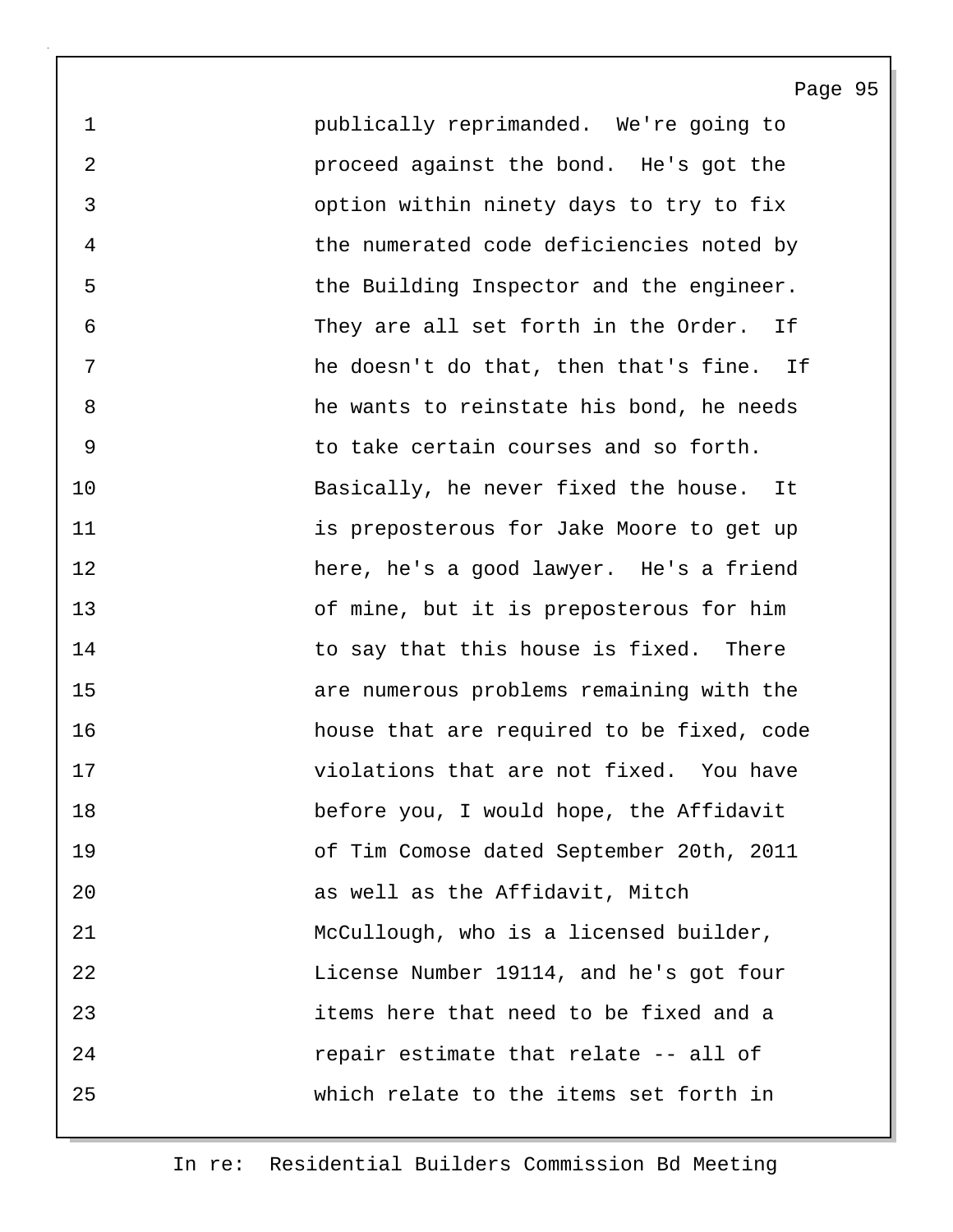1 the Order that need to be repaired. 2 Actually, these aren't all of them, but 3 they are enough. They come up to twenty-4 five thousand eighty dollars. There is 5 another big item of twenty-four thousand 6 one hundred and ninety-two dollars that 7 Mr. McCullough has given us an estimate 8 for to fix the basement which still 9 leaks. It rained real hard all day two 10 weeks ago on Monday. I'm sure y'all will 11 remember that, because we need the rain. 12 The basement leaked in three places. It 13 is an ongoing problem. So, this Home 14 builder (sic) needs this money to give to 15 Mr. McCullough to begin making some of 16 these changes. I don't know what Mr. 17 Moore is talking about, about a Lexington 18 County Building Official. Ain't nobody 19 been out there to my knowledge. I've not 20 spoken to anybody. I've not seen any 21 reports. I've not seen an correspondence 22 since we were here before the Commission 23 in May. We did agree in good faith -- 24 the Homeowner did agree to allow Mr. Hamp 25 Redmond another thirty days to try to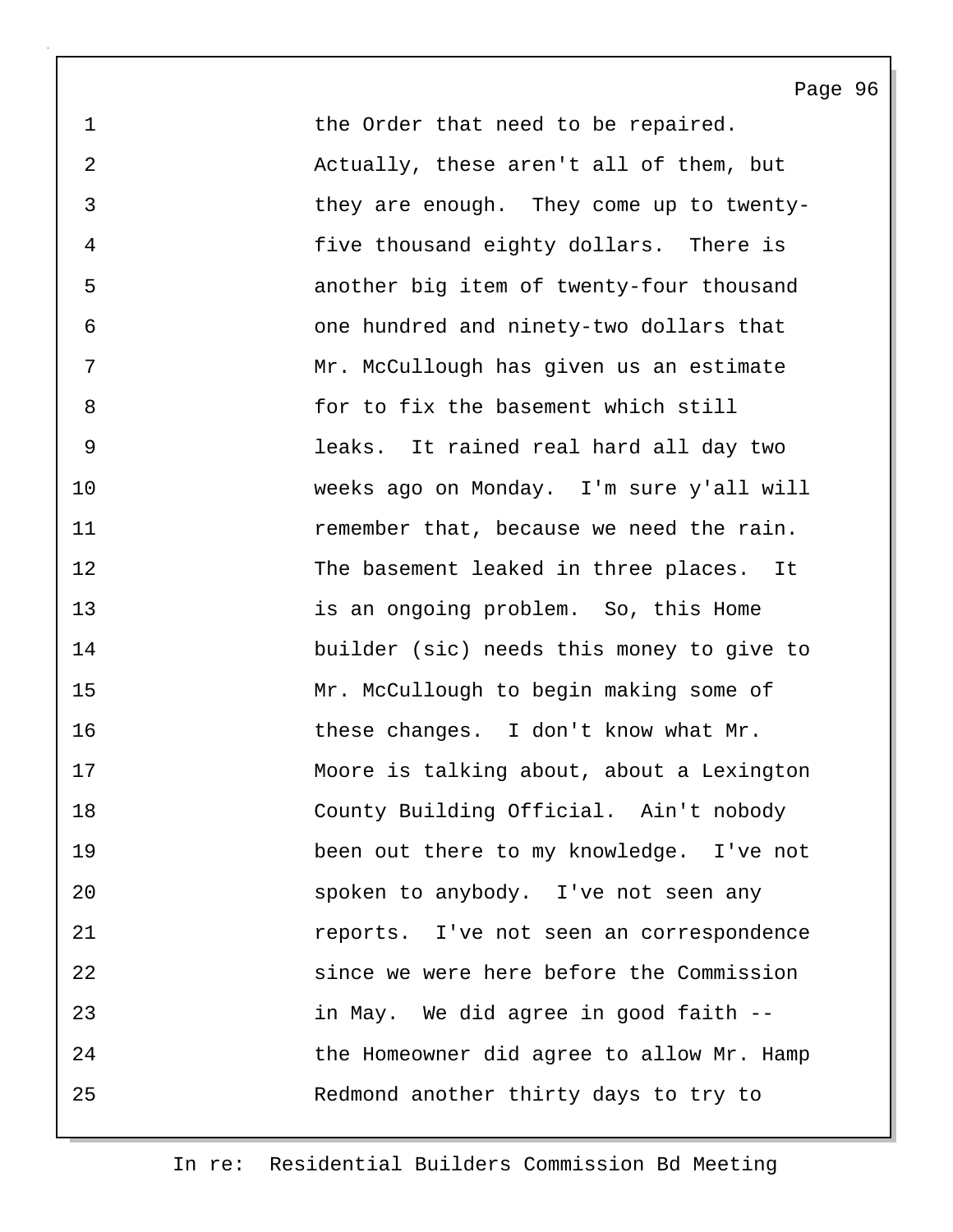1 finish this work. He, to my personal 2 knowledge, came out and worked about 3 another two weeks, left in June before 4 the thirty days ran out, didn't say 5 goodbye, didn't say I'm gone, didn't say 6 I'm never coming back. He just left and 7 didn't come back. He's still got 8 equipment sitting around the site. He 9 just abandoned the job. I would ask that 10 you clear the bond forfeit the -- let the 11 Homeowner have the money and start fixing 12 this house. Mr. Moore referenced certain 13 other civil proceedings for damages 14 against the contractor, absolutely. You 15 know, I wish this Commission could fix 16 all the problems, but you were confined 17 to code violations and not the building 18 contract with workmanship standard. 19 There are numerous other problems with 20 this house, but I'm here today on just 21 the code violations. The Civil Justice 22 System and the insurance company 23 hopefully will help the Homeowner on the 24 rest of the problems, but we would like 25 the bond today. Thank you.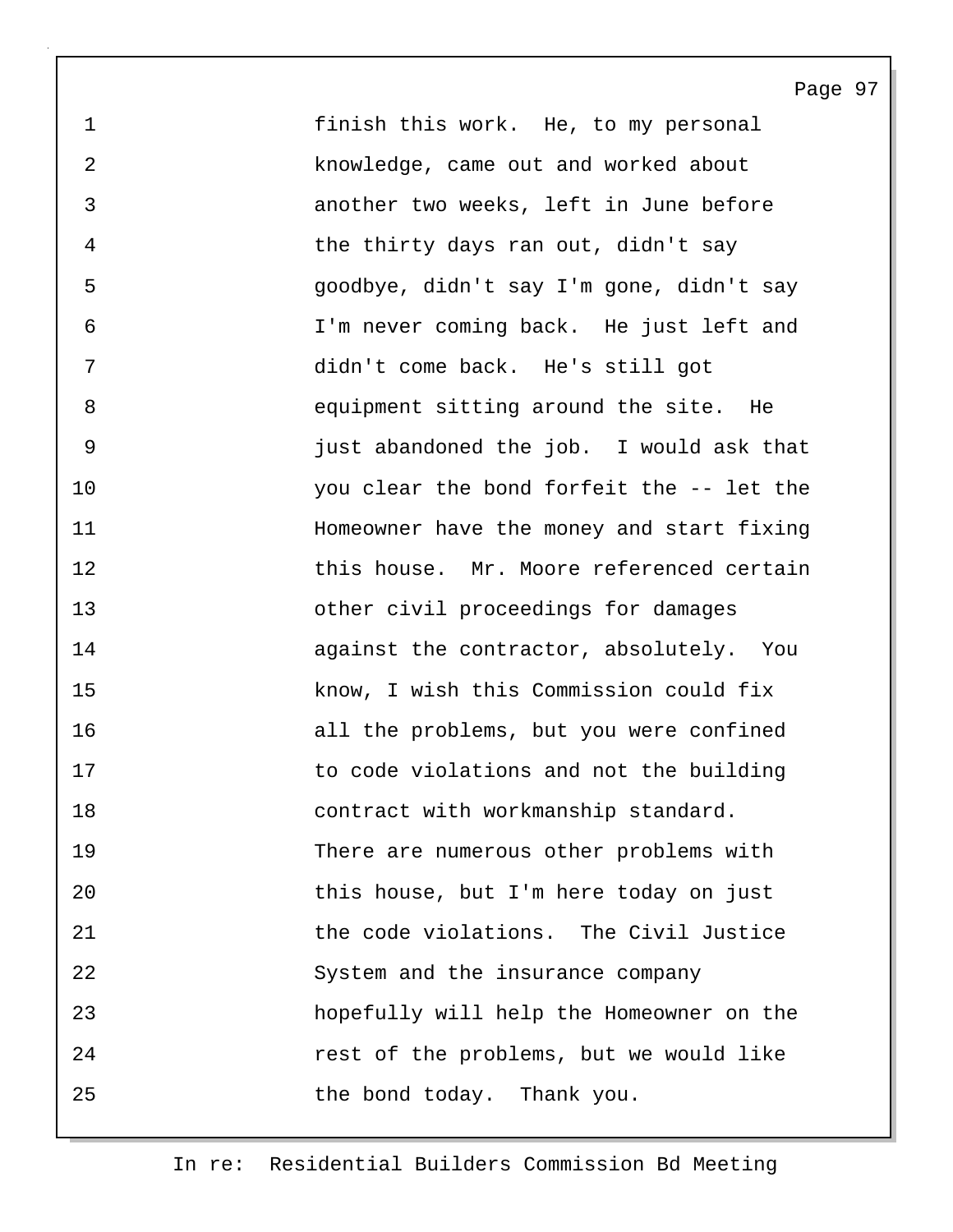1 MR. SAXON: The Commission Chair is 2 kindly allowed me to ask a question, and 3 I'll ask it of either you, Ms. Derrick, 4 or you, Mr. Moore. Who was the approved 5 licensed residential builder who went in 6 to fix these items? 7 MR. MOORE: Mr. Redmond, and he is 8 here, and he is happy to answer any 9 questions. 10 MR. SAXON: When did the Commission 11 give its approval for him to be the 12 person to do this? 13 MR. MOORE: We had several different 14 people that we basically had proposed as 15 agreeable. They were all licensed 16 homebuilders. The Homeowner said no, and 17 we can understand why the Homeowner said 18 mo to those people. It's ---19 MR. SAXON: Well, it is not up to 20 the Homeowner. When were they presented 21 to the Commission for approval? 22 MR. MOORE: The Commission basically 23 approved -- my understanding is, the 24 Commission approved with the consent of 25 the Homeowner Mr. Redmond do the work,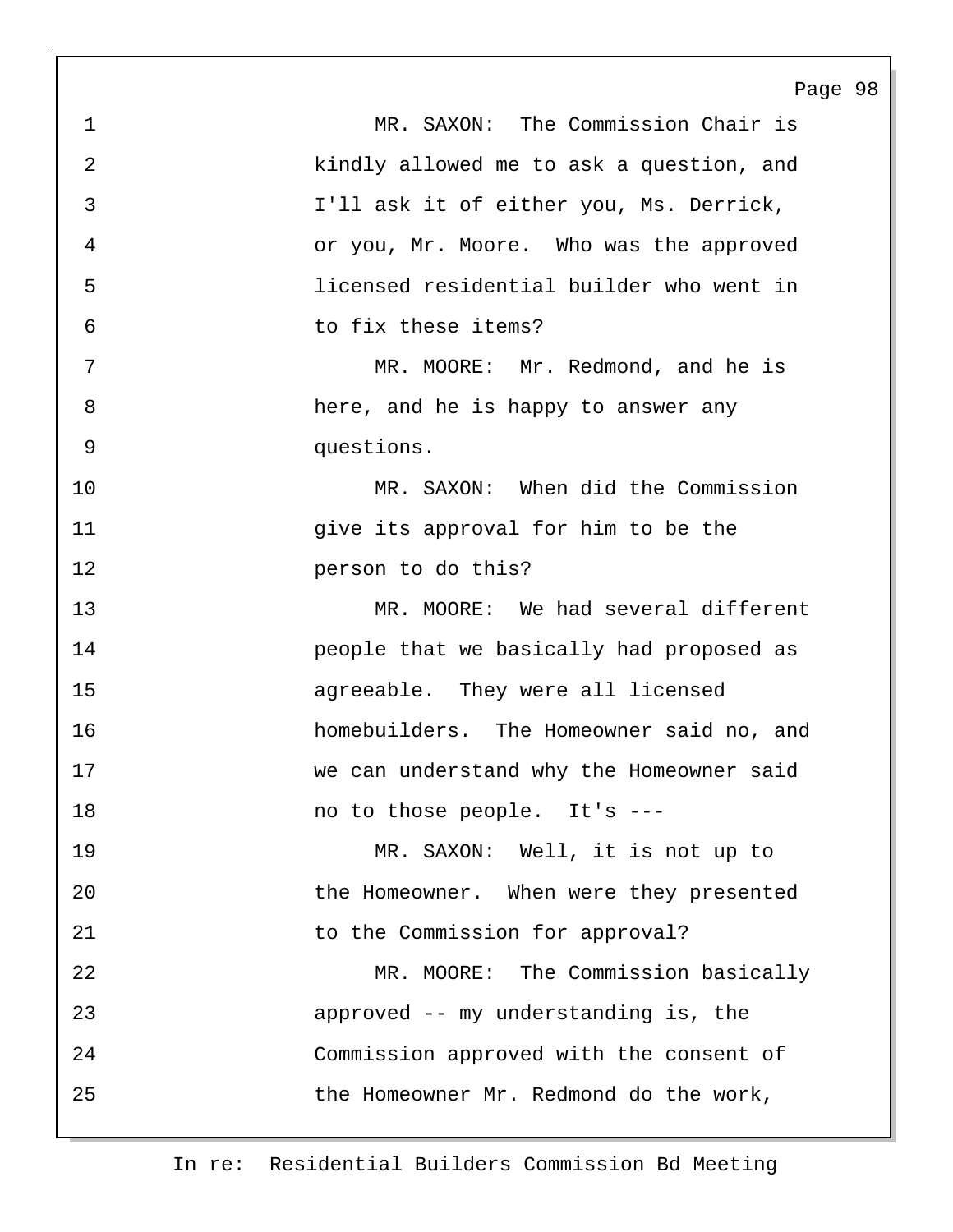Page 99 1 and he did. I can't tell you when that 2 was done. I just know it was done. 3 MR. DILLARD: Can I ask Ms. 4 Baumberger a question? 5 MR. WILLIAMS: Yes. 6 MR. DILLARD: Did we approve the 7 contractor to do the work? 8 MS. BAUMBERGER: Not to my knowledge 9 not unless it was done before I came 10 here. 11 MR. SAXON: Mr. Moore, do you know 12 who gave that approval? 13 MR. MOORE: I really don't. I just 14 know that we were in discussions with the 15 Homebuilder's Commission, and we had 16 written a letter suggesting -- I tell 17 you, we had written a letter suggesting 18 Mr. Chris Phillips who is Joe Phillips 19 son. The Homeowner objected to that, and 20 that's fine, and then we basically wrote 21 back and suggested Mr. Redmond, and my 22 understanding is he was approved. Can I 23 tell you who today, standing up here can 24 I tell you approved it? No, I cannot 25 tell you, but my understanding is that he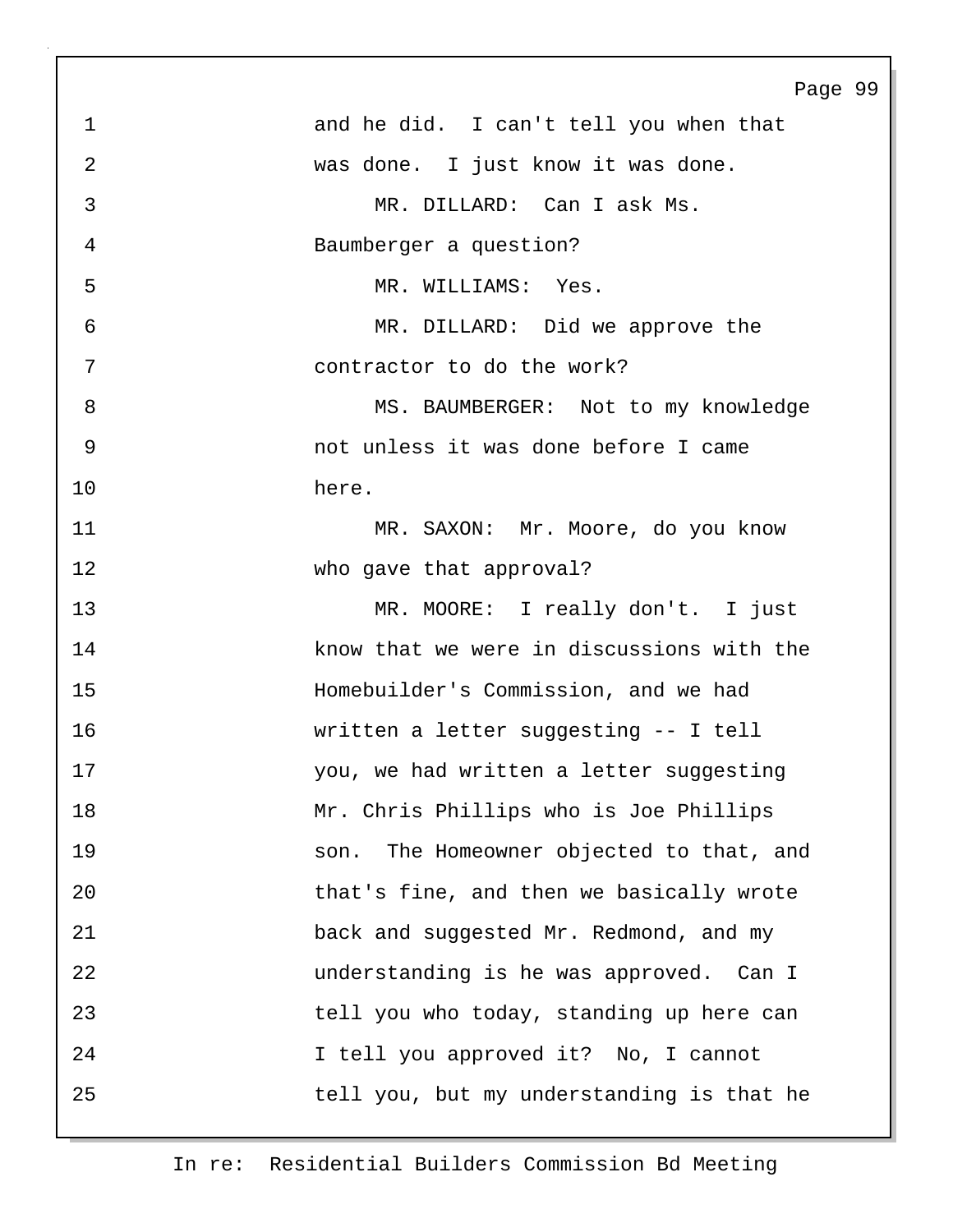Page 100 1 was the approved builder to do the work. 2 I know that the Homeowner also consented 3 for him to do the work. 4 MR. SAXON: Ms. Baumberger, is there 5 any way for us to find out who approved 6 Mr. Redmond if at all? 7 MS. BAUMBERGER: Christine would 8 have received that. 9 MS. HAWKINS: I remember Mr. Moore 10 writing me or calling me. I believe Stan 11 was still -- Mr. Bowen was still the 12 Administrator at that point, and I 13 believe this was probably last or this 14 January, February, something like that. 15 It seems to me that I said I can't deal 16 with it. You need to talk to the 17 Administration. So, I would think Mr. 18 Bowen or Ms. Driver probably would --- 19 MR. MOORE: I know we chatted about 20 Mr. Redmond and the ultimate came back to 21 me he is fine. Now, do I have anything 22 in writing that says that, no, but I know 23 we talked about Mr. Redmond, and 24 eventually came back okay. 25 MR. SAXON: Well, I'm not arguing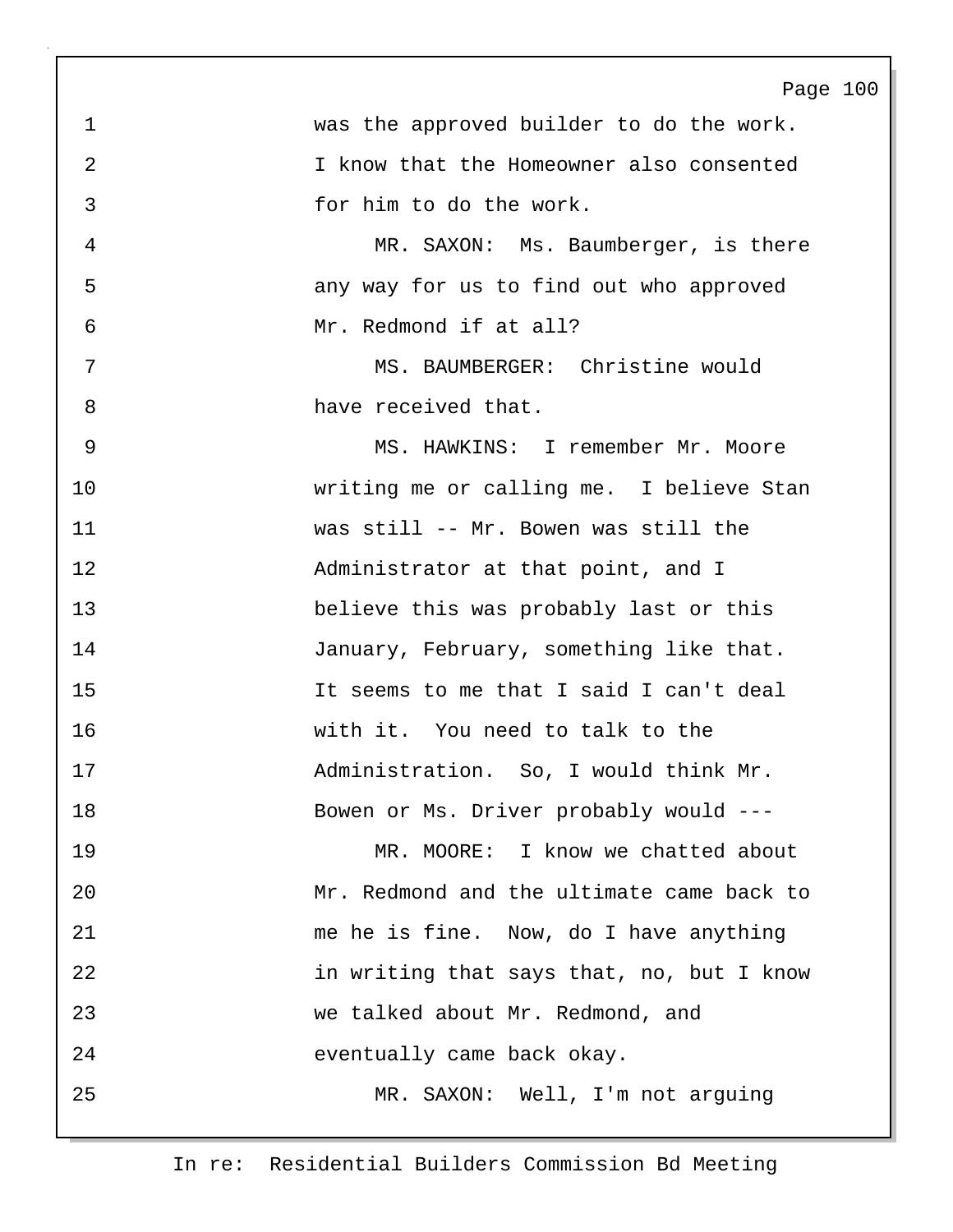| 101<br>Page |
|-------------|
|-------------|

1 with you it wasn't approved.

2 MR. MOORE: Sure, yeah, and it is --3 but the problem I've got is do I have a 4 technical written certification from the 5 Commission saying ---

6 MR. SAXON: That wouldn't be 7 required any way. So, don't worry about 8 bhat. I'm just asking a ---

9 MR. MOORE: Yeah, he -- Mr. Redmond 10 was ultimately given the go ahead to be 11 the guy.

12 MR. SAXON: Okay. It is my 13 understanding however that these 14 corrections were not made within ninety 15 days. Is that right?

16 MR. MOORE: They weren't. What 17 basically happened was several things. 18 A) It turned out that we had a bunch of 19 **19** rain, and we had more work than we 20 originally had envisioned. We filed a 21 Motion after consultation with your 22 Counsel for the Commission. They 23 basically said --- 24 MR. SAXON: And that was extended. 25 Is that right?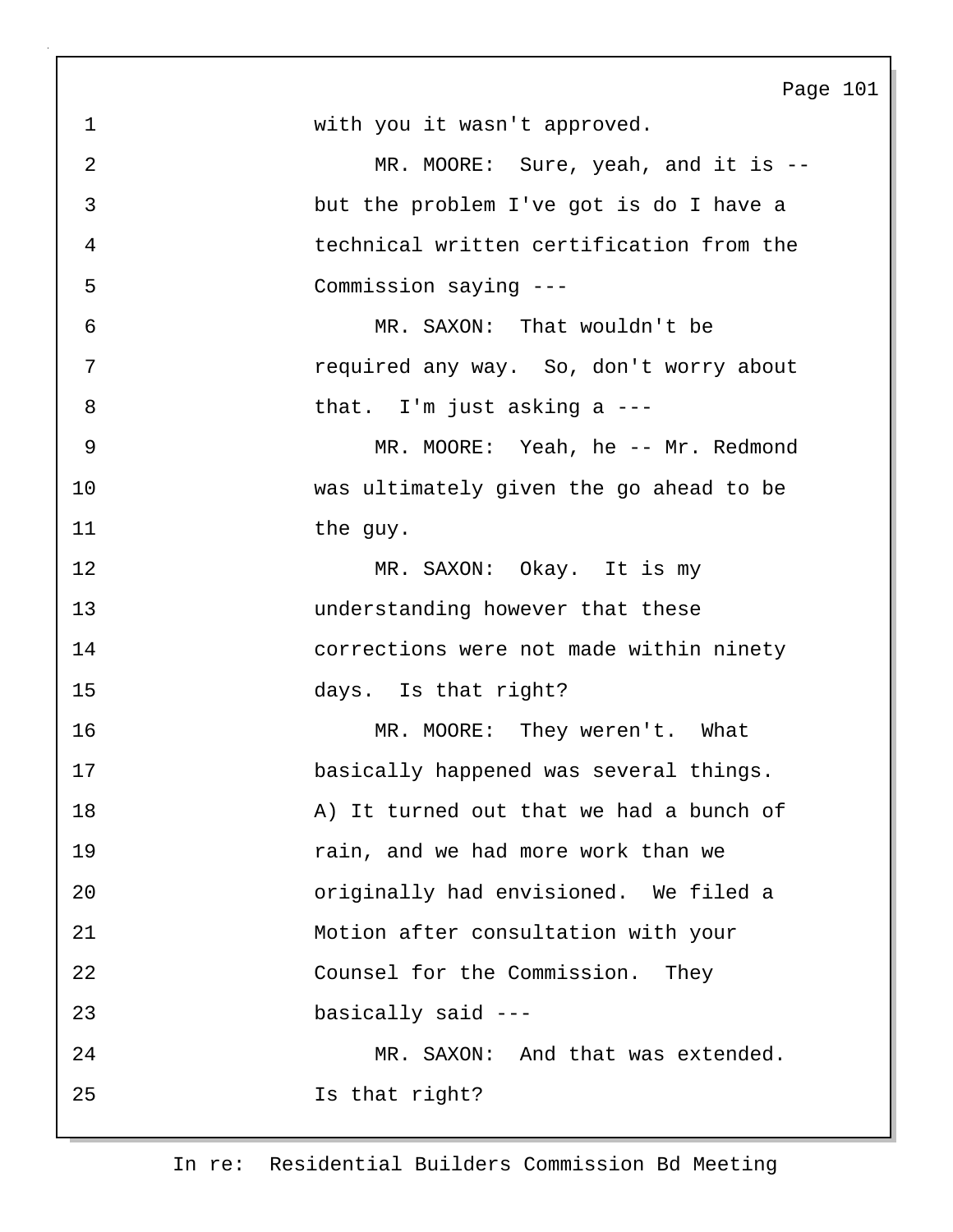1 MR. MOORE: That was extended, and 2 thereafter the work was finished. 3 MR. SAXON: When was the work 4 finished? 5 MR. MOORE: You have to ask Mr. 6 Redmond, but it was done within a 7 relatively short period of time after we 8 came, and y'all graciously granted us 9 more time to do the work. We had -- we 10 wound up with one problem that -- that 11 caused a delay, and that was there is 12 some fancy tile that goes on these 13 outside porches, and Mr. Comose is in the 14 building business in that he supplies 15 tile to builders, and he was insisting 16 that he be the person to sell the tile to 17 us to put on the house, and the house 18 that was being asked for the tile was we 19 thought relatively high. We were able to 20 find the exact same tile cheaper, and we 21 wound up into a fuss about who was going 22 to supply the tile. Mr. Comose had 23 originally supplied the tile to the house 24 when it was put on, but we were going to 25 have to tear the tile off and put it back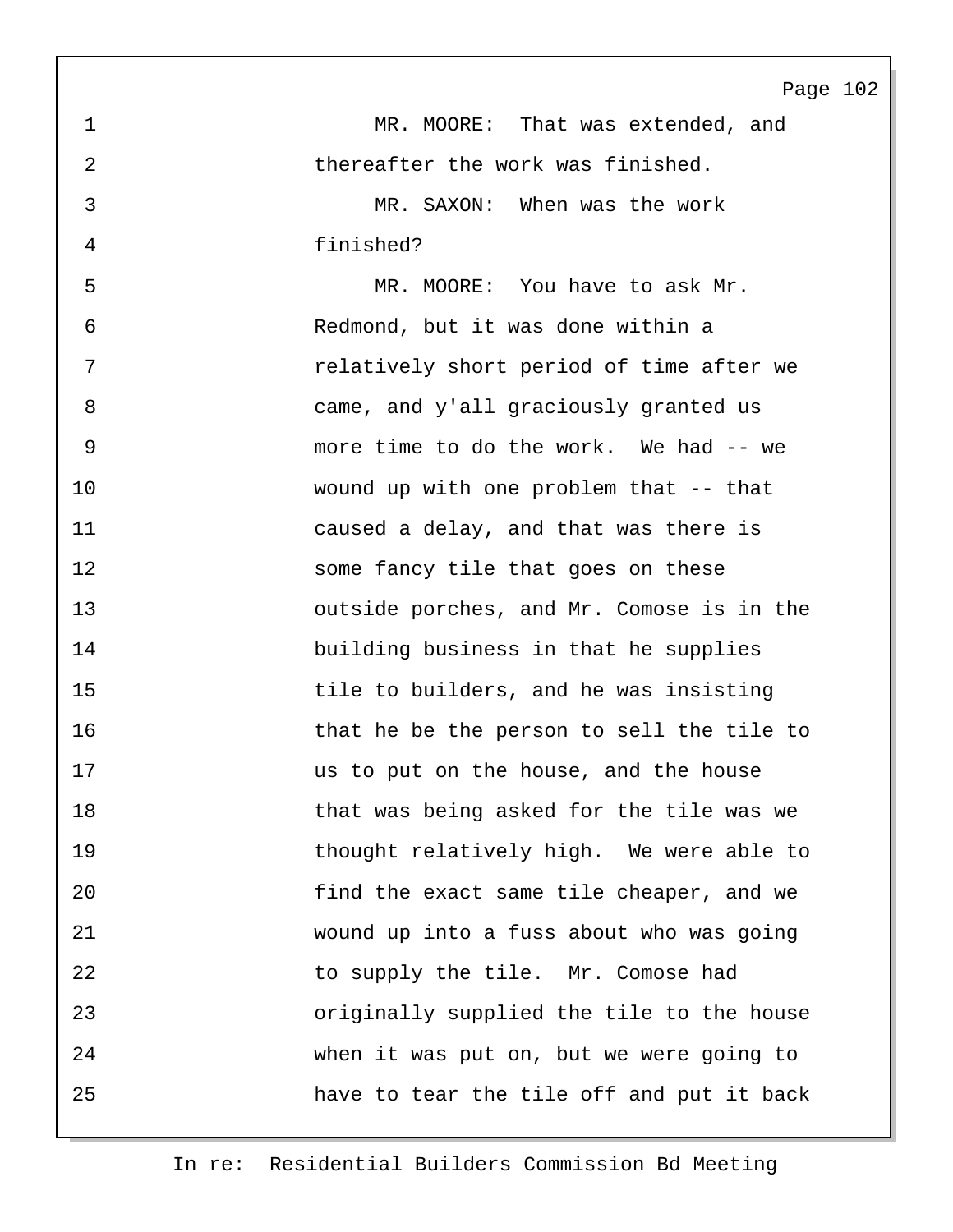1 on, and we found it cheaper, and we wound 2 up in a situation where they wouldn't let 3 us put the thing on until we got that 4 resolved, and finally the Commission got 5 involved or Lexington County got 6 involved. Again, my mind is now failing 7 on this, but it was ultimately determined 8 bhat if we could get the tile at a 9 cheaper source then we could get it. So, 10 we did. The tile went on. The work -- I 11 mean, Mr. Redmond is here. He can -- he 12 can answer lots of those questions in 13 regard to the specific time frames, what 14 he did. My understanding is we've spent 15 about a hundred thousand dollars on this 16 house.

17 MR. SAXON: Well, what -- the 18 information you've provided the 19 Commission brings several questions. 20 About the tile for instance, and I'm 21 quoting directly from the Order, any 22 agreed modifications, qualifications, or 23 additions to these items must be note in 24 writing and initialed by the Respondent, 25 an approved residential builder, and the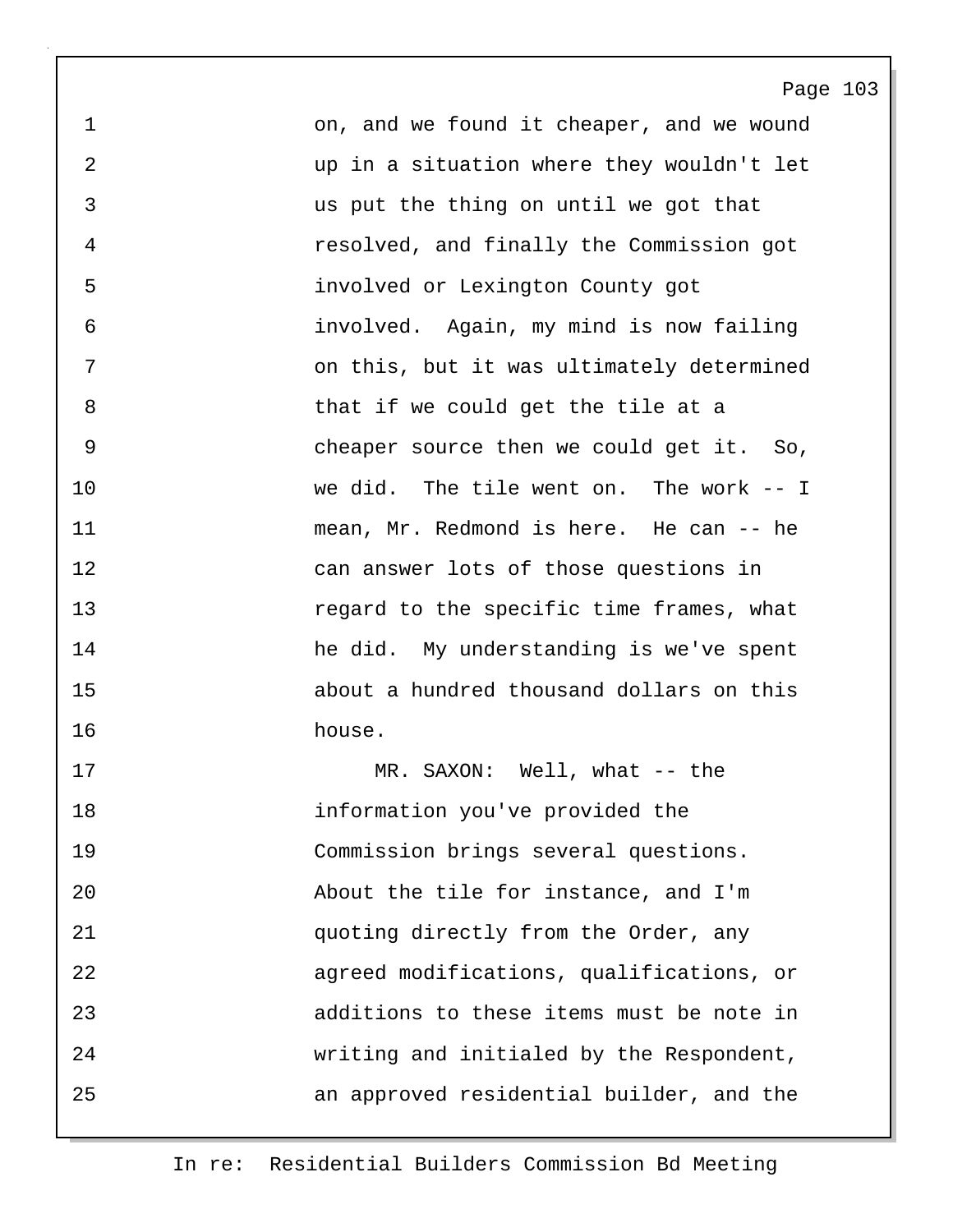| 1           | Homeowner. Was that ever done?            |
|-------------|-------------------------------------------|
| 2           | MR. MOORE: I'm not sure I                 |
| 3           | understand what you are asking.           |
| 4           | MR. SAXON: Well, if there was a           |
| 5           | difference in the tile or anything else - |
| 6           | - -                                       |
| 7           | MR. MOORE: There wasn't a                 |
| 8           | difference in the tile. It was the same   |
| $\mathsf 9$ | tile. We just got it from a different     |
| 10          | supplier, or at least ---                 |
| 11          | MR. SAXON: But if there is any kind       |
| 12          | of argument between the parties, and      |
| 13          | there could be a difference, then that    |
| 14          | has to be resolved in writing between the |
| 15          | Respondent and the approved residential   |
| 16          | builder and the Homeowner.                |
| 17          | MR. MOORE: All I can say is my            |
| 18          | understanding of that is that we use the  |
| 19          | Lexington County Building Official as the |
| 20          | arbitrator, and they basically worked it  |
| 21          | out.                                      |
| 22          | MR. SAXON: Well, let me ask you why       |
| 23          | that would be.                            |
| 24          | MR. MOORE: Well, we were under the        |
| 25          | understanding when we left the meeting,   |
|             |                                           |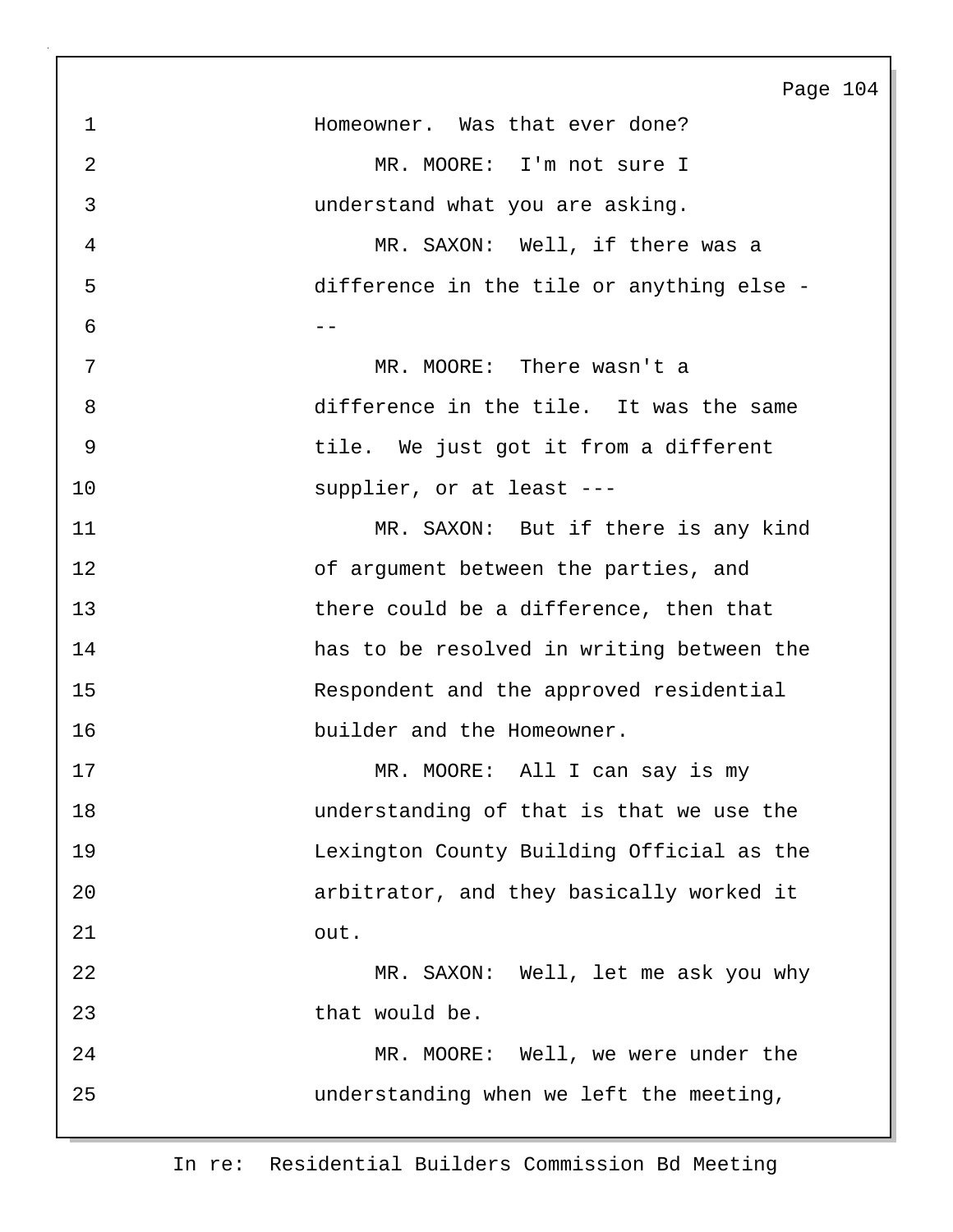|                | Page 105                                  |
|----------------|-------------------------------------------|
| $\mathbf{1}$   | and maybe we were wrongfully so, but that |
| $\overline{2}$ | the work was supposed to be done in -- in |
| $\mathfrak{Z}$ | consultation with the Building Officials  |
| 4              | from Lexington County.                    |
| 5              | MR. SAXON:<br>Okay.                       |
| 6              | MR. MOORE: That was my                    |
| 7              | understanding. Now, I may be wrong about  |
| 8              | that.                                     |
| 9              | MR. SAXON: Yes, sir. You are, and         |
| 10             | I quote, the Respondent must verify the   |
| 11             | time and completion of all work with the  |
| 12             | Commission. Compliance of this Order      |
| 13             | shall not deemed complete until the       |
| 14             | Commission receives verification.         |
| 15             | Nothing in this mentions anything about   |
| 16             | Lexington County. On the contrary, it     |
| 17             | was Lexington County that probably issued |
| 18             | the CO before all the problems and codes  |
| 19             | violations and standards violations were  |
| 20             | discovered.                               |
| 21             | MR. MOORE: Sure.                          |
| 22             | MR. SAXON: And it is pretty clear         |
| 23             | from the Order. Well, it is extremely     |
| 24             | clear without question that it has to be  |
| 25             | someone from this Commission to approve   |
|                |                                           |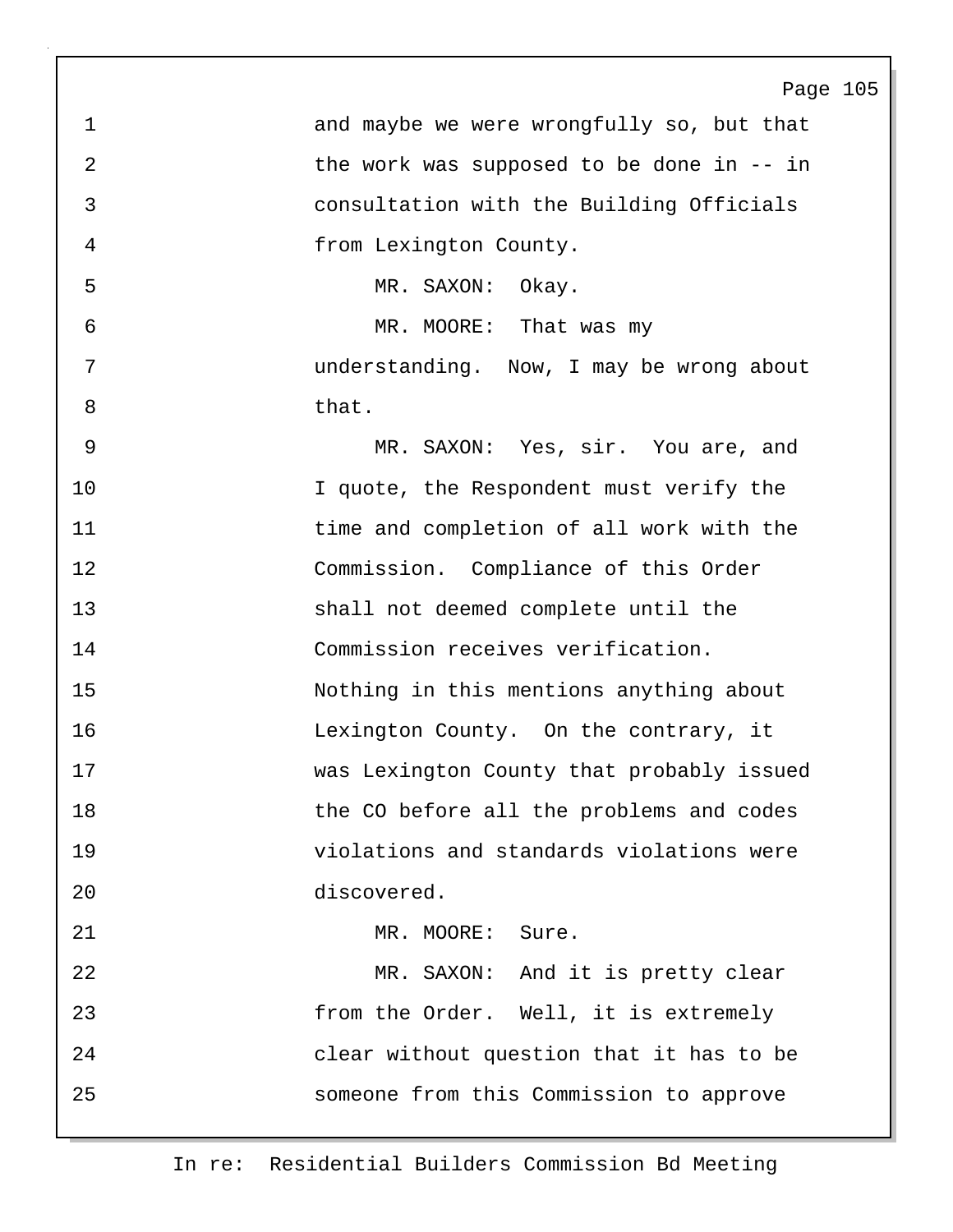1 whether the work is done properly or not, 2 whether the codes have been met or not, 3 not somebody from Lexington County or any 4 other location.

5 MR. MOORE: And Mr. Redmond would be 6 the person who could tell you how the 7 issue in regard to the tile was 8 ultimately resolved, but, you know, to my 9 knowledge, I just ask you to go out and 10 look. The work is done. I mean even if 11 we didn't -- even if we assume half a 12 moment that the -- that there a question 13 in regard of what has or has not been 14 done, which I think there is, if the work 15 was actually substantially done or done, 16 we would not be in a bond forfeiture 17 position. We'd be in a position of what 18 do we do in regard to the licensure. Mr. 19 Redmond is here to basically tell you the 20 work has been done. In addition to that, 21 since the Order was issued we gave them 22 fifteen thousand dollars which is the 23 amount of the bond, and I believe, Ms. 24 Derrick, I believe, will acknowledge that 25 she got that fifteen thousand dollars,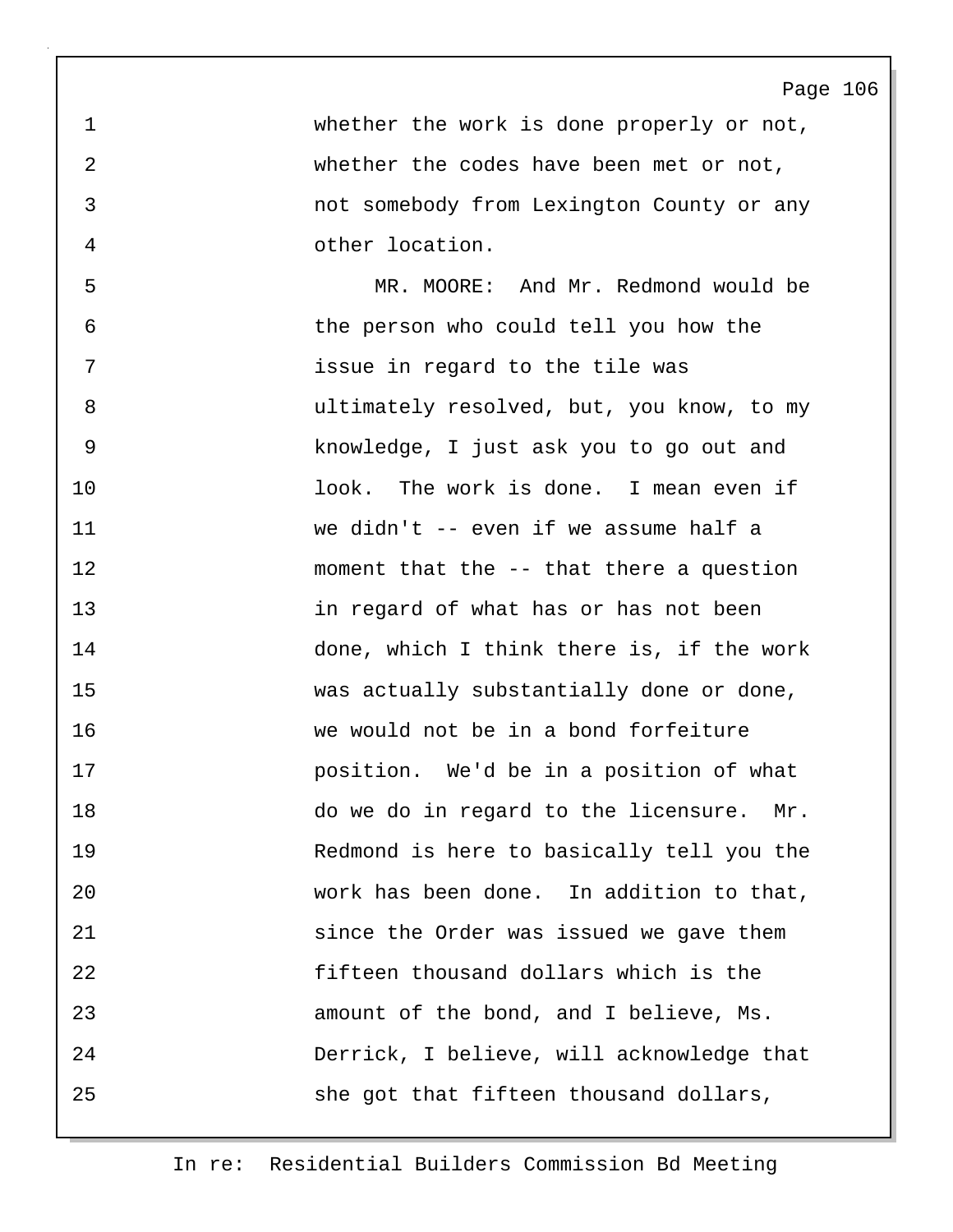Page 107 1 and that fifteen thousand dollars was by 2 agreement which is in this record 3 designed to basically cover any damages 4 in regard to the basement. They've got 5 the fifteen thousand dollars. 6 MR. SAXON: Do you know when the 7 Respondent notified the Commission of the 8 completion of the work? 9 MR. MOORE: Again, Counsel, I don't 10 think we ever formally notified the 11 Commission of the completion of the work. 12 Again, if that's an oversight on our 13 part, then that is an oversight on our 14 part. 15 MR. SAXON: Let me ask you this. 16 Did the Respondent receive a copy of the 17 Final Order? 18 MR. MOORE: Certainly we did. 19 MR. SAXON: Okay. 20 MR. DOWD: Can I ask a question? 21 MR. WILLIAMS: Okay. 22 MR. DOWD: Did they have to get 23 another building permit to do the 24 repairs? 25 MR. MOORE: No, sir. We were not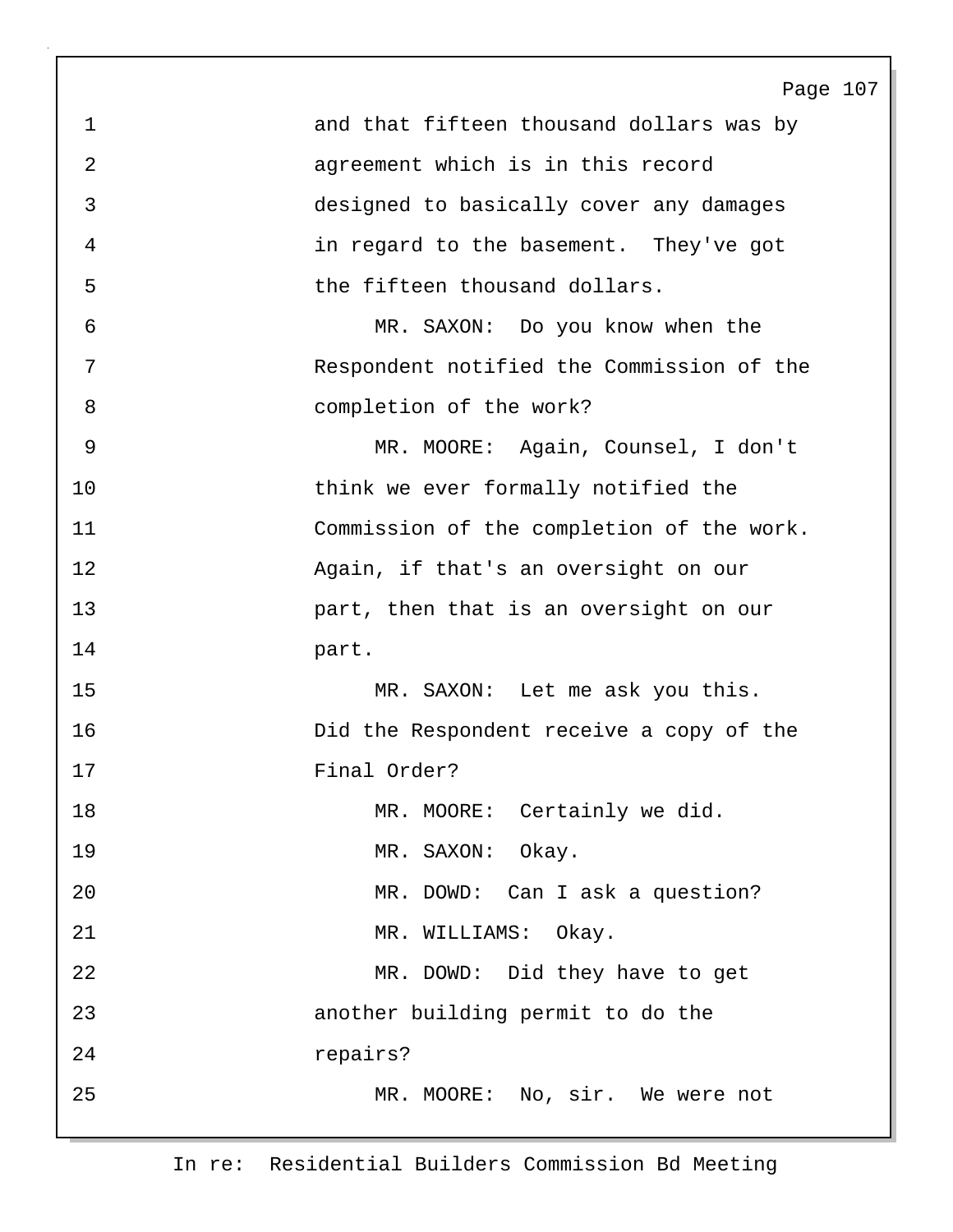|                | Page 108                                  |
|----------------|-------------------------------------------|
| 1              | required to do that. I don't think so.    |
| $\overline{2}$ | Yes, we were. Yes, we were. Yes, we       |
| 3              | were.                                     |
| 4              | MR. DOWD: All right. So,                  |
| 5              | therefore, that's probably why -- I can   |
| 6              | see a little bit why he got the Building  |
| 7              | Official back involved again, because I'm |
| $\,8\,$        | sure he had to come out to do the         |
| $\mathsf 9$    | inspections.                              |
| 10             | MR. MOORE: Yes, sir.                      |
| 11             | MR. DOWD: Doesn't excuse you for          |
| 12             | not reading the Final Order.              |
| 13             | MR. MOORE: Yes.                           |
| 14             | MR. DOWD: But what we've got right        |
| 15             | now is he, she said. So, I'm going to     |
| 16             | make a Motion. Whether it gets a Second   |
| 17             | or not is another question. To resolve    |
| 18             | this to our satisfaction, we need an      |
| 19             | inspector to go back out, and I'm going   |
| 20             | to make the Motion that we send an        |
| 21             | inspector back out to see if he did the   |
| 22             | things that are on the list, and I don't  |
| 23             | know, are you going to write another      |
| 24             | Order? Will you write another Order this  |
| 25             | time?<br>You won't, okay, because I was   |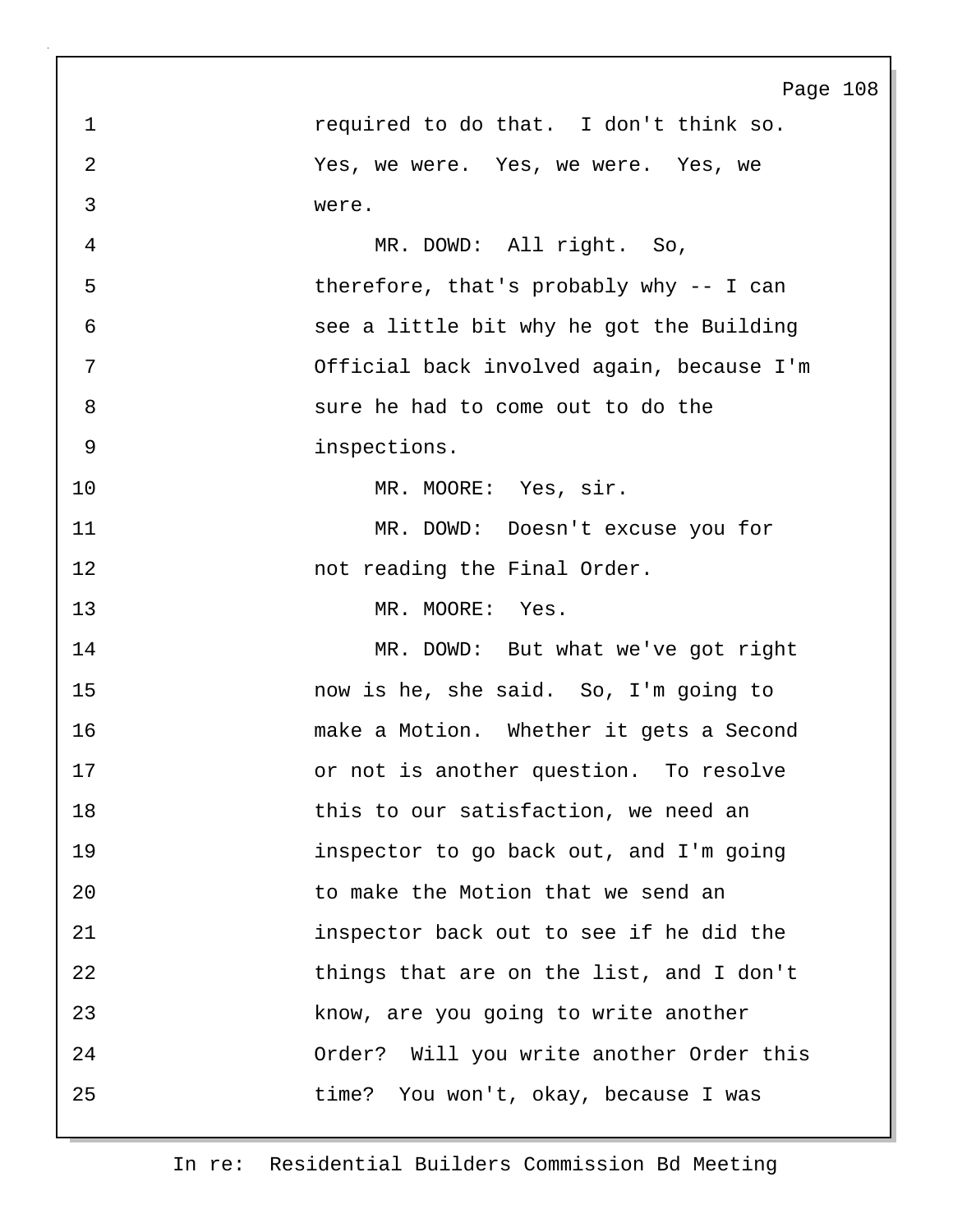|                | Page 109                                  |
|----------------|-------------------------------------------|
| $\mathbf 1$    | going to make sure he read it this time   |
| $\overline{2}$ | if you did.                               |
| $\mathfrak{Z}$ | MR. SAXON: Same one still in              |
| 4              | effect.                                   |
| 5              | MR. DOWD: Same one is still in            |
| $\epsilon$     | effect. Go back and read that Order       |
| 7              | again.                                    |
| 8              | MR. MOORE: Yes, sir.                      |
| 9              | MR. DOWD: But we're going to send         |
| 10             | an inspector. I think we need to send an  |
| 11             | inspector out there to see what was done. |
| 12             | MR. SAXON: Is your Motion that we         |
| 13             | continue the question of the bond claim   |
| 14             | until our inspector goes out?             |
| 15             | MR. DOWD: Correct.                        |
| 16             | MR. CLARK: I Second this Motion.          |
| 17             | MR. WILLIAMS: All right. We have a        |
| 18             | Motion, and then we have a Second.        |
| 19             | Discussion?                               |
| 20             | MR. DILLARD: If it is set up for          |
| 21             | an inspector to go out, how much time are |
| 22             | we looking at now? It seems like this     |
| 23             | Homeowner, who I think is sitting back    |
| 24             | there on that table, has been through a   |
| 25             | long time of trying to get his house      |
|                |                                           |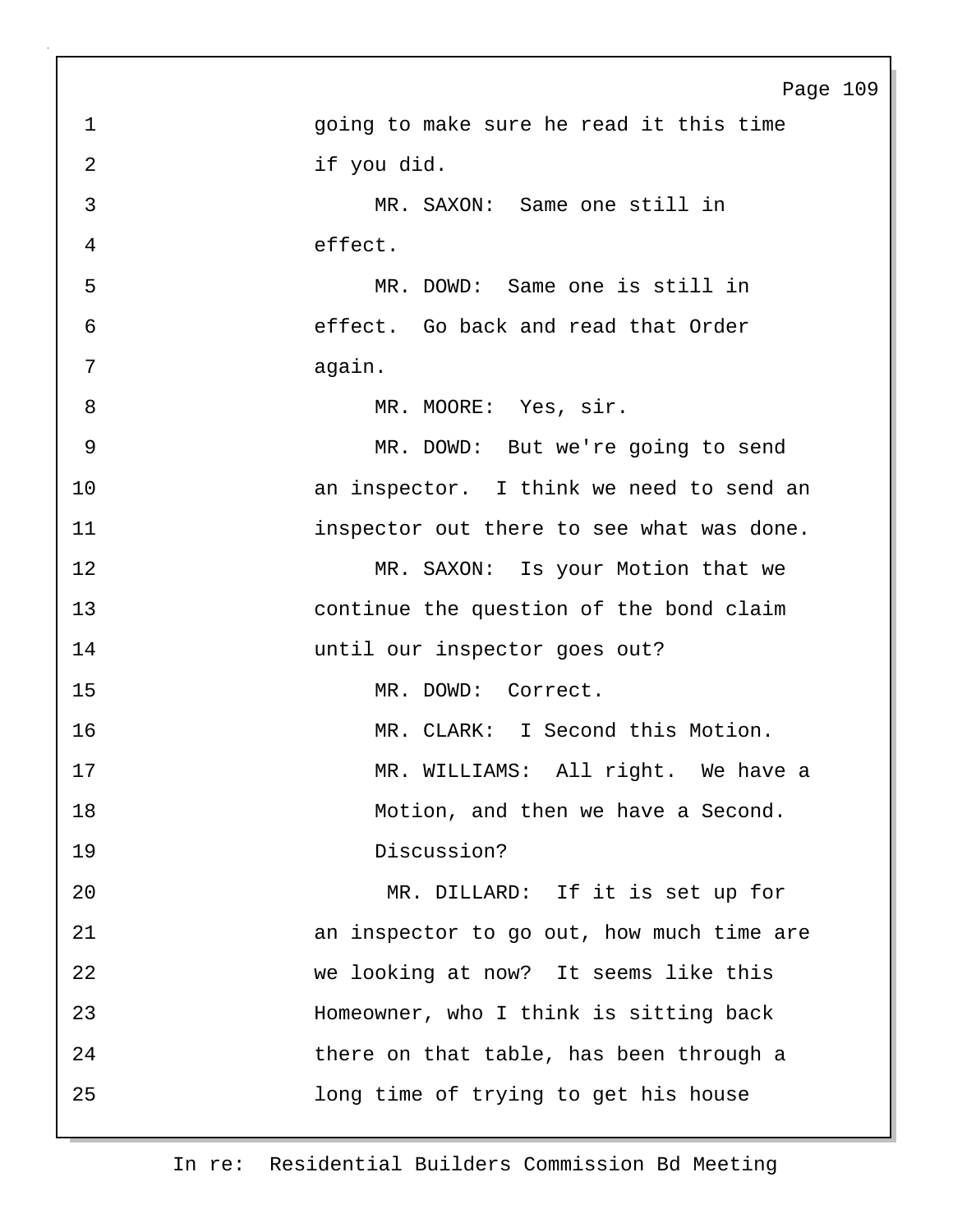Page 110 1 fixed 2 MR. SAXON: We can set a time line. 3 MR. DILLARD: I'd like there to be a 4 time line in there for that. 5 MR. DOWD: I'll amend it to whatever 6 you suggest. 7 MR. DAVIS: Do we have inspectors 8 **8 ready to go at the drop of a hat?** 9 MR. SAXON: Mr. Lowe, can you give 10 us an estimate of how long it will take 11 to get an inspector out there with your 12 current workload? 13 MR. LOWE: If I'm the one that is 14 assigned, I can go most any time. I'd 15 **just have to look at the schedule.** 16 MR. SAXON: Is it feasible to be 17 done before the end of the year? 18 MR. DOWD: It ain't that far from 19 Chapin. Is it? 20 MR. SAXON: Well, it depends on how 21 many other inspections he's got. 22 MR. DOWD: You know, this one has 23 been going on long enough that we have to 24 shift somebody to get this done --- 25 MR. DILLARD: Yeah.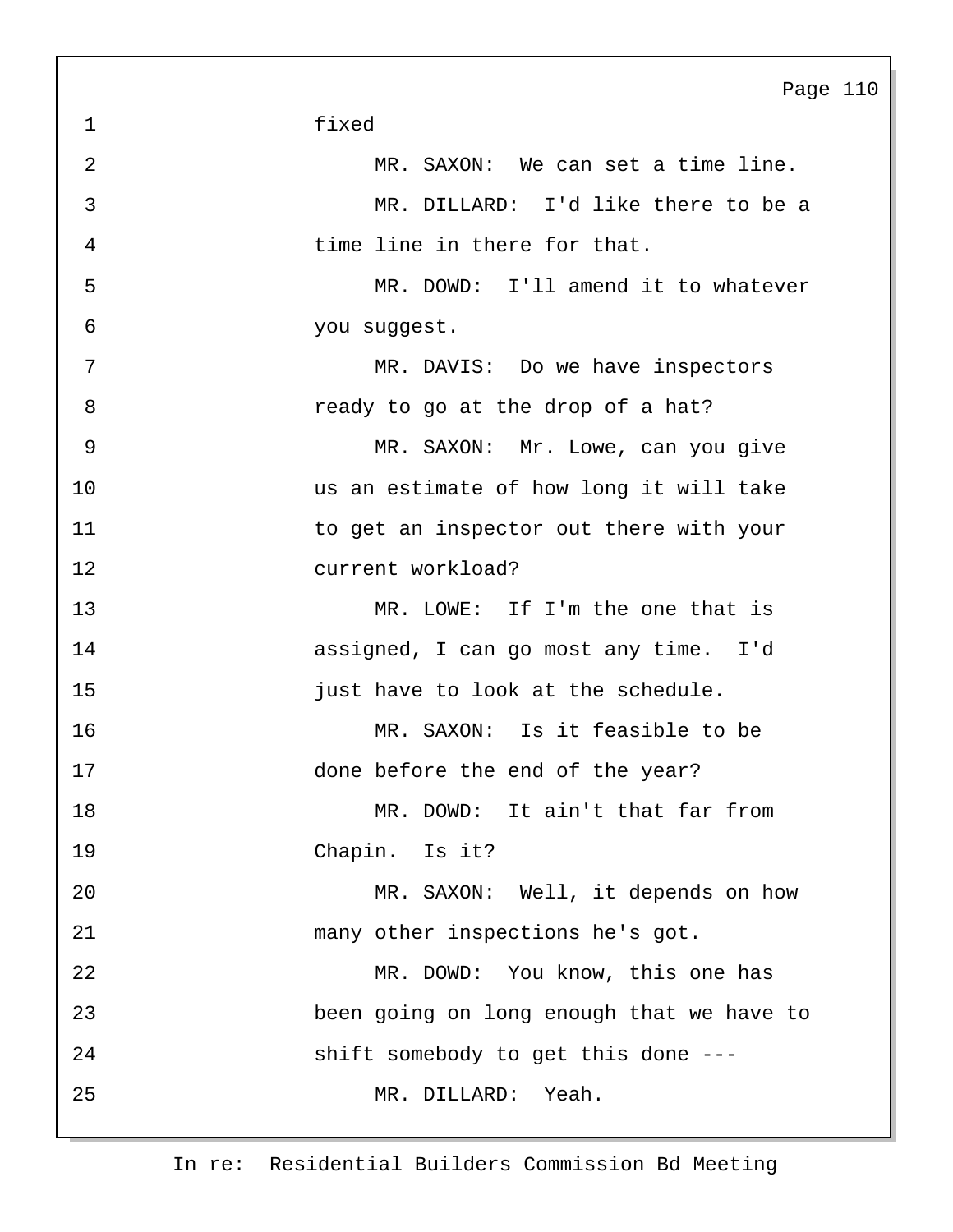|                | Page 111                                  |
|----------------|-------------------------------------------|
| $\mathbf 1$    | MR. LOWE: The 26th is a holiday.          |
| $\overline{2}$ | MR. SAXON: Yes, sir.                      |
| 3              | MR. LOWE: So, the 27th, 28th, 29th,       |
| 4              | or the 30th would be okay with me.        |
| 5              | MR. SAXON: You think it could be          |
| 6              | done?                                     |
| 7              | MR. LOWE: Excuse me. They tell            |
| 8              | that the 27th is a holiday as well.       |
| 9              | MR. SAXON: That's correct and the         |
| 10             | 28th.                                     |
| 11             | MR. LOWE: The 28th, 29th, and 30th        |
| 12             | would be fine.                            |
| 13             | MR. SAXON: The 28th is a holiday          |
| 14             | Is it not?<br>too.                        |
| 15             | MR. DOWD: Wait a minute. If you           |
| 16             | can shift somebody to get this inspection |
| 17             | done, would you do that please?           |
| 18             | MR. SAXON: But you can do it by the       |
| 19             | end of the year?                          |
| 20             | MR. LOWE: Yes, sir. Correct.              |
| 21             | MR. SAXON: Okay. There we go.             |
| 22             | MR. DOWD: Okay.                           |
| 23             | MR. DILLARD: Is that okay with you?       |
| 24             | MR. DOWD: I'll make that Motion to        |
| 25             | say that we need to have this done by the |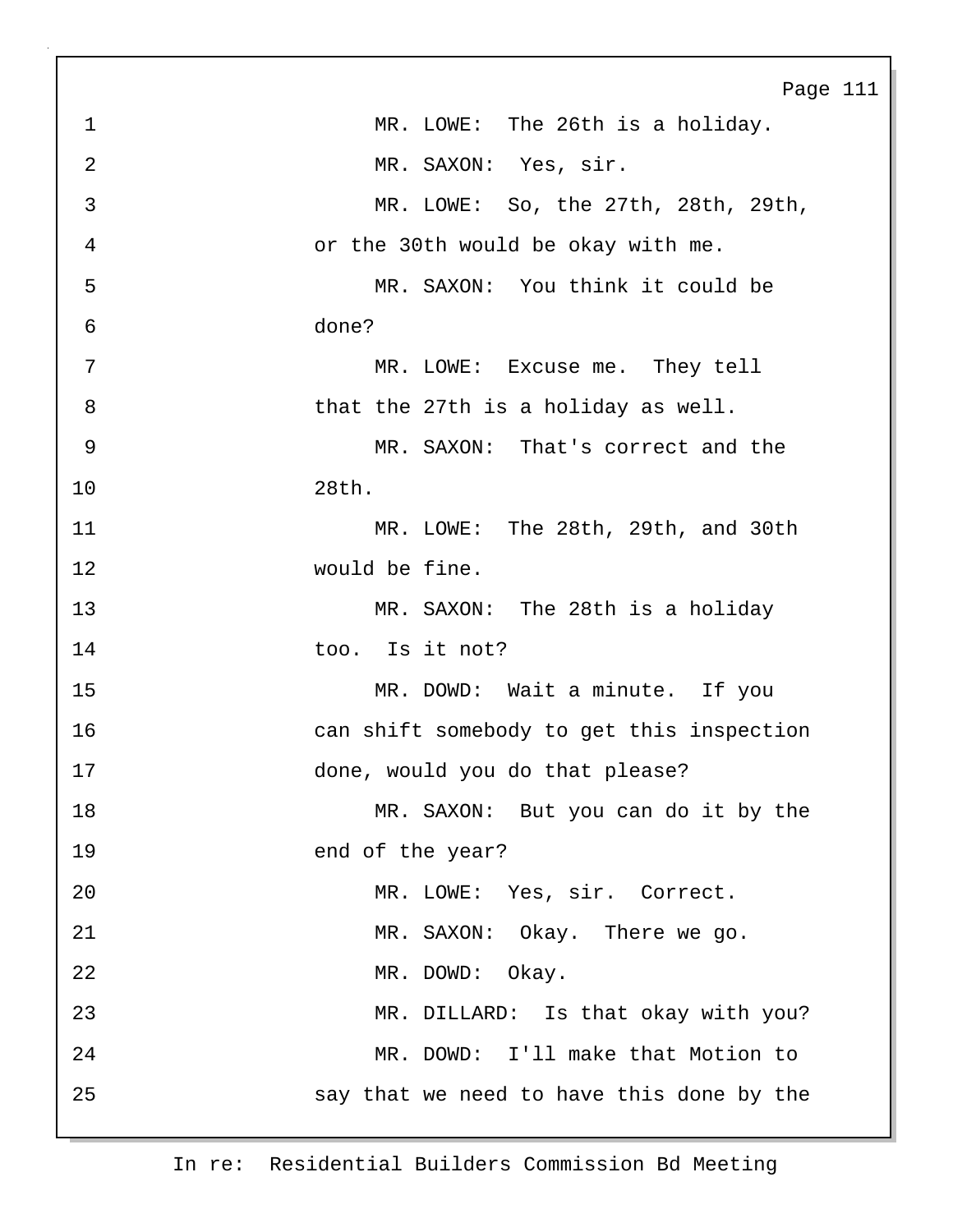|                | Page 112                                  |
|----------------|-------------------------------------------|
| 1              | end of the year, send an inspector out by |
| $\overline{2}$ | the end of the year.                      |
| 3              | MR. SAXON: And report back to the         |
| 4              | Commission.                               |
| 5              | MR. DOWD:<br>Correct.                     |
| 6              | MR. DAVIS: I Second.                      |
| 7              | MR. CLARK: You are talking about          |
| 8              | the year 2011?                            |
| 9              | MR. DOWD: Yes, yes, 2011.                 |
| 10             | MR. BAILEY: And that would be on          |
| 11             | our schedule for the January meeting.     |
| 12             | MR. DOWD: I don't see any reason it       |
| 13             | couldn't be back.                         |
| 14             | MR. SAXON: Ms. Baumberger, would          |
| 15             | there be a problem with putting that on   |
| 16             | the agenda for the January meeting?       |
| 17             | MR.<br>We've got a Motion<br>WILLIAMS:    |
| 18             | and we've got a Second. Any further       |
| 19             | discussion?                               |
| 20             | (Whereupon, the Motion was carried        |
| 21             | unanimously)                              |
| 22             | MR. MOORE: Thank you very much, Mr.       |
| 23             | Commissioner.                             |
| 24             | MR. WILLIAMS: Jerald Dominic?             |
| 25             | MR. SAXON: Mr. Dominic?                   |
|                |                                           |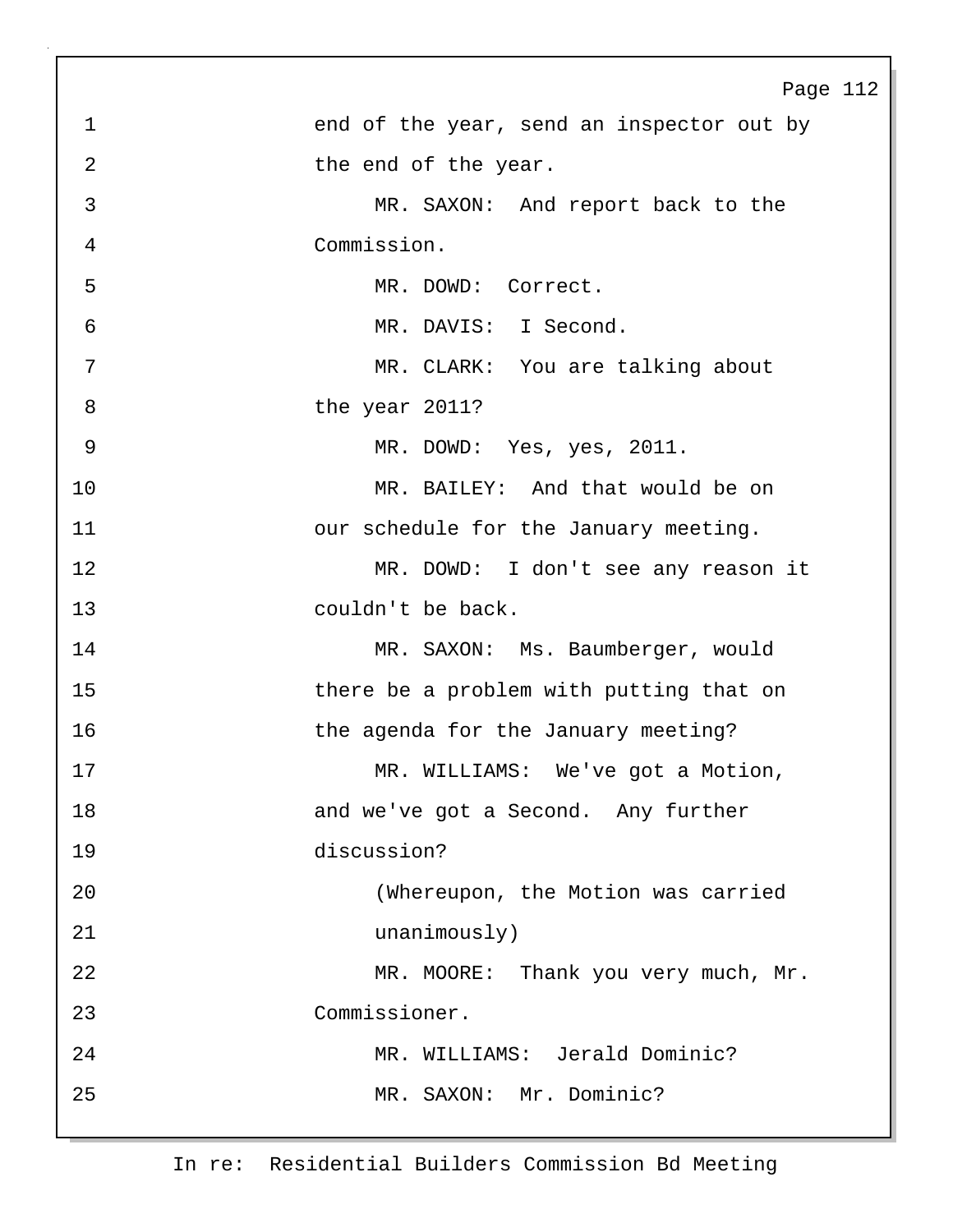|                | Page 113                            |
|----------------|-------------------------------------|
| $\mathbf 1$    | MR. WILLIAMS: Do I have a Motion we |
| $\overline{2}$ | approve the bond claim?             |
| 3              | MR. DAVIS: Second. Approve, I       |
| 4              | thought you said you did.           |
| 5              | MR. CLARK: Second.                  |
| 6              | (Whereupon, the Motion was carried  |
| 7              | unanimously)                        |
| 8              | MR. WILLIAMS: Earl Brown, Jr.?      |
| 9              | MR. SAXON: Calling Mr. Brown.       |
| 10             | MR. WILLIAMS: Do I have a Motion we |
| 11             | approve the claim?                  |
| 12             | MR. ROBERTS: Motion to approve.     |
| 13             | MR. BAILEY: Second                  |
| 14             | MR. WILLIAMS: We have a Motion.     |
| 15             | We've got a Second.                 |
| 16             | (Whereupon, the Motion was carried  |
| $17$           | unanimously)                        |
| 18             | MR. WILLIAMS: Victor Scoggins?      |
| 19             | MR. SAXON: Calling Mr. Scoggins.    |
| 20             | MR. WILLIAMS: Do I have a Motion we |
| 21             | approve the bond claim?             |
| 22             | MR. DAVIS: I shall make a Motion to |
| 23             | approve that.                       |
| 24             | MR. ROBERTS: Second.                |
| 25             | MR. WILLIAMS: We have a Motion on   |
|                |                                     |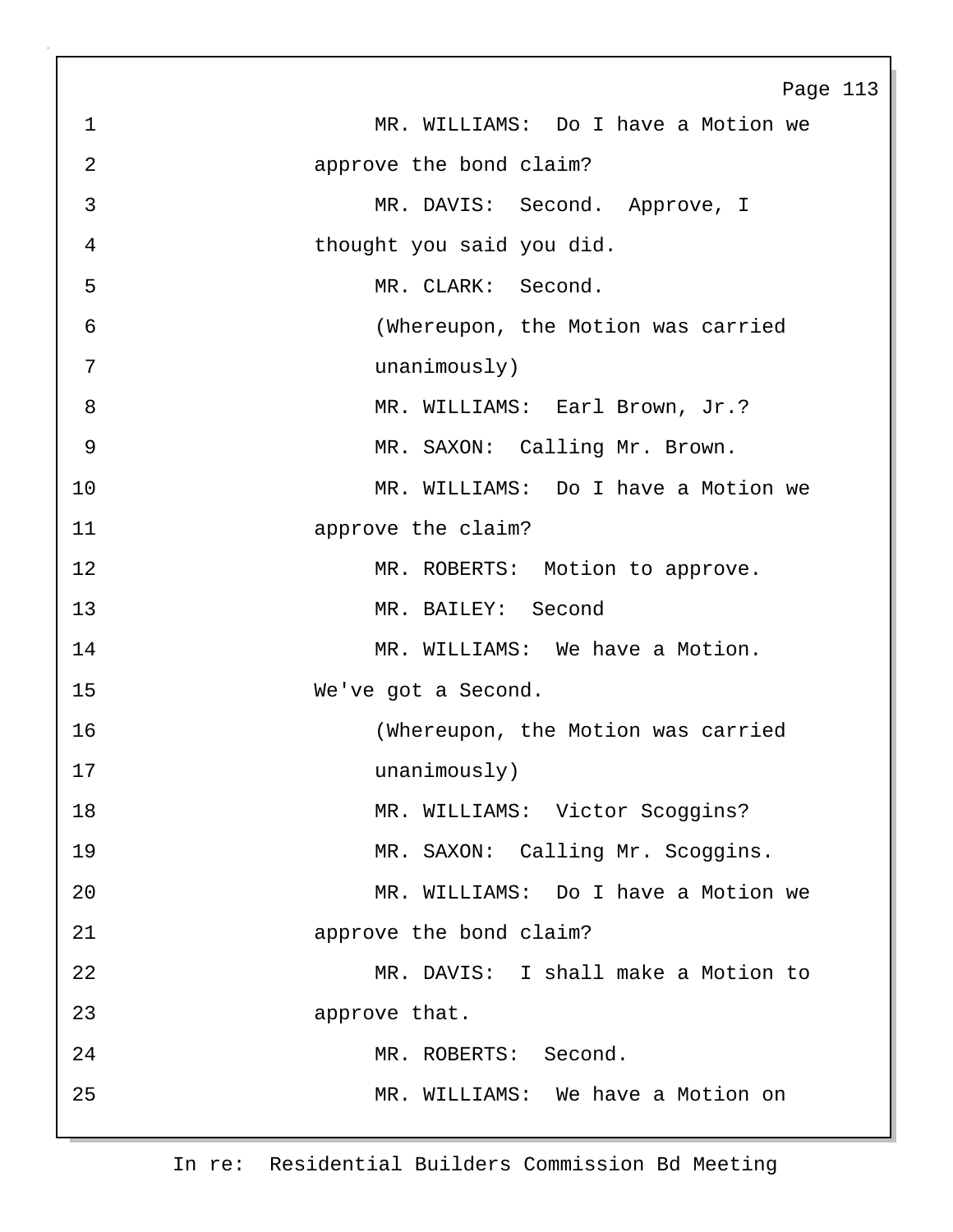|             | Page 114                                  |
|-------------|-------------------------------------------|
| $\mathbf 1$ | the table and a Second.                   |
| 2           | (Whereupon, the Motion was carried        |
| 3           | unanimously)                              |
| 4           | MR. WILLIAMS: All right, any public       |
| 5           | comments?                                 |
| 6           | MR. ROBERTS: Janet, what has been         |
| 7           | the status of your Cease and Desist       |
| 8           | Orders? How has that gone?                |
| $\mathsf 9$ | MS. BAUMBERGER: They are not              |
| 10          | totally completed yet.                    |
| 11          | MR. ROBERTS: They have not been           |
| 12          | mailed yet?                               |
| 13          | MS. BAUMBERGER: No, they should be        |
| 14          | mailed out -- I think they were finishing |
| 15          | up listing out everything on the --       |
| 16          | provide a list with everything, the       |
| 17          | number, the address, the name and         |
| 18          | everything, hopefully by Friday, maybe    |
| 19          | Monday at the latest.                     |
| 20          | MR. ROBERTS: All right. Motion to         |
| 21          | adjourn.                                  |
| 22          | MR. WILLIAMS: We have a Motion.           |
| 23          | MR. DOWD: Second.                         |
| 24          | (Whereupon, the Motion was carried        |
| 25          | unanimously)                              |
|             |                                           |